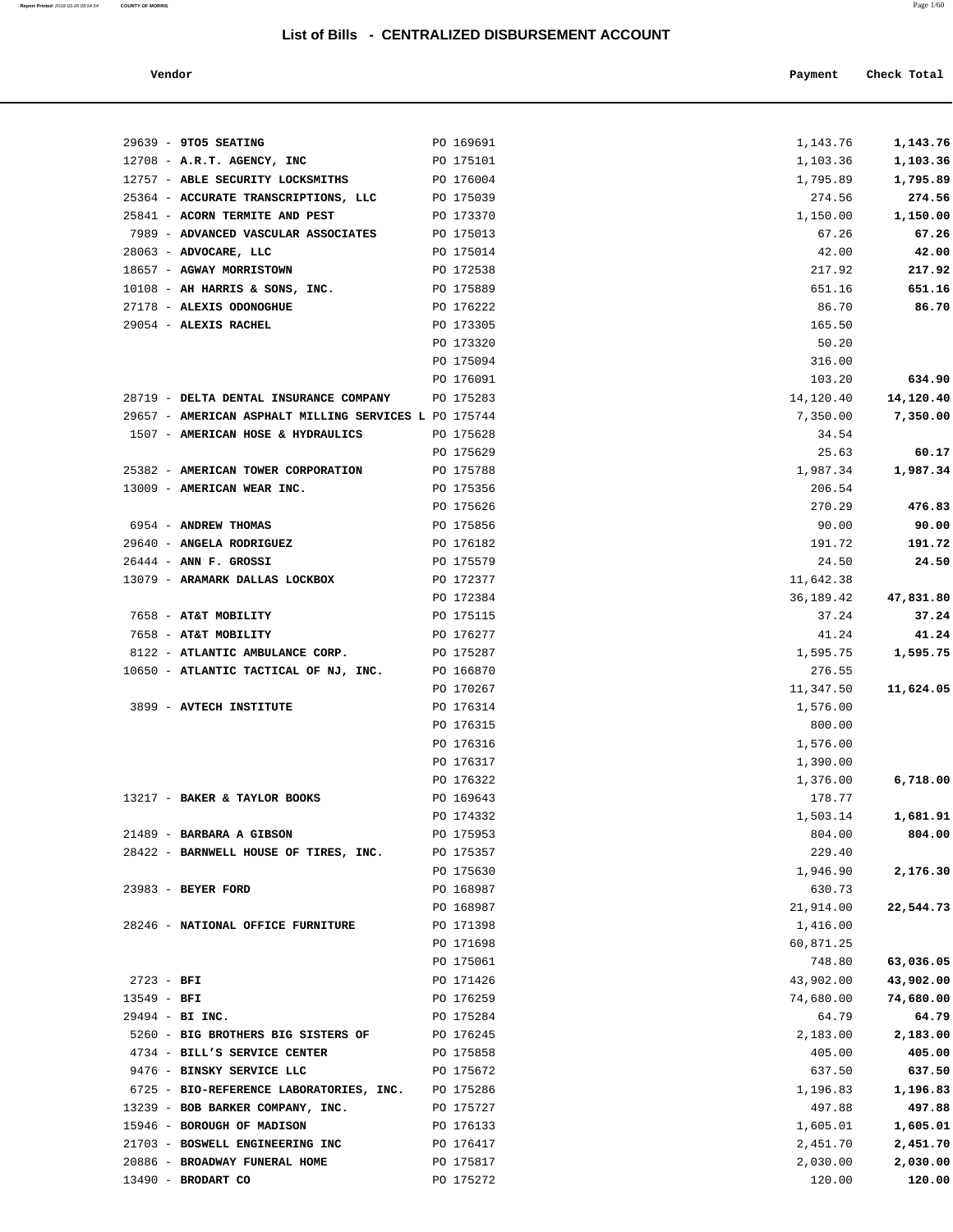| Report Printed 2018-03-26 08:54:54 | <b>COUNTY OF MORRIS</b> | Page 2/60 |
|------------------------------------|-------------------------|-----------|
|                                    |                         |           |

| Vendor                                 |           | Payment    | Check Total |
|----------------------------------------|-----------|------------|-------------|
| 28453 - BROWN TRUCK GROUP              | PO 175359 | 106.81     |             |
|                                        | PO 175631 | 31.48      |             |
|                                        | PO 175633 | 20.87      | 159.16      |
| 24321 - BROWN'S HUNTERDON              | PO 175358 | 9.23       | 9.23        |
| 25342 - BSN SPORTS INC.                | PO 175329 | 956.80     | 956.80      |
| 29247 - CABLEVISION LIGHTPATH NJ LLC   | PO 175261 | 11,536.00  |             |
|                                        | PO 175281 | 6,035.59   | 17,571.59   |
| 2102 - CAESAR'S ENTERTAINMENT CORP.    | PO 175129 | 1,584.00   | 1,584.00    |
| $13609$ - CALEA                        | PO 175161 | 23.00      |             |
|                                        | PO 175957 | 31.00      |             |
|                                        | PO 176024 | 4,795.00   | 4,849.00    |
| $18089$ - CARLO TOSI                   | PO 172896 | 629.40     | 629.40      |
| 4598 - CDW GOVERNMENT                  | PO 169943 | 26, 173.61 |             |
|                                        | PO 173310 | 497.98     |             |
|                                        | PO 174506 | 44.59      |             |
|                                        | PO 175009 | 162.76     |             |
|                                        | PO 175139 | 496.25     |             |
|                                        | PO 175461 | 1,064.52   | 28,439.71   |
| 20542 - CELLEBRITE USA INC.            | PO 176070 | 1,950.00   | 1,950.00    |
| 26636 - CENTER FOR EVALUATION          | PO 176246 | 4,471.00   | 4,471.00    |
| 20487 - CENTURYLINK                    | PO 175792 | 1,785.33   | 1,785.33    |
| 20487 - CENTURYLINK                    | PO 176187 | 49.83      | 49.83       |
| 1465 - CHARLES F. ROUFAEAL             | PO 176223 | 72.00      | 72.00       |
| 29506 - CHASAN, LAMPARELLO, MALLON &   | PO 176042 | 4,389.80   | 4,389.80    |
| 13788 - CHERRY WEBER & ASSOC. PC       | PO 169124 | 4,001.80   |             |
|                                        | PO 176419 | 1,941.20   |             |
|                                        | PO 176431 | 864.00     |             |
|                                        | PO 176429 | 3,115.70   |             |
|                                        | PO 176430 | 5,855.75   | 15,778.45   |
| 8344 - CHESTER TOWNSHIP POLICE DEPT    | PO 175079 | 550.00     | 550.00      |
| 18340 - CHRISTOPHER J. VITZ            | PO 176427 | 360.00     | 360.00      |
| 20528 - CHRISTOPHER P STATILE PA       | PO 175865 | 10,629.50  |             |
|                                        | PO 175866 | 9,479.50   |             |
|                                        | PO 175867 | 15,336.75  |             |
|                                        | PO 176434 | 5,740.00   |             |
|                                        | PO 176433 | 9,420.00   |             |
|                                        | PO 176432 | 8,516.00   |             |
|                                        | PO 176435 | 11,190.75  | 70,312.50   |
| 28436 - CHRISTOPHER SCHELLHORN         | PO 176088 | 175.00     | 175.00      |
| 28373 - CHLIC                          | PO 176227 | 37,931.37  | 37,931.37   |
| 12595 - CITY LIMO AND TAXI, INC.       | PO 175575 | 1,415.40   |             |
|                                        | PO 175576 | 551.40     | 1,966.80    |
| 11824 - CIVIL DYNAMICS INC             | PO 175429 | 6,830.02   | 6,830.02    |
| 25571 - CLEARY GIACOBBE ALFIERI &      | PO 175864 | 12,768.00  | 12,768.00   |
| 25571 - CLEARY GIACOBBE ALFIERI &      | PO 176040 | 17,622.00  | 17,622.00   |
| 25571 - CLEARY GIACOBBE ALFIERI &      | PO 176043 | 462.00     | 462.00      |
| 8454 - CLIFTON ELEVATOR SERVICE CO INC | PO 175800 | 5,814.00   |             |
|                                        | PO 175970 | 16,966.00  | 22,780.00   |
| 26074 - COMMUNICATIONS SERVICE         | PO 175089 | 463.75     | 463.75      |
| 13917 - COMMUNITY HOPE INC.            | PO 175861 | 52,479.60  | 52,479.60   |
| 27297 - CONNOLLY & HICKEY HISTORICAL   | PO 175588 | 4,180.00   | 4,180.00    |
| 27936 - CONTINENTAL HARDWARE, INC.     | PO 175845 | 2,799.40   |             |
|                                        | PO 175888 | 8,880.00   | 11,679.40   |
| 29353 - CEUNION                        | PO 176591 | 95.00      | 95.00       |
| 26101 - COOPER ELECTRIC SUPPLY CO.     | PO 175754 | 1,345.72   | 1,345.72    |
| 14643 - CORNERSTONE FAMILY             | PO 176186 | 10,561.82  | 10,561.82   |
| 14021 - COUNTY BUSINESS SYSTEMS INC    | PO 175062 | 9,750.00   | 9,750.00    |
| 14022 - COUNTY COLLEGE OF MORRIS       | PO 176594 | 584,687.30 | 584,687.30  |
| 10209 - COUNTY NARCOTICS COMMANDERS    | PO 174539 | 400.00     | 400.00      |
|                                        |           |            |             |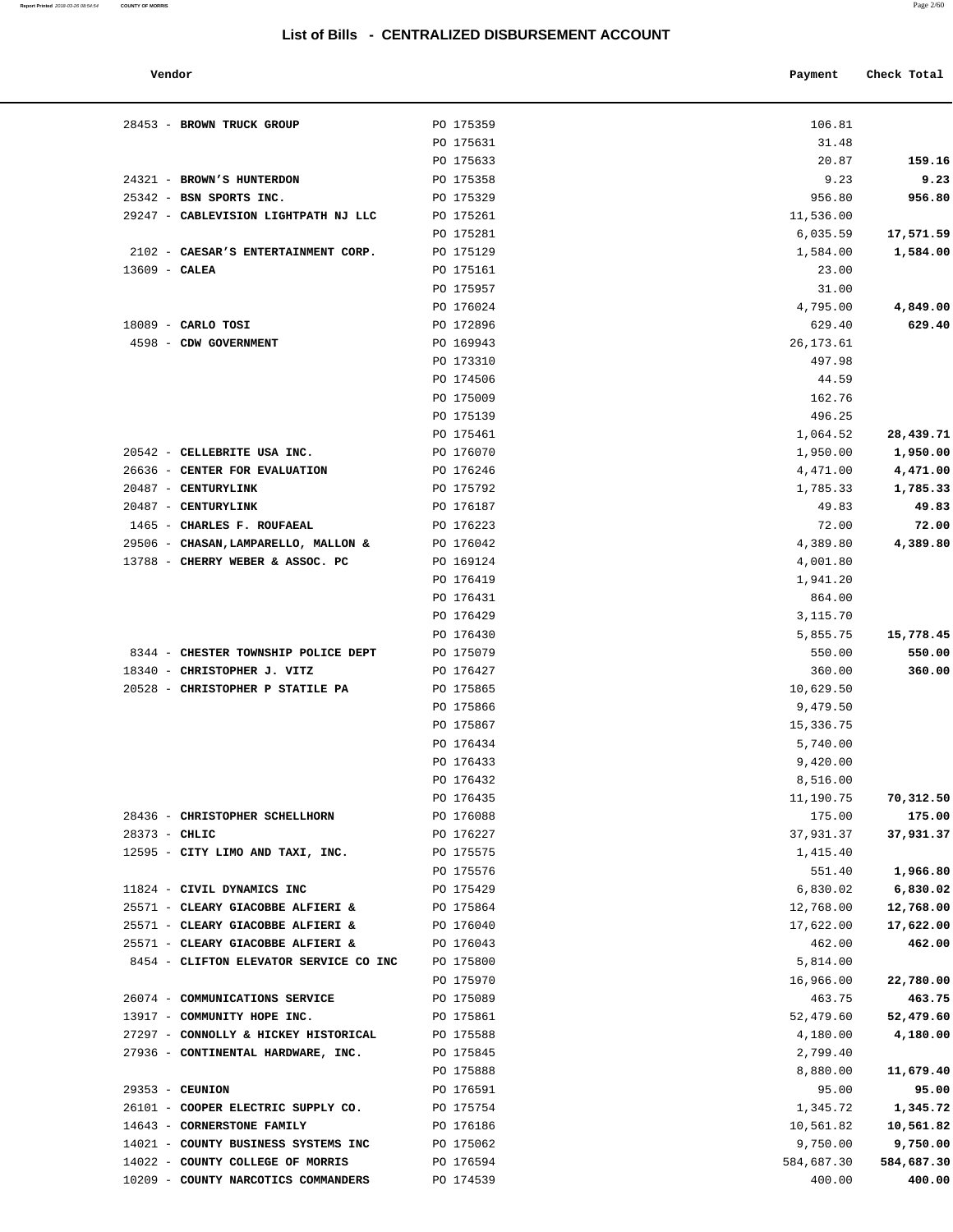| Report Printed 2018-03-26 08:54:54 | <b>COUNTY OF MORRIS</b> |                                          |                                                  |            | Page 3/60                       |
|------------------------------------|-------------------------|------------------------------------------|--------------------------------------------------|------------|---------------------------------|
|                                    |                         |                                          | List of Bills - CENTRALIZED DISBURSEMENT ACCOUNT |            |                                 |
|                                    | Vendor                  |                                          |                                                  | Payment    | Check Total                     |
|                                    |                         |                                          |                                                  |            |                                 |
|                                    |                         | 13 - COUNTY OF MORRIS                    | PO 176572                                        | 211.27     | 211.27                          |
|                                    |                         | 13 - COUNTY OF MORRIS                    | PO 176575                                        | 7,410.11   | 7,410.11                        |
|                                    |                         | 13 - COUNTY OF MORRIS                    | PO 176595                                        |            | 1, 473, 744.00 1, 473, 744.00   |
|                                    |                         | 13 - COUNTY OF MORRIS                    | PO 176596                                        |            | 4, 189, 369. 03 4, 189, 369. 03 |
|                                    |                         | 13 - COUNTY OF MORRIS                    | PO 176597                                        |            | 9,870,715.76 9,870,715.76       |
|                                    |                         | 11084 - CSAM MARKETING, INC.             | PO 167665                                        | 5,169.95   |                                 |
|                                    |                         |                                          | PO 170467                                        | 6,023.19   |                                 |
|                                    |                         |                                          | PO 170467                                        | 5,181.39   | 16,374.53                       |
|                                    |                         | 24317 - CURTIS JAMES                     | PO 175797                                        | 900.60     | 900.60                          |
|                                    |                         | 12523 - D&B AUTO SUPPLY                  | PO 175632                                        | 2,137.36   |                                 |
|                                    |                         |                                          | PO 175900                                        | 627.78     | 2,765.14                        |
|                                    |                         | 4843 - DAILY RECORD                      | PO 169528                                        | 45.56      | 45.56                           |
|                                    |                         | 14123 - DAILY RECORD                     | PO 175954                                        | 48.76      | 48.76                           |
|                                    |                         | 14123 - DAILY RECORD                     | PO 175971                                        | 159.87     | 159.87                          |
|                                    |                         | 27908 - DATA NETWORK SOLUTIONS           | PO 175661                                        | 6,064.40   | 6,064.40                        |
|                                    |                         | 30033 - DAVID NELSON                     | PO 176360                                        | 397.18     | 397.18                          |
|                                    |                         | 1000 - DAVID VEYSMAN                     | PO 176221                                        | 72.00      | 72.00                           |
|                                    |                         | 21922 - DEIRDRE'S HOUSE                  | PO 176255                                        | 7,646.00   | 7,646.00                        |
|                                    |                         | 21922 - DEIRDRE'S HOUSE                  | PO 176256                                        | 9,171.00   | 9,171.00                        |
|                                    |                         | 28637 - DELTA DENTAL OF NEW JERSEY, INC. | PO 175565                                        | 17,086.54  | 17,086.54                       |
|                                    |                         | 28637 - DELTA DENTAL OF NEW JERSEY, INC. | PO 175707                                        | 1,094.38   | 1,094.38                        |
|                                    |                         | 14249 - DELUXE INTERNATIONAL             | PO 175363                                        | 208.95     |                                 |
|                                    |                         |                                          | PO 175639                                        | 650.48     | 859.43                          |
|                                    |                         | 10267 - DEWBERRY ENGINEERS, INC          | PO 176348                                        | 11,450.00  | 11,450.00                       |
|                                    |                         | 3292 - DICK BLICK                        | PO 170128                                        | 17.75      | 17.75                           |
|                                    |                         | 26686 - DIEGNAN & BROPHY, LLC.           | PO 176041                                        | 1,106.00   | 1,106.00                        |
|                                    |                         | 24349 - DIRECT ENERGY BUSINESS MARKETING | PO 176148                                        | 1,814.03   | 1,814.03                        |
|                                    |                         | 24349 - DIRECT ENERGY BUSINESS MARKETING | PO 176149                                        | 2,502.03   | 2,502.03                        |
|                                    |                         | 7067 - DIRECT MACHINERY SERVICE CORP.    | PO 175526                                        | 1,320.00   | 1,320.00                        |
|                                    |                         | 8735 - DIRECT TV INC                     | PO 175808                                        | 84.29      | 84.29                           |
|                                    |                         | 26274 - DISC MAKERS                      | PO 175141                                        | 2,794.44   | 2,794.44                        |
|                                    |                         | 24335 - DISCOVERY BENEFITS INC.          | PO 174968                                        | 65.00      | 65.00                           |
|                                    |                         | 24335 - DISCOVERY BENEFITS INC.          | PO 175290                                        | 743.00     | 743.00                          |
|                                    |                         | 24335 - DISCOVERY BENEFITS INC.          | PO 175493                                        | 743.00     | 743.00                          |
|                                    |                         | 21123 - DOMINION VOTING SYSTEMS INC      | PO 171481                                        | 4,600.00   | 4,600.00                        |
|                                    |                         | 21123 - DOMINION VOTING SYSTEMS INC      | PO 172417                                        | 2,250.00   | 2,250.00                        |
|                                    |                         | 21123 - DOMINION VOTING SYSTEMS INC      | PO 172418                                        | 26,734.91  | 26,734.91                       |
|                                    |                         | 28752 - CRYSTAL SPRINGS                  | PO 174919                                        | 231.86     |                                 |
|                                    |                         |                                          | PO 174476                                        | 8.49       |                                 |
|                                    |                         |                                          | DO 175604                                        | $F \Omega$ |                                 |

| 13 - COUNTY OF MORRIS                    | PO 176575 | 7,410.11                        | 7,410.11  |
|------------------------------------------|-----------|---------------------------------|-----------|
| 13 - COUNTY OF MORRIS                    | PO 176595 | 1,473,744.00 1,473,744.00       |           |
| 13 - COUNTY OF MORRIS                    | PO 176596 | 4, 189, 369. 03 4, 189, 369. 03 |           |
| 13 - COUNTY OF MORRIS                    | PO 176597 | 9,870,715.76 9,870,715.76       |           |
| 11084 - CSAM MARKETING, INC.             | PO 167665 | 5,169.95                        |           |
|                                          | PO 170467 | 6,023.19                        |           |
|                                          | PO 170467 | 5,181.39                        | 16,374.53 |
| 24317 - CURTIS JAMES                     | PO 175797 | 900.60                          | 900.60    |
| 12523 - D&B AUTO SUPPLY                  | PO 175632 | 2,137.36                        |           |
|                                          | PO 175900 | 627.78                          | 2,765.14  |
| 4843 - DAILY RECORD                      | PO 169528 | 45.56                           | 45.56     |
| 14123 - DAILY RECORD                     | PO 175954 | 48.76                           | 48.76     |
| 14123 - DAILY RECORD                     | PO 175971 | 159.87                          | 159.87    |
| 27908 - DATA NETWORK SOLUTIONS           | PO 175661 | 6,064.40                        | 6,064.40  |
| 30033 - DAVID NELSON                     | PO 176360 | 397.18                          | 397.18    |
| 1000 - DAVID VEYSMAN                     | PO 176221 | 72.00                           | 72.00     |
| 21922 - DEIRDRE'S HOUSE                  | PO 176255 | 7,646.00                        | 7,646.00  |
| 21922 - DEIRDRE'S HOUSE                  | PO 176256 | 9,171.00                        | 9,171.00  |
| 28637 - DELTA DENTAL OF NEW JERSEY, INC. | PO 175565 | 17,086.54                       | 17,086.54 |
| 28637 - DELTA DENTAL OF NEW JERSEY, INC. | PO 175707 | 1,094.38                        | 1,094.38  |
| 14249 - DELUXE INTERNATIONAL             | PO 175363 | 208.95                          |           |
|                                          | PO 175639 | 650.48                          | 859.43    |
| 10267 - DEWBERRY ENGINEERS, INC          | PO 176348 | 11,450.00                       | 11,450.00 |
| 3292 - DICK BLICK                        | PO 170128 | 17.75                           | 17.75     |
| 26686 - DIEGNAN & BROPHY, LLC.           | PO 176041 | 1,106.00                        | 1,106.00  |
| 24349 - DIRECT ENERGY BUSINESS MARKETING | PO 176148 | 1,814.03                        | 1,814.03  |
| 24349 - DIRECT ENERGY BUSINESS MARKETING | PO 176149 | 2,502.03                        | 2,502.03  |
| 7067 - DIRECT MACHINERY SERVICE CORP.    | PO 175526 | 1,320.00                        | 1,320.00  |
| 8735 - DIRECT TV INC                     | PO 175808 | 84.29                           | 84.29     |
| 26274 - DISC MAKERS                      | PO 175141 | 2,794.44                        | 2,794.44  |
| 24335 - DISCOVERY BENEFITS INC.          | PO 174968 | 65.00                           | 65.00     |
| 24335 - DISCOVERY BENEFITS INC.          | PO 175290 | 743.00                          | 743.00    |
| 24335 - DISCOVERY BENEFITS INC.          | PO 175493 | 743.00                          | 743.00    |
| 21123 - DOMINION VOTING SYSTEMS INC      | PO 171481 | 4,600.00                        | 4,600.00  |
| 21123 - DOMINION VOTING SYSTEMS INC      | PO 172417 | 2,250.00                        | 2,250.00  |
| 21123 - DOMINION VOTING SYSTEMS INC      | PO 172418 | 26,734.91                       | 26,734.91 |
| 28752 - CRYSTAL SPRINGS                  | PO 174919 | 231.86                          |           |
|                                          | PO 174476 | 8.49                            |           |
|                                          | PO 175604 | 5.99                            |           |
|                                          | PO 175066 | 15.99                           |           |
|                                          | PO 175116 | 0.99                            |           |
|                                          | PO 175593 | 63.49                           | 326.81    |
| 322 - EAGLE AUTO & TRUCK SERVICES INC.   | PO 175921 | 225.00                          | 225.00    |
| 12553 - ECLECTIC ARCHITECTURE LLC        | PO 175244 | 3,485.00                        | 3,485.00  |
| 27123 - EDWARD SARTORIUS                 | PO 176185 | 20.00                           | 20.00     |
| 26218 - EDWIN GUEVARA                    | PO 176181 | 143.31                          | 143.31    |
| 14491 - EL PRIMER PASO, LTD.             | PO 175862 | 7,363.00                        | 7,363.00  |
| 10560 - ELEANOR SHANN                    | PO 172824 | 629.40                          | 629.40    |
| 21722 - ELITE TRANSCRIPTS INC.           | PO 175100 | 180.18                          | 180.18    |
| 14505 - ELIZABETHTOWN GAS COMPANY        | PO 176157 | 549.52                          | 549.52    |
| 30008 - ELYSE KOLACY                     | PO 175883 | 157.00                          | 157.00    |
| 14575 - ESSEX COUNTY COLLEGE             | PO 176590 | 668.58                          | 668.58    |
| 6038 - ESSEX COUNTY HOSPITAL             | PO 175996 | 7,487.62                        | 7,487.62  |
| 27678 - ESSEX TRAVEL SERVICE             | PO 175096 | 3,562.30                        | 3,562.30  |
| 20636 - ESTATE OF BARBARA SCHECKMAN      | PO 172811 | 524.50                          | 524.50    |
| 3549 - EZ WHEELS DRIVING SCHOOL          | PO 176304 | 1,066.40                        | 1,066.40  |
| 5820 - FAIRLEIGH DICKINSON UNIVERSITY    | PO 171240 | 50.00                           | 50.00     |
| 14641 - FAMILY INTERVENTION              | PO 176251 | 32,988.00                       |           |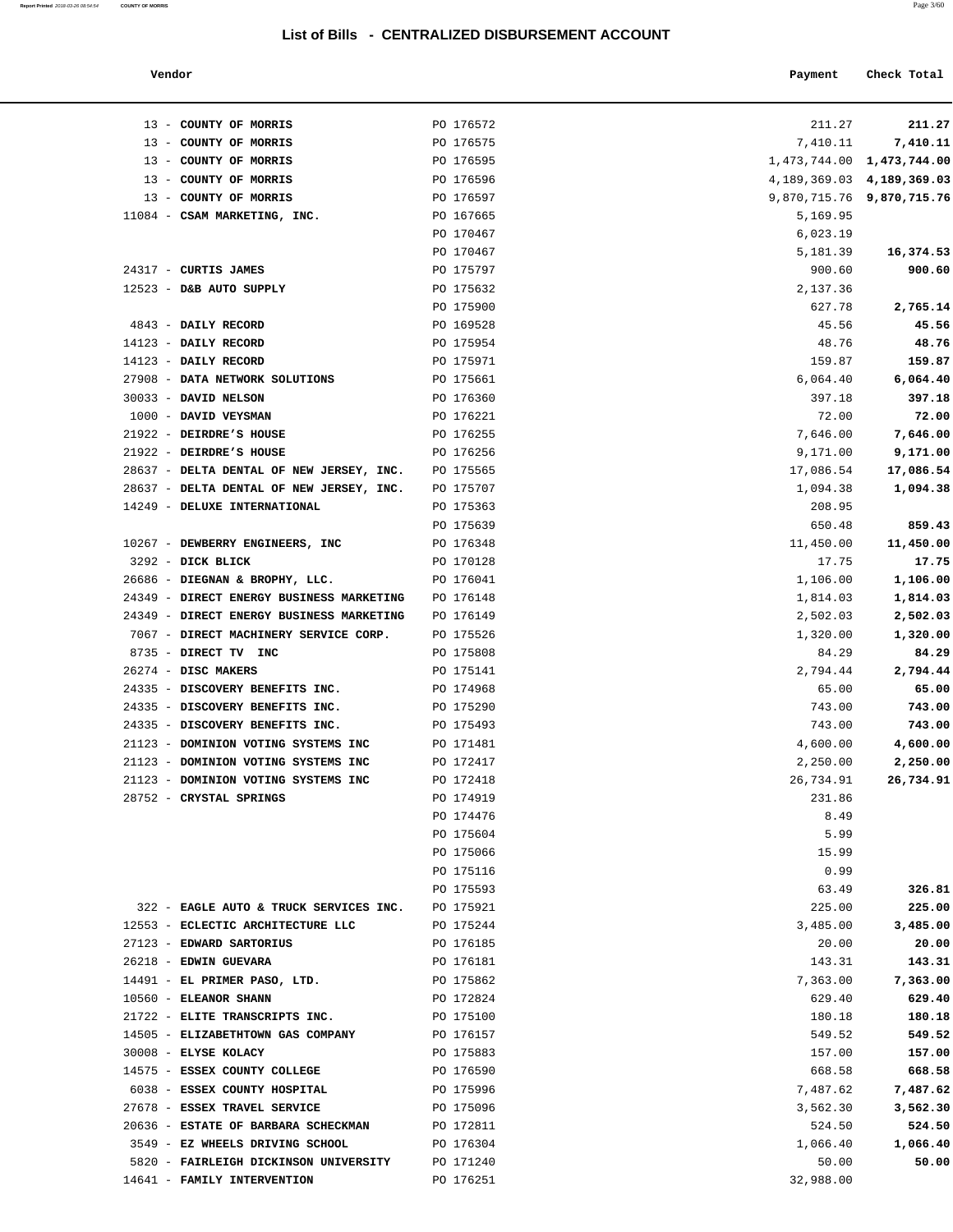#### **Vendor Payment Check Total**

**Report Printed** 2018-03-26 08:54:54 **COUNTY OF MORRIS** Page 4/60

|                      | 8,030.00             |
|----------------------|----------------------|
| 51,068.00            | 10,050.00            |
|                      | 500.50               |
| 858.13<br>69.43      | 357.63<br>69.43      |
|                      | 56.34                |
|                      | 642.94               |
| 746.14               | 46.86                |
| 109.16               | 109.16               |
| 8,726.53             | 8,726.53             |
| 895.00               | 895.00               |
|                      | 5,544.50             |
| 10,577.50            | 5,033.00             |
| 4,943.64             | 4,943.64             |
|                      | 2,687.43             |
| 3,248.31             | 560.88               |
| 376.58               | 91.06<br>285.52      |
| 220.00               | 220.00               |
| 183.78               | 183.78               |
| 844.00               | 844.00               |
| 5.00                 | 5.00                 |
| 18,188.00            | 18,188.00            |
| 4,643.76             | 4,643.76             |
| 597.00               | 597.00               |
|                      | 1,019.15             |
|                      | 39.20                |
| 2,153.25             | 1,094.90             |
| 402.81               | 402.81               |
| 700.00               | 700.00               |
| 1,400.00<br>765.00   | 1,400.00<br>765.00   |
| 1,971.00             | 1,971.00             |
| 45.60                | 45.60                |
| 1,432.09             | 1,432.09             |
|                      | 329.25               |
|                      | 319.39               |
|                      | 497.40               |
|                      | 2,543.08             |
|                      | 2,367.46             |
|                      | 72.00                |
| 6,356.18             | 227.60               |
| 8,125.00<br>1,764.42 | 8,125.00<br>1,764.42 |
| 289.64               | 289.64               |
| 2,252.00             | 2,252.00             |
| 20,647.00            | 20,647.00            |
| 200.74               | 200.74               |
| 105.10               | 105.10               |
| 14.23                | 14.23                |
| 251.63               | 251.63               |
| 22.56                | 22.56                |
| 1,651.60             | 1,651.60             |
| 29.95                | 29.95                |
| 2,700.00             | 2,700.00             |
| 2,830.00             | 2,830.00             |
| 26.21<br>544.23      | 26.21<br>544.23      |
|                      | 4,581.46             |
|                      |                      |
|                      |                      |

|                                                         | PO 176252 | 8,030.00  |                  |
|---------------------------------------------------------|-----------|-----------|------------------|
|                                                         | PO 176253 | 10,050.00 | 51,068.00        |
| 12515 - FASTENAL COMPANY                                | PO 175674 | 500.50    |                  |
|                                                         | PO 175802 | 357.63    | 858.13           |
| 5263 - FATHI GUIRGIS                                    | PO 176184 | 69.43     | 69.43            |
| $14668$ - FEDEX                                         | PO 175112 | 56.34     |                  |
|                                                         | PO 176056 | 642.94    |                  |
|                                                         | PO 176240 | 46.86     | 746.14           |
| $14666$ - FEDEX                                         | PO 175458 | 109.16    | 109.16           |
| 9388 - FF1 PROFESSIONAL SAFETY SERVICES                 | PO 168481 | 8,726.53  | 8,726.53         |
| 14693 - FINANCIAL INFORMATION INC                       | PO 175311 | 895.00    | 895.00           |
| 21677 - FIRE AND SECURITY TECHNOLOGIES                  | PO 175850 | 5,544.50  |                  |
|                                                         | PO 175851 | 5,033.00  | 10,577.50        |
| 25548 - FIRST PRIORITY EMERGENCY                        | PO 161233 | 4,943.64  | 4,943.64         |
| 28666 - FLAGSHIP HEALTH SYSTEMS, INC.                   | PO 175282 | 2,687.43  |                  |
|                                                         | PO 175706 | 560.88    | 3,248.31         |
| 12151 - FLEMINGTON BUICK CHEVROLET                      | PO 175202 | 91.06     |                  |
|                                                         | PO 175860 | 285.52    | 376.58           |
| 10484 - FLORHAM PARK POLICE DEPT.                       | PO 175087 | 220.00    | 220.00           |
| 6029 - FRANK CORRENTE                                   | PO 175757 | 183.78    | 183.78           |
| 14786 - FRED PRYOR SEMINARS                             | PO 175553 | 844.00    | 844.00           |
| 25300 - FREDRIC M. KNAPP                                | PO 176066 | 5.00      | 5.00             |
| 14787 - FREEDOM HOUSE INC.                              | PO 176414 | 18,188.00 | 18,188.00        |
| 28238 - FRIENDLY CARE MEDICAL                           | PO 175546 | 4,643.76  | 4,643.76         |
| 28238 - FRIENDLY CARE MEDICAL                           | PO 175546 | 597.00    | 597.00           |
| 14857 - GARDEN STATE HIGHWAY                            | PO 171077 | 1,019.15  |                  |
|                                                         | PO 173269 | 39.20     |                  |
|                                                         | PO 174122 | 1,094.90  | 2,153.25         |
| $15970$ - GEMPLER'S                                     | PO 175555 | 402.81    | 402.81           |
| 21818 - GET WELL HOUSE CALLS P.C.                       | PO 176174 | 700.00    | 700.00           |
| 21818 - GET WELL HOUSE CALLS P.C.                       | PO 176183 | 1,400.00  | 1,400.00         |
| 14916 - GILL ID SYSTEMS                                 | PO 175399 | 765.00    | 765.00           |
| 751 - GOVERNMENT TECHNOLOGIES, INC.                     | PO 175983 | 1,971.00  | 1,971.00         |
| 29865 - GRACE MOORE                                     | PO 176179 | 45.60     | 45.60            |
| $14983$ - GRAINGER                                      | PO 175021 | 1,432.09  | 1,432.09         |
| $14984 -$ GRAINGER                                      | PO 175205 | 329.25    |                  |
|                                                         | PO 175313 | 319.39    |                  |
|                                                         | PO 175474 | 497.40    |                  |
|                                                         | PO 175500 | 2,543.08  |                  |
|                                                         | PO 175667 | 2,367.46  |                  |
|                                                         | PO 175640 | 72.00     |                  |
|                                                         | PO 175642 | 227.60    | 6,356.18         |
| 26326 - GREEN OUTLOOK LANDSCAPING &                     | PO 175732 | 8,125.00  | 8,125.00         |
| 15081 - HANOVER SEWERAGE AUTHORITY                      | PO 176468 | 1,764.42  | 1,764.42         |
| 29425 - HANOVER SUPPLY                                  | PO 175753 | 289.64    | 289.64           |
| 15188 - HILL-ROM CO, INC.                               | PO 171177 | 2,252.00  |                  |
|                                                         |           |           | 2,252.00         |
| 928 - HINDSIGHT, INC<br>28404 - HOME DEPOT U.S.A., INC. | PO 176225 | 20,647.00 | 20,647.00        |
|                                                         | PO 176583 | 200.74    | 200.74<br>105.10 |
| 20737 - HOOVER TRUCK CENTERS INC                        | PO 175279 | 105.10    |                  |
| 20737 - HOOVER TRUCK CENTERS INC                        | PO 175338 | 14.23     | 14.23            |
| 20737 - HOOVER TRUCK CENTERS INC                        | PO 175364 | 251.63    | 251.63           |
| 20737 - HOOVER TRUCK CENTERS INC                        | PO 175641 | 22.56     | 22.56            |
| 29389 - HVG LLC                                         | PO 176025 | 1,651.60  | 1,651.60         |
| 15286 - I D CHECKING GUIDE                              | PO 175384 | 29.95     | 29.95            |
| 26660 - ILIFF-RUGGIERO FUNERAL HOME INC.                | PO 175819 | 2,700.00  | 2,700.00         |
| 29846 - IMPERIAL BAG & PAPER CO. LLC                    | PO 175829 | 2,830.00  | 2,830.00         |
| 4592 - INFORMATION & TECHNOLOGY                         | PO 176305 | 26.21     | 26.21            |
| 12041 - INGLESINO, WEBSTER,                             | PO 176161 | 544.23    | 544.23           |
| 1664 - INGRAM LIBRARY SERVICES                          | PO 175312 | 4,581.46  |                  |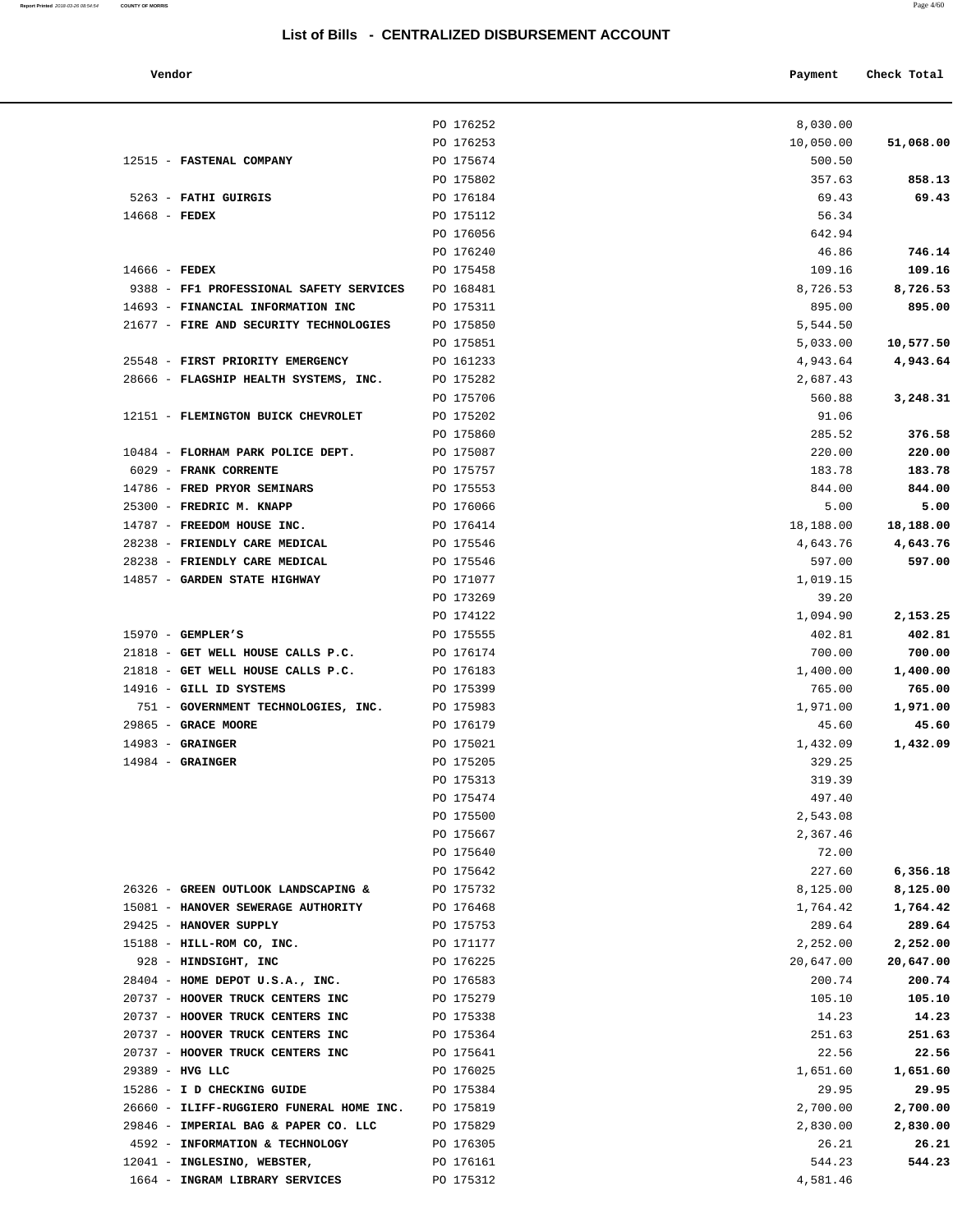#### **List of Bills - CENTRALIZED DISBURSEMENT ACCOUNT**

| Vendor                                    |           | Payment   | Check Total |
|-------------------------------------------|-----------|-----------|-------------|
|                                           | PO 175330 | 2,135.33  | 6,716.79    |
| 4859 - INSTITUTE FOR FORENSIC PSYCHOLOGY  | PO 175070 | 3,750.00  | 3,750.00    |
| 19236 - INSTITUTE FOR FORENSIC PSYCHOLOGY | PO 175592 | 350.00    | 350.00      |
| 25019 - INSTITUTE FOR THERAPEUTIC         | PO 176324 | 1,682.76  | 1,682.76    |
| 6100 - INTER CITY TIRE                    | PO 175340 | 1,145.43  | 1,145.43    |
| 25455 - INTERNATIONAL ACADEMIES OF        | PO 160530 | 100.00    | 100.00      |
| 25455 - INTERNATIONAL ACADEMIES OF        | PO 167118 | 330.00    | 330.00      |
| 25455 - INTERNATIONAL ACADEMIES OF        | PO 175110 | 1,430.00  | 1,430.00    |
| 25455 - INTERNATIONAL ACADEMIES OF        | PO 175410 | 120.00    | 120.00      |
| 15433 - J & D SALES & SERVICE LLC         | PO 175475 | 710.31    | 710.31      |
| 29630 - JACKIE LYNN MILLER                | PO 175093 | 141.20    | 141.20      |
| 5459 - JAMES LASPINA                      | PO 175898 | 27.33     | 27.33       |
| $5514$ - JAMES RAE                        | PO 176104 | 198.64    | 198.64      |
| 8649 - JANE GILLIES                       | PO 175494 | 804.00    | 804.00      |
| 960 - JERSEY CENTRAL POWER & LIGHT        | PO 175789 | 1,524.57  | 1,524.57    |
| 960 - JERSEY CENTRAL POWER & LIGHT        | PO 175852 | 15.68     | 15.68       |
| 960 - JERSEY CENTRAL POWER & LIGHT        | PO 175853 | 44.32     | 44.32       |
| 960 - JERSEY CENTRAL POWER & LIGHT        | PO 175863 | 56.34     | 56.34       |
| 960 - JERSEY CENTRAL POWER & LIGHT        | PO 175879 | 594.90    | 594.90      |
| 960 - JERSEY CENTRAL POWER & LIGHT        | PO 176144 | 61.30     | 61.30       |
| 960 - JERSEY CENTRAL POWER & LIGHT        | PO 176145 | 34.76     | 34.76       |
| 960 - JERSEY CENTRAL POWER & LIGHT        | PO 176158 | 489.48    | 489.48      |
| 1622 - JERSEY TRACTOR TRAILER             | PO 176303 | 3,200.00  | 3,200.00    |
| 25374 - JESSICA MONDINO                   | PO 176257 | 383.11    | 383.11      |
| 26156 - JJS SERVICES, INC.                | PO 175470 | 53,623.05 | 53,623.05   |
| 26156 - JJS SERVICES, INC.                | PO 176362 | 47,197.50 | 47,197.50   |
| 17288 - JOHN E. REID AND ASSOCIATES INC   | PO 169978 | 575.00    | 575.00      |
| 16957 - JOHN PECORARO                     | PO 175984 | 24.95     | 24.95       |
| 12452 - JOHNSON & JOHNSON, ESQS           | PO 176224 | 3,827.00  | 3,827.00    |
| 2695 - JOHNSTONE SUPPLY                   | PO 176475 | 61.11     | 61.11       |
| 24386 - JOSEPH NAPURANO                   | PO 176058 | 175.00    | 175.00      |
| 27068 - JOSEPH O'BRIEN                    | PO 172690 | 881.40    | 881.40      |
| 24859 - JOSEPH RUSSO                      | PO 175868 | 173.24    | 173.24      |
| 24859 - JOSEPH RUSSO                      | PO 175895 | 150.05    | 150.05      |
| $25043 - JSTOR$                           | PO 174513 | 1,269.00  | 1,269.00    |
| 29480 - JULIE KUPILIK                     | PO 176592 | 49.00     | 49.00       |
| 24310 - KEITH LARSEN                      | PO 176505 | 90.00     | 90.00       |
| 15565 - KELLER & KIRKPATRICK              | PO 176426 | 6,742.50  |             |
|                                           | PO 176359 | 543.28    | 7,285.78    |
| 9635 - KENNON SURVEYING SERVICES, INC     | PO 174197 | 13,255.00 | 13,255.00   |
| 27706 - KEVIN KELLY                       | PO 176260 | 90.00     | 90.00       |
| 24924 - KEY-TECH                          | PO 176358 | 1,790.00  | 1,790.00    |
| $24924 - KEY-TECH$                        | PO 176428 | 240.00    | 240.00      |
| 15587 - KEYSTONE PUBLIC SAFETY INC.       | PO 173410 | 8,625.00  | 8,625.00    |
| 15634 - KORNER STORE INC                  | PO 175801 | 960.00    | 960.00      |
| 26521 - KRISTIAN MCMORLAND                | PO 176345 | 228.00    | 228.00      |

26954 - **L & S AIR CONDITIONING AND** PO 175372 1,190.00 **1,190.00**

| 15688 - LANIGAN ASSOCIATES INC       | PO 173288 | 1,072.95  | 1,072.95  |
|--------------------------------------|-----------|-----------|-----------|
| 25486 - LASZLO CSENGETO              | PO 176215 | 24.50     | 24.50     |
| 15709 - LAWMEN SUPPLY CO OF NJ, INC. | PO 170269 | 13,776.00 | 13,776.00 |
| 10100 - LIBRARY INTERIOR INC         | PO 164011 | 5,117.04  |           |
|                                      | PO 165547 | 4,265.90  | 9,382.94  |
| 5989 - LINCOLN TECHNICAL INSTITUTE   | PO 176311 | 532.80    |           |
|                                      | PO 176312 | 532.80    |           |
|                                      | PO 176319 | 660.30    | 1,725.90  |
| 15816 - LONGFELLOWS SANDWICH DELI    | PO 175567 | 103.92    | 103.92    |
| 15816 - LONGFELLOWS SANDWICH DELI    | PO 176264 | 137.99    | 137.99    |
| 15816 - LONGFELLOWS SANDWICH DELI    | PO 176416 | 218.99    | 218.99    |
| 15816 - LONGFELLOWS SANDWICH DELI    | PO 176515 | 99.90     | 99.90     |
|                                      |           |           |           |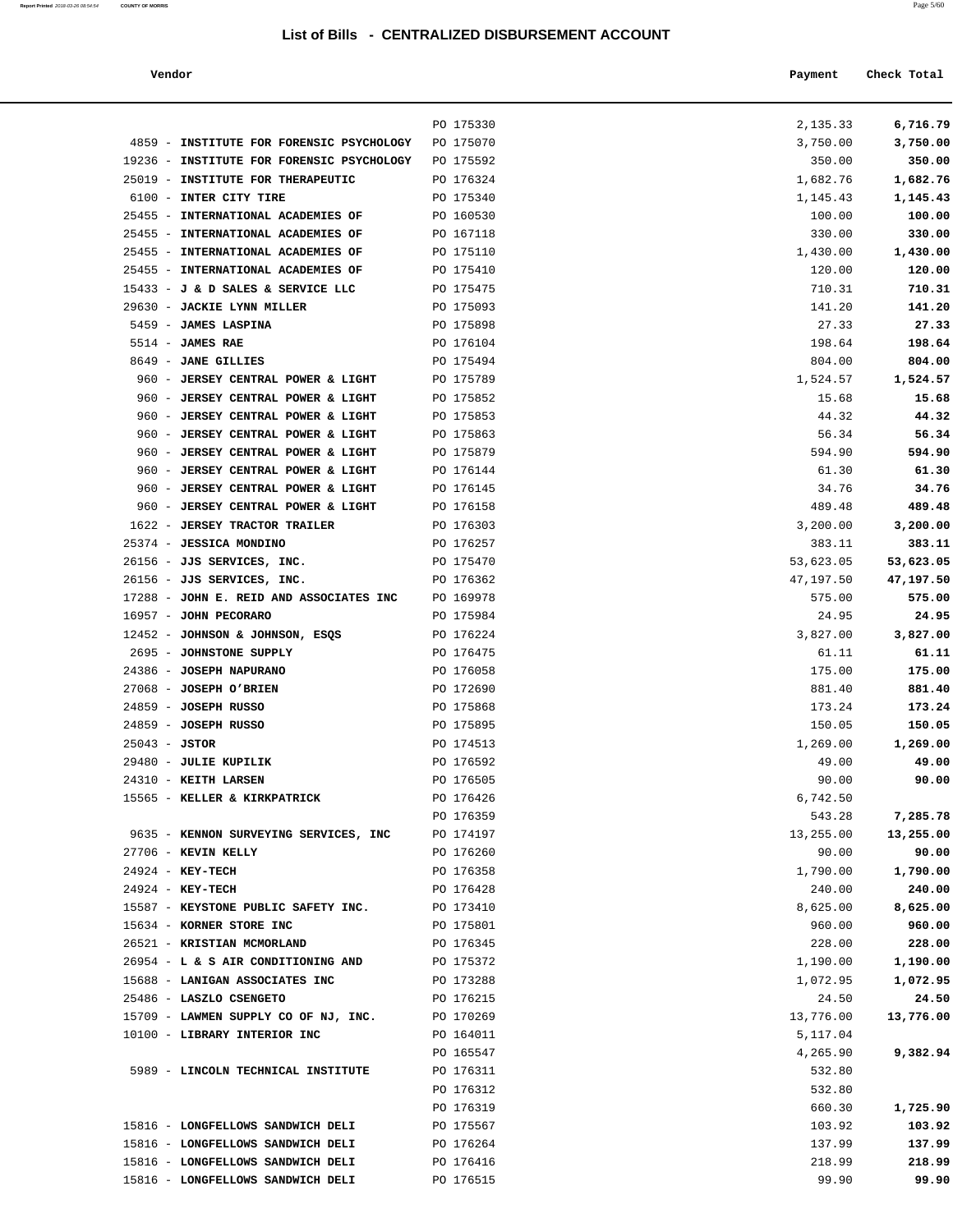| Report Printed 2018-03-26 08:54:54 | <b>COUNTY OF MORRIS</b> |  | Page 6/60 |
|------------------------------------|-------------------------|--|-----------|
|                                    |                         |  |           |

| Vendor                                                          |                        | Payment             | Check Total         |
|-----------------------------------------------------------------|------------------------|---------------------|---------------------|
| 28882 - LOUIS PEPE                                              | PO 176054              | 66.92               | 66.92               |
| 53 - LOVEYS PIZZA & GRILL                                       | PO 176137              | 970.00              | 970.00              |
| 666 - LUCY CANNIZZO                                             | PO 176178              | 52.70               | 52.70               |
| 15850 - LUM, DRASCO & POSITAN LLC                               | PO 176218              | 1,174.50            | 1,174.50            |
| 15926 - M.C. SCHOOL OF TECHNOLOGY                               | PO 176309              | 137.58              | 137.58              |
| 10334 - MARGARET RODRIGUEZ                                      | PO 176064              | 175.00              | 175.00              |
| 5667 - MARTIN TARAN                                             | PO 176057              | 40.52               | 40.52               |
| 11821 - MARTINA FIELD                                           | PO 175485              | 90.00               | 90.00               |
| 26454 - MATTHEW J CILURSO                                       | PO 176105              | 2,027.49            | 2,027.49            |
| 21720 - MATTHEW TROIANO                                         | PO 176087              | 350.00              | 350.00              |
| 16065 - MC VOCATIONAL SCHOOL DISTRICT                           | PO 176593              | 800,000.00          | 800,000.00          |
| 16095 - MCMASTER-CARR SUPPLY CO                                 | PO 175781              | 348.15              | 348.15              |
| 30021 - MEGHAN PACCIONE                                         | PO 176546              | 32.12               | 32.12               |
| 24004 - MENDHAM BOROUGH                                         | PO 175077              | 3,877.50            | 3,877.50            |
| 24005 - MENDHAM TOWNSHIP POLICE DEPT.                           | PO 175078              | 1,265.00            | 1,265.00            |
| 25558 - MIDWESTERN SOFTWARE                                     | PO 174800              | 2,198.00            | 2,198.00            |
| 25466 - MILLENNIUM COMMUNICATIONS                               | PO 165274              | 103,283.90          | 103,283.90          |
| 10330 - MODERN HANDLING EQUIPMENT                               | PO 175341              | 70.89               | 70.89               |
| 16273 - MOORE MEDICAL LLC                                       | PO 175601              | 42.58               | 42.58               |
| 13106 - MORRIS ARTS                                             | PO 176248              | 3,200.00            | 3,200.00            |
| 16283 - MORRIS BRICK AND STONE CO.                              | PO 175739              | 141.40              | 141.40              |
| 15883 - MORRIS COUNTY BAR ASSOCIATION                           | PO 175111              | 1,780.00            | 1,780.00            |
| 19478 - MORRIS COUNTY CHAMBER OF                                | PO 175386              | 130.00              |                     |
|                                                                 | PO 175505<br>PO 175715 | 65.00<br>65.00      |                     |
|                                                                 | PO 175752              |                     | 400.00              |
| 12819 - MORRIS COUNTY MUA                                       | PO 175263              | 140.00<br>225.57    | 225.57              |
| 4812 - MORRIS COUNTY PREVENTION                                 | PO 176101              | 20,740.00           |                     |
|                                                                 | PO 176048              | 1,426.00            | 22,166.00           |
| 14515 - MORRISTOWN EMERGENCY MEDICAL                            | PO 174854              | 1,069.00            | 1,069.00            |
| 16321 - MORRISTOWN LUMBER &                                     | PO 175558              | 107.50              |                     |
|                                                                 | PO 175643              | 28.00               |                     |
|                                                                 | PO 175882              | 3.79                | 139.29              |
| 21573 - ATLANTIC CORPORATE                                      | PO 174794              | 2,398.00            | 2,398.00            |
| 25371 - MORRISTOWN MEDICAL CENTER                               | PO 176107              | 10,000.00           | 10,000.00           |
| 28951 - MORRISTOWN NAPA, LLC                                    | PO 175557              | 79.96               | 79.96               |
| 16340 - MORRISTOWN PARKING AUTHORITY                            | PO 176139              | 5,526.00            | 5,526.00            |
| 26584 - MOTION PICTURE LISENSING CORP.                          | PO 174514              | 302.20              | 302.20              |
| 21791 - MOTOROLA SOLUTIONS INC                                  | PO 174406              | 1,213.44            | 1,213.44            |
| 21791 - MOTOROLA SOLUTIONS INC                                  | PO 175468              | 222.65              | 222.65              |
| $27865 - N J N E O A$                                           | PO 175056              | 455.00              | 455.00              |
| 19523 - N.J. NATURAL GAS COMPANY                                | PO 176151              | 1,231.01            |                     |
|                                                                 | PO 176152              | 33.45               |                     |
|                                                                 | PO 176153              | 716.55              |                     |
|                                                                 | PO 176154              | 247.46              |                     |
|                                                                 | PO 176155              | 221.83              |                     |
|                                                                 | PO 176156              | 238.31              | 2,688.61            |
| 28785 - NAPA OF ROCKAWAY                                        | PO 175779              | 71.54               | 71.54               |
| 21122 - NATIONAL FUEL OIL INC.                                  | PO 175209              | 73,201.82           | 73,201.82           |
| 21122 - NATIONAL FUEL OIL INC.                                  | PO 175645              | 9,503.10            | 9,503.10            |
| 21122 - NATIONAL FUEL OIL INC.                                  | PO 176570              | 6,544.74            |                     |
|                                                                 | PO 176570              | 41,411.21           | 47,955.95           |
| 26591 - NATIONAL OFFICE FURNITURE INC                           | PO 169689              | 6,735.00            |                     |
|                                                                 | PO 174806              | 1,230.00            | 7,965.00            |
| 20856 - NEW HORIZONS COMPUTER LEARNING                          | PO 176308              | 799.80              | 799.80              |
| 27224 - NEW JERSEY FIRE EQUIPMENT COMPANY                       | PO 171227              | 5,954.00            |                     |
|                                                                 | PO 171253              | 1,190.14            | 7,144.14            |
| 16552 - NEWBRIDGE SERVICES INC<br>23981 - NIELSEN DODGE - C-J-R | PO 176254<br>PO 175646 | 10,535.00<br>269.15 | 10,535.00<br>269.15 |
|                                                                 |                        |                     |                     |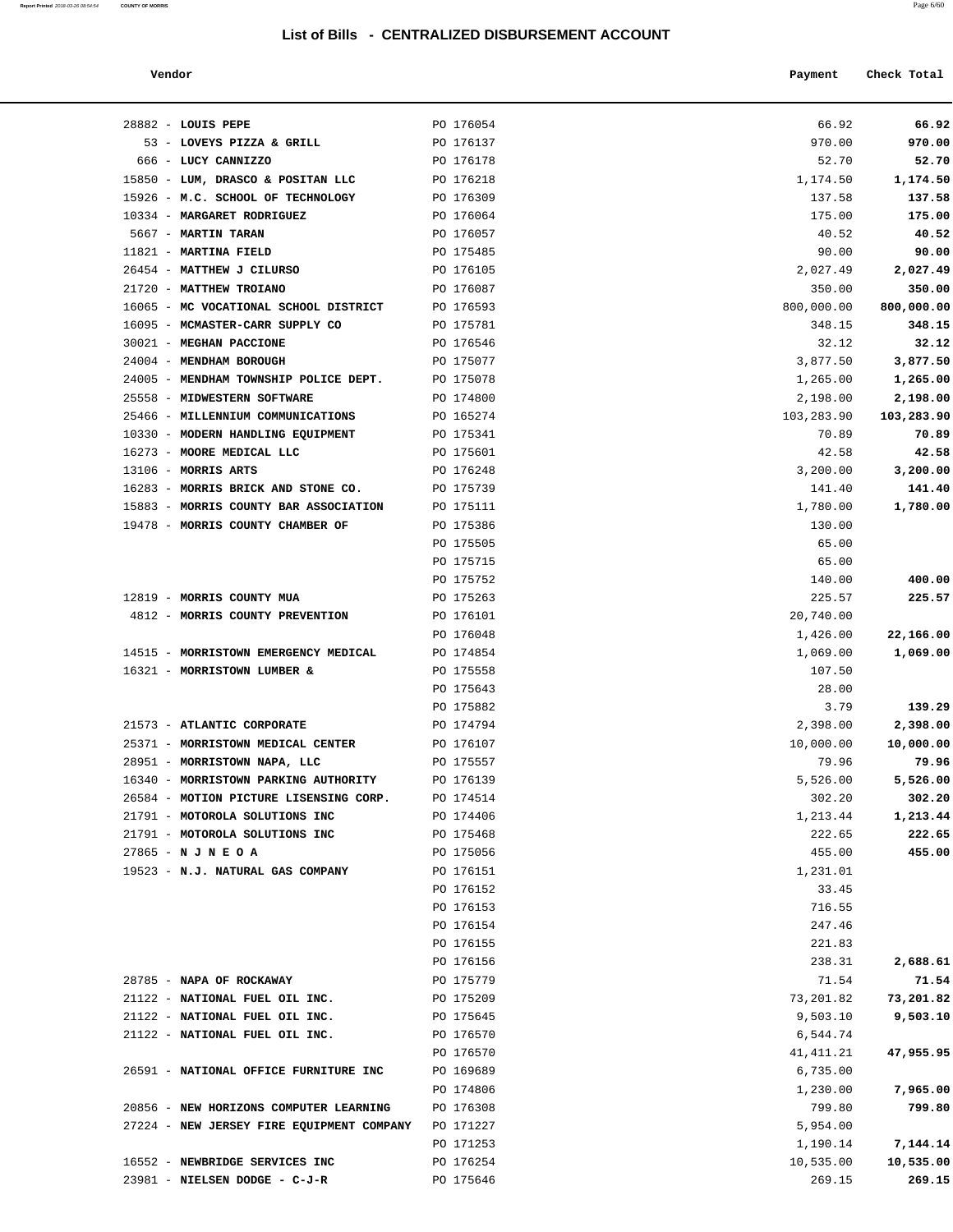| Report Printed 2018-03-26 08:54:54 | <b>COUNTY OF MORRIS</b> | Page 7/60 |
|------------------------------------|-------------------------|-----------|
|                                    |                         |           |
|                                    |                         |           |

| Vendor                                                       |                        | Payment          | Check Total |
|--------------------------------------------------------------|------------------------|------------------|-------------|
| 28983 - NJ 211 PARTNERSHIP                                   | PO 176171              | 3,000.00         | 3,000.00    |
| 10594 - NJ STATE ASSOCIATION OF                              | PO 175057              | 275.00           | 275.00      |
| $6458 - NJABO$                                               | PO 175720              | 100.00           | 100.00      |
| $11181 - NJAFM$                                              | PO 173823              | 20.00            | 20.00       |
| 26357 - NORTHEAST COMMUNICATIONS, INC.                       | PO 171137              | 3,444.25         | 3,444.25    |
| 26357 - NORTHEAST COMMUNICATIONS, INC.                       | PO 175532              | 949.75           | 949.75      |
| 10911 - NORTHEAST ROOF MAINTENANCE                           | PO 175840              | 5,000.00         | 5,000.00    |
| 10182 - NORTHEASTERN ARBORIST SUPPLY                         | PO 175756              | 825.00           | 825.00      |
| 16738 - NORTHEASTERN HARDWARE CO INC                         | PO 175495              | 119.95           |             |
|                                                              | PO 175755              | 119.90           | 239.85      |
| 16764 - NU-WAY CONCESSIONAIRES INC                           | PO 176190              | 6,659.80         |             |
|                                                              | PO 176191              | 116,991.17       | 123,650.97  |
| 26726 - OFFICE CONCEPTS GROUP, INC.                          | PO 174877              | 1,476.60         | 1,476.60    |
| 26726 - OFFICE CONCEPTS GROUP, INC.                          | PO 175317              | 57.73            | 57.73       |
| 26726 - OFFICE CONCEPTS GROUP, INC.                          | PO 175319              | 596.56           | 596.56      |
| 26726 - OFFICE CONCEPTS GROUP, INC.                          | PO 175543              | 601.01           | 601.01      |
| 26726 - OFFICE CONCEPTS GROUP, INC.                          | PO 175717              | 180.32           | 180.32      |
| 26726 - OFFICE CONCEPTS GROUP, INC.                          | PO 175966              | 206.84           | 206.84      |
| 26726 - OFFICE CONCEPTS GROUP, INC.                          | PO 176265              | 54.99            | 54.99       |
| 25021 - ONE SOURCE OF NEW JERSEY LLC                         | PO 174960              | 175.16           | 175.16      |
| 25021 - ONE SOURCE OF NEW JERSEY LLC                         | PO 175257              | 567.81           | 567.81      |
| 25021 - ONE SOURCE OF NEW JERSEY LLC                         | PO 175647              | 490.51           | 490.51      |
| 10421 - OPTICS PLANET INC                                    | PO 170741              | 4,708.56         | 4,708.56    |
| $16856 - P$ O M A                                            | PO 176080              | 225.00           | 225.00      |
| 10287 - PANCIELLO CONSTRUCTION LLC                           | PO 176462              | 9,720.00         | 9,720.00    |
| 16887 - PAPER MART INC                                       | PO 175503              | 183.20           | 183.20      |
| 16890 - PARSIPPANY-TROY HILLS                                | PO 175796              | 2,000.00         | 2,000.00    |
| 3916 - PEMBERTON FABRICATORS, INC.<br>9849 - PETER LIMONE JR | PO 174022<br>PO 176172 | 1,100.00         | 1,100.00    |
| 27929 - PREMIER GLOBAL SERVICES                              | PO 171519              | 100.00<br>460.03 | 100.00      |
|                                                              | PO 175751              | 860.54           | 1,320.57    |
| 19681 - PITNEY BOWES CREDIT CORP                             | PO 175387              | 516.43           | 516.43      |
| 17061 - PITNEY BOWES INC                                     | PO 174951              | 495.00           | 495.00      |
| 24970 - POWERDMS, INC.                                       | PO 175483              | 161.10           | 161.10      |
| 26363 - PRAXAIR DISTRIBUTION                                 | PO 172253              | 1,999.00         | 1,999.00    |
| 28653 - PRIME HEALTHCARE SERVICES                            | PO 175638              | 1,780.42         | 1,780.42    |
| 24230 - PRIORITY DISPATCH CORP.                              | PO 175408              | 820.00           | 820.00      |
| 29997 - PRO-TUFF DECALS                                      | PO 174801              | 460.50           | 460.50      |
| 17189 - PSE&G CO                                             | PO 176010              | 1,644.88         | 1,644.88    |
| 17189 - PSE&G CO                                             | PO 176147              | 32,750.42        | 32,750.42   |
| 17189 - PSE&G CO                                             | PO 176237              | 17,742.39        | 17,742.39   |
| 25795 - PUBLIC AGENCY TRAINING                               | PO 175150              | 295.00           | 295.00      |
| 7872 - QUENCH USA, INC.                                      | PO 175793              | 48.00            | 48.00       |
| 264 - R & J CONTROL, INC.                                    | PO 176008              | 3,410.00         |             |
|                                                              | PO 176008              | 155.00           | 3,565.00    |
| $17692$ - R.P. SMITH & SON, INC.                             | PO 175431              | 6.00             |             |
|                                                              | PO 175432              | 20.00            | 26.00       |
| 17215 - R.S. KNAPP CO. INC.                                  | PO 175285              | 267.55           |             |
|                                                              | PO 175673              | 75.00            |             |
|                                                              | PO 176019              | 238.75           | 581.30      |
| 13545 - RANDALL W. BUSH                                      | PO 174148              | 212.00           | 212.00      |
| 26223 - RE-TRON TECHNOLOGIES INC.                            | PO 175649              | 534.48           | 534.48      |
| 17273 - RED BARN RESTAURANT                                  | PO 175730              | 241.50           | 241.50      |
| 29982 - REDICARE LLC                                         | PO 175346              | 539.90           |             |
|                                                              | PO 175742              | 976.65           | 1,516.55    |
| 20346 - REIVAX CONTRACTING CORP                              | PO 176418              | 51,240.68        | 51,240.68   |
| 29466 - RICCIARDI BROTHERS, INC                              | PO 175158              | 893.80           |             |
|                                                              | PO 175890              | 1,671.39         | 2,565.19    |
| 19765 - RICOH AMERICAS CORPORATION                           | PO 175529              | 147.35           |             |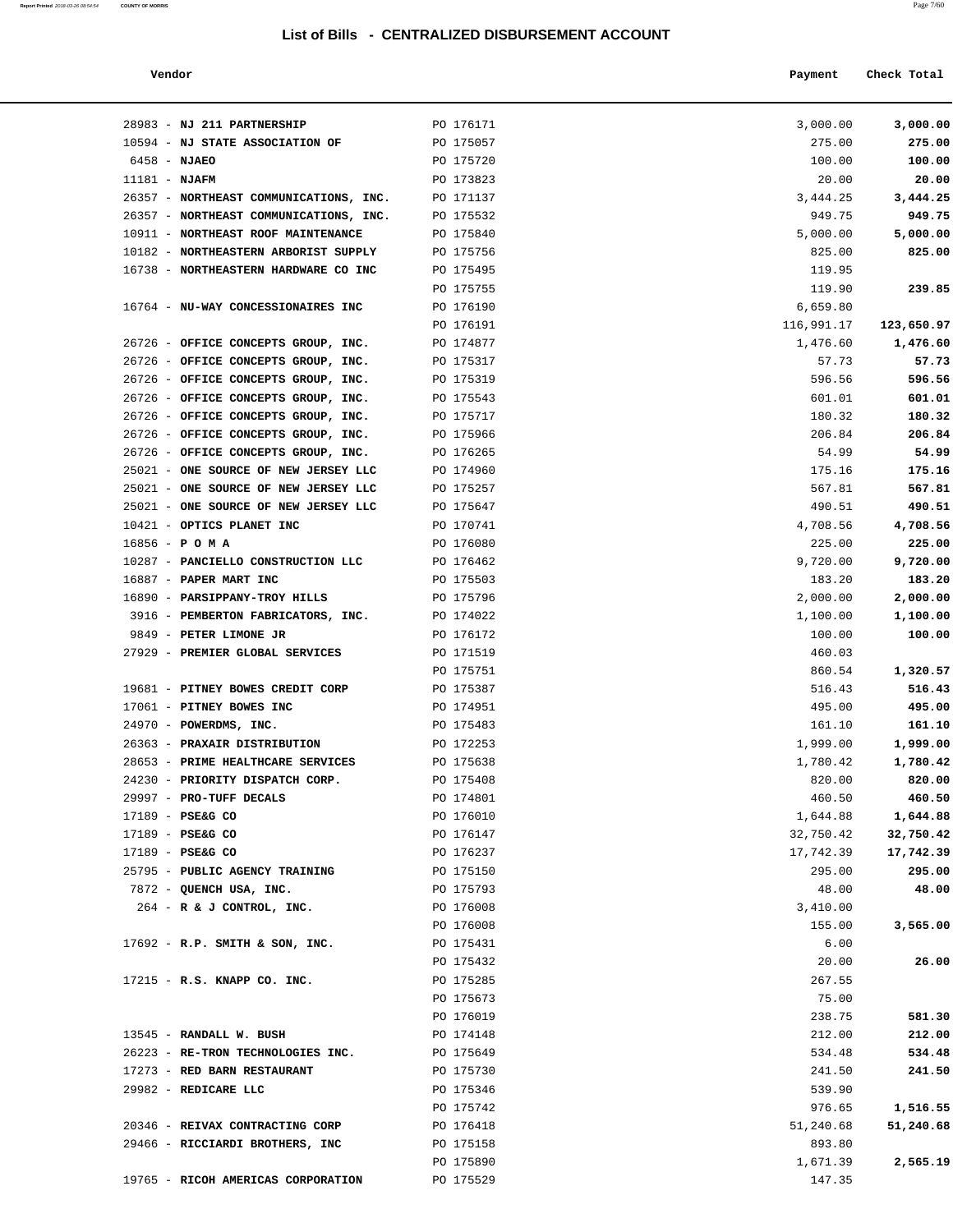#### **Vendor Payment Check Total**

**Report Printed** 2018-03-26 08:54:54 **COUNTY OF MORRIS** Page 8/60

| 1,860.07          | 1,712.72  |
|-------------------|-----------|
| 884.51            | 884.51    |
| 5,327.89          | 5,327.89  |
| 4,756.71          | 4,756.71  |
| 785.63            | 785.63    |
| 999.94            | 999.94    |
| 5,654.35          | 5,654.35  |
| 187.36            | 187.36    |
| 1,199.66          | 1,199.66  |
| 936.51            | 936.51    |
| 1,193.57          | 1,193.57  |
|                   | 29.00     |
|                   | 100.00    |
|                   | 89.00     |
|                   | 89.00     |
| 307.00            |           |
| 3,356.00<br>90.00 | 3,356.00  |
|                   | 90.00     |
| 660.00            | 660.00    |
| 17,743.00         | 17,743.00 |
| 21,977.00         | 21,977.00 |
|                   | 34.09     |
| 76.73             | 42.64     |
| 43.91             | 43.91     |
| 715.00            | 715.00    |
| 649.00            | 649.00    |
| 800.00            | 800.00    |
| 26.00             | 26.00     |
| 330.00            | 330.00    |
| 630.00            | 630.00    |
| 2,283.00          | 2,283.00  |
| 647.93            | 647.93    |
| 84.08             | 84.08     |
| 72.35             | 72.35     |
|                   | 175.94    |
|                   | 22.95     |
| 254.00            | 55.11     |
|                   | 324.46    |
| 364.46            | 40.00     |
| 50,000.00         | 50,000.00 |
| 6,492.00          | 6,492.00  |
| 1,000.00          | 1,000.00  |
| 55.79             | 55.79     |
|                   | 64.22     |
|                   | 49.08     |
|                   | 148.60    |
| 493.95            | 232.05    |
|                   | 770.00    |
| 1,041.48          | 271.48    |
| 11,727.21         | 11,727.21 |
| 4,293.81          | 4,293.81  |
| 1,645.00          | 1,645.00  |
|                   | 2,336.00  |
| 3,390.73          | 1,054.73  |
| 1,377.60          | 1,377.60  |
| 450.80            | 450.80    |
|                   | 45.00     |
| 225.00            | 180.00    |
| 300.00            | 300.00    |
| 5,660.03          | 5,660.03  |
|                   |           |

|                                                                | PO 175938              | 1,712.72           | 1,860.07               |
|----------------------------------------------------------------|------------------------|--------------------|------------------------|
| 28741 - RICOH USA, INC.                                        | PO 175528              | 884.51             | 884.51                 |
| 28741 - RICOH USA, INC.                                        | PO 175537              | 5,327.89           | 5,327.89               |
| $28741$ - RICOH USA, INC.                                      | PO 175542              | 4,756.71           | 4,756.71               |
| $28741$ - RICOH USA, INC.                                      | PO 175805              | 785.63             | 785.63                 |
| 28741 - RICOH USA, INC.                                        | PO 175823              | 999.94             | 999.94                 |
| 28741 - RICOH USA, INC.                                        | PO 175959              | 5,654.35           | 5,654.35               |
| 28741 - RICOH USA, INC.                                        | PO 175960              | 187.36             | 187.36                 |
| $28741$ - RICOH USA, INC.                                      | PO 175995              | 1,199.66           | 1,199.66               |
| 28741 - RICOH USA, INC.                                        | PO 176050              | 936.51             | 936.51                 |
| 28741 - RICOH USA, INC.                                        | PO 176274              | 1,193.57           | 1,193.57               |
| 7952 - RIOS' ENGRAVING                                         | PO 174451              | 29.00              |                        |
|                                                                | PO 175580              | 100.00             |                        |
|                                                                | PO 175737              | 89.00              |                        |
|                                                                | PO 175964              | 89.00              | 307.00                 |
| 21788 - ROAD SAFETY SYSTEMS LLC                                | PO 175664              | 3,356.00           | 3,356.00               |
| 30023 - ROBERT HAGBERG                                         | PO 176013              | 90.00              | 90.00                  |
| 2544 - ROCKAWAY TOWNSHIP POLICE DEPT                           | PO 175076              | 660.00             | 660.00                 |
| 25265 - ROUTE 23 AUTOMALL LLC<br>25265 - ROUTE 23 AUTOMALL LLC | PO 168687<br>PO 168688 | 17,743.00          | 17,743.00<br>21,977.00 |
| 5345 - ROUTE 23 AUTOMALL LLC                                   | PO 175347              | 21,977.00<br>34.09 |                        |
|                                                                | PO 175348              | 42.64              | 76.73                  |
| 20822 - ROWMAN & LITTLEFIELD                                   | PO 175310              | 43.91              | 43.91                  |
| 17417 - ROXBURY TWP POLICE DEPT                                | PO 175086              | 715.00             | 715.00                 |
| 9938 - RUTGERS CENTER FOR CONTINUING                           | PO 176302              | 649.00             | 649.00                 |
| 27044 - RUTGERS, THE STATE UNIVERSITY                          | PO 176310              | 800.00             | 800.00                 |
| 28926 - SABRINA BAARDA                                         | PO 176180              | 26.00              | 26.00                  |
| 19814 - SAFETY- KLEEN SYSTEMS, INC.                            | PO 175655              | 330.00             | 330.00                 |
| 17530 - SCALES INDUSTRIAL                                      | PO 175016              | 630.00             | 630.00                 |
| 3032 - SCIENTIFIC BOILER WATER                                 | PO 175892              | 2,283.00           | 2,283.00               |
| 705 - SCOTT DIGIRALOMO                                         | PO 175978              | 647.93             | 647.93                 |
| 20899 - SGS TESTCOM INC                                        | PO 175370              | 84.08              | 84.08                  |
| 25331 - SHAWNNA BAILEY                                         | PO 176177              | 72.35              | 72.35                  |
| 19854 - SHEAFFER SUPPLY INC.                                   | PO 175457              | 175.94             |                        |
|                                                                | PO 175469              | 22.95              |                        |
|                                                                | PO 175719              | 55.11              | 254.00                 |
| 17621 - SHEAFFER SUPPLY, INC.                                  | PO 175675              | 324.46             |                        |
|                                                                | PO 175650              | 40.00              | 364.46                 |
| 17726 - SHI INTERNATIONAL CORP                                 | PO 173398              | 50,000.00          | 50,000.00              |
| 17726 - SHI INTERNATIONAL CORP                                 | PO 173560              | 6,492.00           | 6,492.00               |
| 30022 - SIMONNE VERBEKE                                        | PO 176034              | 1,000.00           | 1,000.00               |
| 29094 - SMITH BROTHERS SERVICES LLC                            | PO 175651              | 55.79              | 55.79                  |
| 17699 - SMITH MOTOR CO., INC.                                  | PO 175351              | 64.22              |                        |
|                                                                | PO 175368<br>PO 175369 | 49.08<br>148.60    |                        |
|                                                                | PO 175652              | 232.05             | 493.95                 |
| 7722 - SNAP-ON INDUSTRIAL                                      | PO 175371              | 770.00             |                        |
|                                                                | PO 175323              | 271.48             | 1,041.48               |
| 17755 - SOUTHEAST MORRIS COUNTY                                | PO 176007              | 11,727.21          | 11,727.21              |
| 17755 - SOUTHEAST MORRIS COUNTY                                | PO 176238              | 4,293.81           | 4,293.81               |
| 11160 - SPACE FARMS INC                                        | PO 175973              | 1,645.00           | 1,645.00               |
| 17772 - SPEEDWELL ELECTRIC MOTORS                              | PO 175666              | 2,336.00           |                        |
|                                                                | PO 175833              | 1,054.73           | 3,390.73               |
| 29986 - SPRINGSTAR INC.                                        | PO 174961              | 1,377.60           | 1,377.60               |
| $19919$ - STAR LEDGER                                          | PO 176032              | 450.80             | 450.80                 |
| 16675 - STATE TOXICOLOGY LABORATORY                            | PO 173297              | 45.00              |                        |
|                                                                | PO 173763              | 180.00             | 225.00                 |
| 8749 - STEVEN ORTIZ                                            | PO 176059              | 300.00             | 300.00                 |
| 29540 - U.S. BANK OPERATIONS CENTER                            | PO 176012              | 5,660.03           | 5,660.03               |
|                                                                |                        |                    |                        |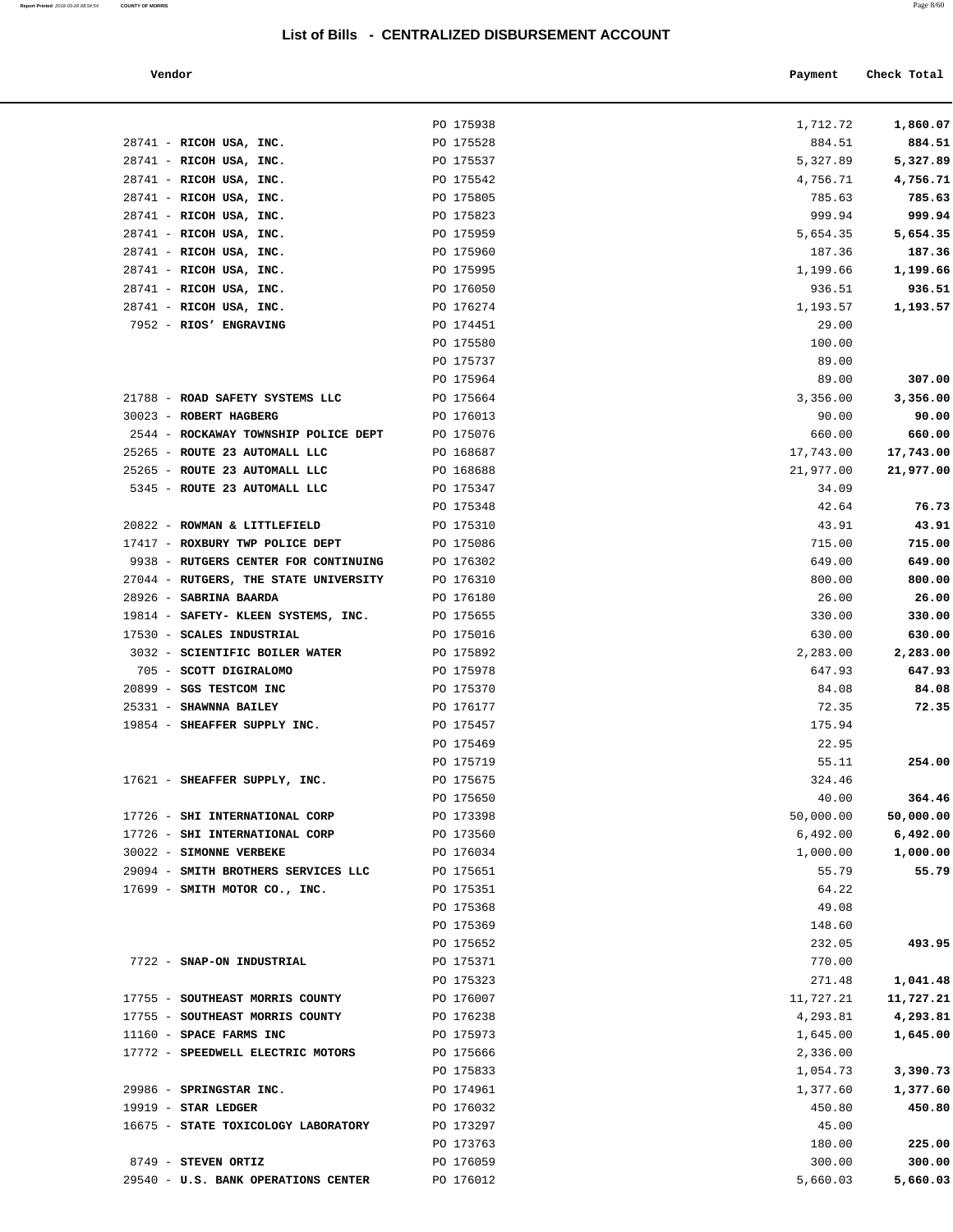| Report Printed 2018-03-26 08:54:54<br>the contract of the contract of the contract of the contract of the contract of the contract of the contract of | <b>COUNTY OF MORRIS</b> | Page $9/60$ |
|-------------------------------------------------------------------------------------------------------------------------------------------------------|-------------------------|-------------|
|                                                                                                                                                       |                         |             |

| Vendor                                  |           | Payment   | Check Total |
|-----------------------------------------|-----------|-----------|-------------|
| 26337 - SUPREME-METRO CORP.             | PO 175745 | 7,500.00  | 7,500.00    |
| 26682 - SUSAN BOND                      | PO 176100 | 30.00     | 30.00       |
| 26030 - TABB INC.                       | PO 175810 | 46.00     | 46.00       |
| 25523 - TACTICAL MEDICAL SOLUTIONS INC. | PO 175181 | 23,703.88 | 23,703.88   |
| $28781 - TAPCO$                         | PO 175217 | 14.24     | 14.24       |
| 28779 - TARA CHOMINSKY                  | PO 175092 | 83.10     | 83.10       |
| 27658 - TECHLINE TECHNOLOGIES, INC.     | PO 176241 | 11,200.00 | 11,200.00   |
| 17990 - TELESEARCH INC                  | PO 175680 | 1,360.80  | 1,360.80    |
| 21214 - TEW FUNERAL SERVICES INC.       | PO 175818 | 1,500.00  | 1,500.00    |
| 14476 - THE EDUCATIONAL CENTER          | PO 176250 | 13,860.00 | 13,860.00   |
| 20797 - THE MUSIAL GROUP PA             | PO 175018 | 135.00    | 135.00      |
| 10812 - THOMSON REUTER-WEST             | PO 175003 | 432.28    | 432.28      |
| 10812 - THOMSON REUTER-WEST             | PO 175004 | 763.81    | 763.81      |
| 10812 - THOMSON REUTER-WEST             | PO 175102 | 968.00    | 968.00      |
| 10812 - THOMSON REUTER-WEST             | PO 175127 | 325.61    | 325.61      |
| 10812 - THOMSON REUTER-WEST             | PO 175275 | 262.40    | 262.40      |
| 10812 - THOMSON REUTER-WEST             | PO 175276 | 1,050.30  | 1,050.30    |
| 10812 - THOMSON REUTER-WEST             | PO 175393 | 739.56    | 739.56      |
| 10477 - TIFFANY ELECTRIC INC            | PO 174671 | 11,624.00 | 11,624.00   |
| 122 - TILCON NEW YORK INC.              | PO 175133 | 3,211.90  |             |
|                                         | PO 175479 | 838.73    |             |
|                                         | PO 175722 | 4,611.22  | 8,661.85    |
| 21479 - TIOGA SOLAR MORRIS COUNTY 1 LLC | PO 176011 | 884.79    | 884.79      |
| 281 - TOMAR INDUSTRIES INC              | PO 175355 | 73.64     | 73.64       |
| 29098 - TOWNE HOME CARE LLC             | PO 175020 | 1,610.55  | 1,610.55    |
| 15475 - TOWNSHIP OF JEFFERSON           | PO 176173 | 4,500.00  | 4,500.00    |
| 16913 - TOWNSHIP OF PARSIPPANY -        | PO 176482 | 3,363.76  | 3,363.76    |
| 30007 - TREASURER, STATE OF NEW JERSEY  | PO 175396 | 3,000.00  | 3,000.00    |
| 25209 - TURN OUT UNIFORMS, INC.         | PO 173213 | 2,375.15  | 2,375.15    |
| 25209 - TURN OUT UNIFORMS, INC.         | PO 175373 | 50.00     | 50.00       |
| 12739 - TURTLE & HUGHES, INC.           | PO 176006 | 163.50    | 163.50      |
| 4144 - U-LINE SHIPPING SUPPLY           | PO 175118 | 589.03    | 589.03      |
| 9285 - U.S. SECURITY ASSOCIATES, INC.   | PO 175678 | 338.16    |             |
|                                         | PO 175716 | 13,208.02 | 13,546.18   |
| 18232 - UNITED PARCEL SERVICE           | PO 175140 | 72.71     | 72.71       |
| 446 - UNITRONIX DATA SYSTEMS INC        | PO 175615 | 14,599.44 | 14,599.44   |
| $17763$ - V.A. SPATZ & SONS INC.        | PO 175743 | 7,285.00  | 7,285.00    |
| 18290 - VAN METER & ASSOCIATES INC.     | PO 175487 | 1,300.00  |             |
|                                         | PO 175594 | 460.00    | 1,760.00    |
| $1286$ - VERIZON                        | PO 175790 | 34.69     | 34.69       |
| $1286$ - VERIZON                        | PO 175791 | 7,047.02  | 7,047.02    |
| $1286 - VERIZON$                        | PO 176063 | 332.30    | 332.30      |
| $1286$ - VERIZON                        | PO 176134 | 72.22     | 72.22       |
| $10158 - VERIZON$                       | PO 176192 | 997.06    | 997.06      |
| $10668$ - VERIZON CABS                  | PO 175047 | 1,606.08  |             |
|                                         | PO 175048 | 1,136.42  | 2,742.50    |
| 1348 - VERIZON WIRELESS                 | PO 176060 | 827.75    |             |
|                                         | PO 176061 | 60.02     |             |
|                                         | PO 176069 | 10,207.71 |             |
|                                         | PO 176084 | 10,900.05 | 21,995.53   |
| 7037 - VILLAGE SUPER MARKET, INC.       | PO 171712 | 85.55     |             |
|                                         | PO 171731 | 127.49    | 213.04      |
| 6146 - W.B. MASON COMPANY INC           | PO 175679 | 39.00     |             |
|                                         | PO 175556 | 210.85    |             |
|                                         | PO 175830 | 215.75    | 465.60      |
| 6146 - W.B. MASON COMPANY INC           | PO 175873 | 561.30    |             |
|                                         | PO 175874 | 727.76    |             |
|                                         | PO 175875 | 167.09    |             |
|                                         | PO 175876 | 32.01     |             |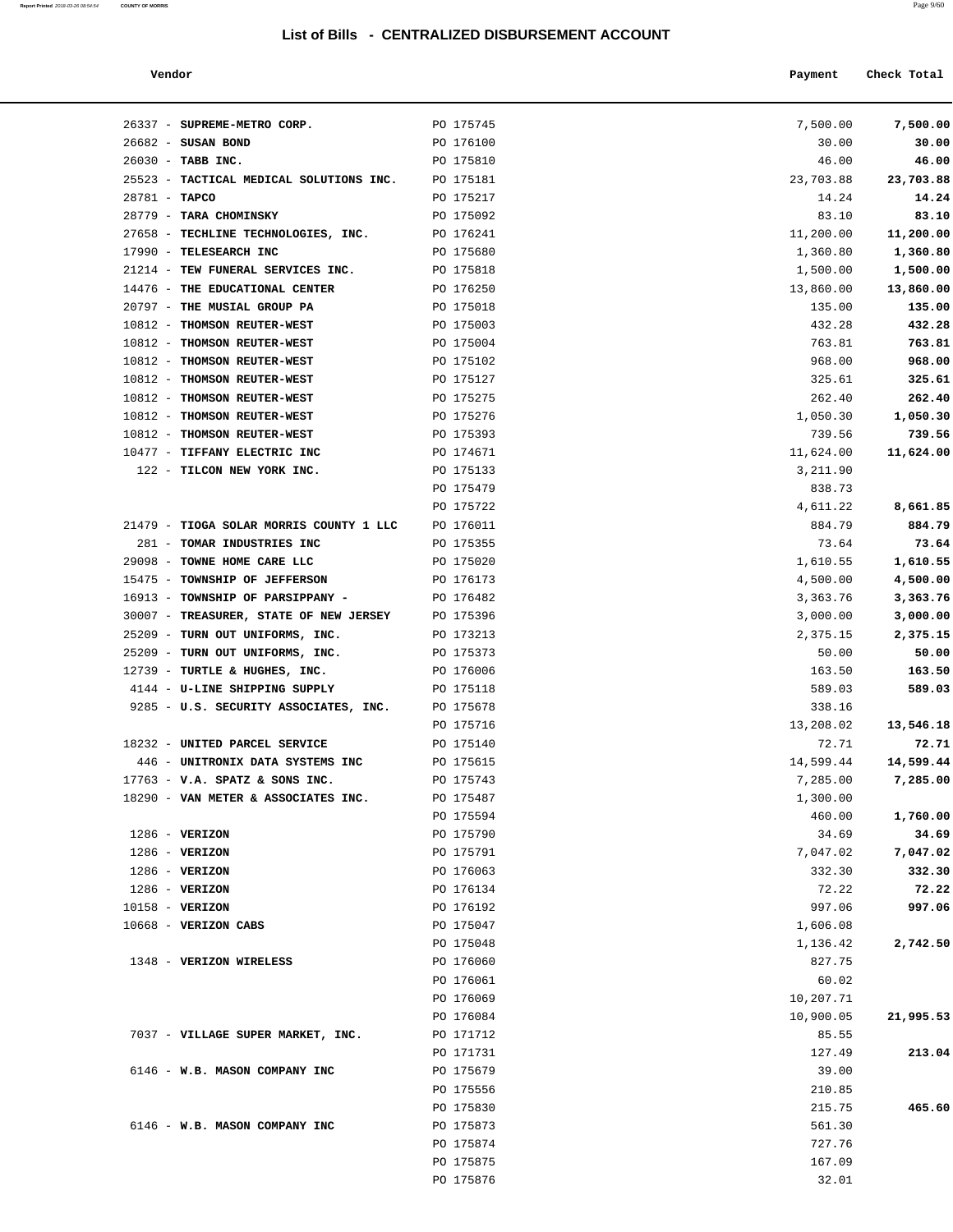|  | end<br>- | ١C |  |
|--|----------|----|--|
|  |          |    |  |

| Vendor                                |           | Payment    | Check Total |
|---------------------------------------|-----------|------------|-------------|
|                                       | PO 175877 | 54.96      | 1,543.12    |
| 6146 - W.B. MASON COMPANY INC         | PO 175906 | 115.69     |             |
|                                       | PO 176003 | 1,127.23   |             |
|                                       | PO 175296 | 183.31     |             |
|                                       | PO 175292 | 93.99      |             |
|                                       | PO 175011 | 97.73      |             |
|                                       | PO 175011 | 70.34      | 1,688.29    |
| 6146 - W.B. MASON COMPANY INC         | PO 175907 | 120.93     |             |
|                                       | PO 175378 | 634.73     |             |
|                                       | PO 175656 | 606.40     |             |
|                                       | PO 175581 | 513.34     |             |
|                                       | PO 175987 | 293.16     |             |
|                                       | PO 175701 | 655.58     |             |
|                                       | PO 175794 | 457.49     | 3,281.63    |
| 6146 - W.B. MASON COMPANY INC         | PO 175937 | 428.75     | 428.75      |
| 6146 - W.B. MASON COMPANY INC         | PO 176166 | 120.82     |             |
|                                       | PO 175857 | 292.18     |             |
|                                       | PO 175893 | 264.42     |             |
|                                       | PO 176018 | 90.15      |             |
|                                       | PO 175939 | 347.39     |             |
|                                       | PO 175994 | 195.34     |             |
|                                       | PO 176146 | 158.29     |             |
|                                       | PO 176150 | 69.68      | 1,538.27    |
| 18388 - WARREN COUNTY COMMUNITY COLL. | PO 176293 | 1,899.00   |             |
|                                       | PO 176294 | 1,899.00   |             |
|                                       | PO 176295 | 1,899.00   |             |
|                                       | PO 176296 | 800.00     |             |
|                                       | PO 176297 | 800.00     | 7,297.00    |
| 18396 - WASHINGTON TWP POLICE DEPT    | PO 175075 | 220.00     | 220.00      |
| 4677 - WHITEMARSH CORPORATION         | PO 175353 | 174.39     | 174.39      |
| 13246 - WILLIAM F. BARNISH            | PO 176135 | 2,769.00   |             |
|                                       | PO 176136 | 8,885.00   | 11,654.00   |
| 7592 - WILLIAM JOHNSON                | PO 176261 | 90.00      | 90.00       |
| 8335 - WILLIAM PATERSON UNIVERSITY    | PO 176298 | 1,432.00   |             |
|                                       | PO 176299 | 1,407.78   |             |
|                                       | PO 176300 | 666.80     |             |
|                                       | PO 176301 | 1,120.00   |             |
|                                       | PO 176313 | 800.00     |             |
|                                       | PO 176318 | 800.00     | 6,226.58    |
| 26045 - WILLIAM SICKLEY               | PO 176347 | 90.00      | 90.00       |
| 3793 - WOODRUFF ENERGY                | PO 176239 | 25, 316.12 | 25,316.12   |
| 29685 - WURTH USA INC.                | PO 175653 | 899.80     | 899.80      |
| 18564 - XEROX CORP                    | PO 175584 | 132.48     | 132.48      |
| 29478 - YEVGENIYA ZBRIZHER            | PO 176406 | 680.31     |             |
|                                       | PO 176402 | 85.00      | 765.31      |

 **Total to be paid from Fund 01 Current Fund 18,341,173.89 Total to be paid from Fund 02 Grant Fund 182,237.34 Total to be paid from Fund 04 County Capital 545,952.25 Total to be paid from Fund 13 Dedicated Trust 24,608.60 -------------**

**19,093,972.08** 

TOTAL **19,093,972.08**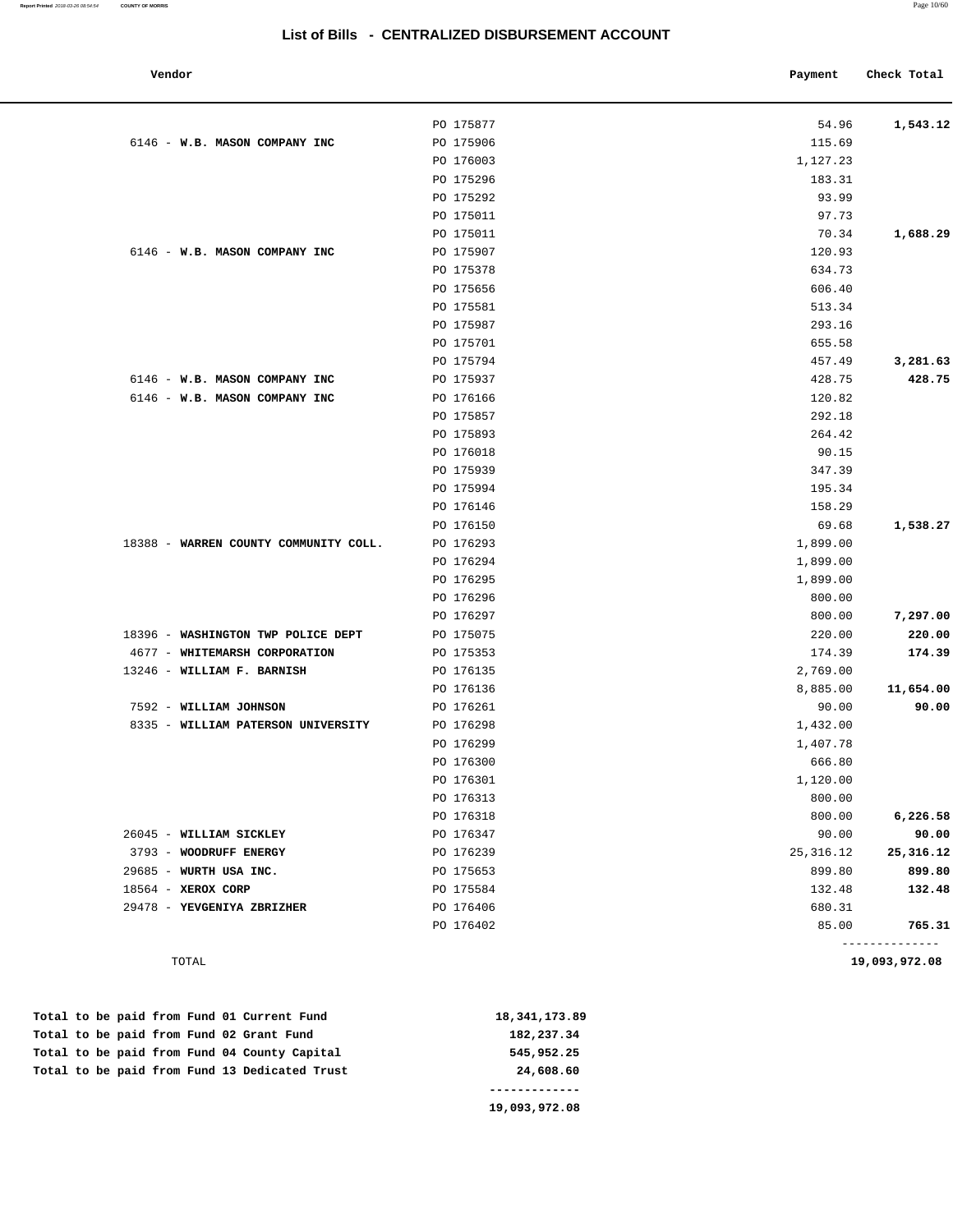**Report Printed** 2018-03-26 08:55:08 **COUNTY OF MORRIS** Page 11/60

## **List of Bills (Department/Account Detail) - CENTRALIZED DISBURSEMENT ACCOUNT**

| Account<br>. | PO# | Vendor | Description<br>$\sim$ $\sim$ | Payment | Account Total<br>. |
|--------------|-----|--------|------------------------------|---------|--------------------|
|              |     |        |                              |         |                    |

## **Current Fund**

## **County Administrator**

| 175966 OFFICE CONCEPTS GROUP, INC.                     |                   | 206.84    |              |
|--------------------------------------------------------|-------------------|-----------|--------------|
| 01-201-20-100100-058<br>Office Supplies & Stationery   | TOTAL FOR ACCOUNT |           | 206.84       |
| 176575 COUNTY OF MORRIS                                |                   | 8.78      |              |
| 01-201-20-100100-068<br>Postage & Metered Mail         | TOTAL FOR ACCOUNT |           | 8.78         |
| 175129 CAESAR'S ENTERTAINMENT CORP.                    |                   | 396.00    |              |
| 01-201-20-100100-082<br>Travel Expense                 | TOTAL FOR ACCOUNT |           | 396.00       |
| 175864 CLEARY GIACOBBE ALFIERI &                       |                   | 12,768.00 |              |
| 01-201-20-100100-084<br>Other Outside Services         | TOTAL FOR ACCOUNT |           | 12,768.00    |
| 168687 ROUTE 23 AUTOMALL LLC                           |                   | 17,743.00 |              |
| 168688 ROUTE 23 AUTOMALL LLC                           |                   | 21,977.00 |              |
| 01-203-20-100100-167<br>(2017) Transportation Vehicles | TOTAL FOR ACCOUNT |           | 39,720.00    |
|                                                        |                   |           | ============ |
| TOTAL for County Administrator                         |                   |           | 53,099.62    |

#### **Personnel**

| 175580 RIOS' ENGRAVING                               |                   | 65.00        |
|------------------------------------------------------|-------------------|--------------|
| 175580 RIOS' ENGRAVING                               |                   | 35.00        |
| 175679 W.B. MASON COMPANY INC                        |                   | 5.09         |
| 175679 W.B. MASON COMPANY INC                        |                   | 10.35        |
| 175679 W.B. MASON COMPANY INC                        |                   | 4.18         |
| 175679 W.B. MASON COMPANY INC                        |                   | 10.98        |
| 175679 W.B. MASON COMPANY INC                        |                   | 4.93         |
| 175679 W.B. MASON COMPANY INC                        |                   | 3.47         |
| Office Supplies & Stationery<br>01-201-20-105100-058 | TOTAL FOR ACCOUNT | 139.00       |
| 176575 COUNTY OF MORRIS                              |                   | 71.04        |
| 01-201-20-105100-068<br>Postage & Metered Mail       | TOTAL FOR ACCOUNT | 71.04        |
|                                                      |                   |              |
|                                                      |                   | ============ |
| TOTAL for Personnel                                  |                   | 210.04       |

#### **Board of Chosen Freeholders**

| 176575 COUNTY OF MORRIS<br>176575 COUNTY OF MORRIS | 132.57<br>85.60   |        |
|----------------------------------------------------|-------------------|--------|
| Postage & Metered Mail<br>01-201-20-110100-068     | TOTAL FOR ACCOUNT | 218.17 |
| 175715 MORRIS COUNTY CHAMBER OF                    | 65.00             |        |
| 175505 MORRIS COUNTY CHAMBER OF                    | 65.00             |        |
| 171712 VILLAGE SUPER MARKET, INC.                  | 85.55             |        |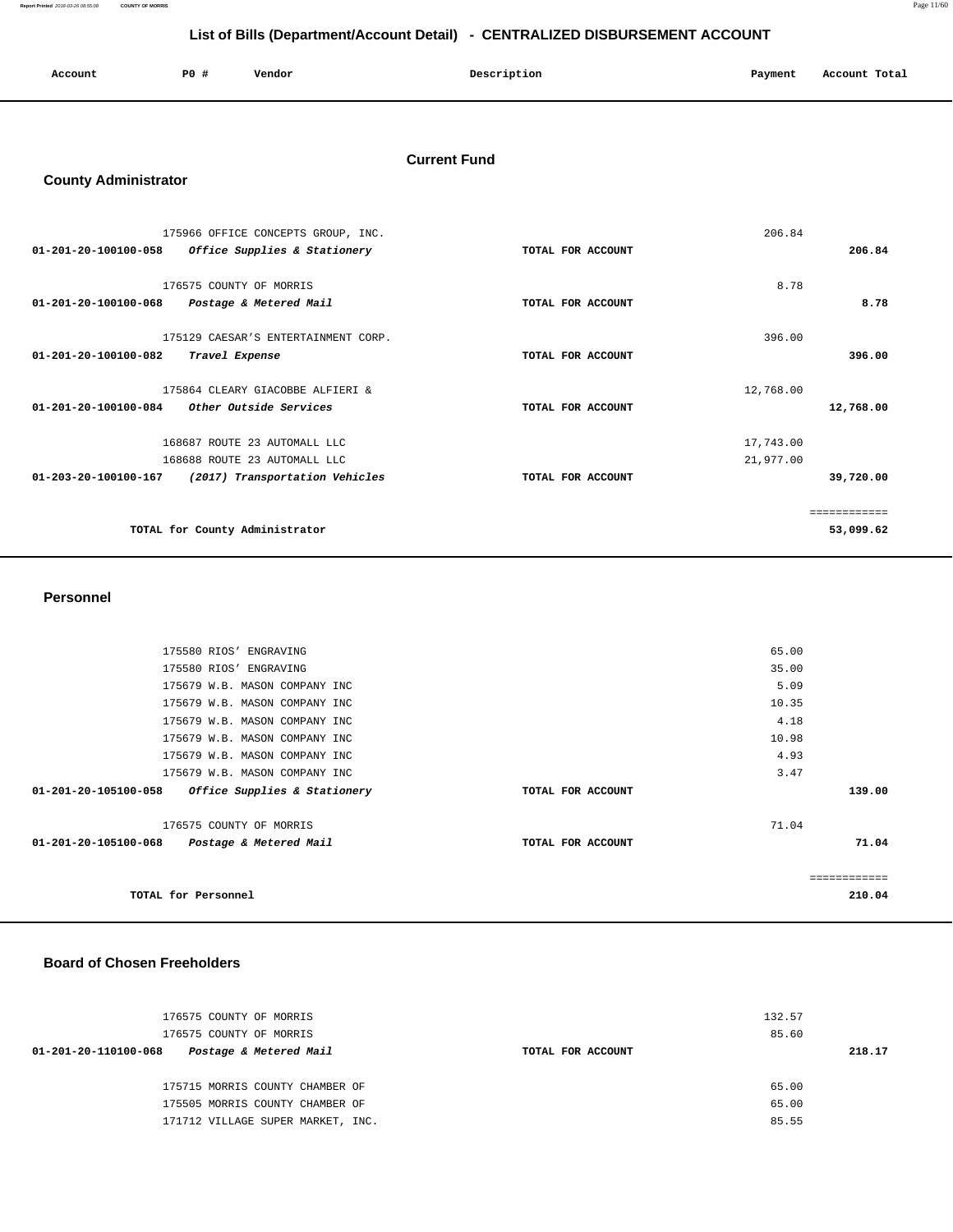**Report Printed** 2018-03-26 08:55:08 **COUNTY OF MORRIS** Page 12/60

# **List of Bills (Department/Account Detail) - CENTRALIZED DISBURSEMENT ACCOUNT**

| Account                            | PO#              | Vendor                                | Description       | Payment | Account Total |
|------------------------------------|------------------|---------------------------------------|-------------------|---------|---------------|
| <b>Board of Chosen Freeholders</b> |                  |                                       |                   |         |               |
| 01-201-20-110100-079               | Special Projects |                                       | TOTAL FOR ACCOUNT |         | 1,205.55      |
|                                    |                  | 171731 VILLAGE SUPER MARKET, INC.     |                   | 102.49  |               |
|                                    |                  | 171731 VILLAGE SUPER MARKET, INC.     |                   | 25.00   |               |
| 01-203-20-110100-079               |                  | (2017) Special Projects               | TOTAL FOR ACCOUNT |         | 127.49        |
|                                    |                  |                                       |                   |         | ============  |
|                                    |                  | TOTAL for Board of Chosen Freeholders |                   |         | 1,551.21      |
|                                    |                  |                                       |                   |         |               |

#### **Clerk of the Board**

| 175971 DAILY RECORD                                  |                   | 74.13        |
|------------------------------------------------------|-------------------|--------------|
| 175971 DAILY RECORD                                  |                   | 85.74        |
| 01-201-20-110105-022<br>Advertising                  | TOTAL FOR ACCOUNT | 159.87       |
| 176150 W.B. MASON COMPANY INC                        |                   | 69.68        |
| 176018 W.B. MASON COMPANY INC                        |                   | 3.06         |
| 176018 W.B. MASON COMPANY INC                        |                   | 25.18        |
| 176018 W.B. MASON COMPANY INC                        |                   | 43.22        |
| 176018 W.B. MASON COMPANY INC                        |                   | 18.69        |
| 01-201-20-110105-058<br>Office Supplies & Stationery | TOTAL FOR ACCOUNT | 159.83       |
|                                                      |                   |              |
|                                                      |                   | ============ |
| TOTAL for Clerk of the Board                         |                   | 319.70       |
|                                                      |                   |              |

# **County Clerk**

| 175384 I D CHECKING GUIDE                         |                   | 29.95    |
|---------------------------------------------------|-------------------|----------|
| 175393 THOMSON REUTER-WEST                        |                   | 587.56   |
| 175393 THOMSON REUTER-WEST                        |                   | 152.00   |
| 01-201-20-120100-028 Books & Periodicals          | TOTAL FOR ACCOUNT | 769.51   |
| 176277 AT&T MOBILITY                              |                   | 41.24    |
| 01-201-20-120100-031 Cellular Phones/Pagers       | TOTAL FOR ACCOUNT | 41.24    |
|                                                   |                   |          |
| 175584 XEROX CORP                                 |                   | 132.48   |
| 01-201-20-120100-044 Equipment Service Agreements | TOTAL FOR ACCOUNT | 132.48   |
|                                                   |                   |          |
| 175579 ANN F. GROSSI                              |                   | 24.50    |
| 175581 W.B. MASON COMPANY INC                     |                   | 513.34   |
| 01-201-20-120100-058 Office Supplies & Stationery | TOTAL FOR ACCOUNT | 537.84   |
| 176575 COUNTY OF MORRIS                           |                   | 1,828.60 |
| 01-201-20-120100-068 Postage & Metered Mail       | TOTAL FOR ACCOUNT | 1,828.60 |
|                                                   |                   |          |
| 175399 GILL ID SYSTEMS                            |                   | 765.00   |
| $01 - 201 - 20 - 120100 - 069$<br>Printing        | TOTAL FOR ACCOUNT | 765.00   |
| 175386 MORRIS COUNTY CHAMBER OF                   |                   | 130.00   |
| 175752 MORRIS COUNTY CHAMBER OF                   |                   | 140.00   |
| $01 - 201 - 20 - 120100 - 185$<br>Food            | TOTAL FOR ACCOUNT | 270.00   |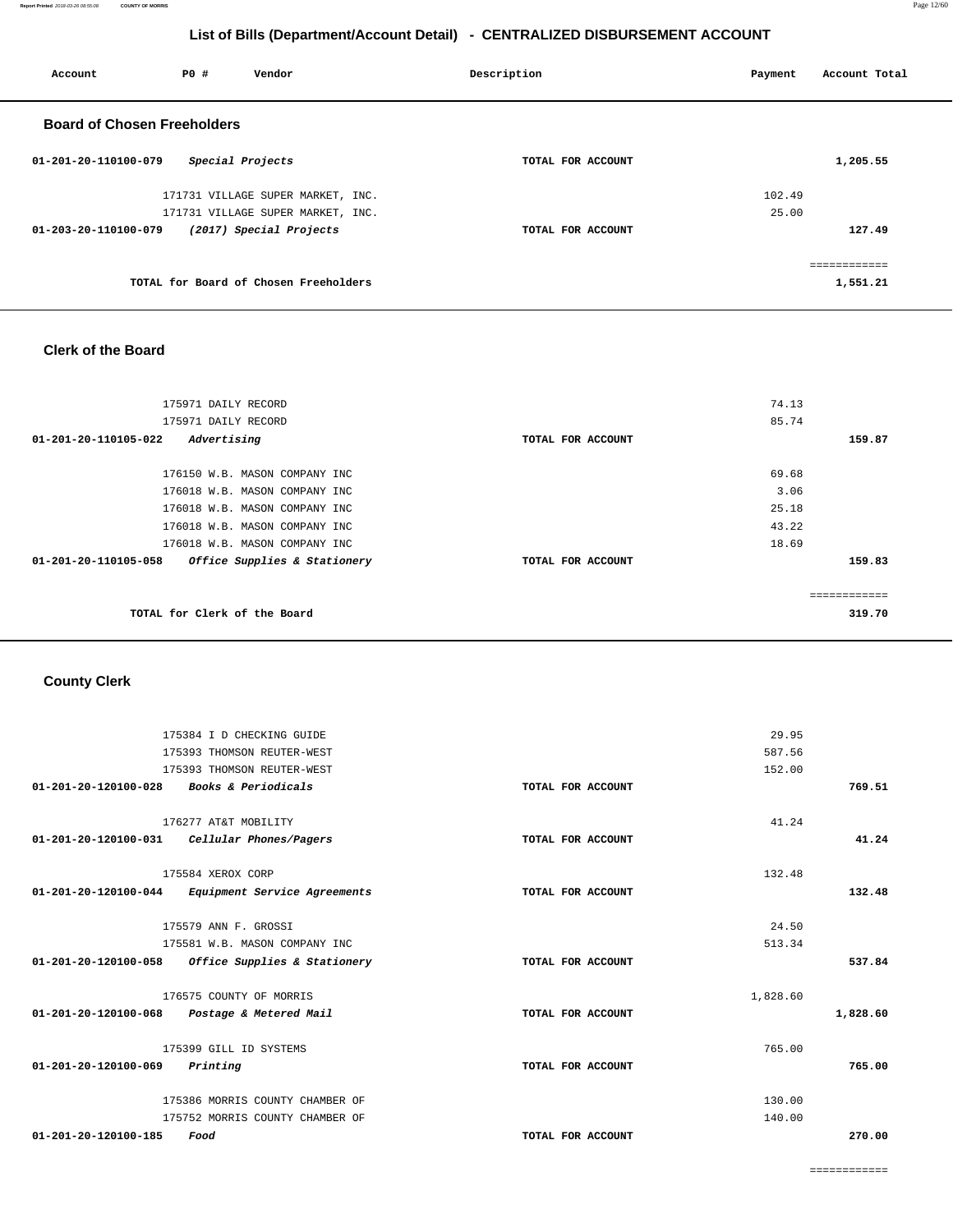| Account             | <b>PO #</b>            | Vendor | Description | Payment | Account Total |
|---------------------|------------------------|--------|-------------|---------|---------------|
| <b>County Clerk</b> |                        |        |             |         |               |
|                     | TOTAL for County Clerk |        |             |         | 4,344.67      |

### **County Board of Elections**

| 175954 DAILY RECORD                                      |                   | 13.76        |
|----------------------------------------------------------|-------------------|--------------|
| 175954 DAILY RECORD                                      |                   | 35.00        |
| $01 - 201 - 20 - 121100 - 022$<br>Advertising            | TOTAL FOR ACCOUNT | 48.76        |
| 176575 COUNTY OF MORRIS                                  |                   | 1,413.71     |
| $01 - 201 - 20 - 121100 - 068$<br>Postage & Metered Mail | TOTAL FOR ACCOUNT | 1,413.71     |
| 171481 DOMINION VOTING SYSTEMS INC                       |                   | 2,350.00     |
| 171481 DOMINION VOTING SYSTEMS INC                       |                   | 2,250.00     |
| (2017) Election Officer<br>01-203-20-121100-096          | TOTAL FOR ACCOUNT | 4,600.00     |
|                                                          |                   | ------------ |
| TOTAL for County Board of Elections                      |                   | 6,062.47     |

### **Superintendent of Elections**

| 176575 COUNTY OF MORRIS                               |                   | 14.50 |
|-------------------------------------------------------|-------------------|-------|
| Postage & Metered Mail<br>01-201-20-121105-068        | TOTAL FOR ACCOUNT | 14.50 |
| 174476 CRYSTAL SPRINGS                                |                   | 2.50  |
| 174476 CRYSTAL SPRINGS                                |                   | 0.99  |
| 174476 CRYSTAL SPRINGS                                |                   | 5.00  |
| Other Administrative Supplies<br>01-201-20-121105-095 | TOTAL FOR ACCOUNT | 8.49  |
|                                                       |                   |       |
| TOTAL for Superintendent of Elections                 |                   | 22.99 |

# **County Elections (Cty Clerk)**

| 175720 NJAEO                                          |                   | 100.00    |            |
|-------------------------------------------------------|-------------------|-----------|------------|
| 01-201-20-121110-022<br>Advertising                   | TOTAL FOR ACCOUNT |           | 100.00     |
| 176274 RICOH USA, INC.                                |                   | 1,193.57  |            |
| 01-201-20-121110-044<br>Equipment Service Agreements  | TOTAL FOR ACCOUNT |           | 1,193.57   |
| 176575 COUNTY OF MORRIS                               |                   | 41.20     |            |
| 01-201-20-121110-068<br>Postage & Metered Mail        | TOTAL FOR ACCOUNT |           | 41.20      |
| 172418 DOMINION VOTING SYSTEMS INC                    |                   | 26,734.91 |            |
| 175387 PITNEY BOWES CREDIT CORP                       |                   | 516.43    |            |
| 01-201-20-121110-259<br>Equipment Rental              | TOTAL FOR ACCOUNT |           | 27, 251.34 |
| 172417 DOMINION VOTING SYSTEMS INC                    |                   | 2,250.00  |            |
| 01-203-20-121110-084<br>(2017) Other Outside Services | TOTAL FOR ACCOUNT |           | 2,250.00   |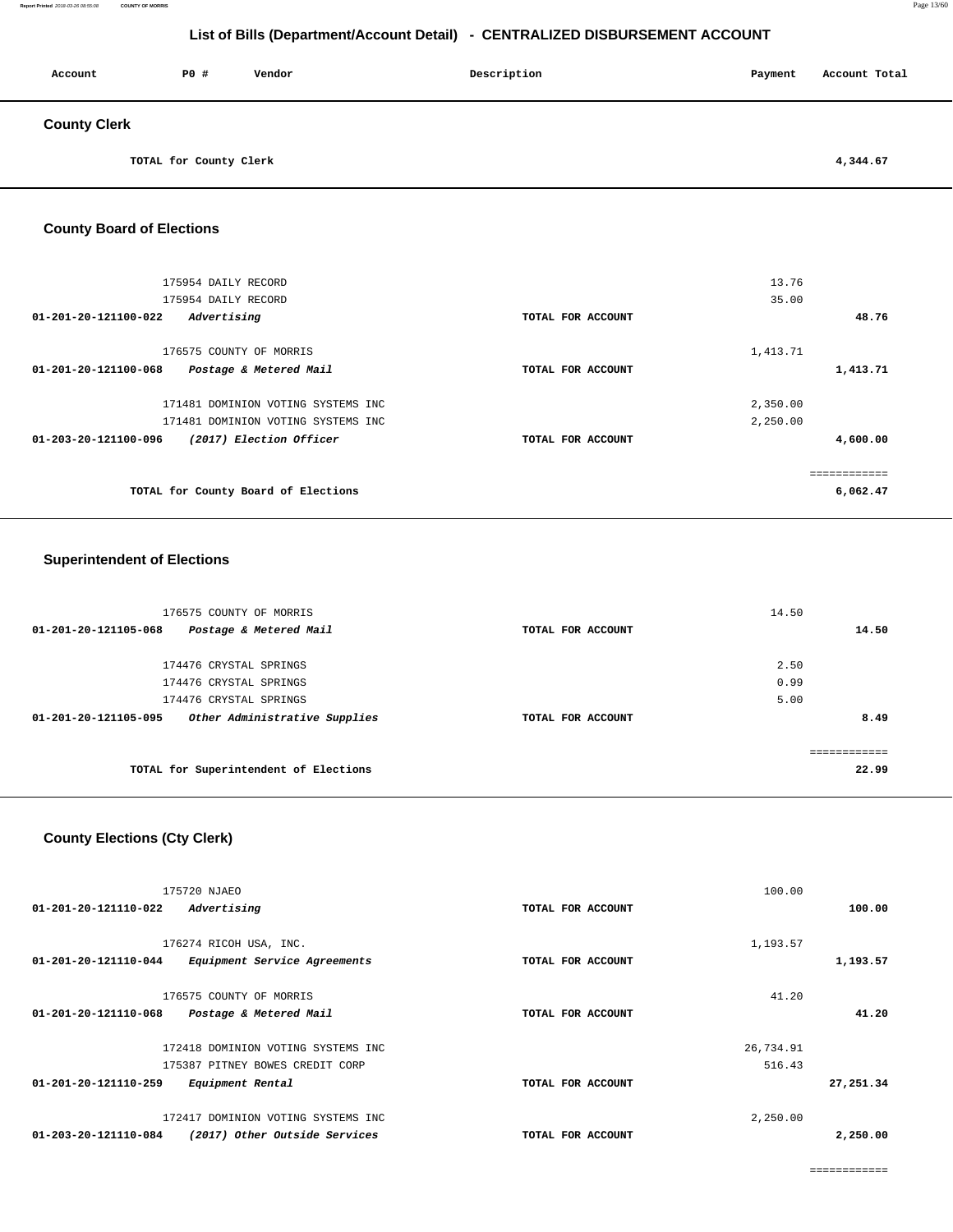| Account                             | PO# | Vendor | Description | Payment | Account Total |
|-------------------------------------|-----|--------|-------------|---------|---------------|
| <b>County Elections (Cty Clerk)</b> |     |        |             |         |               |

**TOTAL for County Elections (Cty Clerk) 30,836.11** 

# **County Treasurer**

| 176592 JULIE KUPILIK                                    |                   | 49.00    |              |
|---------------------------------------------------------|-------------------|----------|--------------|
| 176591 CEUNION                                          |                   | 95.00    |              |
| $01-201-20-130100-039$ Education Schools & Training     | TOTAL FOR ACCOUNT |          | 144.00       |
|                                                         |                   |          |              |
| 175987 W.B. MASON COMPANY INC                           |                   | 26.60    |              |
| 175987 W.B. MASON COMPANY INC                           |                   | 77.54    |              |
| 175987 W.B. MASON COMPANY INC                           |                   | 14.54    |              |
| 175987 W.B. MASON COMPANY INC                           |                   | 69.68    |              |
| 175987 W.B. MASON COMPANY INC                           |                   | 1.92     |              |
| 175987 W.B. MASON COMPANY INC                           |                   | 102.88   |              |
| 01-201-20-130100-058<br>Office Supplies & Stationery    | TOTAL FOR ACCOUNT |          | 293.16       |
| 176575 COUNTY OF MORRIS                                 |                   | 264.80   |              |
| 01-201-20-130100-068 Postage & Metered Mail             | TOTAL FOR ACCOUNT |          | 264.80       |
| 175995 RICOH USA, INC.                                  |                   | 1,199.66 |              |
| 175994 W.B. MASON COMPANY INC                           |                   | 12.72    |              |
| 175994 W.B. MASON COMPANY INC                           |                   | 102.88   |              |
| $01 - 201 - 20 - 130100 - 164$ Office Machines - Rental | TOTAL FOR ACCOUNT |          | 1,315.26     |
|                                                         |                   |          | ============ |
| TOTAL for County Treasurer                              |                   |          | 2,017.22     |

### **Purchasing Division**

|                      | 176575 COUNTY OF MORRIS       |                   | 161.07 |        |
|----------------------|-------------------------------|-------------------|--------|--------|
| 01-201-20-130105-068 | Postage & Metered Mail        | TOTAL FOR ACCOUNT |        | 161.07 |
|                      |                               |                   |        |        |
|                      |                               |                   |        |        |
|                      | TOTAL for Purchasing Division |                   |        | 161.07 |
|                      |                               |                   |        |        |

### **Information Technology Div**

| 176575 COUNTY OF MORRIS<br>175140 UNITED PARCEL SERVICE<br>175140 UNITED PARCEL SERVICE  |                   | 3.76<br>50.20<br>22.51 |
|------------------------------------------------------------------------------------------|-------------------|------------------------|
| 01-201-20-140100-068<br>Postage & Metered Mail                                           | TOTAL FOR ACCOUNT | 76.47                  |
| 175805 RICOH USA, INC.<br><i><b>Office Machines - Rental</b></i><br>01-201-20-140100-164 | TOTAL FOR ACCOUNT | 785.63<br>785.63       |
| TOTAL for Information Technology Div                                                     |                   | 862.10                 |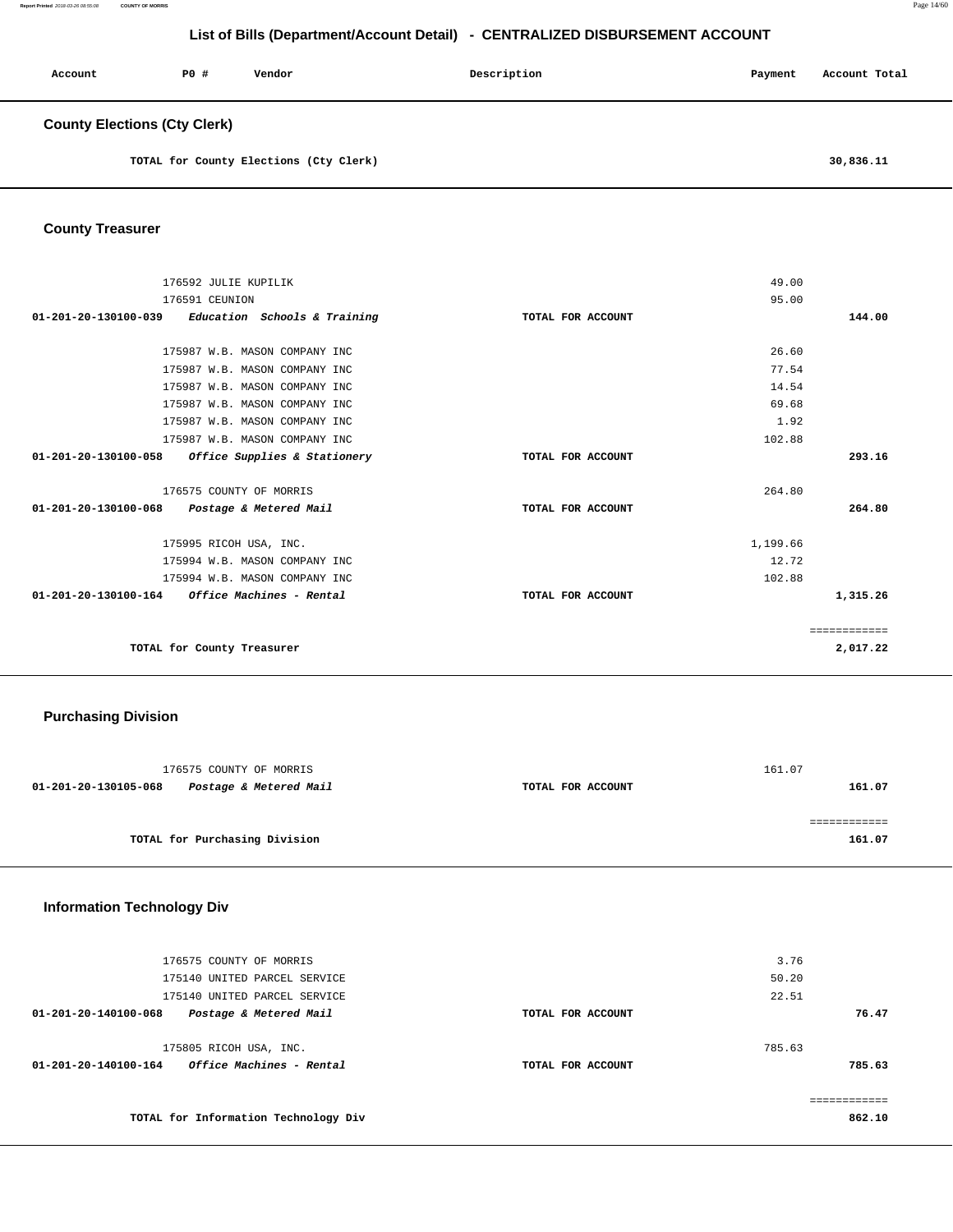**Report Printed** 2018-03-26 08:55:08 **COUNTY OF MORRIS** Page 15/60

# **List of Bills (Department/Account Detail) - CENTRALIZED DISBURSEMENT ACCOUNT**

| Account                         | P0 #                    | Vendor                             | Description       | Payment | Account Total |
|---------------------------------|-------------------------|------------------------------------|-------------------|---------|---------------|
| <b>County Board of Taxation</b> |                         |                                    |                   |         |               |
| 01-201-20-150100-068            | 176575 COUNTY OF MORRIS | Postage & Metered Mail             | TOTAL FOR ACCOUNT | 99.05   | 99.05         |
|                                 |                         | TOTAL for County Board of Taxation |                   |         | 99.05         |

## **County Counsel**

| 174148 RANDALL W. BUSH                               | 212.00            |              |
|------------------------------------------------------|-------------------|--------------|
| 01-201-20-155100-023 Associations and Memberships    | TOTAL FOR ACCOUNT | 212.00       |
|                                                      |                   |              |
| 175004 THOMSON REUTER-WEST                           | 763.81<br>432.28  |              |
| 175003 THOMSON REUTER-WEST<br>01-201-20-155100-050   |                   | 1,196.09     |
| Law Books                                            | TOTAL FOR ACCOUNT |              |
| 176040 CLEARY GIACOBBE ALFIERI &                     | 1,274.00          |              |
| 176040 CLEARY GIACOBBE ALFIERI &                     | 28.00             |              |
| 176040 CLEARY GIACOBBE ALFIERI &                     | 16,320.00         |              |
| 176042 CHASAN, LAMPARELLO, MALLON &                  | 28.00             |              |
| 176042 CHASAN, LAMPARELLO, MALLON &                  | 42.00             |              |
| 176042 CHASAN, LAMPARELLO, MALLON &                  | 383.45            |              |
| 176042 CHASAN, LAMPARELLO, MALLON &                  | 1,133.20          |              |
| 176042 CHASAN, LAMPARELLO, MALLON &                  | 340.50            |              |
| 176042 CHASAN, LAMPARELLO, MALLON &                  | 617.20            |              |
| 176042 CHASAN, LAMPARELLO, MALLON &                  | 552.95            |              |
| 176042 CHASAN, LAMPARELLO, MALLON &                  | 980.00            |              |
| 176042 CHASAN, LAMPARELLO, MALLON &                  | 312.50            |              |
| 176043 CLEARY GIACOBBE ALFIERI &                     | 462.00            |              |
| 176041 DIEGNAN & BROPHY, LLC.                        | 1,106.00          |              |
| 01-201-20-155100-051<br>Legal                        | TOTAL FOR ACCOUNT | 23,579.80    |
| 176146 W.B. MASON COMPANY INC                        | 158.29            |              |
| 01-201-20-155100-058<br>Office Supplies & Stationery | TOTAL FOR ACCOUNT | 158.29       |
| 176575 COUNTY OF MORRIS                              | 2.36              |              |
| 01-201-20-155100-068<br>Postage & Metered Mail       | TOTAL FOR ACCOUNT | 2.36         |
|                                                      |                   | ============ |
| TOTAL for County Counsel                             |                   | 25, 148.54   |
|                                                      |                   |              |

# **County Surrogate**

| 176360 DAVID NELSON                                  |                   | 185.00 |        |
|------------------------------------------------------|-------------------|--------|--------|
| 176360 DAVID NELSON                                  |                   | 212.18 |        |
| 01-201-20-160100-050<br>Law Books                    | TOTAL FOR ACCOUNT |        | 397.18 |
|                                                      |                   |        |        |
| 175893 W.B. MASON COMPANY INC                        |                   | 23.75  |        |
| 175893 W.B. MASON COMPANY INC                        |                   | 240.67 |        |
| 175939 W.B. MASON COMPANY INC                        |                   | 347.39 |        |
| Office Supplies & Stationery<br>01-201-20-160100-058 | TOTAL FOR ACCOUNT |        | 611.81 |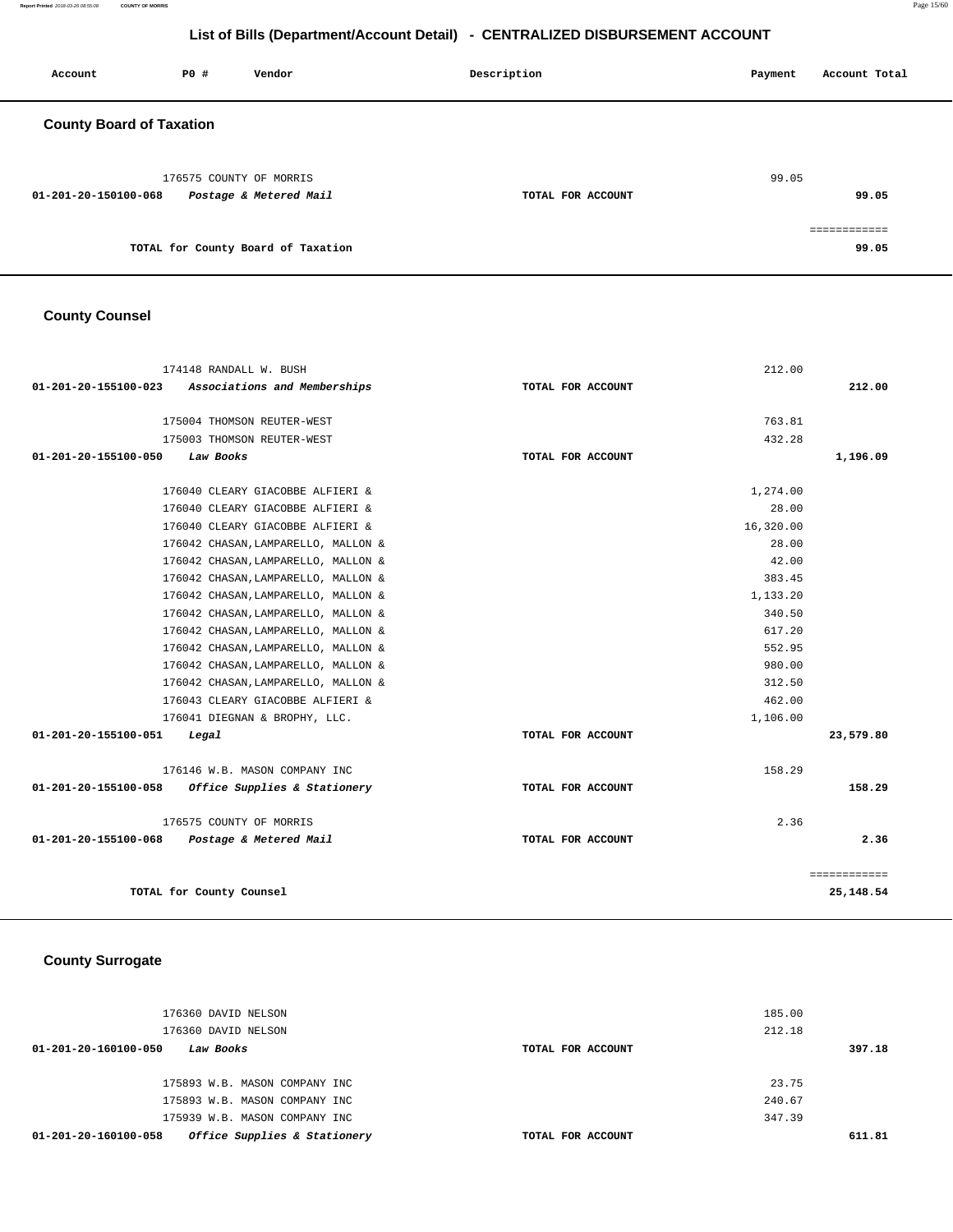#### **Report Printed** 2018-03-26 08:55:08 **COUNTY OF MORRIS** Page 16/60

# **List of Bills (Department/Account Detail) - CENTRALIZED DISBURSEMENT ACCOUNT**

| Account                 | P0 #                       | Vendor                               | Description       | Payment | Account Total |
|-------------------------|----------------------------|--------------------------------------|-------------------|---------|---------------|
| <b>County Surrogate</b> |                            |                                      |                   |         |               |
| 01-201-20-160100-068    |                            | Postage & Metered Mail               | TOTAL FOR ACCOUNT |         | 208.65        |
|                         | 175066 CRYSTAL SPRINGS     |                                      |                   | 15.99   |               |
|                         | 175883 ELYSE KOLACY        |                                      |                   | 157.00  |               |
|                         | 175984 JOHN PECORARO       |                                      |                   | 24.95   |               |
|                         |                            | 175983 GOVERNMENT TECHNOLOGIES, INC. |                   | 985.50  |               |
| 01-201-20-160100-095    |                            | Other Administrative Supplies        | TOTAL FOR ACCOUNT |         | 1,183.44      |
|                         |                            | 175983 GOVERNMENT TECHNOLOGIES, INC. |                   | 985.50  |               |
| 01-203-20-160100-095    |                            | (2017) Other Administrative Supplies | TOTAL FOR ACCOUNT |         | 985.50        |
|                         |                            |                                      |                   |         | ============  |
|                         | TOTAL for County Surrogate |                                      |                   |         | 3,386.58      |

# **Engineering**

|                                     | 176427 CHRISTOPHER J. VITZ                         | 280.00            |          |
|-------------------------------------|----------------------------------------------------|-------------------|----------|
|                                     | 176427 CHRISTOPHER J. VITZ                         | 80.00             |          |
|                                     | 01-201-20-165100-023 Associations and Memberships  | TOTAL FOR ACCOUNT | 360.00   |
|                                     | 175116 CRYSTAL SPRINGS                             | 0.99              |          |
|                                     | 01-201-20-165100-058 Office Supplies & Stationery  | TOTAL FOR ACCOUNT | 0.99     |
|                                     | 176575 COUNTY OF MORRIS                            | 7.88              |          |
|                                     | 176575 COUNTY OF MORRIS                            | 11.40             |          |
|                                     | 176575 COUNTY OF MORRIS                            | 307.94            |          |
|                                     | 175112 FEDEX                                       | 56.34             |          |
|                                     | 175458 FEDEX                                       | 109.16            |          |
|                                     | 01-201-20-165100-068 Postage & Metered Mail        | TOTAL FOR ACCOUNT | 492.72   |
|                                     | 174800 MIDWESTERN SOFTWARE                         | 2,198.00          |          |
| 01-201-20-165100-078                | Software Maintenance                               | TOTAL FOR ACCOUNT | 2,198.00 |
|                                     | 175895 JOSEPH RUSSO                                | 7.94              |          |
|                                     | 175895 JOSEPH RUSSO                                | 1.82              |          |
|                                     | 175895 JOSEPH RUSSO                                | 10.67             |          |
|                                     | 175895 JOSEPH RUSSO                                | 13.79             |          |
|                                     | 175895 JOSEPH RUSSO                                | 24.64             |          |
|                                     | 175895 JOSEPH RUSSO                                | 15.00             |          |
|                                     | 175895 JOSEPH RUSSO                                | 19.70             |          |
|                                     | 175895 JOSEPH RUSSO                                | 46.55             |          |
|                                     | 175895 JOSEPH RUSSO                                | 9.94              |          |
|                                     | 176546 MEGHAN PACCIONE                             | 17.12             |          |
|                                     | 176546 MEGHAN PACCIONE                             | 15.00             |          |
| 01-201-20-165100-082 Travel Expense |                                                    | TOTAL FOR ACCOUNT | 182.17   |
|                                     | 175217 TAPCO                                       | 14.24             |          |
|                                     | 01-201-20-165100-095 Other Administrative Supplies | TOTAL FOR ACCOUNT | 14.24    |
|                                     | 175673 R.S. KNAPP CO. INC.                         | 75.00             |          |
|                                     | 175115 AT&T MOBILITY                               | 37.24             |          |
|                                     | 176019 R.S. KNAPP CO. INC.                         | 238.75            |          |
| 01-201-20-165100-164                | Office Machines - Rental                           | TOTAL FOR ACCOUNT | 350.99   |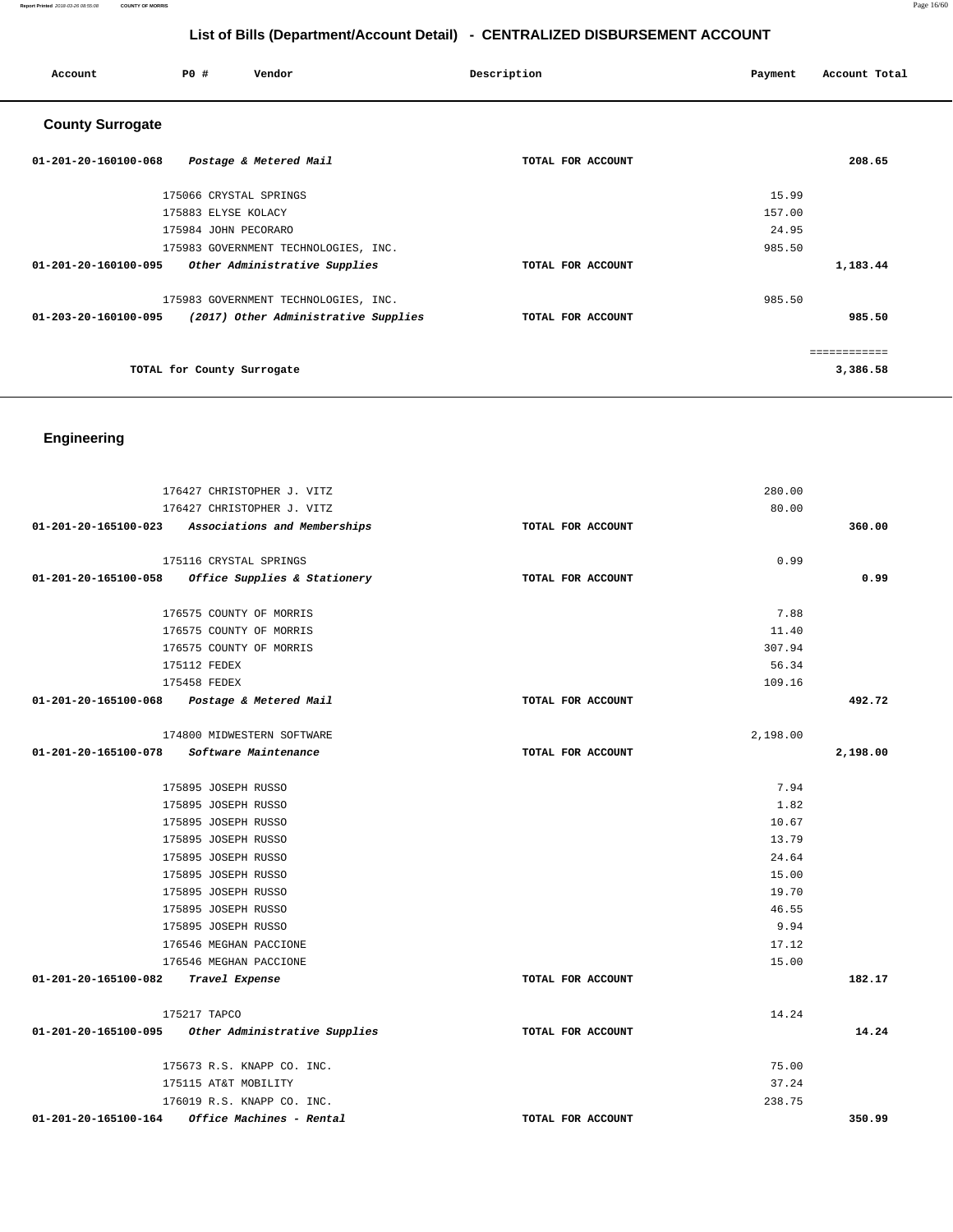| Account                                      | P0 #                                                                                                                                                                                 | Vendor                                             | Description                            | Payment                                                             | Account Total                    |
|----------------------------------------------|--------------------------------------------------------------------------------------------------------------------------------------------------------------------------------------|----------------------------------------------------|----------------------------------------|---------------------------------------------------------------------|----------------------------------|
| Engineering                                  |                                                                                                                                                                                      |                                                    |                                        |                                                                     |                                  |
|                                              | 175868 JOSEPH RUSSO<br>175868 JOSEPH RUSSO<br>175868 JOSEPH RUSSO<br>175868 JOSEPH RUSSO<br>175868 JOSEPH RUSSO<br>175868 JOSEPH RUSSO<br>175868 JOSEPH RUSSO<br>175868 JOSEPH RUSSO |                                                    |                                        | 29.12<br>3.71<br>33.39<br>15.00<br>31.18<br>19.81<br>10.57<br>10.96 |                                  |
| 01-203-20-165100-082<br>01-203-20-165100-225 | 172538 AGWAY MORRISTOWN<br>172538 AGWAY MORRISTOWN<br>172538 AGWAY MORRISTOWN<br>172538 AGWAY MORRISTOWN                                                                             | (2017) Travel Expense<br>(2017) Chemicals & Sprays | TOTAL FOR ACCOUNT<br>TOTAL FOR ACCOUNT | 13.98<br>11.99<br>179.96<br>11.99                                   | 173.24<br>217.92<br>============ |
|                                              | TOTAL for Engineering                                                                                                                                                                |                                                    |                                        |                                                                     | 3,990.27                         |

# **Heritage Commission**

| 176575 COUNTY OF MORRIS<br>Postage & Metered Mail<br>01-201-20-175100-068 | TOTAL FOR ACCOUNT | 3.52<br>3.52 |
|---------------------------------------------------------------------------|-------------------|--------------|
| 175567 LONGFELLOWS SANDWICH DELI                                          |                   | 103.92       |
| Special Projects<br>01-201-20-175100-079                                  | TOTAL FOR ACCOUNT | 103.92       |
|                                                                           |                   |              |
| TOTAL for Heritage Commission                                             |                   | 107.44       |

# **Planning Board**

| 173823 NJAFM                                      |                   | 20.00   |
|---------------------------------------------------|-------------------|---------|
| 01-201-20-180100-023 Associations and Memberships | TOTAL FOR ACCOUNT | 20.00   |
|                                                   |                   |         |
| 175011 W.B. MASON COMPANY INC                     |                   | 20.73   |
| 175011 W.B. MASON COMPANY INC                     |                   | 11.22   |
| 175011 W.B. MASON COMPANY INC                     |                   | 5.70    |
| 175011 W.B. MASON COMPANY INC                     |                   | 39.74   |
| 175011 W.B. MASON COMPANY INC                     |                   | 26.04   |
| 175011 W.B. MASON COMPANY INC                     |                   | $-5.70$ |
| 01-201-20-180100-058 Office Supplies & Stationery | TOTAL FOR ACCOUNT | 97.73   |
|                                                   |                   |         |
| 176575 COUNTY OF MORRIS                           |                   | 28.18   |
| 01-201-20-180100-068 Postage & Metered Mail       | TOTAL FOR ACCOUNT | 28.18   |
|                                                   |                   |         |
| 175503 PAPER MART INC                             |                   | 183.20  |
| 01-201-20-180100-069<br>Printing                  | TOTAL FOR ACCOUNT | 183.20  |
|                                                   |                   |         |
| 175823 RICOH USA, INC.                            |                   | 999.94  |
| $01-201-20-180100-164$ Office Machines - Rental   | TOTAL FOR ACCOUNT | 999.94  |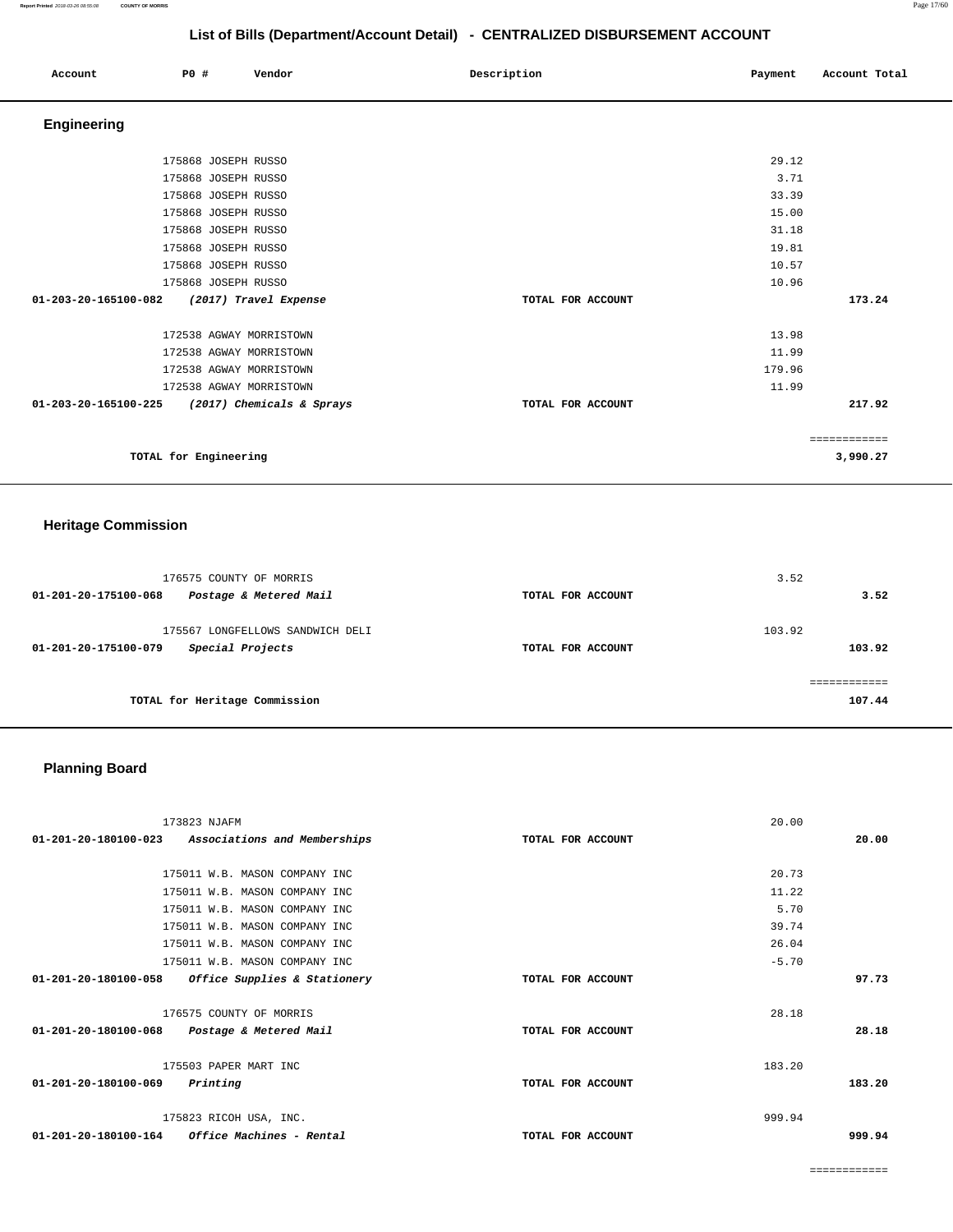| Account               | P0 #                     | Vendor | Description | Payment | Account Total |
|-----------------------|--------------------------|--------|-------------|---------|---------------|
| <b>Planning Board</b> |                          |        |             |         |               |
|                       | TOTAL for Planning Board |        |             |         | 1,329.05      |

# **County Weights & Measures**

| 176575 COUNTY OF MORRIS<br>01-201-22-201100-068<br>Postage & Metered Mail | TOTAL FOR ACCOUNT | 34.73    | 34.73                    |
|---------------------------------------------------------------------------|-------------------|----------|--------------------------|
| 176570 NATIONAL FUEL OIL INC.<br>01-201-22-201100-140<br>Gas Purchases    | TOTAL FOR ACCOUNT | 515.24   | 515.24                   |
| 176147 PSE&G CO<br>$01 - 201 - 22 - 201100 - 141$<br>Natural Gas          | TOTAL FOR ACCOUNT | 713.13   | 713.13                   |
| 174022 PEMBERTON FABRICATORS, INC.<br>01-201-22-201100-258<br>Equipment   | TOTAL FOR ACCOUNT | 1,100.00 | 1,100.00                 |
| TOTAL for County Weights & Measures                                       |                   |          | ============<br>2,363.10 |

### **Employee Group Insurance**

| 175565 DELTA DENTAL OF NEW JERSEY, INC.                                         | 11,527.26 |           |
|---------------------------------------------------------------------------------|-----------|-----------|
| 175565 DELTA DENTAL OF NEW JERSEY, INC.                                         | 317.64    |           |
| 175565 DELTA DENTAL OF NEW JERSEY, INC.                                         | 4,807.46  |           |
| 175565 DELTA DENTAL OF NEW JERSEY, INC.                                         | $-53.46$  |           |
| 175565 DELTA DENTAL OF NEW JERSEY, INC.                                         | 29.86     |           |
| 175565 DELTA DENTAL OF NEW JERSEY, INC.                                         | $-57.48$  |           |
| 175565 DELTA DENTAL OF NEW JERSEY, INC.                                         | 64.20     |           |
| 175565 DELTA DENTAL OF NEW JERSEY, INC.                                         | 224.70    |           |
| 175565 DELTA DENTAL OF NEW JERSEY, INC.                                         | 29.86     |           |
| 175565 DELTA DENTAL OF NEW JERSEY, INC.                                         | 196.50    |           |
| 175283 DELTA DENTAL INSURANCE COMPANY                                           | 13,437.66 |           |
| 175283 DELTA DENTAL INSURANCE COMPANY                                           | 356.13    |           |
| 175283 DELTA DENTAL INSURANCE COMPANY                                           | $-72.99$  |           |
| 175283 DELTA DENTAL INSURANCE COMPANY                                           | 174.00    |           |
| 175283 DELTA DENTAL INSURANCE COMPANY                                           | 225.60    |           |
| 175290 DISCOVERY BENEFITS INC.                                                  | 743.00    |           |
| 01-201-23-220100-090 Employee Group Insurance Expenditures<br>TOTAL FOR ACCOUNT |           | 31,949.94 |
|                                                                                 |           |           |
| 172811 ESTATE OF BARBARA SCHECKMAN                                              | 524.50    |           |
| 172824 ELEANOR SHANN                                                            | 629.40    |           |
| 172690 JOSEPH O'BRIEN                                                           | 881.40    |           |
| 175494 JANE GILLIES                                                             | 804.00    |           |
| 172896 CARLO TOSI                                                               | 629.40    |           |
| 175282 FLAGSHIP HEALTH SYSTEMS, INC.                                            | 2,749.21  |           |
| 175282 FLAGSHIP HEALTH SYSTEMS, INC.                                            | 30.89     |           |
| 175282 FLAGSHIP HEALTH SYSTEMS, INC.                                            | 61.78     |           |
| 175282 FLAGSHIP HEALTH SYSTEMS, INC.                                            | 30.89     |           |
| 175282 FLAGSHIP HEALTH SYSTEMS, INC.                                            | 30.89     |           |
| 175282 FLAGSHIP HEALTH SYSTEMS, INC.                                            | 30.89     |           |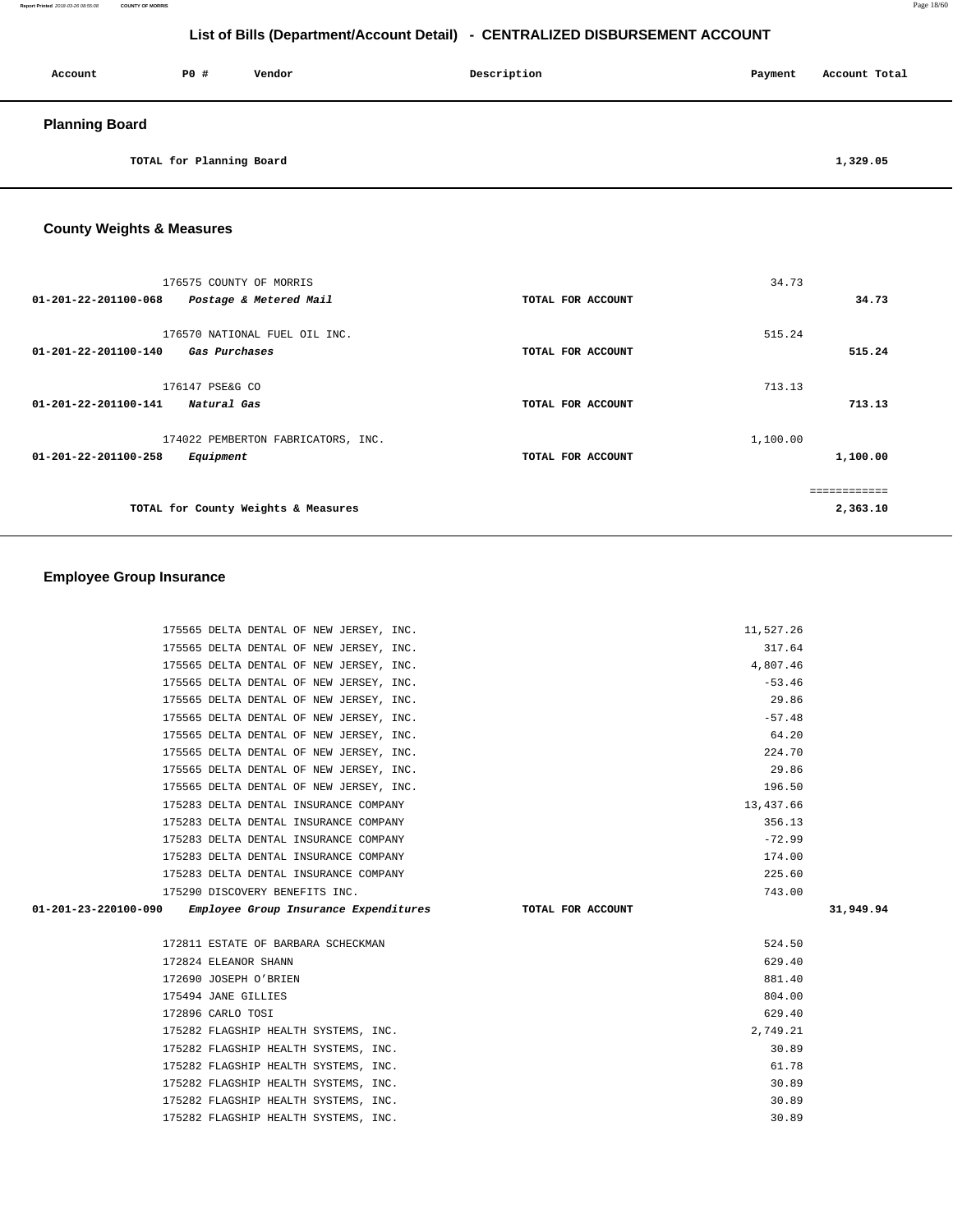**Report Printed** 2018-03-26 08:55:08 **COUNTY OF MORRIS** Page 19/60

## **List of Bills (Department/Account Detail) - CENTRALIZED DISBURSEMENT ACCOUNT**

| Account                         | P0 #                    | Vendor                                   | Description |                   | Payment | Account Total |
|---------------------------------|-------------------------|------------------------------------------|-------------|-------------------|---------|---------------|
| <b>Employee Group Insurance</b> |                         |                                          |             |                   |         |               |
|                                 |                         | 175282 FLAGSHIP HEALTH SYSTEMS, INC.     |             |                   | 30.89   |               |
|                                 |                         | 175493 DISCOVERY BENEFITS INC.           |             |                   | 743.00  |               |
|                                 | 175953 BARBARA A GIBSON |                                          |             |                   | 804.00  |               |
| 01-203-23-220100-090            |                         | (2017) Employee Group Insurance Expendit |             | TOTAL FOR ACCOUNT |         | 7,703.13      |
|                                 |                         |                                          |             |                   |         |               |
|                                 |                         | TOTAL for Employee Group Insurance       |             |                   |         | 39,653.07     |

## **Office of Emergency Management**

| 175378 W.B. MASON COMPANY INC                         |                   | 634.73   |              |
|-------------------------------------------------------|-------------------|----------|--------------|
| 175857 W.B. MASON COMPANY INC                         |                   | 292.18   |              |
| 01-201-25-252100-058 Office Supplies & Stationery     | TOTAL FOR ACCOUNT |          | 926.91       |
|                                                       |                   |          |              |
| 175808 DIRECT TV INC                                  |                   | 84.29    |              |
| 175372 L & S AIR CONDITIONING AND                     |                   | 1,190.00 |              |
| 175978 SCOTT DIGIRALOMO                               |                   | 647.93   |              |
| 175810 TABB INC.                                      |                   | 46.00    |              |
| 175009 CDW GOVERNMENT                                 |                   | 162.76   |              |
| 01-201-25-252100-059 Other General Expenses           | TOTAL FOR ACCOUNT |          | 2,130.98     |
|                                                       |                   |          |              |
| 176575 COUNTY OF MORRIS                               |                   | 3.76     |              |
| 176575 COUNTY OF MORRIS                               |                   | 2.42     |              |
| 01-201-25-252100-068 Postage & Metered Mail           | TOTAL FOR ACCOUNT |          | 6.18         |
| 175938 RICOH AMERICAS CORPORATION                     |                   | 500.23   |              |
| 175938 RICOH AMERICAS CORPORATION                     |                   | 1,212.49 |              |
|                                                       |                   |          |              |
| 01-201-25-252100-164 Office Machines - Rental         | TOTAL FOR ACCOUNT |          | 1,712.72     |
| 170467 CSAM MARKETING, INC.                           |                   | 5,181.39 |              |
| 01-203-25-252100-059<br>(2017) Other General Expenses | TOTAL FOR ACCOUNT |          | 5,181.39     |
| 167665 CSAM MARKETING, INC.                           |                   | 5,169.95 |              |
| 01-203-25-252100-090<br>(2017) Program Expenditures   | TOTAL FOR ACCOUNT |          | 5,169.95     |
|                                                       |                   |          | ============ |
| TOTAL for Office of Emergency Management              |                   |          | 15,128.13    |

#### **Communications Center**

| 175797 CURTIS JAMES                                  |                   | 900.60   |
|------------------------------------------------------|-------------------|----------|
| 175110 INTERNATIONAL ACADEMIES OF                    |                   | 1,430.00 |
| 175487 VAN METER & ASSOCIATES INC.                   |                   | 1,300.00 |
| 01-201-25-252105-039<br>Education Schools & Training | TOTAL FOR ACCOUNT | 3,630.60 |
|                                                      |                   |          |
| 175793 OUENCH USA, INC.                              |                   | 48.00    |
| 175794 W.B. MASON COMPANY INC                        |                   | 457.49   |
| Office Supplies & Stationery<br>01-201-25-252105-058 | TOTAL FOR ACCOUNT | 505.49   |
|                                                      |                   |          |
| 176575 COUNTY OF MORRIS                              |                   | 7.02     |
| 01-201-25-252105-068<br>Postage & Metered Mail       | TOTAL FOR ACCOUNT | 7.02     |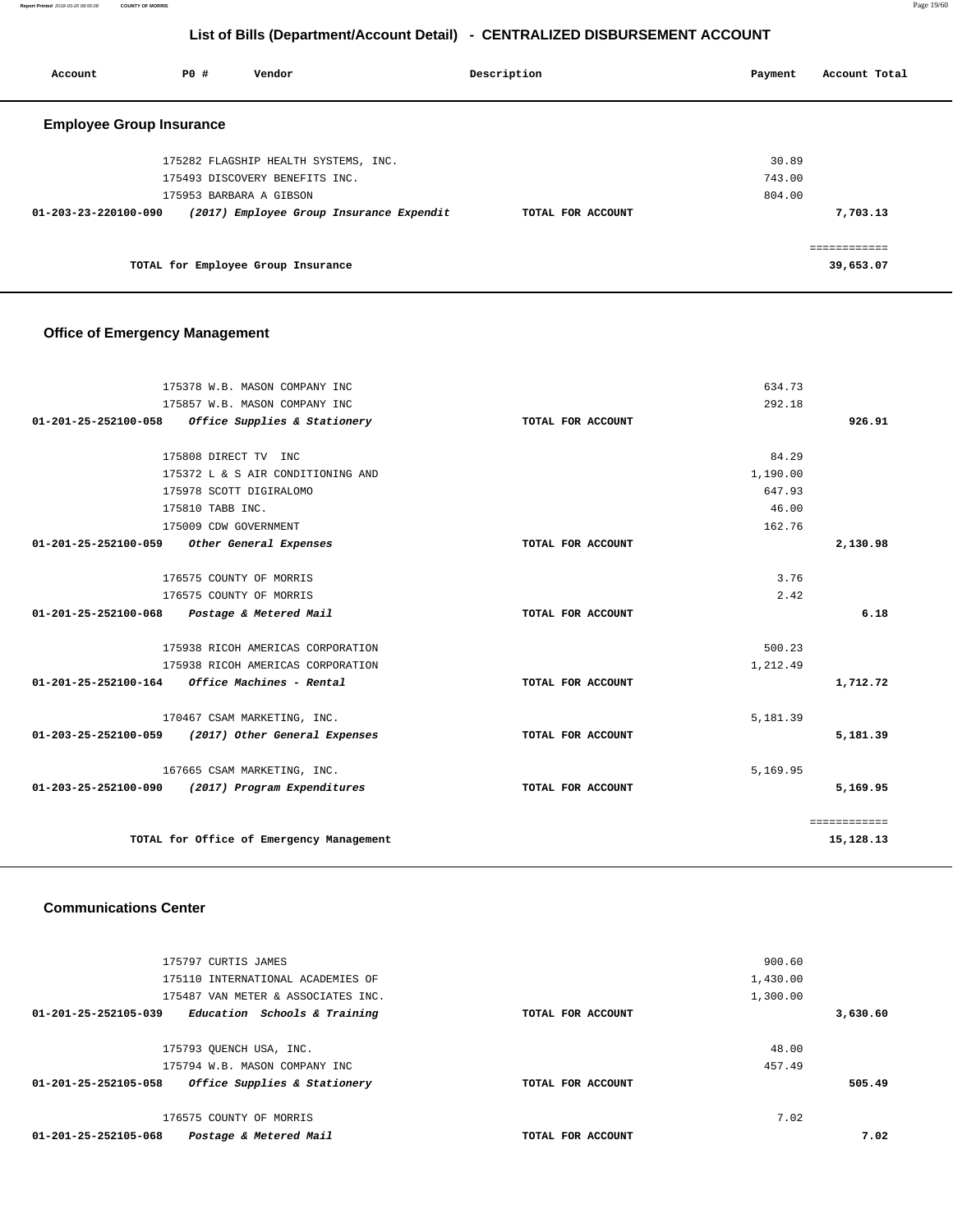**Report Printed** 2018-03-26 08:55:08 **COUNTY OF MORRIS** Page 20/60

# **List of Bills (Department/Account Detail) - CENTRALIZED DISBURSEMENT ACCOUNT**

| Account                      | PO#         | Vendor                                   | Description       | Payment   | Account Total             |
|------------------------------|-------------|------------------------------------------|-------------------|-----------|---------------------------|
| <b>Communications Center</b> |             |                                          |                   |           |                           |
|                              |             | 173410 KEYSTONE PUBLIC SAFETY INC.       |                   | 7,500.00  |                           |
|                              |             | 173410 KEYSTONE PUBLIC SAFETY INC.       |                   | 1,125.00  |                           |
|                              |             | 173398 SHI INTERNATIONAL CORP            |                   | 50,000.00 |                           |
| 01-201-25-252105-078         |             | Software Maintenance                     | TOTAL FOR ACCOUNT |           | 58,786.10                 |
|                              |             | 175788 AMERICAN TOWER CORPORATION        |                   | 1,987.34  |                           |
| 01-201-25-252105-131         |             | County Wide Radio System                 | TOTAL FOR ACCOUNT |           | 1,987.34                  |
|                              |             | 175789 JERSEY CENTRAL POWER & LIGHT      |                   | 995.81    |                           |
|                              |             | 175789 JERSEY CENTRAL POWER & LIGHT      |                   | 517.38    |                           |
|                              |             | 175789 JERSEY CENTRAL POWER & LIGHT      |                   | 11.38     |                           |
| 01-201-25-252105-137         | Electricity |                                          | TOTAL FOR ACCOUNT |           | 1,524.57                  |
|                              |             | 175070 INSTITUTE FOR FORENSIC PSYCHOLOGY |                   | 3,750.00  |                           |
| 01-201-25-252105-189         | Medical     |                                          | TOTAL FOR ACCOUNT |           | 3,750.00                  |
|                              |             | 175468 MOTOROLA SOLUTIONS INC            |                   | 222.65    |                           |
|                              |             | 175461 CDW GOVERNMENT                    |                   | 1,064.52  |                           |
| 01-201-25-252105-258         | Equipment   |                                          | TOTAL FOR ACCOUNT |           | 1,287.17                  |
|                              |             | 175410 INTERNATIONAL ACADEMIES OF        |                   | 30.00     |                           |
|                              |             | 175410 INTERNATIONAL ACADEMIES OF        |                   | 30.00     |                           |
|                              |             | 175410 INTERNATIONAL ACADEMIES OF        |                   | 30.00     |                           |
|                              |             | 175410 INTERNATIONAL ACADEMIES OF        |                   | 30.00     |                           |
|                              |             | 160530 INTERNATIONAL ACADEMIES OF        |                   | 100.00    |                           |
|                              |             | 167118 INTERNATIONAL ACADEMIES OF        |                   | 330.00    |                           |
|                              |             | 175408 PRIORITY DISPATCH CORP.           |                   | 820.00    |                           |
| 01-203-25-252105-039         |             | (2017) Education Schools & Training      | TOTAL FOR ACCOUNT |           | 1,370.00                  |
|                              |             | 168481 FF1 PROFESSIONAL SAFETY SERVICES  |                   | 8,726.53  |                           |
| 01-203-25-252105-202         |             | (2017) Uniform And Accessories           | TOTAL FOR ACCOUNT |           | 8,726.53                  |
|                              |             | TOTAL for Communications Center          |                   |           | ============<br>81,574.82 |

## **County Medical Examiner Office**

| 175817 BROADWAY FUNERAL HOME<br>175819 ILIFF-RUGGIERO FUNERAL HOME INC.<br>175818 TEW FUNERAL SERVICES INC. |                   | 2,030.00<br>2,700.00<br>1,500.00 |
|-------------------------------------------------------------------------------------------------------------|-------------------|----------------------------------|
| $01 - 201 - 25 - 254100 - 059$<br>Other General Expenses                                                    | TOTAL FOR ACCOUNT | 6,230.00                         |
| 176575 COUNTY OF MORRIS<br>176240 FEDEX                                                                     |                   | 25.98<br>46.86                   |
| Postage & Metered Mail<br>01-201-25-254100-068                                                              | TOTAL FOR ACCOUNT | 72.84                            |
| TOTAL for County Medical Examiner Office                                                                    |                   | 6,302.84                         |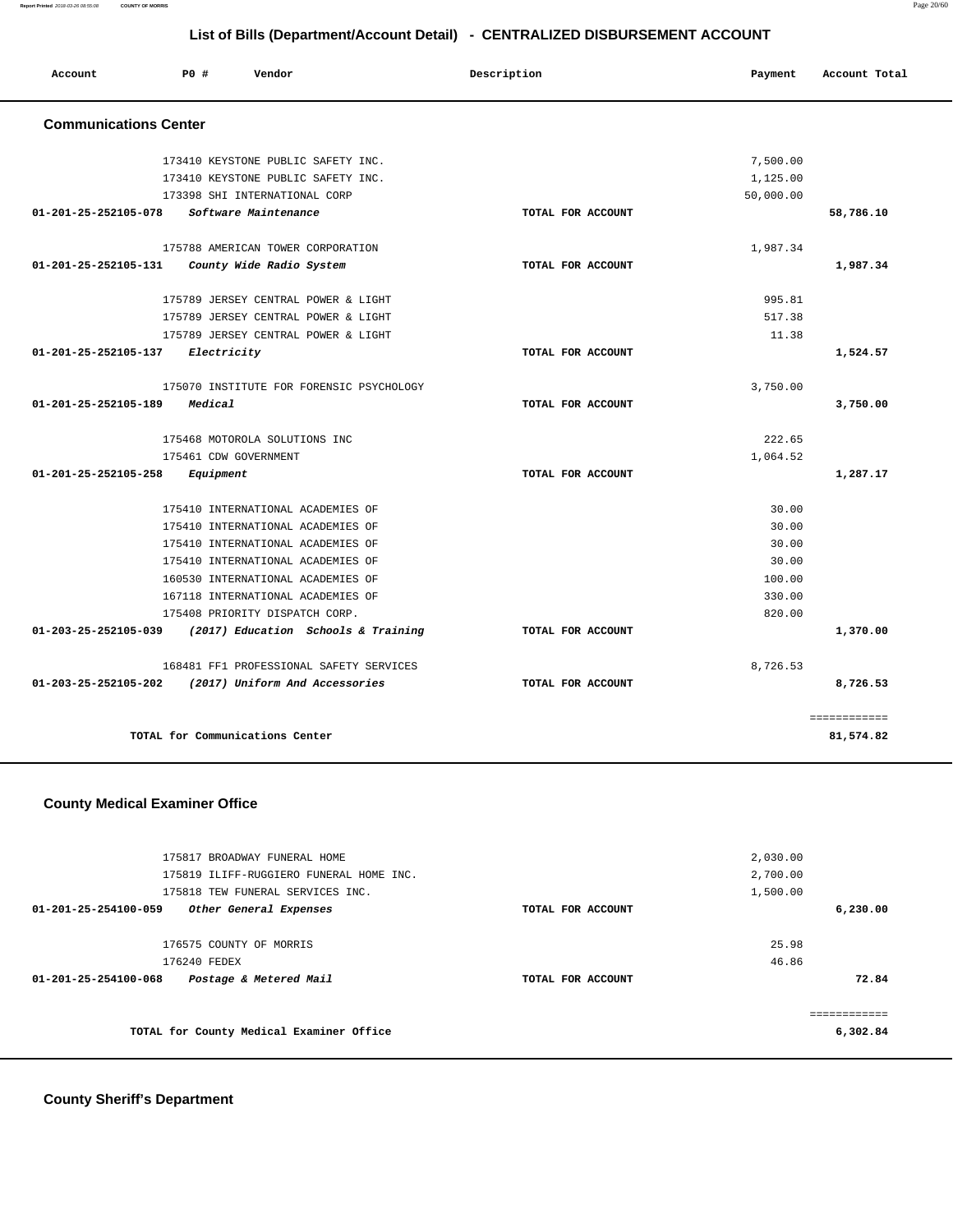**Report Printed** 2018-03-26 08:55:08 **COUNTY OF MORRIS** Page 21/60

# **List of Bills (Department/Account Detail) - CENTRALIZED DISBURSEMENT ACCOUNT**

| Account                                                 | P0 #                     | Vendor                                                         | Description       | Payment        | Account Total |
|---------------------------------------------------------|--------------------------|----------------------------------------------------------------|-------------------|----------------|---------------|
| <b>County Sheriff's Department</b>                      |                          |                                                                |                   |                |               |
| 01-201-25-270100-023                                    |                          | Associations and Memberships                                   | TOTAL FOR ACCOUNT |                | 4,795.00      |
| 01-201-25-270100-039                                    |                          | 175150 PUBLIC AGENCY TRAINING<br>Education Schools & Training  | TOTAL FOR ACCOUNT | 295.00         | 295.00        |
|                                                         |                          |                                                                |                   |                |               |
|                                                         |                          | 175118 U-LINE SHIPPING SUPPLY                                  |                   | 116.00         |               |
|                                                         |                          | 175118 U-LINE SHIPPING SUPPLY                                  |                   | 99.00          |               |
|                                                         |                          | 175118 U-LINE SHIPPING SUPPLY                                  |                   | 174.00         |               |
|                                                         |                          | 175118 U-LINE SHIPPING SUPPLY<br>175118 U-LINE SHIPPING SUPPLY |                   | 11.00<br>36.00 |               |
|                                                         |                          | 175118 U-LINE SHIPPING SUPPLY                                  |                   | 90.00          |               |
|                                                         |                          | 175118 U-LINE SHIPPING SUPPLY                                  |                   | 63.03          |               |
| 01-201-25-270100-047                                    |                          | Identification Equip&Supplies                                  | TOTAL FOR ACCOUNT |                | 589.03        |
|                                                         |                          |                                                                |                   |                |               |
| 01-201-25-270100-050                                    |                          | 175275 THOMSON REUTER-WEST                                     | TOTAL FOR ACCOUNT | 262.40         | 262.40        |
|                                                         | Law Books                |                                                                |                   |                |               |
|                                                         | 175737 RIOS' ENGRAVING   |                                                                |                   | 89.00          |               |
|                                                         | 175964 RIOS' ENGRAVING   |                                                                |                   | 89.00          |               |
| 01-201-25-270100-059                                    |                          | Other General Expenses                                         | TOTAL FOR ACCOUNT |                | 178.00        |
|                                                         | 175141 DISC MAKERS       |                                                                |                   | 950.00         |               |
|                                                         | 175141 DISC MAKERS       |                                                                |                   | 720.00         |               |
|                                                         | 175141 DISC MAKERS       |                                                                |                   | 101.22         |               |
|                                                         | 175141 DISC MAKERS       |                                                                |                   | 920.00         |               |
|                                                         | 175141 DISC MAKERS       |                                                                |                   | 103.22         |               |
| 01-201-25-270100-064                                    |                          | Photographic Suppies                                           | TOTAL FOR ACCOUNT |                | 2,794.44      |
|                                                         | 176575 COUNTY OF MORRIS  |                                                                |                   | 462.58         |               |
| 01-201-25-270100-068                                    |                          | Postage & Metered Mail                                         | TOTAL FOR ACCOUNT |                | 462.58        |
|                                                         |                          | 175276 THOMSON REUTER-WEST                                     |                   | 1,050.30       |               |
| 01-201-25-270100-078                                    |                          | Software Maintenance                                           | TOTAL FOR ACCOUNT |                | 1,050.30      |
|                                                         | 176105 MATTHEW J CILURSO |                                                                |                   | 2,027.49       |               |
|                                                         | 176104 JAMES RAE         |                                                                |                   | 198.64         |               |
| 01-201-25-270100-082                                    | Travel Expense           |                                                                | TOTAL FOR ACCOUNT |                | 2,226.13      |
|                                                         |                          | 175716 U.S. SECURITY ASSOCIATES, INC.                          |                   | 3,621.24       |               |
|                                                         |                          | 175716 U.S. SECURITY ASSOCIATES, INC.                          |                   | 2,847.04       |               |
|                                                         |                          | 175716 U.S. SECURITY ASSOCIATES, INC.                          |                   | 3,444.56       |               |
|                                                         |                          | 175716 U.S. SECURITY ASSOCIATES, INC.                          |                   | 3,295.18       |               |
| 01-201-25-270100-084                                    |                          | <i>Other Outside Services</i>                                  | TOTAL FOR ACCOUNT |                | 13,208.02     |
|                                                         |                          | 175656 W.B. MASON COMPANY INC                                  |                   | 432.20         |               |
|                                                         |                          | 175656 W.B. MASON COMPANY INC                                  |                   | 174.20         |               |
| 01-201-25-270100-095                                    |                          | Other Administrative Supplies                                  | TOTAL FOR ACCOUNT |                | 606.40        |
|                                                         | 175960 RICOH USA, INC.   |                                                                |                   | 187.36         |               |
|                                                         | 175959 RICOH USA, INC.   |                                                                |                   | 5,654.35       |               |
| $01 - 201 - 25 - 270100 - 164$ Office Machines - Rental |                          |                                                                | TOTAL FOR ACCOUNT |                | 5,841.71      |
|                                                         | 176025 HVG LLC           |                                                                |                   | 1,651.60       |               |
| 01-201-25-270100-189                                    | Medical                  |                                                                | TOTAL FOR ACCOUNT |                | 1,651.60      |
|                                                         |                          |                                                                |                   |                |               |
|                                                         | 175161 CALEA             |                                                                |                   | 16.00          |               |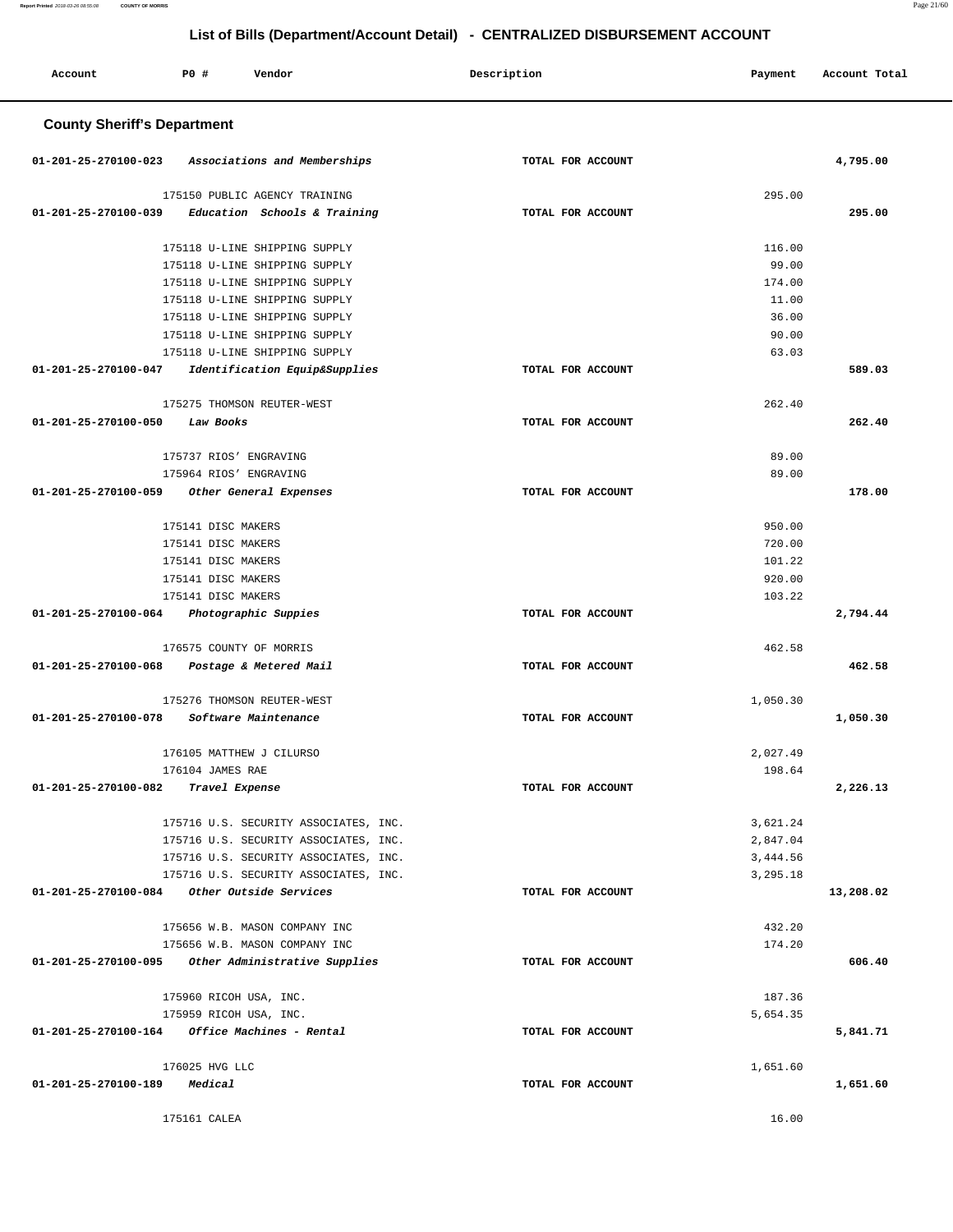| Account              | PO#                                | Vendor                                | Description       | Payment   | Account Total |
|----------------------|------------------------------------|---------------------------------------|-------------------|-----------|---------------|
|                      | <b>County Sheriff's Department</b> |                                       |                   |           |               |
|                      |                                    | 173213 TURN OUT UNIFORMS, INC.        |                   | 1,227.32  |               |
|                      |                                    | 173213 TURN OUT UNIFORMS, INC.        |                   | 1,147.83  |               |
|                      | 174801 PRO-TUFF DECALS             |                                       |                   | 432.50    |               |
|                      | 174801 PRO-TUFF DECALS             |                                       |                   | 28.00     |               |
|                      | 175957 CALEA                       |                                       |                   | 24.00     |               |
|                      | 175957 CALEA                       |                                       |                   | 7.00      |               |
|                      |                                    | 175373 TURN OUT UNIFORMS, INC.        |                   | 30.00     |               |
|                      |                                    | 175373 TURN OUT UNIFORMS, INC.        |                   | 20.00     |               |
| 01-201-25-270100-202 |                                    | Uniform And Accessories               | TOTAL FOR ACCOUNT |           | 2,939.65      |
|                      |                                    | 175678 U.S. SECURITY ASSOCIATES, INC. |                   | 338.16    |               |
| 01-203-25-270100-084 |                                    | (2017) Other Outside Services         | TOTAL FOR ACCOUNT |           | 338.16        |
|                      |                                    | 170269 LAWMEN SUPPLY CO OF NJ, INC.   |                   | 13,776.00 |               |
| 01-203-25-270100-116 | (2017) Firearms                    |                                       | TOTAL FOR ACCOUNT |           | 13,776.00     |
|                      |                                    | 166870 ATLANTIC TACTICAL OF NJ, INC.  |                   | 276.55    |               |
|                      |                                    | 170267 ATLANTIC TACTICAL OF NJ, INC.  |                   | 6,469.50  |               |
|                      |                                    | 170267 ATLANTIC TACTICAL OF NJ, INC.  |                   | 4,878.00  |               |
|                      | 170741 OPTICS PLANET INC           |                                       |                   | 2,106.00  |               |
|                      | 170741 OPTICS PLANET INC           |                                       |                   | 779.95    |               |
|                      | 170741 OPTICS PLANET INC           |                                       |                   | 1,084.45  |               |
|                      | 170741 OPTICS PLANET INC           |                                       |                   | 559.96    |               |
|                      | 170741 OPTICS PLANET INC           |                                       |                   | 178.20    |               |
| 01-203-25-270100-258 | (2017) Equipment                   |                                       | TOTAL FOR ACCOUNT |           | 16,332.61     |
|                      |                                    | 171137 NORTHEAST COMMUNICATIONS, INC. |                   | 1,180.00  |               |
|                      |                                    | 171137 NORTHEAST COMMUNICATIONS, INC. |                   | 683.25    |               |
|                      |                                    | 171137 NORTHEAST COMMUNICATIONS, INC. |                   | 631.00    |               |
|                      |                                    | 171137 NORTHEAST COMMUNICATIONS, INC. |                   | 950.00    |               |
| 01-203-25-270100-291 |                                    | (2017) Vehicle Repairs                | TOTAL FOR ACCOUNT |           | 3,444.25      |
|                      |                                    |                                       |                   |           | ============  |
|                      |                                    | TOTAL for County Sheriff's Department |                   |           | 70,791.28     |

## **County Prosecutor's Office**

|                   | 61.60    |        |
|-------------------|----------|--------|
|                   | 21.50    |        |
|                   | 69.20    |        |
|                   | 34.00    |        |
|                   | 118.00   |        |
|                   | 48.00    |        |
|                   | 150.00   |        |
|                   | 51.20    |        |
|                   | 15.00    |        |
|                   | 75.00    |        |
| TOTAL FOR ACCOUNT |          | 643.50 |
|                   | 1,780.00 |        |
|                   | 275.00   |        |
|                   | 455.00   |        |
|                   |          |        |

176058 JOSEPH NAPURANO 175.00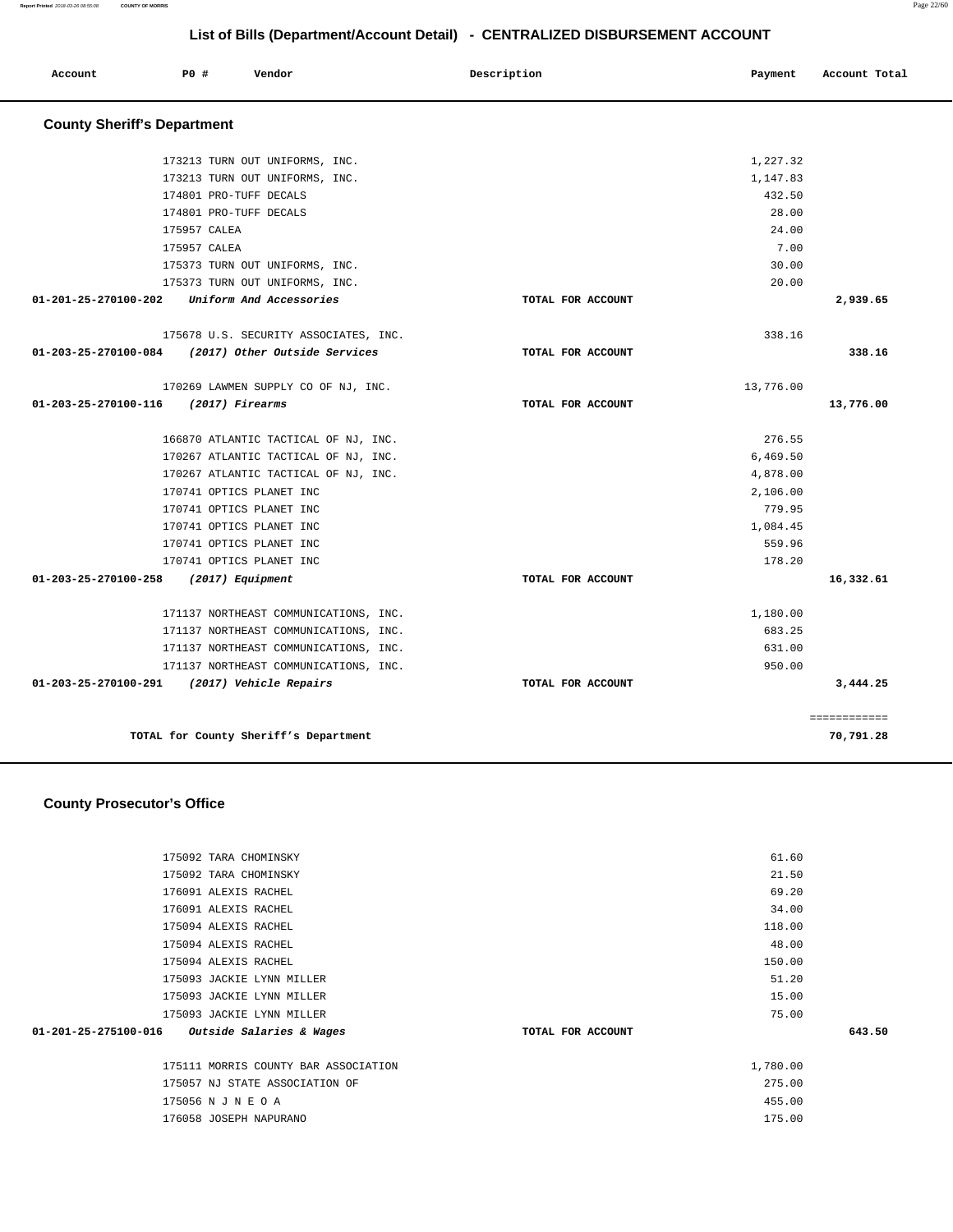| Account                           | P0 #              | Vendor                                                    | Description       | Payment   | Account Total |
|-----------------------------------|-------------------|-----------------------------------------------------------|-------------------|-----------|---------------|
| <b>County Prosecutor's Office</b> |                   |                                                           |                   |           |               |
|                                   |                   | 176087 MATTHEW TROIANO                                    |                   | 175.00    |               |
|                                   |                   | 176064 MARGARET RODRIGUEZ                                 |                   | 175.00    |               |
|                                   | 176080 P O M A    |                                                           |                   | 225.00    |               |
|                                   |                   | 176059 STEVEN ORTIZ                                       |                   | 300.00    |               |
|                                   |                   | 176088 CHRISTOPHER SCHELLHORN                             |                   | 175.00    |               |
|                                   |                   | 174539 COUNTY NARCOTICS COMMANDERS                        |                   | 400.00    |               |
|                                   | 176100 SUSAN BOND |                                                           |                   | 30.00     |               |
| 01-201-25-275100-023              |                   | Associations and Memberships                              | TOTAL FOR ACCOUNT |           | 4,340.00      |
|                                   |                   |                                                           |                   |           |               |
|                                   |                   | 176069 VERIZON WIRELESS                                   |                   | 10,207.71 |               |
|                                   |                   | 176061 VERIZON WIRELESS                                   |                   | 60.02     |               |
|                                   |                   | 176084 VERIZON WIRELESS                                   |                   | 10,900.05 |               |
|                                   |                   | 176060 VERIZON WIRELESS                                   |                   | 827.75    |               |
| 01-201-25-275100-031              |                   | Cellular Phones/Pagers                                    | TOTAL FOR ACCOUNT |           | 21,995.53     |
|                                   |                   | 173310 CDW GOVERNMENT                                     |                   | 497.98    |               |
|                                   |                   | 176057 MARTIN TARAN                                       |                   | 40.52     |               |
| 01-201-25-275100-037              |                   | Data Processing Supplies                                  | TOTAL FOR ACCOUNT |           | 538.50        |
|                                   |                   |                                                           |                   |           |               |
|                                   |                   | 176575 COUNTY OF MORRIS                                   |                   | 651.71    |               |
|                                   | 176056 FEDEX      |                                                           |                   | 268.36    |               |
|                                   | 176056 FEDEX      |                                                           |                   | 88.53     |               |
|                                   | 176056 FEDEX      |                                                           |                   | 11.58     |               |
|                                   | 176056 FEDEX      |                                                           |                   | 85.81     |               |
| 01-201-25-275100-068              | 176056 FEDEX      |                                                           | TOTAL FOR ACCOUNT | 188.66    | 1,294.65      |
|                                   |                   | Postage & Metered Mail                                    |                   |           |               |
|                                   |                   | 175089 COMMUNICATIONS SERVICE                             |                   | 463.75    |               |
| 01-201-25-275100-072              |                   | <i>Radio Repairs</i>                                      | TOTAL FOR ACCOUNT |           | 463.75        |
|                                   |                   | 175100 ELITE TRANSCRIPTS INC.                             |                   | 180.18    |               |
|                                   |                   | 175101 A.R.T. AGENCY, INC                                 |                   | 1,103.36  |               |
|                                   |                   | 175039 ACCURATE TRANSCRIPTIONS, LLC                       |                   | 274.56    |               |
| 01-201-25-275100-081              |                   | Transcripts                                               | TOTAL FOR ACCOUNT |           | 1,558.10      |
|                                   |                   |                                                           |                   |           |               |
|                                   |                   | 175102 THOMSON REUTER-WEST                                |                   | 968.00    |               |
|                                   | 176063 VERIZON    |                                                           |                   | 34.69     |               |
|                                   | 176063 VERIZON    |                                                           |                   | 297.61    |               |
|                                   |                   | 176070 CELLEBRITE USA INC.                                |                   | 1,950.00  |               |
| 01-201-25-275100-118              |                   | Investigation Expense                                     | TOTAL FOR ACCOUNT |           | 3,250.30      |
|                                   |                   | 175096 ESSEX TRAVEL SERVICE                               |                   | 363.30    |               |
|                                   |                   | 175061 NATIONAL OFFICE FURNITURE                          |                   | 748.80    |               |
| 01-201-25-275100-121              |                   | Witness Fees And Mileage                                  | TOTAL FOR ACCOUNT |           | 1,112.10      |
|                                   |                   |                                                           |                   |           |               |
|                                   |                   | 176066 FREDRIC M. KNAPP                                   |                   | 5.00      |               |
| 01-201-25-275100-126              |                   | 175096 ESSEX TRAVEL SERVICE<br>Court Expenses-Extradition | TOTAL FOR ACCOUNT | 1,254.00  | 1,259.00      |
|                                   |                   |                                                           |                   |           |               |
|                                   |                   | 173305 ALEXIS RACHEL                                      |                   | 76.00     |               |
|                                   |                   | 173305 ALEXIS RACHEL                                      |                   | 14.50     |               |
|                                   |                   | 173305 ALEXIS RACHEL                                      |                   | 75.00     |               |
|                                   |                   | 173320 ALEXIS RACHEL                                      |                   | 39.20     |               |
|                                   |                   | 173320 ALEXIS RACHEL                                      |                   | 11.00     |               |
| 01-203-25-275100-016              |                   | (2017) Outside Salaries & Wages                           | TOTAL FOR ACCOUNT |           | 215.70        |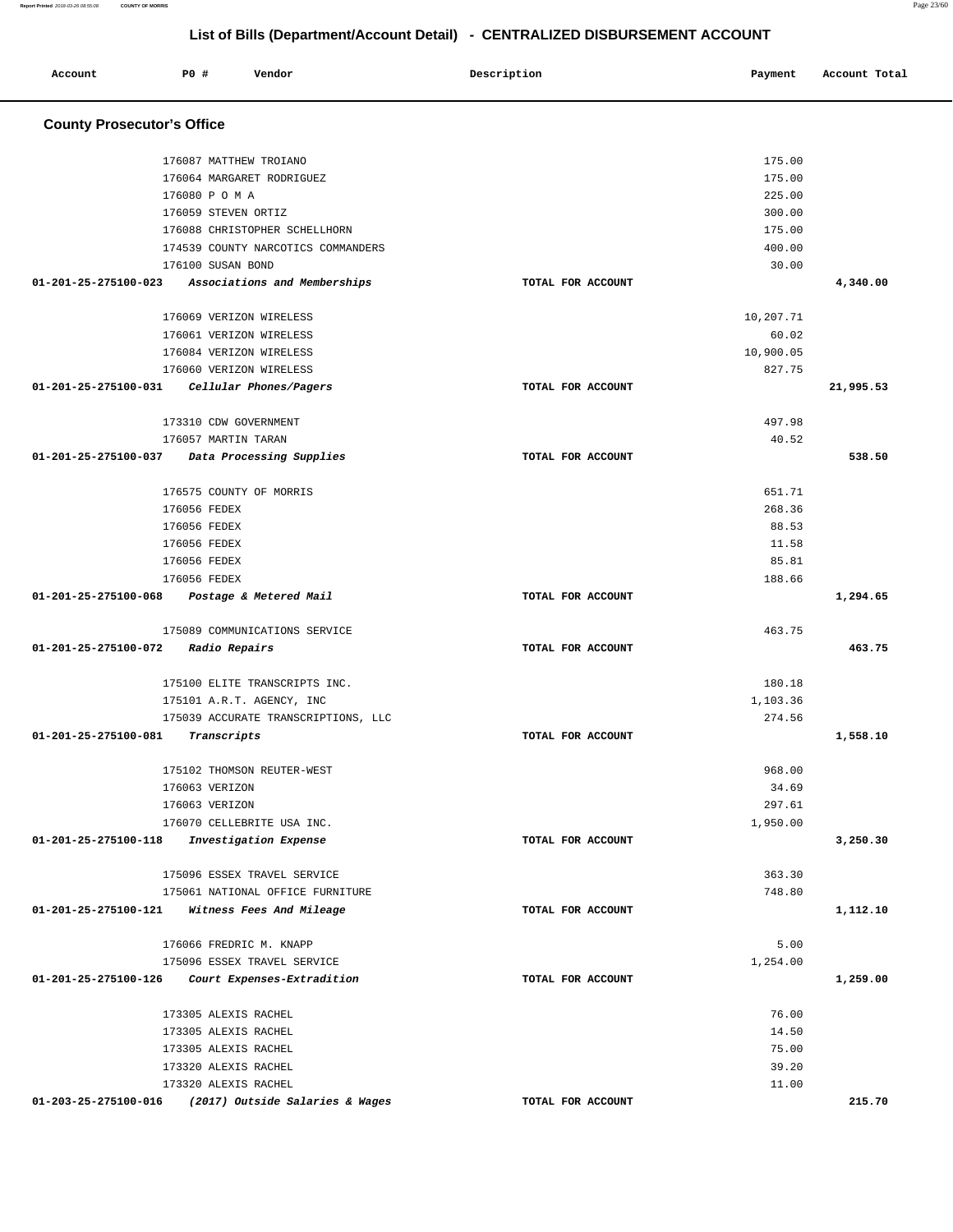**Report Printed** 2018-03-26 08:55:08 **COUNTY OF MORRIS** Page 24/60

## **List of Bills (Department/Account Detail) - CENTRALIZED DISBURSEMENT ACCOUNT**

| Account                           | P0 #             | Vendor                                                                               | Description       | Payment          | Account Total |
|-----------------------------------|------------------|--------------------------------------------------------------------------------------|-------------------|------------------|---------------|
| <b>County Prosecutor's Office</b> |                  |                                                                                      |                   |                  |               |
|                                   |                  | 169978 JOHN E. REID AND ASSOCIATES INC                                               |                   | 575.00           |               |
|                                   |                  | 01-203-25-275100-039 (2017) Education Schools & Training                             | TOTAL FOR ACCOUNT |                  | 625.00        |
|                                   |                  |                                                                                      |                   |                  |               |
|                                   | 171426 BFI       |                                                                                      |                   | 43,902.00        |               |
| 01-203-25-275100-082              |                  | (2017) Travel Expense                                                                | TOTAL FOR ACCOUNT |                  | 43,902.00     |
|                                   |                  |                                                                                      |                   |                  |               |
|                                   |                  | 173288 LANIGAN ASSOCIATES INC                                                        |                   | 903.00           |               |
|                                   |                  | 173288 LANIGAN ASSOCIATES INC<br>175096 ESSEX TRAVEL SERVICE                         |                   | 169.95<br>602.80 |               |
|                                   |                  | 175096 ESSEX TRAVEL SERVICE                                                          |                   | 1,342.20         |               |
|                                   |                  | 171077 GARDEN STATE HIGHWAY                                                          |                   | 1,019.15         |               |
|                                   |                  | 01-203-25-275100-118 (2017) Investigation Expense                                    | TOTAL FOR ACCOUNT |                  | 4,037.10      |
|                                   |                  |                                                                                      |                   |                  |               |
|                                   |                  | 173297 STATE TOXICOLOGY LABORATORY                                                   |                   | 45.00            |               |
|                                   |                  | 173763 STATE TOXICOLOGY LABORATORY                                                   |                   | 180.00           |               |
| 01-203-25-275100-189              | (2017) Medical   |                                                                                      | TOTAL FOR ACCOUNT |                  | 225.00        |
|                                   |                  |                                                                                      |                   |                  |               |
|                                   |                  | 171253 NEW JERSEY FIRE EQUIPMENT COMPANY                                             |                   | 1,190.14         |               |
| 01-203-25-275100-202              |                  | (2017) Uniform And Accessories                                                       | TOTAL FOR ACCOUNT |                  | 1,190.14      |
|                                   |                  | 171227 NEW JERSEY FIRE EQUIPMENT COMPANY                                             |                   | 472.00           |               |
|                                   |                  | 171227 NEW JERSEY FIRE EQUIPMENT COMPANY                                             |                   | 666.00           |               |
|                                   |                  | 171227 NEW JERSEY FIRE EQUIPMENT COMPANY                                             |                   | 650.00           |               |
|                                   |                  | 171227 NEW JERSEY FIRE EQUIPMENT COMPANY                                             |                   | 1,528.00         |               |
|                                   |                  | 171227 NEW JERSEY FIRE EQUIPMENT COMPANY                                             |                   | 950.00           |               |
|                                   |                  | 171227 NEW JERSEY FIRE EQUIPMENT COMPANY                                             |                   | 135.00           |               |
|                                   |                  | 171227 NEW JERSEY FIRE EQUIPMENT COMPANY                                             |                   | 220.00           |               |
|                                   |                  | 171227 NEW JERSEY FIRE EQUIPMENT COMPANY                                             |                   | 50.00            |               |
|                                   |                  | 171227 NEW JERSEY FIRE EQUIPMENT COMPANY                                             |                   | 100.00           |               |
|                                   |                  | 171227 NEW JERSEY FIRE EQUIPMENT COMPANY                                             |                   | 140.00           |               |
|                                   |                  | 171227 NEW JERSEY FIRE EQUIPMENT COMPANY                                             |                   | 388.00           |               |
|                                   |                  | 171227 NEW JERSEY FIRE EQUIPMENT COMPANY                                             |                   | 352.00           |               |
|                                   |                  | 171227 NEW JERSEY FIRE EQUIPMENT COMPANY                                             |                   | 102.00           |               |
|                                   |                  | 171227 NEW JERSEY FIRE EQUIPMENT COMPANY<br>171227 NEW JERSEY FIRE EQUIPMENT COMPANY |                   | 152.00<br>19.00  |               |
|                                   |                  | 171227 NEW JERSEY FIRE EQUIPMENT COMPANY                                             |                   | 30.00            |               |
| $01 - 203 - 25 - 275100 - 258$    | (2017) Equipment |                                                                                      | TOTAL FOR ACCOUNT |                  | 5,954.00      |
|                                   |                  |                                                                                      |                   |                  |               |
|                                   |                  |                                                                                      |                   |                  | ============  |
|                                   |                  | TOTAL for County Prosecutor's Office                                                 |                   |                  | 92,604.37     |

**County Jail** 

| 175757 FRANK CORRENTE | 20.00 |
|-----------------------|-------|
| 175757 FRANK CORRENTE | 7.68  |
| 175757 FRANK CORRENTE | 5.16  |
| 175757 FRANK CORRENTE | 9.61  |
| 175757 FRANK CORRENTE | 8.44  |
| 175757 FRANK CORRENTE | 9.75  |
| 175757 FRANK CORRENTE | 20.00 |
| 175757 FRANK CORRENTE | 7.98  |
| 175757 FRANK CORRENTE | 9.05  |
| 175757 FRANK CORRENTE | 9.61  |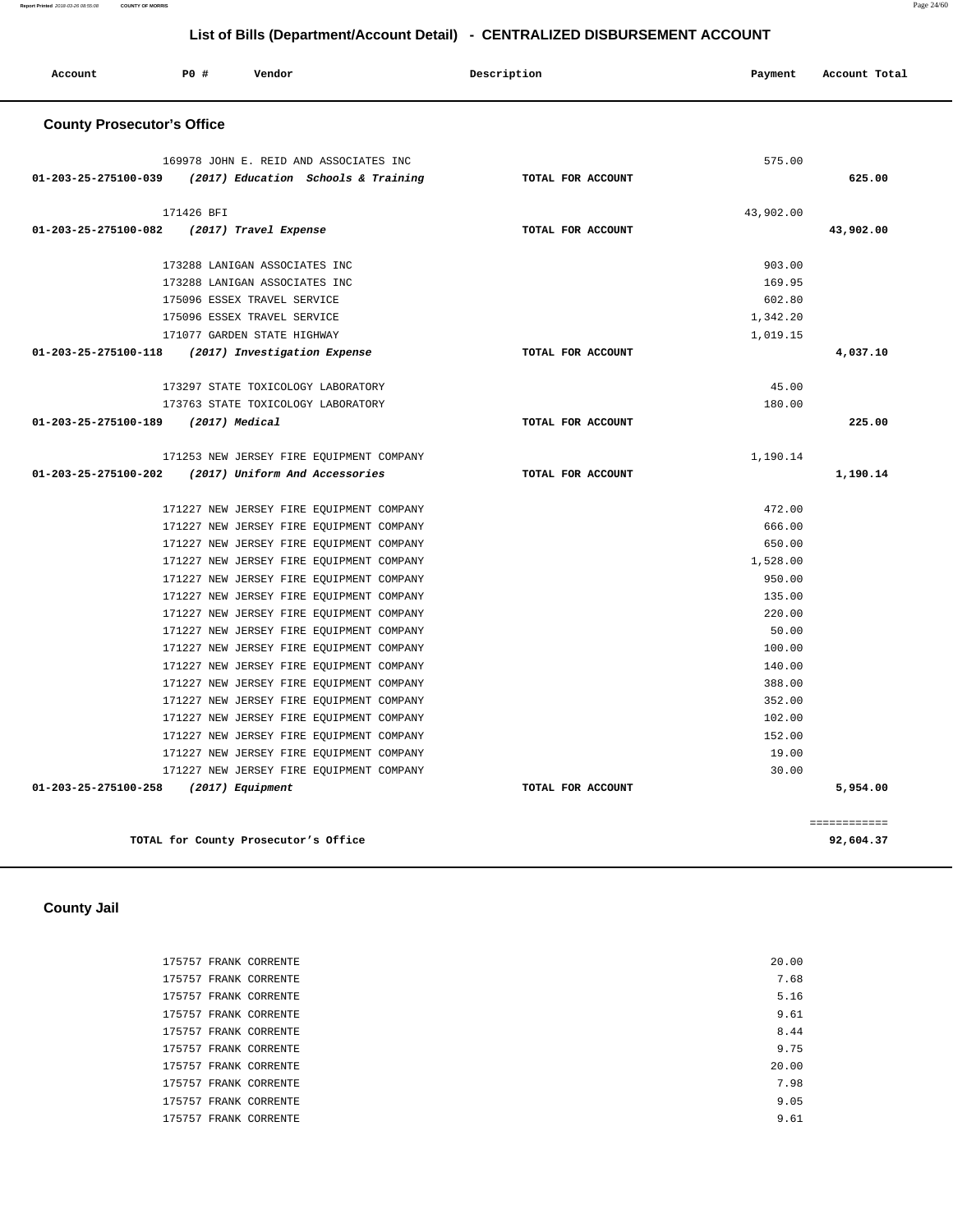| Account              | <b>PO #</b><br>Vendor                       | Description       | Payment   | Account Total |
|----------------------|---------------------------------------------|-------------------|-----------|---------------|
| <b>County Jail</b>   |                                             |                   |           |               |
|                      | 175757 FRANK CORRENTE                       |                   | 37.10     |               |
|                      | 175757 FRANK CORRENTE                       |                   | 5.80      |               |
|                      | 175757 FRANK CORRENTE                       |                   | 17.10     |               |
|                      | 175757 FRANK CORRENTE                       |                   | 6.50      |               |
| 01-201-25-280100-039 | Education Schools & Training                | TOTAL FOR ACCOUNT |           | 183.78        |
|                      | 175296 W.B. MASON COMPANY INC               |                   | 183.31    |               |
|                      | 175292 W.B. MASON COMPANY INC               |                   | 75.00     |               |
|                      | 175292 W.B. MASON COMPANY INC               |                   | 18.99     |               |
| 01-201-25-280100-058 | <i>Office Supplies &amp; Stationery</i>     | TOTAL FOR ACCOUNT |           | 277.30        |
|                      | 175284 BI INC.                              |                   | 64.79     |               |
|                      | 01-201-25-280100-059 Other General Expenses | TOTAL FOR ACCOUNT |           | 64.79         |
|                      | 176575 COUNTY OF MORRIS                     |                   | 28.11     |               |
| 01-201-25-280100-068 | Postage & Metered Mail                      | TOTAL FOR ACCOUNT |           | 28.11         |
|                      | 174451 RIOS' ENGRAVING                      |                   | 29.00     |               |
|                      | 175285 R.S. KNAPP CO. INC.                  |                   | 267.55    |               |
| 01-201-25-280100-084 | <i>Other Outside Services</i>               | TOTAL FOR ACCOUNT |           | 296.55        |
|                      | 175286 BIO-REFERENCE LABORATORIES, INC.     |                   | 1,196.83  |               |
|                      | 175287 ATLANTIC AMBULANCE CORP.             |                   | 1,595.75  |               |
| 01-201-25-280100-189 | Medical                                     | TOTAL FOR ACCOUNT |           | 2,792.58      |
|                      | 174406 MOTOROLA SOLUTIONS INC               |                   | 685.44    |               |
|                      | 174406 MOTOROLA SOLUTIONS INC               |                   | 528.00    |               |
| 01-203-25-280100-161 | (2017) Communications Equipment             | TOTAL FOR ACCOUNT |           | 1,213.44      |
|                      | 172377 ARAMARK DALLAS LOCKBOX               |                   | 11,458.63 |               |
|                      | 172377 ARAMARK DALLAS LOCKBOX               |                   | 108.75    |               |
|                      | 172377 ARAMARK DALLAS LOCKBOX               |                   | 75.00     |               |
|                      | 172384 ARAMARK DALLAS LOCKBOX               |                   | 11,965.75 |               |
|                      | 172384 ARAMARK DALLAS LOCKBOX               |                   | 108.75    |               |
|                      | 172384 ARAMARK DALLAS LOCKBOX               |                   | 11,889.33 |               |
|                      | 172384 ARAMARK DALLAS LOCKBOX               |                   | 108.75    |               |
|                      | 172384 ARAMARK DALLAS LOCKBOX               |                   | 12,116.84 |               |
| 01-203-25-280100-185 | (2017) Food                                 | TOTAL FOR ACCOUNT |           | 47,831.80     |
|                      | 174854 MORRISTOWN EMERGENCY MEDICAL         |                   | 1,069.00  |               |
| 01-203-25-280100-189 | (2017) Medical                              | TOTAL FOR ACCOUNT |           | 1,069.00      |
|                      |                                             |                   |           | ============  |
|                      | TOTAL for County Jail                       |                   |           | 53,757.35     |

# **County Youth Detention Facilit**

| 01-201-25-281100-068<br>Postage & Metered Mail       | TOTAL FOR ACCOUNT |        | 40.42  |
|------------------------------------------------------|-------------------|--------|--------|
| 176575 COUNTY OF MORRIS                              |                   | 40.42  |        |
| Education Schools & Training<br>01-201-25-281100-039 | TOTAL FOR ACCOUNT |        | 460.00 |
| 175594 VAN METER & ASSOCIATES INC.                   |                   | 300.00 |        |
| 175594 VAN METER & ASSOCIATES INC.                   |                   | 160.00 |        |
|                                                      |                   |        |        |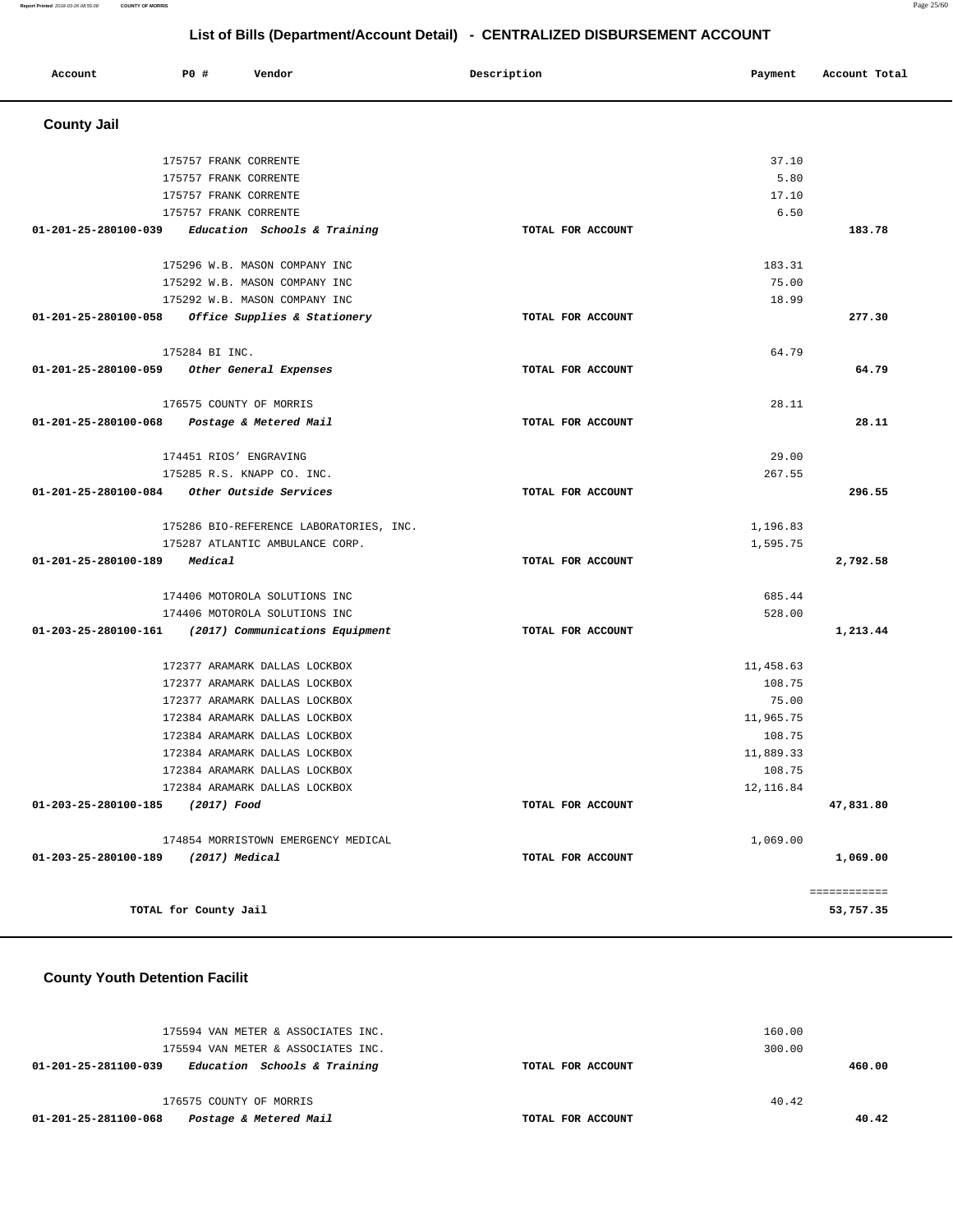| Account                                   | PO#  | Vendor                                   | Description       | Payment | Account Total |
|-------------------------------------------|------|------------------------------------------|-------------------|---------|---------------|
| <b>County Youth Detention Facilit</b>     |      |                                          |                   |         |               |
| 01-201-25-281100-162 Furniture & Fixtures |      |                                          | TOTAL FOR ACCOUNT |         | 956.80        |
|                                           |      | 175593 CRYSTAL SPRINGS                   |                   | 45.00   |               |
|                                           |      | 175593 CRYSTAL SPRINGS                   |                   | 17.50   |               |
|                                           |      | 175593 CRYSTAL SPRINGS                   |                   | 0.99    |               |
| 01-201-25-281100-185                      | Food |                                          | TOTAL FOR ACCOUNT |         | 63.49         |
|                                           |      | 175727 BOB BARKER COMPANY, INC.          |                   | 26.64   |               |
|                                           |      | 175727 BOB BARKER COMPANY, INC.          |                   | 32.65   |               |
|                                           |      | 175727 BOB BARKER COMPANY, INC.          |                   | 32.32   |               |
|                                           |      | 175727 BOB BARKER COMPANY, INC.          |                   | 94.61   |               |
|                                           |      | 175727 BOB BARKER COMPANY, INC.          |                   | 144.30  |               |
|                                           |      | 175727 BOB BARKER COMPANY, INC.          |                   | 13.90   |               |
|                                           |      | 175727 BOB BARKER COMPANY, INC.          |                   | 153.46  |               |
|                                           |      | 175317 OFFICE CONCEPTS GROUP, INC.       |                   | 57.73   |               |
| 01-201-25-281100-252 Janitorial Supplies  |      |                                          | TOTAL FOR ACCOUNT |         | 555.61        |
|                                           |      | 175592 INSTITUTE FOR FORENSIC PSYCHOLOGY |                   | 350.00  |               |
| 01-203-25-281100-189                      |      | (2017) Medical                           | TOTAL FOR ACCOUNT |         | 350.00        |
|                                           |      |                                          |                   |         | ============  |
|                                           |      | TOTAL for County Youth Detention Facilit |                   |         | 2,426.32      |

**Road Repairs** 

|                      | 175973 SPACE FARMS INC                            |                   | 1,645.00 |          |
|----------------------|---------------------------------------------------|-------------------|----------|----------|
| 01-201-26-290100-036 | Contracted Services                               | TOTAL FOR ACCOUNT |          | 1,645.00 |
|                      |                                                   |                   |          |          |
|                      | 176575 COUNTY OF MORRIS                           |                   | 4.30     |          |
| 01-201-26-290100-068 | Postage & Metered Mail                            | TOTAL FOR ACCOUNT |          | 4.30     |
|                      | 176570 NATIONAL FUEL OIL INC.                     |                   | 3,165.44 |          |
| 01-201-26-290100-140 | Gas Purchases                                     | TOTAL FOR ACCOUNT |          | 3,165.44 |
|                      |                                                   |                   |          |          |
|                      | 175730 RED BARN RESTAURANT                        |                   | 210.00   |          |
|                      | 175730 RED BARN RESTAURANT                        |                   | 31.50    |          |
| 01-201-26-290100-188 | <i><b>Meals</b></i>                               | TOTAL FOR ACCOUNT |          | 241.50   |
|                      |                                                   |                   |          |          |
|                      | 176013 ROBERT HAGBERG                             |                   | 90.00    |          |
|                      | 175856 ANDREW THOMAS                              |                   | 90.00    |          |
|                      | 01-201-26-290100-207 Uniform & Clothing Allowance | TOTAL FOR ACCOUNT |          | 180.00   |
|                      |                                                   |                   |          |          |
|                      | 175479 TILCON NEW YORK INC.                       |                   | 838.73   |          |
|                      | 175722 TILCON NEW YORK INC.                       |                   | 2,408.32 |          |
|                      | 175722 TILCON NEW YORK INC.                       |                   | 2,202.90 |          |
|                      | 175133 TILCON NEW YORK INC.                       |                   | 1,726.20 |          |
|                      | 175133 TILCON NEW YORK INC.                       |                   | 1,485.70 |          |
| 01-201-26-290100-222 | Bituminous Concrete                               | TOTAL FOR ACCOUNT |          | 8,661.85 |
|                      | 175732 GREEN OUTLOOK LANDSCAPING &                |                   | 3,250.00 |          |
|                      | 175732 GREEN OUTLOOK LANDSCAPING &                |                   | 1,625.00 |          |
|                      |                                                   |                   |          |          |
|                      | 175732 GREEN OUTLOOK LANDSCAPING &                |                   | 3,250.00 |          |
|                      | 175743 V.A. SPATZ & SONS INC.                     |                   | 2,365.00 |          |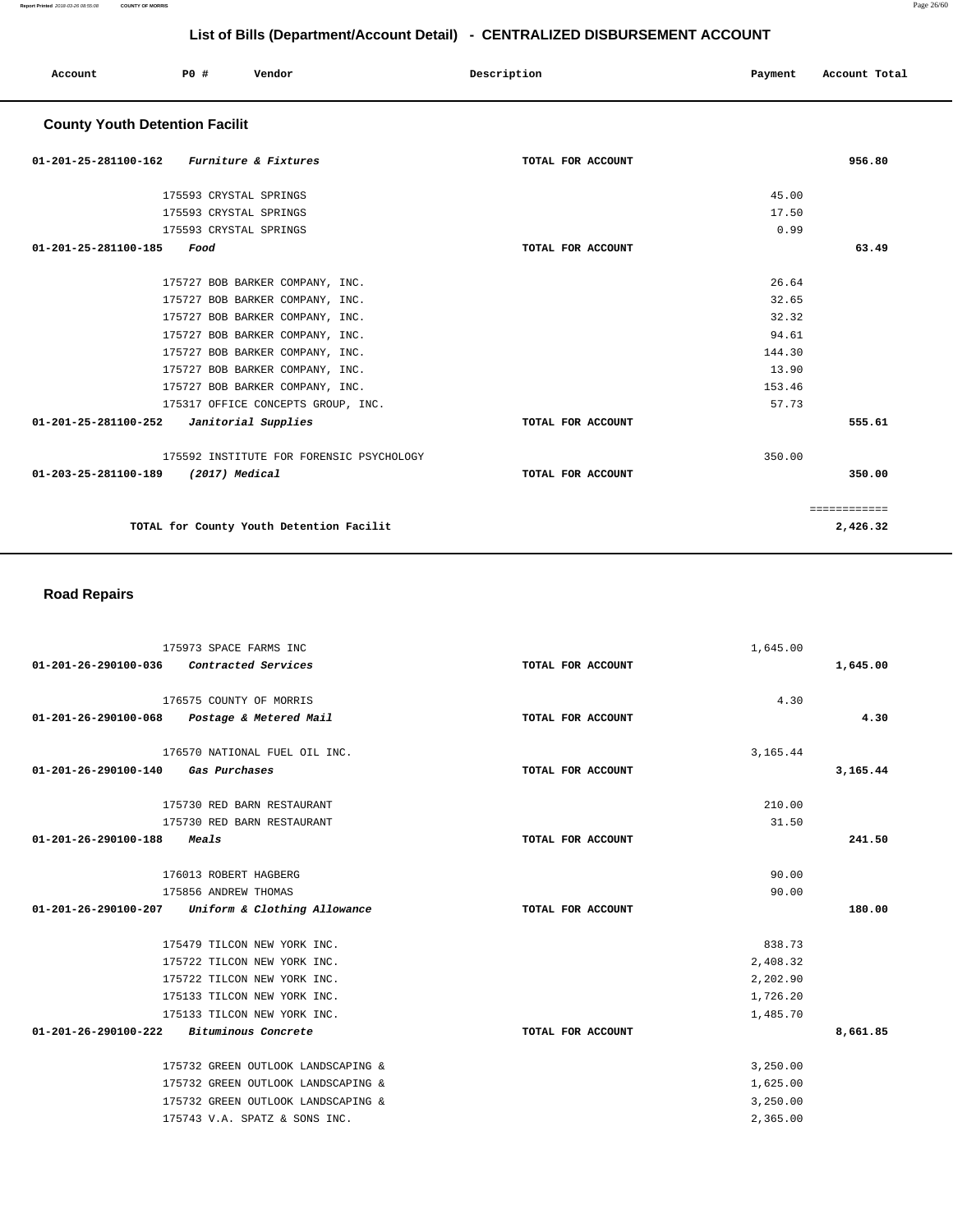**Report Printed** 2018-03-26 08:55:08 **COUNTY OF MORRIS** Page 27/60

# **List of Bills (Department/Account Detail) - CENTRALIZED DISBURSEMENT ACCOUNT**

| Account             | PO# | Vendor                                                                                                                                                                                                                                                                                                       | Description | Payment       | Account Total |
|---------------------|-----|--------------------------------------------------------------------------------------------------------------------------------------------------------------------------------------------------------------------------------------------------------------------------------------------------------------|-------------|---------------|---------------|
| <b>Road Repairs</b> |     |                                                                                                                                                                                                                                                                                                              |             |               |               |
|                     |     | 175743 V.A. SPATZ & SONS INC.<br>$\frac{1}{2}$ = = = 0.000 $\frac{1}{2}$ = 0.000 $\frac{1}{2}$ = 0.000 $\frac{1}{2}$ = 0.000 $\frac{1}{2}$ = 0.000 $\frac{1}{2}$ = 0.000 $\frac{1}{2}$ = 0.000 $\frac{1}{2}$ = 0.000 $\frac{1}{2}$ = 0.000 $\frac{1}{2}$ = 0.000 $\frac{1}{2}$ = 0.000 $\frac{1}{2}$ = 0.000 |             | 3,075.00<br>. |               |

| 175743 V.A. SPATZ & SONS INC.                       |                   | 3,075.00 |                           |
|-----------------------------------------------------|-------------------|----------|---------------------------|
| 175744 AMERICAN ASPHALT MILLING SERVICES L          |                   | 2,695.00 |                           |
| 175744 AMERICAN ASPHALT MILLING SERVICES L          |                   | 2,205.00 |                           |
| 175744 AMERICAN ASPHALT MILLING SERVICES L          |                   | 2,450.00 |                           |
| 175745 SUPREME-METRO CORP.                          |                   | 3,000.00 |                           |
| 175745 SUPREME-METRO CORP.                          |                   | 2,250.00 |                           |
| 175745 SUPREME-METRO CORP.                          |                   | 2,250.00 |                           |
| 175470 JJS SERVICES, INC.                           |                   | 2,624.00 |                           |
| 175470 JJS SERVICES, INC.                           |                   | 3,104.00 |                           |
| 175470 JJS SERVICES, INC.                           |                   | 1,432.00 |                           |
| 175470 JJS SERVICES, INC.                           |                   | 1,239.92 |                           |
| 175470 JJS SERVICES, INC.                           |                   | 5,238.00 |                           |
| 175470 JJS SERVICES, INC.                           |                   | 4,428.00 |                           |
| 175470 JJS SERVICES, INC.                           |                   | 1,937.38 |                           |
| 175470 JJS SERVICES, INC.                           |                   | 2,237.50 |                           |
| 175470 JJS SERVICES, INC.                           |                   | 4,850.00 |                           |
| 175470 JJS SERVICES, INC.                           |                   | 3,528.00 |                           |
| 175470 JJS SERVICES, INC.                           |                   | 4,100.00 |                           |
| 175470 JJS SERVICES, INC.                           |                   | 3,237.00 |                           |
| 175470 JJS SERVICES, INC.                           |                   | 6,390.00 |                           |
| 175470 JJS SERVICES, INC.                           |                   | 1,937.38 |                           |
| 175470 JJS SERVICES, INC.                           |                   | 2,227.37 |                           |
| 175470 JJS SERVICES, INC.                           |                   | 2,237.50 |                           |
| 175470 JJS SERVICES, INC.                           |                   | 2,875.00 |                           |
| 01-201-26-290100-228<br>Contracted Snow/Ice Removal | TOTAL FOR ACCOUNT |          | 83,883.05                 |
| 173269 GARDEN STATE HIGHWAY                         |                   | 39.20    |                           |
| 175457 SHEAFFER SUPPLY INC.                         |                   | 169.00   |                           |
| 175457 SHEAFFER SUPPLY INC.                         |                   | 4.99     |                           |
| 175457 SHEAFFER SUPPLY INC.                         |                   | 1.95     |                           |
| 01-201-26-290100-238<br>Signage                     | TOTAL FOR ACCOUNT |          | 215.14                    |
| 175495 NORTHEASTERN HARDWARE CO INC                 |                   | 119.95   |                           |
| 175474 GRAINGER                                     |                   | 497.40   |                           |
| 175882 MORRISTOWN LUMBER &                          |                   | 3.79     |                           |
| 175755 NORTHEASTERN HARDWARE CO INC                 |                   | 119.90   |                           |
| 01-201-26-290100-260<br>Construction Materials      | TOTAL FOR ACCOUNT |          | 741.04                    |
| TOTAL for Road Repairs                              |                   |          | ============<br>98,737.32 |
|                                                     |                   |          |                           |

## **Bridges and Culverts**

| 175664 ROAD SAFETY SYSTEMS LLC                | 3,000.00          |          |
|-----------------------------------------------|-------------------|----------|
| 175664 ROAD SAFETY SYSTEMS LLC                | 6.00              |          |
| 175664 ROAD SAFETY SYSTEMS LLC                | 100.00            |          |
| 175664 ROAD SAFETY SYSTEMS LLC                | 250.00            |          |
| $01 - 201 - 26 - 292100 - 230$<br>Guard Rails | TOTAL FOR ACCOUNT | 3,356.00 |
|                                               |                   |          |
| 175469 SHEAFFER SUPPLY INC.                   | 22.95             |          |
| 175719 SHEAFFER SUPPLY INC.                   | 55.11             |          |
| <i>Small Tools</i><br>01-201-26-292100-239    | TOTAL FOR ACCOUNT | 78.06    |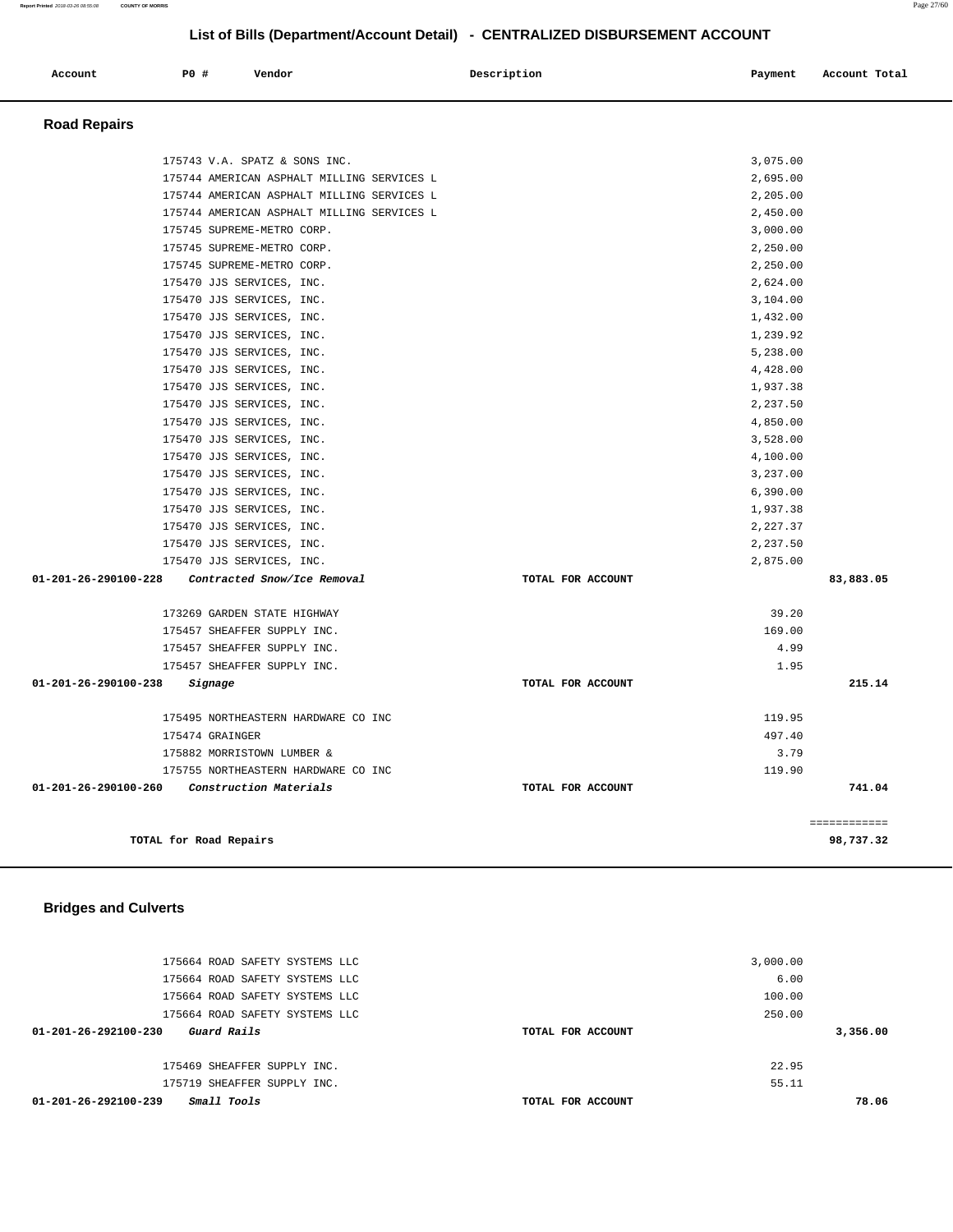| Account | <b>PO #</b> | Vendor<br>. | Description | Payment | Account Total |
|---------|-------------|-------------|-------------|---------|---------------|
|         |             |             |             |         |               |

## **Bridges and Culverts**

| 175475 J & D SALES & SERVICE LLC                     |                   | 34.30  |              |
|------------------------------------------------------|-------------------|--------|--------------|
| 175475 J & D SALES & SERVICE LLC                     |                   | 10.30  |              |
| 175475 J & D SALES & SERVICE LLC                     |                   | 34.80  |              |
| 175475 J & D SALES & SERVICE LLC                     |                   | 1.40   |              |
| 175475 J & D SALES & SERVICE LLC                     |                   | 5.45   |              |
| 175475 J & D SALES & SERVICE LLC                     |                   | 5.45   |              |
| 175475 J & D SALES & SERVICE LLC                     |                   | 5.45   |              |
| 175475 J & D SALES & SERVICE LLC                     |                   | 5.45   |              |
| 175475 J & D SALES & SERVICE LLC                     |                   | 3.65   |              |
| 175475 J & D SALES & SERVICE LLC                     |                   | 3.00   |              |
| 175475 J & D SALES & SERVICE LLC                     |                   | 4.35   |              |
| 175475 J & D SALES & SERVICE LLC                     |                   | 0.36   |              |
| 175475 J & D SALES & SERVICE LLC                     |                   | 2.00   |              |
| 175475 J & D SALES & SERVICE LLC                     |                   | 165.60 |              |
| 175475 J & D SALES & SERVICE LLC                     |                   | 350.00 |              |
| 01-201-26-292100-246<br>Tools - Others               | TOTAL FOR ACCOUNT |        | 710.31       |
| 175313 GRAINGER                                      |                   | 319.39 |              |
| Welding-Oxygen-Acetylene Etc<br>01-201-26-292100-248 | TOTAL FOR ACCOUNT |        | 319.39       |
| 174122 GARDEN STATE HIGHWAY                          |                   | 498.96 |              |
| 174122 GARDEN STATE HIGHWAY                          |                   | 556.74 |              |
| 174122 GARDEN STATE HIGHWAY                          |                   | 39.20  |              |
| 01-201-26-292100-260<br>Construction Materials       | TOTAL FOR ACCOUNT |        | 1,094.90     |
| 175432 R.P. SMITH & SON, INC.                        |                   | 14.00  |              |
| 175432 R.P. SMITH & SON, INC.                        |                   | 6.00   |              |
| 175431 R.P. SMITH & SON, INC.                        |                   | 6.00   |              |
| 01-203-26-292100-237<br>(2017) Sand/Cement Mix       | TOTAL FOR ACCOUNT |        | 26.00        |
|                                                      |                   |        | ============ |
| TOTAL for Bridges and Culverts                       |                   |        | 5,584.66     |

## **Shade Tree Commission**

| 176347 WILLIAM SICKLEY                               |                   | 90.00        |
|------------------------------------------------------|-------------------|--------------|
| Uniform & Clothing Allowance<br>01-201-26-300100-207 | TOTAL FOR ACCOUNT | 90.00        |
|                                                      |                   |              |
| 175756 NORTHEASTERN ARBORIST SUPPLY                  |                   | 225.00       |
| 175756 NORTHEASTERN ARBORIST SUPPLY                  |                   | 600.00       |
| 175742 REDICARE LLC                                  |                   | 596.70       |
| 175742 REDICARE LLC                                  |                   | 269.95       |
| 175742 REDICARE LLC                                  |                   | 110.00       |
| $01 - 201 - 26 - 300100 - 266$<br>Safety Items       | TOTAL FOR ACCOUNT | 1,801.65     |
|                                                      |                   |              |
|                                                      |                   | ============ |
| TOTAL for Shade Tree Commission                      |                   | 1,891.65     |
|                                                      |                   |              |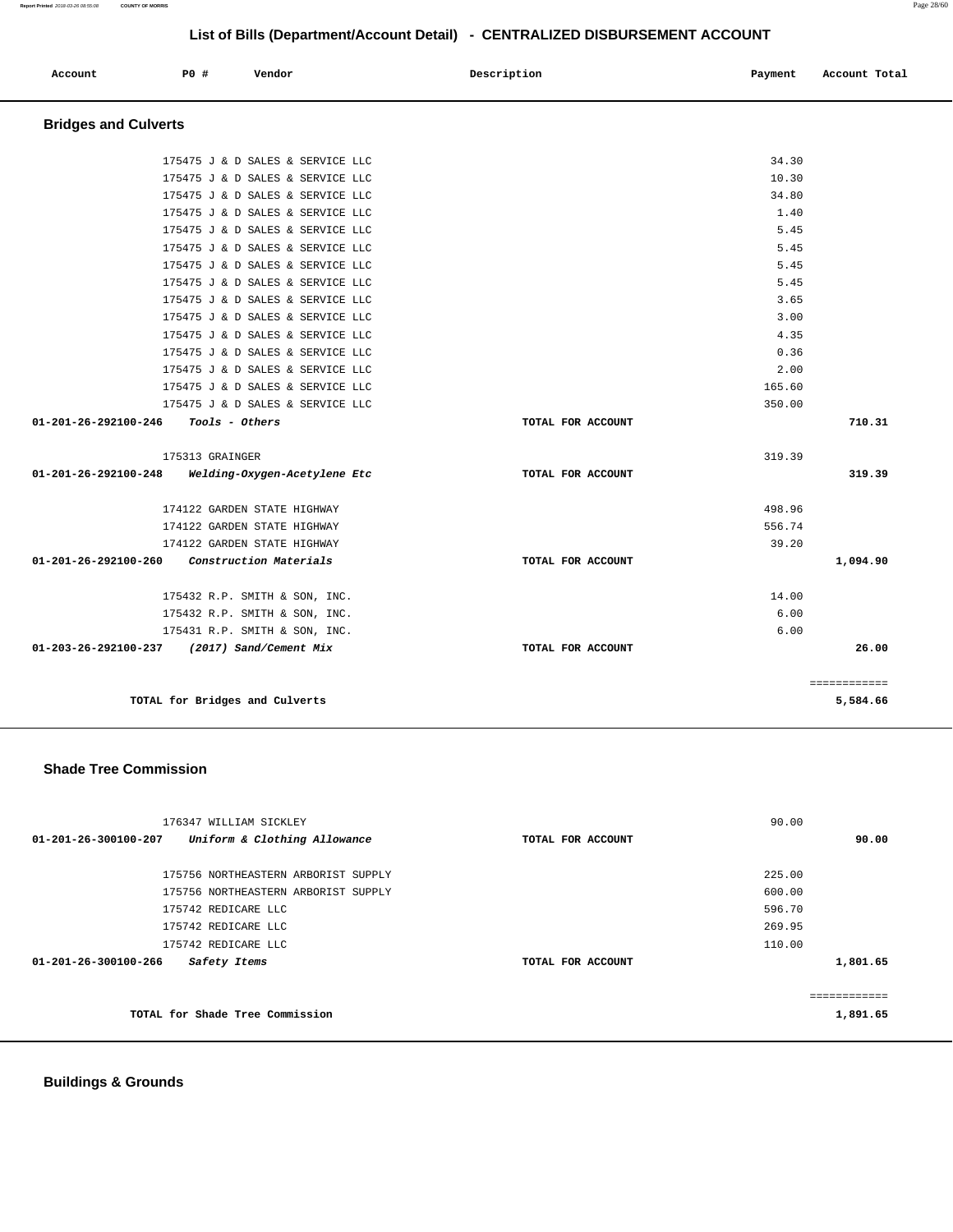| <b>Buildings &amp; Grounds</b>                                 |                   |            |           |
|----------------------------------------------------------------|-------------------|------------|-----------|
|                                                                |                   |            |           |
| 176135 WILLIAM F. BARNISH                                      |                   | 2,769.00   |           |
| 01-201-26-310100-029<br>Building Rental                        | TOTAL FOR ACCOUNT |            | 11,654.00 |
|                                                                |                   |            |           |
| 173370 ACORN TERMITE AND PEST                                  |                   | 150.00     |           |
| 173370 ACORN TERMITE AND PEST<br>173370 ACORN TERMITE AND PEST |                   | 900.00     |           |
|                                                                |                   | 100.00     |           |
| 175892 SCIENTIFIC BOILER WATER                                 |                   | 2,283.00   |           |
| 01-201-26-310100-044<br>Equipment Service Agreements           | TOTAL FOR ACCOUNT |            | 3,433.00  |
| 176139 MORRISTOWN PARKING AUTHORITY                            |                   | 5,526.00   |           |
| 01-201-26-310100-062                                           | TOTAL FOR ACCOUNT |            |           |
| Parking Lot Rental                                             |                   |            | 5,526.00  |
| 175800 CLIFTON ELEVATOR SERVICE CO INC                         |                   | 1,768.00   |           |
|                                                                |                   |            |           |
| 175800 CLIFTON ELEVATOR SERVICE CO INC                         |                   | 782.00     |           |
| 175800 CLIFTON ELEVATOR SERVICE CO INC                         |                   | 720.00     |           |
| 175800 CLIFTON ELEVATOR SERVICE CO INC                         |                   | 294.00     |           |
| 175800 CLIFTON ELEVATOR SERVICE CO INC                         |                   | 294.00     |           |
| 175800 CLIFTON ELEVATOR SERVICE CO INC                         |                   | 294.00     |           |
| 175800 CLIFTON ELEVATOR SERVICE CO INC                         |                   | 696.00     |           |
| 175800 CLIFTON ELEVATOR SERVICE CO INC                         |                   | 378.00     |           |
| 175800 CLIFTON ELEVATOR SERVICE CO INC                         |                   | 294.00     |           |
| 175800 CLIFTON ELEVATOR SERVICE CO INC                         |                   | 294.00     |           |
| 176137 LOVEYS PIZZA & GRILL                                    |                   | 970.00     |           |
| 01-201-26-310100-084 Other Outside Services                    | TOTAL FOR ACCOUNT |            | 6,784.00  |
|                                                                |                   |            |           |
| 175500 GRAINGER                                                |                   | 824.92     |           |
| 01-201-26-310100-095 Other Administrative Supplies             | TOTAL FOR ACCOUNT |            | 824.92    |
|                                                                |                   |            |           |
| 175485 MARTINA FIELD                                           |                   | 90.00      |           |
| 176260 KEVIN KELLY                                             |                   | 90.00      |           |
| 176505 KEITH LARSEN                                            |                   | 90.00      |           |
| 176261 WILLIAM JOHNSON                                         |                   | 90.00      |           |
| $01 - 201 - 26 - 310100 - 207$<br>Uniform & Clothing Allowance | TOTAL FOR ACCOUNT |            | 360.00    |
|                                                                |                   |            |           |
| 175739 MORRIS BRICK AND STONE CO.                              |                   | 87.50      |           |
| 175739 MORRIS BRICK AND STONE CO.                              |                   | 53.90      |           |
| 01-201-26-310100-223 Building Repairs                          | TOTAL FOR ACCOUNT |            | 141.40    |
|                                                                |                   |            |           |
| 175158 RICCIARDI BROTHERS, INC                                 |                   | 146.97     |           |
| 175158 RICCIARDI BROTHERS, INC                                 |                   | 746.83     |           |
| $01 - 201 - 26 - 310100 - 234$ Paint                           | TOTAL FOR ACCOUNT |            | 893.80    |
|                                                                |                   |            |           |
| 175753 HANOVER SUPPLY                                          |                   | 289.64     |           |
| 175674 FASTENAL COMPANY                                        |                   | 500.50     |           |
| $01-201-26-310100-235$ Pipes - Others                          | TOTAL FOR ACCOUNT |            | 790.14    |
|                                                                |                   |            |           |
| 175500 GRAINGER                                                |                   | 872.57     |           |
| 175500 GRAINGER                                                |                   | 720.36     |           |
| 175675 SHEAFFER SUPPLY, INC.                                   |                   | 324.46     |           |
| $01 - 201 - 26 - 310100 - 239$ Small Tools                     | TOTAL FOR ACCOUNT |            | 1,917.39  |
|                                                                |                   |            |           |
| 175888 CONTINENTAL HARDWARE, INC.                              |                   | 8,880.00   |           |
| 176362 JJS SERVICES, INC.                                      |                   | 33, 415.00 |           |
| 176362 JJS SERVICES, INC.                                      |                   | 3,750.00   |           |
| 176362 JJS SERVICES, INC.                                      |                   | 877.50     |           |
| 176362 JJS SERVICES, INC.                                      |                   | 9,155.00   |           |
| 01-201-26-310100-242 Snow Removal & Ice Control                | TOTAL FOR ACCOUNT |            | 56,077.50 |

 **Account P0 # Vendor Description Payment Account Total**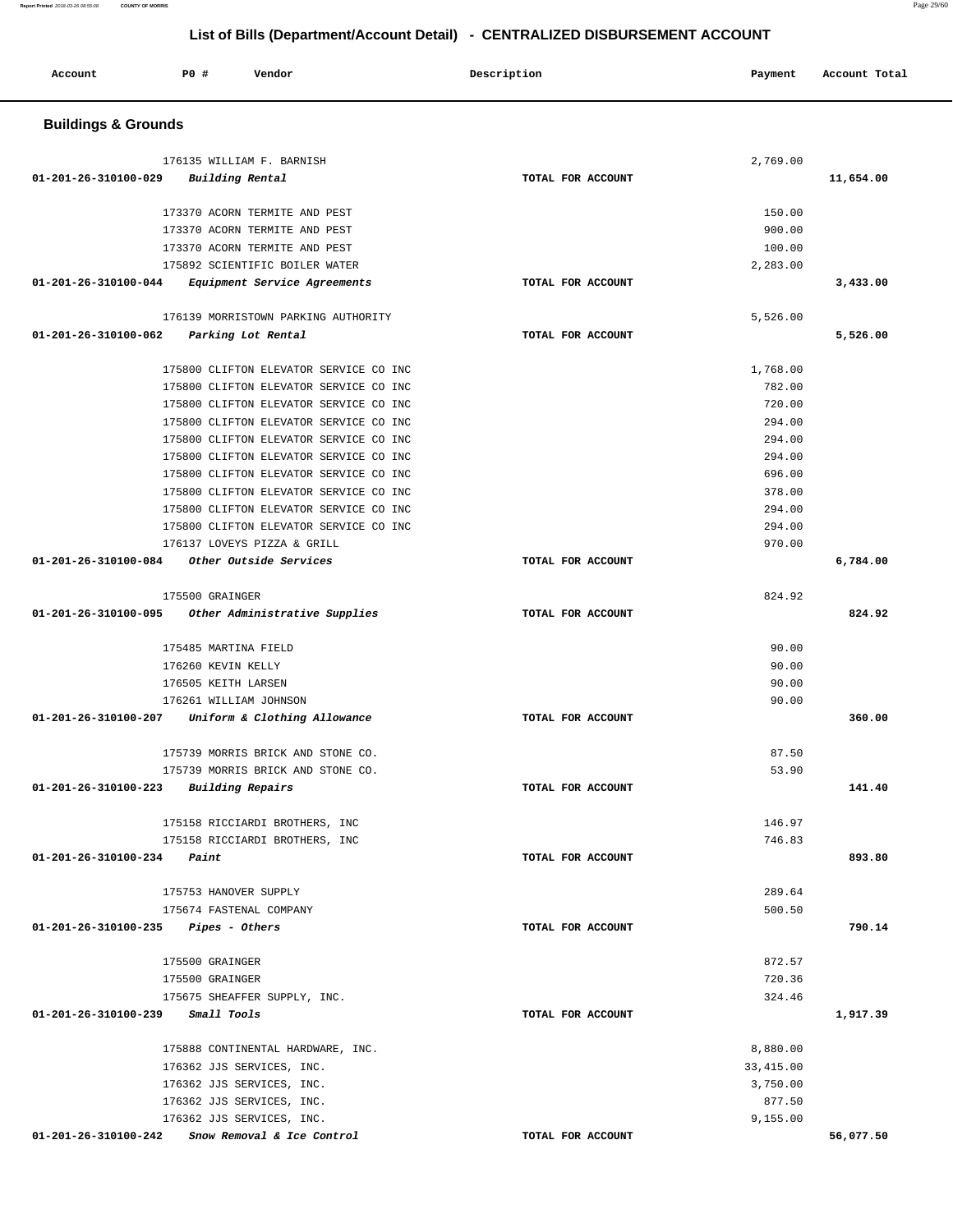**Report Printed** 2018-03-26 08:55:08 **COUNTY OF MORRIS** Page 30/60

# **List of Bills (Department/Account Detail) - CENTRALIZED DISBURSEMENT ACCOUNT**

| Account                                   | P0 #                         | Vendor                               | Description       | Payment  | Account Total |
|-------------------------------------------|------------------------------|--------------------------------------|-------------------|----------|---------------|
| <b>Buildings &amp; Grounds</b>            |                              |                                      |                   |          |               |
|                                           | 175500 GRAINGER              |                                      |                   | 54.16    |               |
|                                           | 175500 GRAINGER              |                                      |                   | 24.31    |               |
|                                           | 175500 GRAINGER              |                                      |                   | 10.94    |               |
|                                           | 175500 GRAINGER              |                                      |                   | 14.64    |               |
|                                           | 175500 GRAINGER              |                                      |                   | 21.18    |               |
|                                           | 175802 FASTENAL COMPANY      |                                      |                   | 137.60   |               |
|                                           | 175802 FASTENAL COMPANY      |                                      |                   | 220.03   |               |
|                                           |                              | 176004 ABLE SECURITY LOCKSMITHS      |                   | 1,795.89 |               |
|                                           |                              | 175889 AH HARRIS & SONS, INC.        |                   | 651.16   |               |
|                                           | 175667 GRAINGER              |                                      |                   | 58.10    |               |
|                                           |                              | 176583 HOME DEPOT U.S.A., INC.       |                   | 200.74   |               |
| 01-201-26-310100-249                      |                              | Bldg Maintenance Supplies            | TOTAL FOR ACCOUNT |          | 5,988.15      |
|                                           |                              | 175829 IMPERIAL BAG & PAPER CO. LLC  |                   | 2,830.00 |               |
| 01-201-26-310100-252                      | Janitorial Supplies          |                                      | TOTAL FOR ACCOUNT |          | 2,830.00      |
|                                           | 176008 R & J CONTROL, INC.   |                                      |                   | 310.00   |               |
|                                           | 176008 R & J CONTROL, INC.   |                                      |                   | 155.00   |               |
|                                           | 176008 R & J CONTROL, INC.   |                                      |                   | 155.00   |               |
|                                           | 176008 R & J CONTROL, INC.   |                                      |                   | 155.00   |               |
|                                           | 176008 R & J CONTROL, INC.   |                                      |                   | 155.00   |               |
|                                           | 176008 R & J CONTROL, INC.   |                                      |                   | 155.00   |               |
|                                           | 176008 R & J CONTROL, INC.   |                                      |                   | 155.00   |               |
|                                           | 176008 R & J CONTROL, INC.   |                                      |                   | 155.00   |               |
|                                           | 176008 R & J CONTROL, INC.   |                                      |                   | 155.00   |               |
|                                           | 176008 R & J CONTROL, INC.   |                                      |                   | 155.00   |               |
|                                           | 176008 R & J CONTROL, INC.   |                                      |                   | 155.00   |               |
|                                           | 176008 R & J CONTROL, INC.   |                                      |                   | 155.00   |               |
|                                           | 176008 R & J CONTROL, INC.   |                                      |                   | 155.00   |               |
|                                           | 176008 R & J CONTROL, INC.   |                                      |                   | 155.00   |               |
|                                           | 176008 R & J CONTROL, INC.   |                                      |                   | 155.00   |               |
|                                           | 176008 R & J CONTROL, INC.   |                                      |                   | 155.00   |               |
|                                           | 176008 R & J CONTROL, INC.   |                                      |                   | 155.00   |               |
|                                           | 176008 R & J CONTROL, INC.   |                                      |                   | 155.00   |               |
|                                           | 176008 R & J CONTROL, INC.   |                                      |                   | 155.00   |               |
|                                           | 176008 R & J CONTROL, INC.   |                                      |                   | 155.00   |               |
|                                           | 176008 R & J CONTROL, INC.   |                                      |                   | 155.00   |               |
|                                           | 176008 R & J CONTROL, INC.   |                                      |                   | 155.00   |               |
| 01-201-26-310100-262                      |                              | <i>Machinery Repairs &amp; Parts</i> | TOTAL FOR ACCOUNT |          | 3,565.00      |
|                                           | 175672 BINSKY SERVICE LLC    |                                      |                   | 637.50   |               |
|                                           | 175667 GRAINGER              |                                      |                   | 1,320.20 |               |
|                                           | 175667 GRAINGER              |                                      |                   | 421.48   |               |
|                                           | 175667 GRAINGER              |                                      |                   | 421.48   |               |
|                                           | 176475 JOHNSTONE SUPPLY      |                                      |                   | 48.68    |               |
|                                           | 176475 JOHNSTONE SUPPLY      |                                      |                   | 12.43    |               |
| 01-201-26-310100-264 Heat & A/C           |                              |                                      | TOTAL FOR ACCOUNT |          | 2,861.77      |
|                                           |                              | 175754 COOPER ELECTRIC SUPPLY CO.    |                   | 184.04   |               |
|                                           |                              | 175754 COOPER ELECTRIC SUPPLY CO.    |                   | 142.50   |               |
|                                           |                              | 175754 COOPER ELECTRIC SUPPLY CO.    |                   | 1,019.18 |               |
|                                           | 176006 TURTLE & HUGHES, INC. |                                      |                   | 163.50   |               |
| $01 - 201 - 26 - 310100 - 265$ Electrical |                              |                                      | TOTAL FOR ACCOUNT |          | 1,509.22      |
|                                           | 175801 KORNER STORE INC      |                                      |                   | 960.00   |               |
| 01-203-26-310100-084                      |                              | (2017) Other Outside Services        | TOTAL FOR ACCOUNT |          | 960.00        |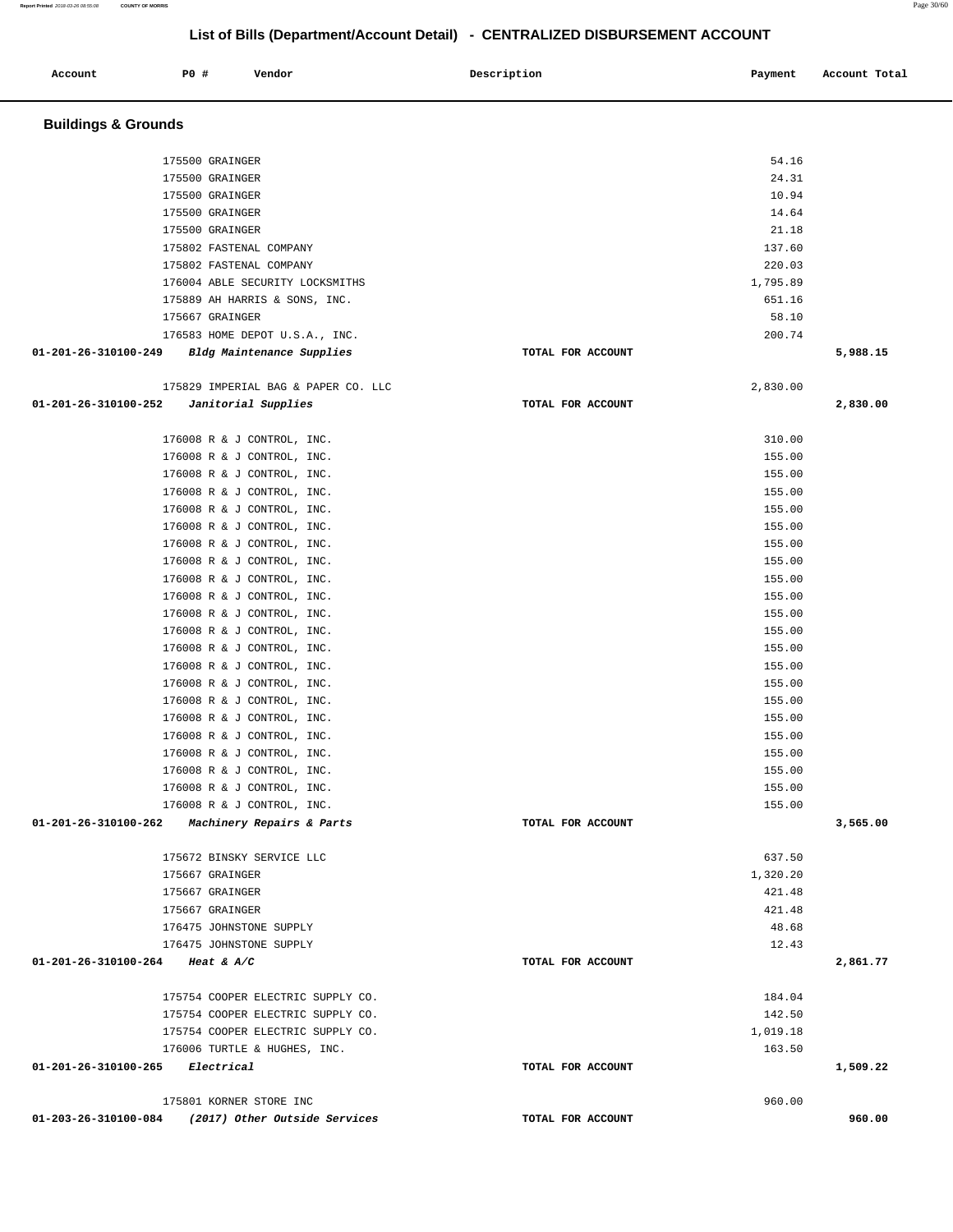**Report Printed** 2018-03-26 08:55:08 **COUNTY OF MORRIS** Page 31/60

# **List of Bills (Department/Account Detail) - CENTRALIZED DISBURSEMENT ACCOUNT**

| Account                        | PO#                           | Vendor                                                   | Description       | Account Total<br>Payment |
|--------------------------------|-------------------------------|----------------------------------------------------------|-------------------|--------------------------|
| <b>Buildings &amp; Grounds</b> |                               |                                                          |                   |                          |
|                                |                               | 01-203-26-310100-207 (2017) Uniform & Clothing Allowance | TOTAL FOR ACCOUNT | 43.90                    |
|                                |                               | 175890 RICCIARDI BROTHERS, INC                           |                   | 525.83                   |
|                                |                               | 175890 RICCIARDI BROTHERS, INC                           |                   | 692.73                   |
|                                |                               | 175890 RICCIARDI BROTHERS, INC                           |                   | 452.83                   |
| 01-203-26-310100-234           | $(2017)$ Paint                |                                                          | TOTAL FOR ACCOUNT | 1,671.39                 |
|                                | 175667 GRAINGER               |                                                          |                   | 102.30                   |
| 01-203-26-310100-265           |                               | (2017) Electrical                                        | TOTAL FOR ACCOUNT | 102.30                   |
|                                |                               |                                                          |                   | ============             |
|                                | TOTAL for Buildings & Grounds |                                                          |                   | 107,933.88               |

#### **Motor Services Center**

| 175553 FRED PRYOR SEMINARS                          |                   | 149.00 |        |
|-----------------------------------------------------|-------------------|--------|--------|
| 175553 FRED PRYOR SEMINARS                          |                   | 149.00 |        |
| 175553 FRED PRYOR SEMINARS                          |                   | 149.00 |        |
| 175553 FRED PRYOR SEMINARS                          |                   | 60.00  |        |
| 175553 FRED PRYOR SEMINARS                          |                   | 138.00 |        |
| 175553 FRED PRYOR SEMINARS                          |                   | 199.00 |        |
| $01-201-26-315100-039$ Education Schools & Training | TOTAL FOR ACCOUNT |        | 844.00 |
| 175898 JAMES LASPINA                                |                   | 1.50   |        |
| 175898 JAMES LASPINA                                |                   | 1.50   |        |
| 175898 JAMES LASPINA                                |                   | 1.50   |        |
| 175898 JAMES LASPINA                                |                   | 10.88  |        |
| 175898 JAMES LASPINA                                |                   | 11.95  |        |
| 176185 EDWARD SARTORIUS                             |                   | 20.00  |        |
| 01-201-26-315100-082 Travel Expense                 | TOTAL FOR ACCOUNT |        | 47.33  |
| 175640 GRAINGER                                     |                   | 72.00  |        |
| 175642 GRAINGER                                     |                   | 227.60 |        |
| 175643 MORRISTOWN LUMBER &                          |                   | 16.50  |        |
| 175643 MORRISTOWN LUMBER &                          |                   | 11.50  |        |
| 175647 ONE SOURCE OF NEW JERSEY LLC                 |                   | 490.51 |        |
| 175323 SNAP-ON INDUSTRIAL                           |                   | 35.36  |        |
| 175323 SNAP-ON INDUSTRIAL                           |                   | 4.12   |        |
| 175323 SNAP-ON INDUSTRIAL                           |                   | 110.00 |        |
| 175323 SNAP-ON INDUSTRIAL                           |                   | 122.00 |        |
| 175370 SGS TESTCOM INC                              |                   | 84.08  |        |
| 175650 SHEAFFER SUPPLY, INC.                        |                   | 40.00  |        |
| 175205 GRAINGER                                     |                   | 329.25 |        |
| 175257 ONE SOURCE OF NEW JERSEY LLC                 |                   | 567.81 |        |
| 175355 TOMAR INDUSTRIES INC                         |                   | 47.50  |        |
| 175355 TOMAR INDUSTRIES INC                         |                   | 26.14  |        |
| 175353 WHITEMARSH CORPORATION                       |                   | 165.00 |        |
| 175353 WHITEMARSH CORPORATION                       |                   | 9.39   |        |
| 175371 SNAP-ON INDUSTRIAL                           |                   | 770.00 |        |
| 175937 W.B. MASON COMPANY INC                       |                   | 11.99  |        |
| 175937 W.B. MASON COMPANY INC                       |                   | 243.08 |        |
| 175937 W.B. MASON COMPANY INC                       |                   | 19.30  |        |
| 175937 W.B. MASON COMPANY INC                       |                   | 25.66  |        |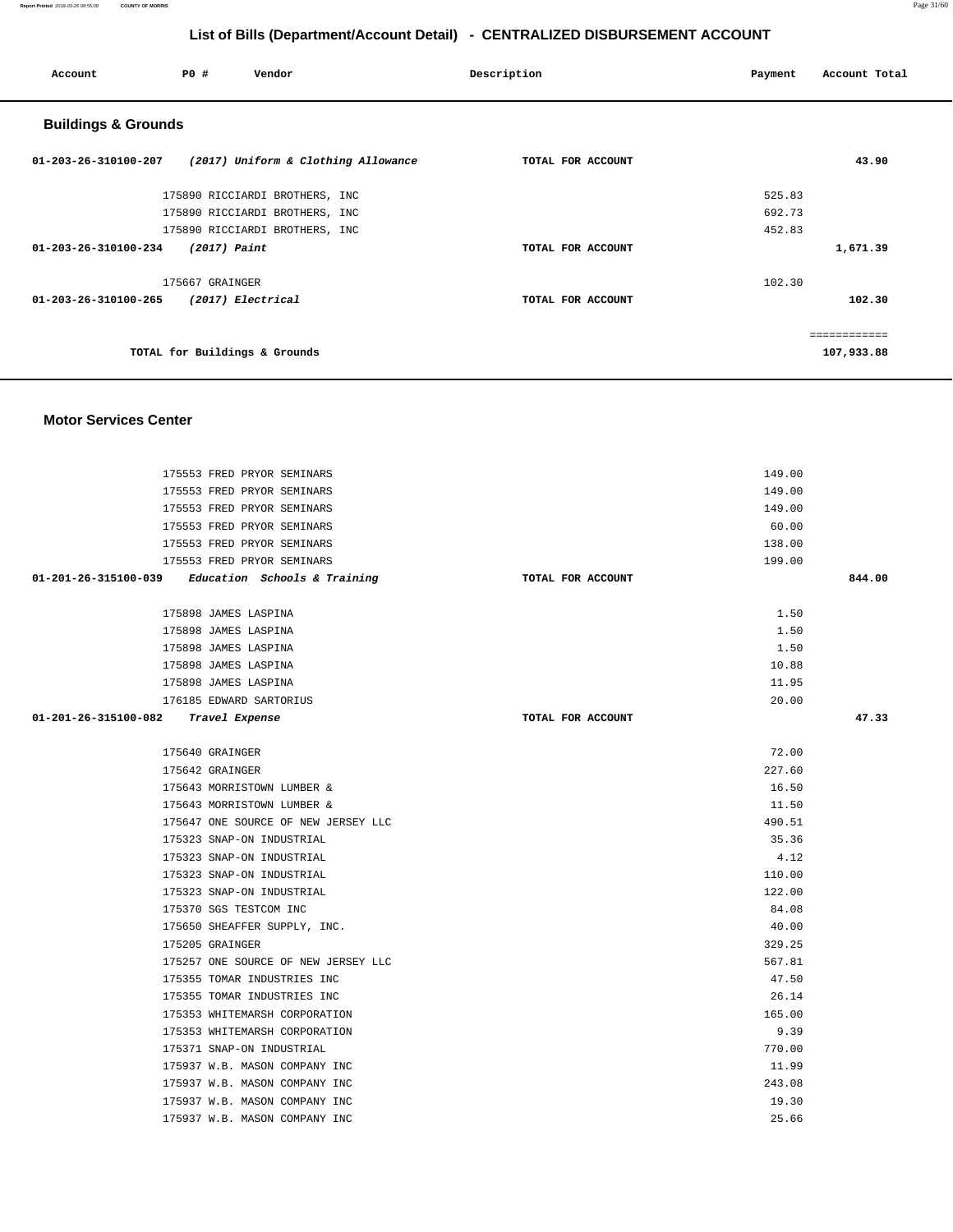**Report Printed** 2018-03-26 08:55:08 **COUNTY OF MORRIS** Page 32/60

# **List of Bills (Department/Account Detail) - CENTRALIZED DISBURSEMENT ACCOUNT**

| Account                                            | P0 # |                      | Vendor                               | Description       | Payment  | Account Total |
|----------------------------------------------------|------|----------------------|--------------------------------------|-------------------|----------|---------------|
| <b>Motor Services Center</b>                       |      |                      |                                      |                   |          |               |
|                                                    |      |                      | 175937 W.B. MASON COMPANY INC        |                   | 3.99     |               |
|                                                    |      |                      | 175937 W.B. MASON COMPANY INC        |                   | 18.49    |               |
|                                                    |      |                      | 175937 W.B. MASON COMPANY INC        |                   | 18.49    |               |
|                                                    |      |                      | 175937 W.B. MASON COMPANY INC        |                   | 16.87    |               |
| 01-201-26-315100-098 Other Operating&Repair Supply |      |                      |                                      | TOTAL FOR ACCOUNT |          | 3,494.25      |
|                                                    |      |                      | 175356 AMERICAN WEAR INC.            |                   | 206.54   |               |
|                                                    |      |                      | 175626 AMERICAN WEAR INC.            |                   | 254.33   |               |
|                                                    |      |                      | 175626 AMERICAN WEAR INC.            |                   | 7.98     |               |
|                                                    |      |                      | 175626 AMERICAN WEAR INC.            |                   | 7.98     |               |
|                                                    |      | 176184 FATHI GUIRGIS |                                      |                   | 69.43    |               |
| 01-201-26-315100-207 Uniform & Clothing Allowance  |      |                      |                                      | TOTAL FOR ACCOUNT |          | 546.26        |
|                                                    |      |                      | 175655 SAFETY- KLEEN SYSTEMS, INC.   |                   | 330.00   |               |
| 01-201-26-315100-225 Chemicals & Sprays            |      |                      |                                      | TOTAL FOR ACCOUNT |          | 330.00        |
|                                                    |      |                      | 175858 BILL'S SERVICE CENTER         |                   | 405.00   |               |
| $01-201-26-315100-234$ Paint                       |      |                      |                                      | TOTAL FOR ACCOUNT |          | 405.00        |
|                                                    |      |                      | 175630 BARNWELL HOUSE OF TIRES, INC. |                   | 708.82   |               |
|                                                    |      |                      | 175630 BARNWELL HOUSE OF TIRES, INC. |                   | 320.52   |               |
|                                                    |      |                      | 175630 BARNWELL HOUSE OF TIRES, INC. |                   | 526.00   |               |
|                                                    |      |                      | 175630 BARNWELL HOUSE OF TIRES, INC. |                   | 391.56   |               |
|                                                    |      |                      | 175357 BARNWELL HOUSE OF TIRES, INC. |                   | 229.40   |               |
|                                                    |      |                      | 175340 INTER CITY TIRE               |                   | $-61.95$ |               |
|                                                    |      |                      | 175340 INTER CITY TIRE               |                   | 389.35   |               |
|                                                    |      |                      | 175340 INTER CITY TIRE               |                   | 213.98   |               |
|                                                    |      |                      | 175340 INTER CITY TIRE               |                   | 200.10   |               |
|                                                    |      |                      | 175340 INTER CITY TIRE               |                   | 403.95   |               |
| 01-201-26-315100-245                               |      | Tires                |                                      | TOTAL FOR ACCOUNT |          | 3,321.73      |
|                                                    |      |                      | 175937 W.B. MASON COMPANY INC        |                   | 3.42     |               |
|                                                    |      |                      | 175937 W.B. MASON COMPANY INC        |                   | 2.85     |               |
|                                                    |      |                      | 175937 W.B. MASON COMPANY INC        |                   | 2.80     |               |
|                                                    |      |                      | 175937 W.B. MASON COMPANY INC        |                   | 2.56     |               |
|                                                    |      |                      | 175937 W.B. MASON COMPANY INC        |                   | 1.31     |               |
|                                                    |      |                      | 175937 W.B. MASON COMPANY INC        |                   | 1.59     |               |
|                                                    |      |                      | 175937 W.B. MASON COMPANY INC        |                   | 3.18     |               |
|                                                    |      |                      | 175937 W.B. MASON COMPANY INC        |                   | 1.63     |               |
|                                                    |      |                      | 175937 W.B. MASON COMPANY INC        |                   | 2.64     |               |
|                                                    |      |                      | 175937 W.B. MASON COMPANY INC        |                   | 41.28    |               |
| $01-201-26-315100-252$ Janitorial Supplies         |      |                      |                                      | TOTAL FOR ACCOUNT |          | 63.26         |
|                                                    |      |                      | 175628 AMERICAN HOSE & HYDRAULICS    |                   | 32.94    |               |
|                                                    |      |                      | 175628 AMERICAN HOSE & HYDRAULICS    |                   | 1.60     |               |
|                                                    |      |                      | 175629 AMERICAN HOSE & HYDRAULICS    |                   | 13.35    |               |
|                                                    |      |                      | 175629 AMERICAN HOSE & HYDRAULICS    |                   | 12.28    |               |
|                                                    |      |                      | 175633 BROWN TRUCK GROUP             |                   | 20.87    |               |
|                                                    |      |                      | 175631 BROWN TRUCK GROUP             |                   | 31.48    |               |
|                                                    |      |                      | 175639 DELUXE INTERNATIONAL          |                   | 89.84    |               |
|                                                    |      |                      | 175639 DELUXE INTERNATIONAL          |                   | 120.40   |               |
|                                                    |      |                      | 175639 DELUXE INTERNATIONAL          |                   | 84.04    |               |
|                                                    |      |                      | 175639 DELUXE INTERNATIONAL          |                   | 263.80   |               |
|                                                    |      |                      | 175639 DELUXE INTERNATIONAL          |                   | 92.40    |               |
|                                                    |      |                      | 175641 HOOVER TRUCK CENTERS INC      |                   | 22.56    |               |
|                                                    |      |                      | 175649 RE-TRON TECHNOLOGIES INC.     |                   | 161.36   |               |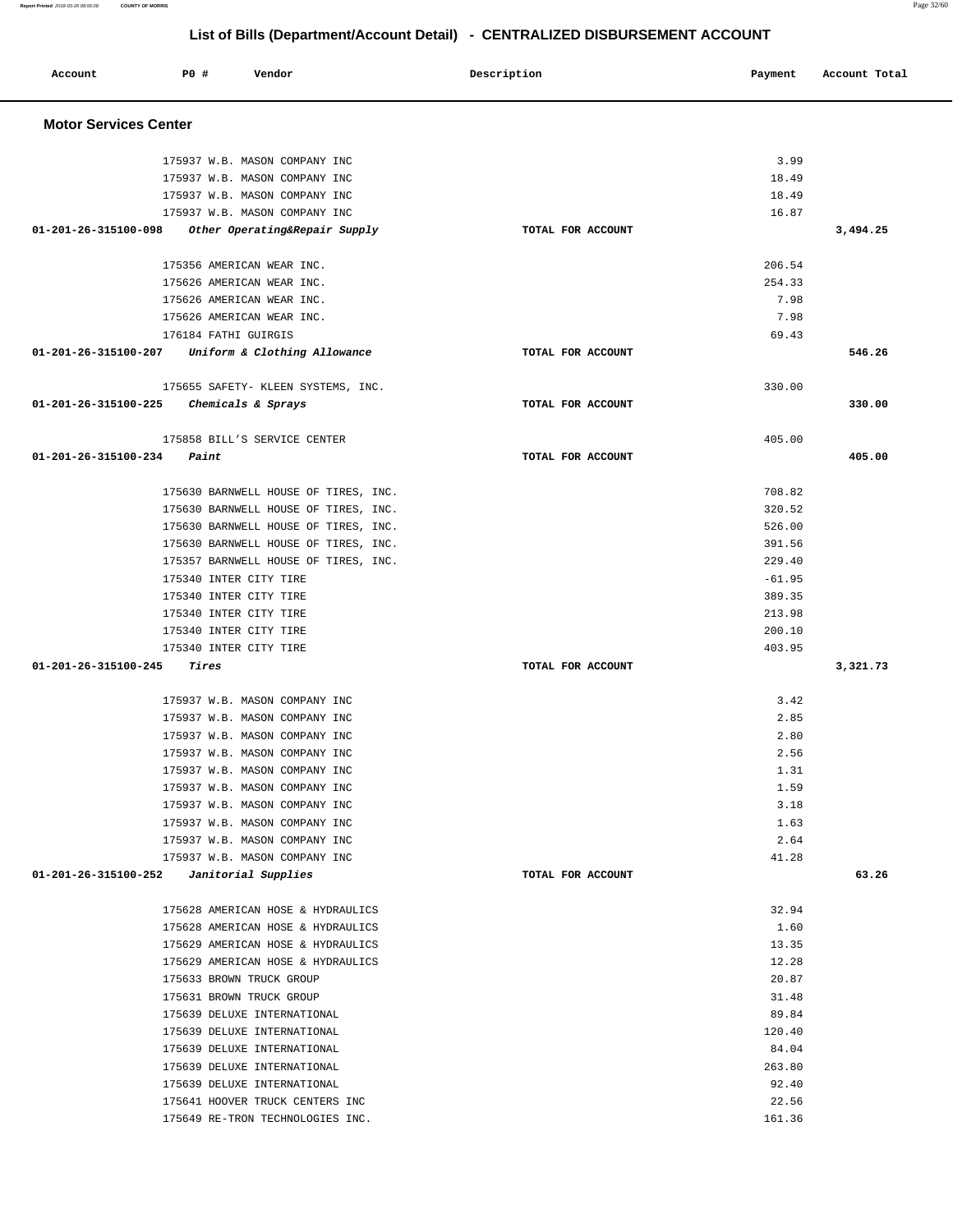| Account | <b>PO #</b> | Vendor | Description | Payment | Account Total |
|---------|-------------|--------|-------------|---------|---------------|
|         |             |        |             |         |               |
|         |             |        |             |         |               |

### **Motor Services Center**

|                                                | 175358 BROWN'S HUNTERDON                                          |                   | $-35.00$        |
|------------------------------------------------|-------------------------------------------------------------------|-------------------|-----------------|
|                                                | 175358 BROWN'S HUNTERDON                                          |                   | 44.23           |
|                                                | 175359 BROWN TRUCK GROUP                                          |                   | 106.81          |
|                                                | 175363 DELUXE INTERNATIONAL                                       |                   | 30.10           |
|                                                | 175363 DELUXE INTERNATIONAL                                       |                   | 92.33           |
|                                                | 175363 DELUXE INTERNATIONAL                                       |                   | 21.01           |
|                                                | 175363 DELUXE INTERNATIONAL                                       |                   | 22.46           |
|                                                | 175363 DELUXE INTERNATIONAL                                       |                   | 30.80           |
|                                                | 175363 DELUXE INTERNATIONAL                                       |                   | 12.25           |
|                                                | 175338 HOOVER TRUCK CENTERS INC                                   |                   | 5.40            |
|                                                | 175338 HOOVER TRUCK CENTERS INC                                   |                   | 8.83            |
|                                                | 175364 HOOVER TRUCK CENTERS INC                                   |                   | 81.93           |
|                                                | 175364 HOOVER TRUCK CENTERS INC                                   |                   | 75.32           |
|                                                | 175364 HOOVER TRUCK CENTERS INC                                   |                   | 94.38           |
|                                                | 175279 HOOVER TRUCK CENTERS INC                                   |                   | 44.77           |
|                                                | 175279 HOOVER TRUCK CENTERS INC                                   |                   | 60.33           |
|                                                | 175341 MODERN HANDLING EQUIPMENT                                  |                   | 14.62           |
|                                                | 175341 MODERN HANDLING EQUIPMENT                                  |                   | 9.95            |
|                                                | 175341 MODERN HANDLING EQUIPMENT                                  |                   | 32.32           |
|                                                | 175341 MODERN HANDLING EQUIPMENT                                  |                   | 14.00           |
|                                                | 175921 EAGLE AUTO & TRUCK SERVICES INC.                           |                   | 225.00          |
| 01-201-26-315100-261 Spare Parts for Equipment |                                                                   | TOTAL FOR ACCOUNT | 2,311.88        |
|                                                |                                                                   |                   |                 |
|                                                | 175346 REDICARE LLC                                               |                   | 539.90          |
| 01-201-26-315100-266                           | Safety Items                                                      | TOTAL FOR ACCOUNT | 539.90          |
|                                                |                                                                   |                   |                 |
|                                                | 175900 D&B AUTO SUPPLY                                            |                   | $-18.00$        |
|                                                | 175900 D&B AUTO SUPPLY                                            |                   | 142.83          |
|                                                | 175900 D&B AUTO SUPPLY                                            |                   | 502.95          |
|                                                | 175632 D&B AUTO SUPPLY                                            |                   | $-89.07$        |
|                                                | 175632 D&B AUTO SUPPLY                                            |                   | $-133.34$       |
|                                                | 175632 D&B AUTO SUPPLY                                            |                   | $-27.78$        |
|                                                | 175632 D&B AUTO SUPPLY                                            |                   | 453.18          |
|                                                | 175632 D&B AUTO SUPPLY                                            |                   | 291.22          |
|                                                | 175632 D&B AUTO SUPPLY                                            |                   | 531.01          |
|                                                | 175632 D&B AUTO SUPPLY                                            |                   | 1,112.14        |
|                                                | 175860 FLEMINGTON BUICK CHEVROLET                                 |                   | $-11.00$        |
|                                                | 175860 FLEMINGTON BUICK CHEVROLET                                 |                   | $-300.29$       |
|                                                | 175860 FLEMINGTON BUICK CHEVROLET                                 |                   | $-192.50$       |
|                                                | 175860 FLEMINGTON BUICK CHEVROLET                                 |                   | $-125.00$       |
|                                                | 175860 FLEMINGTON BUICK CHEVROLET                                 |                   | -1,061.93       |
|                                                | 175860 FLEMINGTON BUICK CHEVROLET                                 |                   | 455.96          |
|                                                | 175860 FLEMINGTON BUICK CHEVROLET                                 |                   | 177.97          |
|                                                | 175860 FLEMINGTON BUICK CHEVROLET                                 |                   | 35.94           |
|                                                | 175860 FLEMINGTON BUICK CHEVROLET                                 |                   | 195.60          |
|                                                | 175860 FLEMINGTON BUICK CHEVROLET                                 |                   | 69.09           |
|                                                | 175860 FLEMINGTON BUICK CHEVROLET                                 |                   | 1,041.68        |
|                                                | 175646 NIELSEN DODGE - C-J-R                                      |                   | 79.35           |
|                                                | 175646 NIELSEN DODGE - C-J-R                                      |                   | 150.65          |
|                                                | 175646 NIELSEN DODGE - C-J-R                                      |                   | 3.85            |
|                                                | 175646 NIELSEN DODGE - C-J-R                                      |                   | 5.30            |
|                                                | 175646 NIELSEN DODGE - C-J-R                                      |                   | 30.00           |
|                                                | 175651 SMITH BROTHERS SERVICES LLC                                |                   | 39.99           |
|                                                | 175651 SMITH BROTHERS SERVICES LLC                                |                   | 15.80           |
|                                                | 175652 SMITH MOTOR CO., INC.<br>175202 FLEMINGTON BUICK CHEVROLET |                   | 232.05<br>26.95 |
|                                                |                                                                   |                   |                 |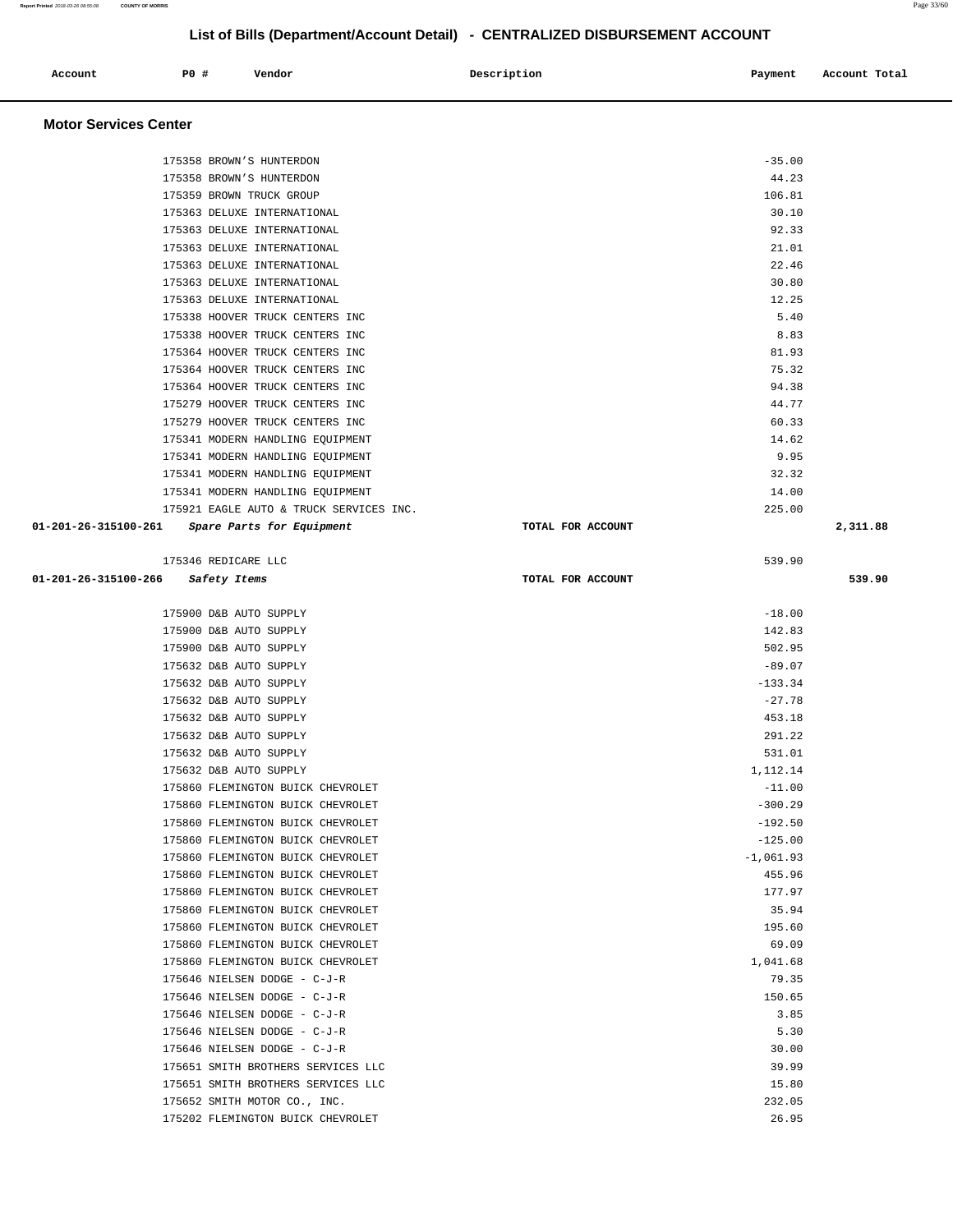**Report Printed** 2018-03-26 08:55:08 **COUNTY OF MORRIS** Page 34/60

# **List of Bills (Department/Account Detail) - CENTRALIZED DISBURSEMENT ACCOUNT**

| Account                      | <b>PO #</b> | Vendor                                                                                                                                                                                                                                                            | Description       | Payment                                                              | Account Total             |  |
|------------------------------|-------------|-------------------------------------------------------------------------------------------------------------------------------------------------------------------------------------------------------------------------------------------------------------------|-------------------|----------------------------------------------------------------------|---------------------------|--|
| <b>Motor Services Center</b> |             |                                                                                                                                                                                                                                                                   |                   |                                                                      |                           |  |
|                              |             | 175202 FLEMINGTON BUICK CHEVROLET<br>175347 ROUTE 23 AUTOMALL LLC<br>175348 ROUTE 23 AUTOMALL LLC<br>175369 SMITH MOTOR CO., INC.<br>175369 SMITH MOTOR CO., INC.<br>175369 SMITH MOTOR CO., INC.<br>175351 SMITH MOTOR CO., INC.<br>175368 SMITH MOTOR CO., INC. |                   | 45.53<br>34.09<br>42.64<br>50.11<br>53.46<br>45.03<br>64.22<br>49.08 |                           |  |
| 01-201-26-315100-291         |             | Vehicle Repairs                                                                                                                                                                                                                                                   | TOTAL FOR ACCOUNT |                                                                      | 4,037.34                  |  |
|                              |             | 175653 WURTH USA INC.<br>01-203-26-315100-225 (2017) Chemicals & Sprays                                                                                                                                                                                           | TOTAL FOR ACCOUNT | 899.80                                                               | 899.80                    |  |
|                              |             | 172253 PRAXAIR DISTRIBUTION<br>01-203-26-315100-248 (2017) Welding-Oxygen-Acetylene Etc                                                                                                                                                                           | TOTAL FOR ACCOUNT | 1,999.00                                                             | 1,999.00                  |  |
|                              |             | TOTAL for Motor Services Center                                                                                                                                                                                                                                   |                   |                                                                      | ============<br>18,839.75 |  |

# **Mosquito Extermination**

| 176345 KRISTIAN MCMORLAND                          |                   | 83.70    |          |
|----------------------------------------------------|-------------------|----------|----------|
| 176345 KRISTIAN MCMORLAND                          |                   | 105.70   |          |
| 176345 KRISTIAN MCMORLAND                          |                   | 8.25     |          |
| 176345 KRISTIAN MCMORLAND                          |                   | 18.90    |          |
| 176345 KRISTIAN MCMORLAND                          |                   | 4.00     |          |
| 176345 KRISTIAN MCMORLAND                          |                   | 7.45     |          |
| 01-201-26-320100-021 Administrative Services       | TOTAL FOR ACCOUNT |          | 228.00   |
| 175556 W.B. MASON COMPANY INC                      |                   | 210.85   |          |
| 01-201-26-320100-058 Office Supplies & Stationery  | TOTAL FOR ACCOUNT |          | 210.85   |
| 176032 STAR LEDGER                                 |                   | 450.80   |          |
| 175396 TREASURER, STATE OF NEW JERSEY              |                   | 1,000.00 |          |
| 175396 TREASURER, STATE OF NEW JERSEY              |                   | 1,000.00 |          |
| 175396 TREASURER, STATE OF NEW JERSEY              |                   | 1,000.00 |          |
| 01-201-26-320100-095 Other Administrative Supplies | TOTAL FOR ACCOUNT |          | 3,450.80 |
| 174961 SPRINGSTAR INC.                             |                   | 863.76   |          |
| 174961 SPRINGSTAR INC.                             |                   | 114.96   |          |
| 174961 SPRINGSTAR INC.                             |                   | 64.68    |          |
| 174961 SPRINGSTAR INC.                             |                   | 50.28    |          |
| 174961 SPRINGSTAR INC.                             |                   | 283.92   |          |
| 01-201-26-320100-225<br>Chemicals & Sprays         | TOTAL FOR ACCOUNT |          | 1,377.60 |
| 175558 MORRISTOWN LUMBER &                         |                   | 59.98    |          |
| 175558 MORRISTOWN LUMBER &                         |                   | 47.52    |          |
| 175555 GEMPLER'S                                   |                   | 45.98    |          |
| 175555 GEMPLER'S                                   |                   | 19.98    |          |
| 175555 GEMPLER'S                                   |                   | 26.99    |          |
| 175555 GEMPLER'S                                   |                   | 75.98    |          |
| 175555 GEMPLER'S                                   |                   | 33.99    |          |
| 175555 GEMPLER'S                                   |                   | 59.97    |          |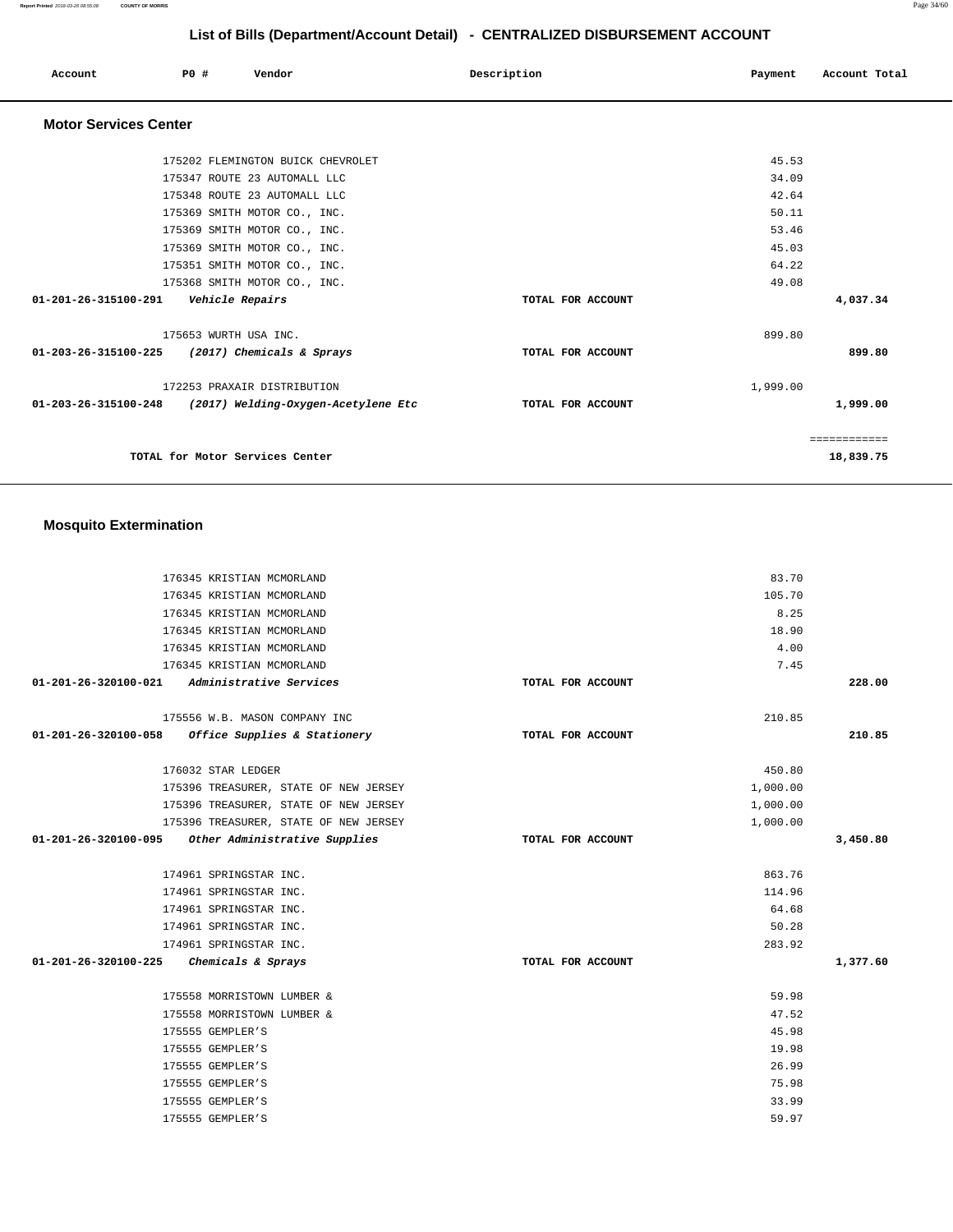| Account                       | P0 # | Vendor                              | Description       | Payment | Account Total |
|-------------------------------|------|-------------------------------------|-------------------|---------|---------------|
| <b>Mosquito Extermination</b> |      |                                     |                   |         |               |
|                               |      |                                     |                   |         |               |
|                               |      | 175555 GEMPLER'S                    |                   | 33.98   |               |
|                               |      | 175555 GEMPLER'S                    |                   | 43.98   |               |
|                               |      | 175555 GEMPLER'S                    |                   | 13.99   |               |
|                               |      | 175781 MCMASTER-CARR SUPPLY CO      |                   | 40.76   |               |
|                               |      | 175781 MCMASTER-CARR SUPPLY CO      |                   | 38.40   |               |
|                               |      | 175781 MCMASTER-CARR SUPPLY CO      |                   | 40.10   |               |
|                               |      | 175781 MCMASTER-CARR SUPPLY CO      |                   | 29.98   |               |
|                               |      | 175781 MCMASTER-CARR SUPPLY CO      |                   | 22.32   |               |
|                               |      | 175781 MCMASTER-CARR SUPPLY CO      |                   | 14.88   |               |
|                               |      | 175781 MCMASTER-CARR SUPPLY CO      |                   | 125.46  |               |
|                               |      | 175781 MCMASTER-CARR SUPPLY CO      |                   | 36.25   |               |
| 01-201-26-320100-258          |      | Equipment                           | TOTAL FOR ACCOUNT |         | 858.46        |
|                               |      |                                     |                   |         |               |
|                               |      | 175779 NAPA OF ROCKAWAY             |                   | 24.02   |               |
|                               |      | 175779 NAPA OF ROCKAWAY             |                   | 4.78    |               |
|                               |      | 175779 NAPA OF ROCKAWAY             |                   | 2.14    |               |
|                               |      | 175779 NAPA OF ROCKAWAY             |                   | 8.76    |               |
|                               |      | 175779 NAPA OF ROCKAWAY             |                   | 4.78    |               |
|                               |      | 175779 NAPA OF ROCKAWAY             |                   | 11.58   |               |
|                               |      | 175779 NAPA OF ROCKAWAY             |                   | 15.48   |               |
|                               |      | 175557 MORRISTOWN NAPA, LLC         |                   | 11.06   |               |
|                               |      | 175557 MORRISTOWN NAPA, LLC         |                   | 10.03   |               |
|                               |      | 175557 MORRISTOWN NAPA, LLC         |                   | 8.71    |               |
|                               |      | 175557 MORRISTOWN NAPA, LLC         |                   | 37.56   |               |
|                               |      | 175557 MORRISTOWN NAPA, LLC         |                   | 12.60   |               |
|                               |      | 174960 ONE SOURCE OF NEW JERSEY LLC |                   | 12.06   |               |
|                               |      | 174960 ONE SOURCE OF NEW JERSEY LLC |                   | 27.93   |               |
|                               |      | 174960 ONE SOURCE OF NEW JERSEY LLC |                   | 12.34   |               |
|                               |      | 174960 ONE SOURCE OF NEW JERSEY LLC |                   | 10.20   |               |
|                               |      | 174960 ONE SOURCE OF NEW JERSEY LLC |                   | 30.98   |               |
|                               |      | 174960 ONE SOURCE OF NEW JERSEY LLC |                   | 33.64   |               |
|                               |      | 174960 ONE SOURCE OF NEW JERSEY LLC |                   | 33.64   |               |
|                               |      | 174960 ONE SOURCE OF NEW JERSEY LLC |                   | 14.37   |               |
| 01-201-26-320100-291          |      | Vehicle Repairs                     | TOTAL FOR ACCOUNT |         | 326.66        |
|                               |      |                                     |                   |         | ============  |
|                               |      | TOTAL for Mosquito Extermination    |                   |         | 6,452.37      |
|                               |      |                                     |                   |         |               |

## **Health Management**

| 176107 MORRISTOWN MEDICAL CENTER         |                   | 10,000.00 |
|------------------------------------------|-------------------|-----------|
| Special Projects<br>01-201-27-330100-079 | TOTAL FOR ACCOUNT | 10,000.00 |
|                                          |                   |           |
|                                          |                   |           |
| TOTAL for Health Management              |                   | 10,000.00 |
|                                          |                   |           |

#### **Human Services**

| 175717 OFFICE CONCEPTS GROUP, INC.                              |                   | 180.32 |
|-----------------------------------------------------------------|-------------------|--------|
| 176265 OFFICE CONCEPTS GROUP, INC.                              |                   | 54.99  |
| <i>Office Supplies &amp; Stationery</i><br>01-201-27-331100-058 | TOTAL FOR ACCOUNT | 235.31 |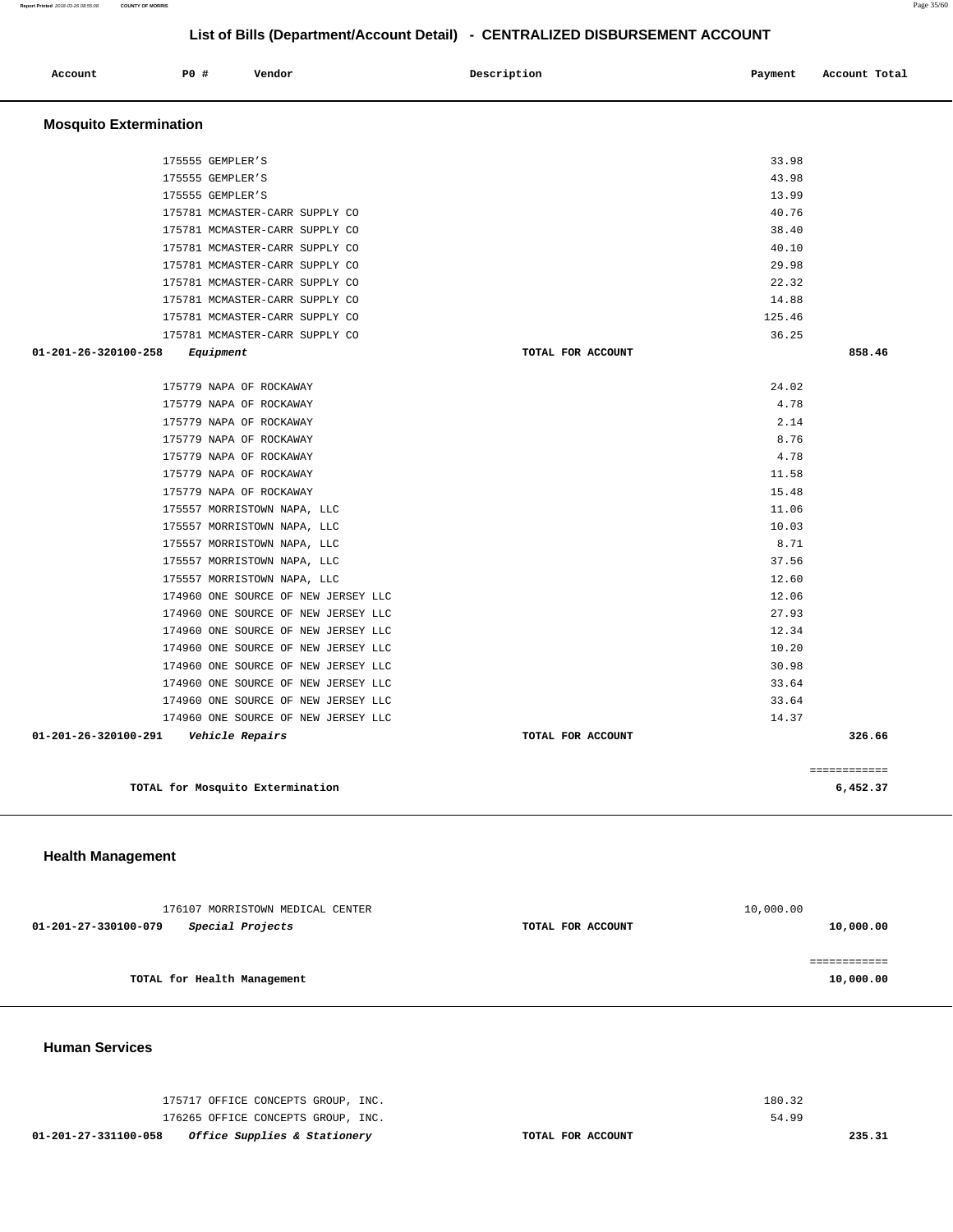**Report Printed** 2018-03-26 08:55:08 **COUNTY OF MORRIS** Page 36/60

## **List of Bills (Department/Account Detail) - CENTRALIZED DISBURSEMENT ACCOUNT**

| Account               | PO#                      | Vendor                              | Description       | Payment | Account Total |
|-----------------------|--------------------------|-------------------------------------|-------------------|---------|---------------|
| <b>Human Services</b> |                          |                                     |                   |         |               |
| 01-201-27-331100-068  |                          | Postage & Metered Mail              | TOTAL FOR ACCOUNT |         | 184.86        |
|                       |                          | 175129 CAESAR'S ENTERTAINMENT CORP. |                   | 198.00  |               |
| 01-201-27-331100-082  | Travel Expense           |                                     | TOTAL FOR ACCOUNT |         | 198.00        |
|                       |                          | 176264 LONGFELLOWS SANDWICH DELI    |                   | 137.99  |               |
|                       |                          | 176515 LONGFELLOWS SANDWICH DELI    |                   | 99.90   |               |
| 01-201-27-331100-088  |                          | Meeting Exp Advisory Board Etc      | TOTAL FOR ACCOUNT |         | 237.89        |
|                       |                          |                                     |                   |         |               |
|                       | TOTAL for Human Services |                                     |                   |         | 856.06        |

## **Youth Shelter**

|                                     | TOTAL for Youth Shelter                                        |                   | 3,259.00     |
|-------------------------------------|----------------------------------------------------------------|-------------------|--------------|
|                                     |                                                                |                   | ============ |
| 01-203-27-331110-189 (2017) Medical |                                                                | TOTAL FOR ACCOUNT | 2,440.58     |
|                                     | 175601 MOORE MEDICAL LLC                                       | 42.58             |              |
|                                     | 174794 ATLANTIC CORPORATE                                      | 2,398.00          |              |
|                                     |                                                                |                   |              |
|                                     | 01-201-27-331110-068 Postage and Metered Mail                  | TOTAL FOR ACCOUNT | 6.11         |
|                                     | 176575 COUNTY OF MORRIS                                        | 6.11              |              |
|                                     |                                                                |                   |              |
|                                     | 01-201-27-331110-058 Office Supplies & Stationery              | TOTAL FOR ACCOUNT | 812.31       |
|                                     | 175830 W.B. MASON COMPANY INC                                  | 7.95              |              |
|                                     | 175830 W.B. MASON COMPANY INC                                  | 40.20             |              |
|                                     | 175830 W.B. MASON COMPANY INC<br>175830 W.B. MASON COMPANY INC | 18.93<br>34.12    |              |
|                                     | 175830 W.B. MASON COMPANY INC                                  | 50.85             |              |
|                                     | 175830 W.B. MASON COMPANY INC                                  | 63.70             |              |
|                                     | 175319 OFFICE CONCEPTS GROUP, INC.                             | 49.40             |              |
|                                     | 175319 OFFICE CONCEPTS GROUP, INC.                             | 126.90            |              |
|                                     | 175319 OFFICE CONCEPTS GROUP, INC.                             | 25.14             |              |
|                                     | 175319 OFFICE CONCEPTS GROUP, INC.                             | 29.18             |              |
|                                     | 175319 OFFICE CONCEPTS GROUP, INC.                             | 48.38             |              |
|                                     | 175319 OFFICE CONCEPTS GROUP, INC.                             | 158.78            |              |
|                                     | 175319 OFFICE CONCEPTS GROUP, INC.                             | 158.78            |              |

# **Office on Aging**

| 176179 GRACE MOORE                |                   | 12.00  |       |
|-----------------------------------|-------------------|--------|-------|
| 176178 LUCY CANNIZZO              |                   | 24.00  |       |
| 176177 SHAWNNA BAILEY             |                   | 30.00  |       |
| 01-201-27-333100-048<br>Insurance | TOTAL FOR ACCOUNT |        | 66.00 |
|                                   |                   |        |       |
| 175874 W.B. MASON COMPANY INC     |                   | 727.76 |       |
| 175876 W.B. MASON COMPANY INC     |                   | 1.69   |       |
| 175876 W.B. MASON COMPANY INC     |                   | 1.73   |       |
| 175876 W.B. MASON COMPANY INC     |                   | 1.77   |       |
|                                   |                   |        |       |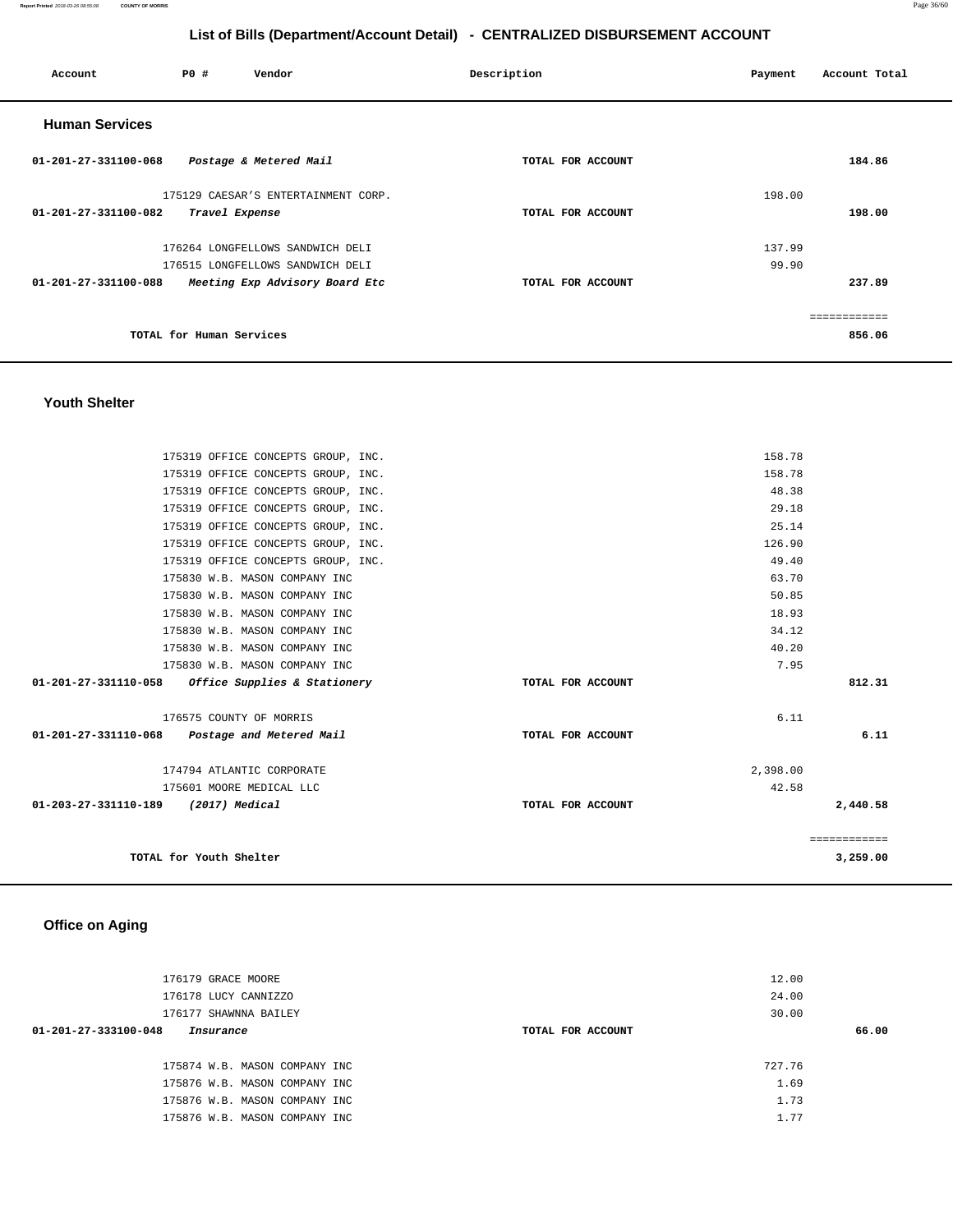| <b>ccount</b> | <b>PO #</b> | Vendor | Description   | Payment | Account Total |
|---------------|-------------|--------|---------------|---------|---------------|
| .             |             |        | $\sim$ $\sim$ |         |               |
|               |             |        |               |         |               |

# **Office on Aging**

| 175876 W.B. MASON COMPANY INC                            | 4.83              |              |
|----------------------------------------------------------|-------------------|--------------|
| 175876 W.B. MASON COMPANY INC                            | 15.87             |              |
| 175906 W.B. MASON COMPANY INC                            | 18.73             |              |
| 175906 W.B. MASON COMPANY INC                            | 18.16             |              |
| 175906 W.B. MASON COMPANY INC                            | 21.68             |              |
| 175906 W.B. MASON COMPANY INC                            | 7.64              |              |
| 175906 W.B. MASON COMPANY INC                            | 26.28             |              |
| 175906 W.B. MASON COMPANY INC                            | 13.16             |              |
| 175906 W.B. MASON COMPANY INC                            | 4.16              |              |
| 175906 W.B. MASON COMPANY INC                            | 2.69              |              |
| 175906 W.B. MASON COMPANY INC                            | 3.19              |              |
| Office Supplies & Stationery<br>01-201-27-333100-058     | TOTAL FOR ACCOUNT | 875.46       |
| 176575 COUNTY OF MORRIS                                  | 149.09            |              |
| 01-201-27-333100-068<br>Postage & Metered Mail           | TOTAL FOR ACCOUNT | 149.09       |
| 176179 GRACE MOORE                                       | 33.60             |              |
| 176178 LUCY CANNIZZO                                     | 28.70             |              |
| 176177 SHAWNNA BAILEY                                    | 42.35             |              |
| 01-201-27-333100-082 Travel Expense                      | TOTAL FOR ACCOUNT | 104.65       |
| 176183 GET WELL HOUSE CALLS P.C.                         | 700.00            |              |
| 176183 GET WELL HOUSE CALLS P.C.                         | 700.00            |              |
| 176171 NJ 211 PARTNERSHIP                                | 1,000.00          |              |
| $01 - 201 - 27 - 333100 - 084$<br>Other Outside Services | TOTAL FOR ACCOUNT | 2,400.00     |
| 176174 GET WELL HOUSE CALLS P.C.                         | 700.00            |              |
| 176171 NJ 211 PARTNERSHIP                                | 1,500.00          |              |
| 176171 NJ 211 PARTNERSHIP                                | 500.00            |              |
| 01-203-27-333100-084 (2017) Other Outside Services       | TOTAL FOR ACCOUNT | 2,700.00     |
|                                                          |                   | ============ |
| TOTAL for Office on Aging                                |                   | 6,295.20     |

## **Grant in Aid**

| 175862 EL PRIMER PASO, LTD.                                      |                   | 7,363.00    |
|------------------------------------------------------------------|-------------------|-------------|
| 01-201-27-342000-090<br>Grant in Aid: Program Expenditures       | TOTAL FOR ACCOUNT | 7,363.00    |
|                                                                  |                   |             |
| 176048 MORRIS COUNTY PREVENTION                                  |                   | 3,260.00    |
| 176048 MORRIS COUNTY PREVENTION                                  |                   | $-1,834.00$ |
| 175861 COMMUNITY HOPE INC.                                       |                   | 52,479.60   |
| 176414 FREEDOM HOUSE INC.                                        |                   | 12,628.00   |
| 176414 FREEDOM HOUSE INC.                                        |                   | 5,560.00    |
| 176256 DEIRDRE'S HOUSE                                           |                   | 9,171.00    |
| 176255 DEIRDRE'S HOUSE                                           |                   | 7,646.00    |
| 176253 FAMILY INTERVENTION                                       |                   | 10,050.00   |
| 176252 FAMILY INTERVENTION                                       |                   | 8,030.00    |
| 176254 NEWBRIDGE SERVICES INC                                    |                   | 10,535.00   |
| 01-203-27-342000-090<br>(2017) Grant in Aid: Program Expenditure | TOTAL FOR ACCOUNT | 117,525.60  |

**TOTAL for Grant in Aid** 

============

**124,888.60**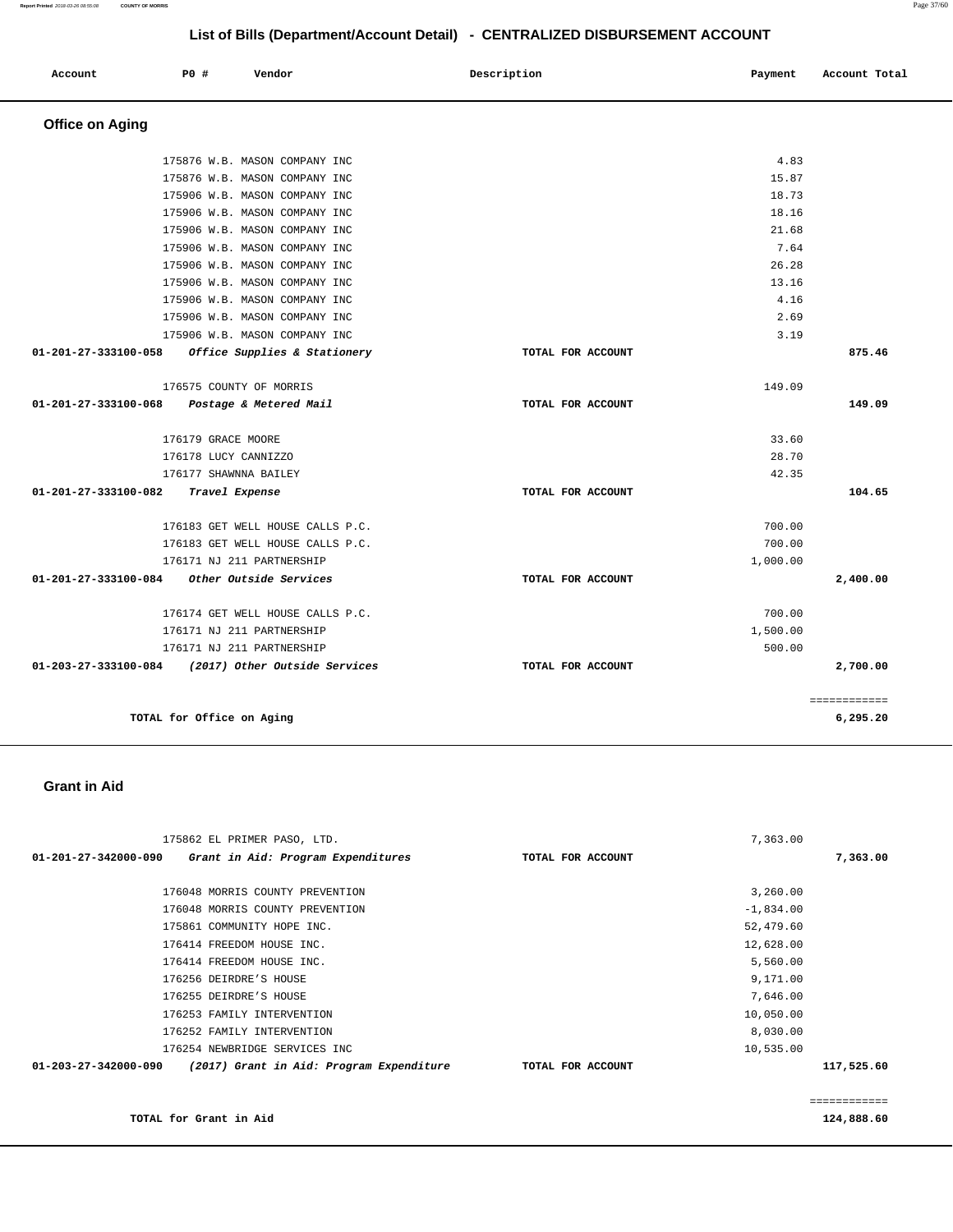174877 OFFICE CONCEPTS GROUP, INC. 174919 CRYSTAL SPRINGS 174919 CRYSTAL SPRINGS 174919 CRYSTAL SPRINGS 174919 CRYSTAL SPRINGS 174951 PITNEY BOWES INC **01-201-27-345100-058 Office Supplies & Stationery TOTAL FOR ACCOUNT**  1,476.60 6.93 0.99 192.50 31.44 495.00 **2,203.46** 175127 THOMSON REUTER-WEST 175127 THOMSON REUTER-WEST **01-201-27-345100-059 Other General Expenses TOTAL FOR ACCOUNT**  310.91 14.70 **325.61** 175139 CDW GOVERNMENT **01-201-27-345100-166 Office Machine- Repair TOTAL FOR ACCOUNT**  496.25 **496.25** 175638 PRIME HEALTHCARE SERVICES 175638 PRIME HEALTHCARE SERVICES **01-201-27-345100-257 Rental - Other TOTAL FOR ACCOUNT**  662.18 1,118.24 **1,780.42** 176225 HINDSIGHT, INC 176224 JOHNSON & JOHNSON, ESQS 176224 JOHNSON & JOHNSON, ESQS 176224 JOHNSON & JOHNSON, ESQS 175615 UNITRONIX DATA SYSTEMS INC 175615 UNITRONIX DATA SYSTEMS INC **01-201-27-345100-325 Special Services TOTAL FOR ACCOUNT**  20,647.00 70.00 257.00 3,500.00 7,299.72 7,299.72 **39,073.44** 176227 CHLIC 175707 DELTA DENTAL OF NEW JERSEY, INC. 175707 DELTA DENTAL OF NEW JERSEY, INC. 175707 DELTA DENTAL OF NEW JERSEY, INC. 174968 DISCOVERY BENEFITS INC. 175706 FLAGSHIP HEALTH SYSTEMS, INC. 175706 FLAGSHIP HEALTH SYSTEMS, INC. **01-201-27-345100-329 Hospital Insurance Premiums TOTAL FOR ACCOUNT**  37,931.37 29.86 358.32 706.20 65.00 405.08 155.80 **39,651.63** 176215 LASZLO CSENGETO **01-201-27-345100-332 Mileage TOTAL FOR ACCOUNT**  24.50 **24.50** 

#### **County Board of Social Service**

**Seniors, Disabled & Veterans**

| 176186 CORNERSTONE FAMILY                                    |                   | 8,232.82 |           |
|--------------------------------------------------------------|-------------------|----------|-----------|
| 176186 CORNERSTONE FAMILY                                    |                   | 2,329.00 |           |
| 01-201-27-343100-036<br>Contracted Services - Adult Day Care | TOTAL FOR ACCOUNT |          | 10,561.82 |
| 176180 SABRINA BAARDA                                        |                   | 12.00    |           |
| 01-201-27-343100-059<br>Other General Expenses               | TOTAL FOR ACCOUNT |          | 12.00     |
| 176180 SABRINA BAARDA                                        |                   | 14.00    |           |
| 01-201-27-343100-082<br>Travel Expense                       | TOTAL FOR ACCOUNT |          | 14.00     |
|                                                              |                   |          |           |
| TOTAL for Seniors, Disabled & Veterans                       |                   |          | 10,587.82 |

 **Account P0 # Vendor Description Payment Account Total**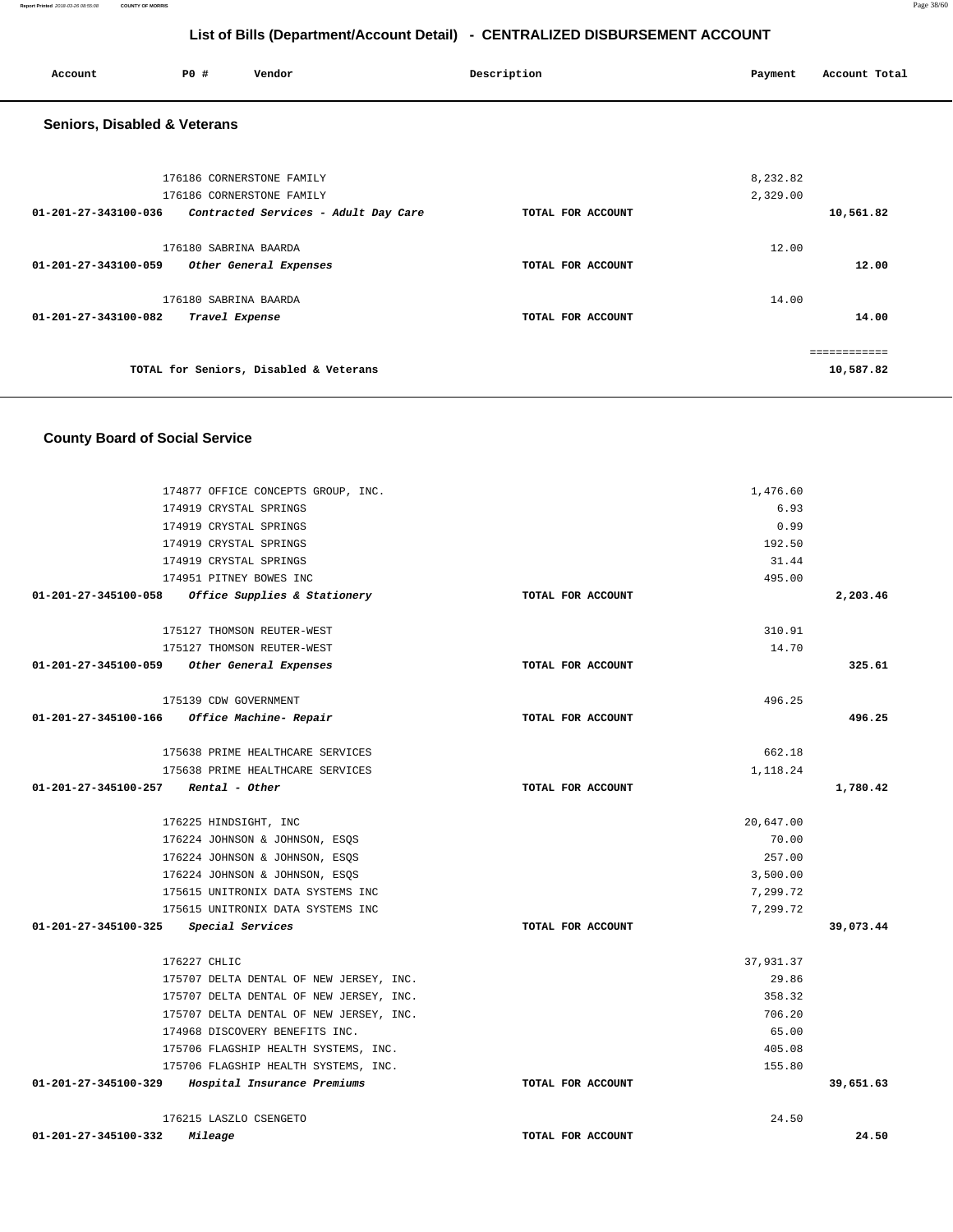**Report Printed** 2018-03-26 08:55:08 **COUNTY OF MORRIS** Page 39/60

# **List of Bills (Department/Account Detail) - CENTRALIZED DISBURSEMENT ACCOUNT**

| Account                               | P0 #                    | Vendor                                   | Description       | Payment | Account Total |
|---------------------------------------|-------------------------|------------------------------------------|-------------------|---------|---------------|
| <b>County Board of Social Service</b> |                         |                                          |                   |         |               |
|                                       |                         | 176223 CHARLES F. ROUFAEAL               |                   | 72.00   |               |
|                                       | 176221 DAVID VEYSMAN    |                                          |                   | 72.00   |               |
| 01-201-27-345100-333                  | Other Allowances        |                                          | TOTAL FOR ACCOUNT |         | 216.00        |
|                                       | 176222 ALEXIS ODONOGHUE |                                          |                   | 14.70   |               |
| 01-203-27-345100-332                  | (2017) Mileage          |                                          | TOTAL FOR ACCOUNT |         | 14.70         |
|                                       |                         |                                          |                   |         | ==========    |
|                                       |                         | TOTAL for County Board of Social Service |                   |         | 83,786.01     |

#### **DEPARTMENT 349110**

| 175996 ESSEX COUNTY HOSPITAL<br>175996 ESSEX COUNTY HOSPITAL<br>175996 ESSEX COUNTY HOSPITAL |                   | 3,802.15<br>$-122.68$<br>3,802.15 |
|----------------------------------------------------------------------------------------------|-------------------|-----------------------------------|
| 175996 ESSEX COUNTY HOSPITAL<br>Program Expenditures<br>01-201-27-349110-090                 | TOTAL FOR ACCOUNT | 6.00<br>7,487.62                  |
| TOTAL for DEPARTMENT 349110                                                                  |                   | 7,487.62                          |

#### **MV:Administration**

| 176161 INGLESINO, WEBSTER,                               |                   | 544.23   |          |
|----------------------------------------------------------|-------------------|----------|----------|
| 01-201-27-350100-035 Consultation Fee                    | TOTAL FOR ACCOUNT |          | 544.23   |
| 175016 SCALES INDUSTRIAL                                 |                   | 420.00   |          |
| 01-201-27-350100-036 Contracted Services                 | TOTAL FOR ACCOUNT |          | 420.00   |
| 175020 TOWNE HOME CARE LLC                               |                   | 1,610.55 |          |
| 01-203-27-350100-016 (2017) Outside Salaries & Wages     | TOTAL FOR ACCOUNT |          | 1,610.55 |
| 175543 OFFICE CONCEPTS GROUP, INC.                       |                   | 68.61    |          |
| 175543 OFFICE CONCEPTS GROUP, INC.                       |                   | 44.94    |          |
| 175543 OFFICE CONCEPTS GROUP, INC.                       |                   | 141.40   |          |
| 175543 OFFICE CONCEPTS GROUP, INC.                       |                   | 328.26   |          |
| 175543 OFFICE CONCEPTS GROUP, INC.                       |                   | 17.80    |          |
| 01-203-27-350100-058 (2017) Office Supplies & Stationery | TOTAL FOR ACCOUNT |          | 601.01   |
| 175542 RICOH USA, INC.                                   |                   | 315.91   |          |
| 175542 RICOH USA, INC.                                   |                   | 47.25    |          |
| 175542 RICOH USA, INC.                                   |                   | 657.09   |          |
| 175542 RICOH USA, INC.                                   |                   | 219.87   |          |
| 175542 RICOH USA, INC.                                   |                   | 143.78   |          |
| 175542 RICOH USA, INC.                                   |                   | 205.73   |          |
| 175542 RICOH USA, INC.                                   |                   | 299.74   |          |
| 175542 RICOH USA, INC.                                   |                   | 53.62    |          |
| 175542 RICOH USA, INC.                                   |                   | 26.18    |          |
| 175542 RICOH USA, INC.                                   |                   | 98.91    |          |
| 175542 RICOH USA, INC.                                   |                   | 83.65    |          |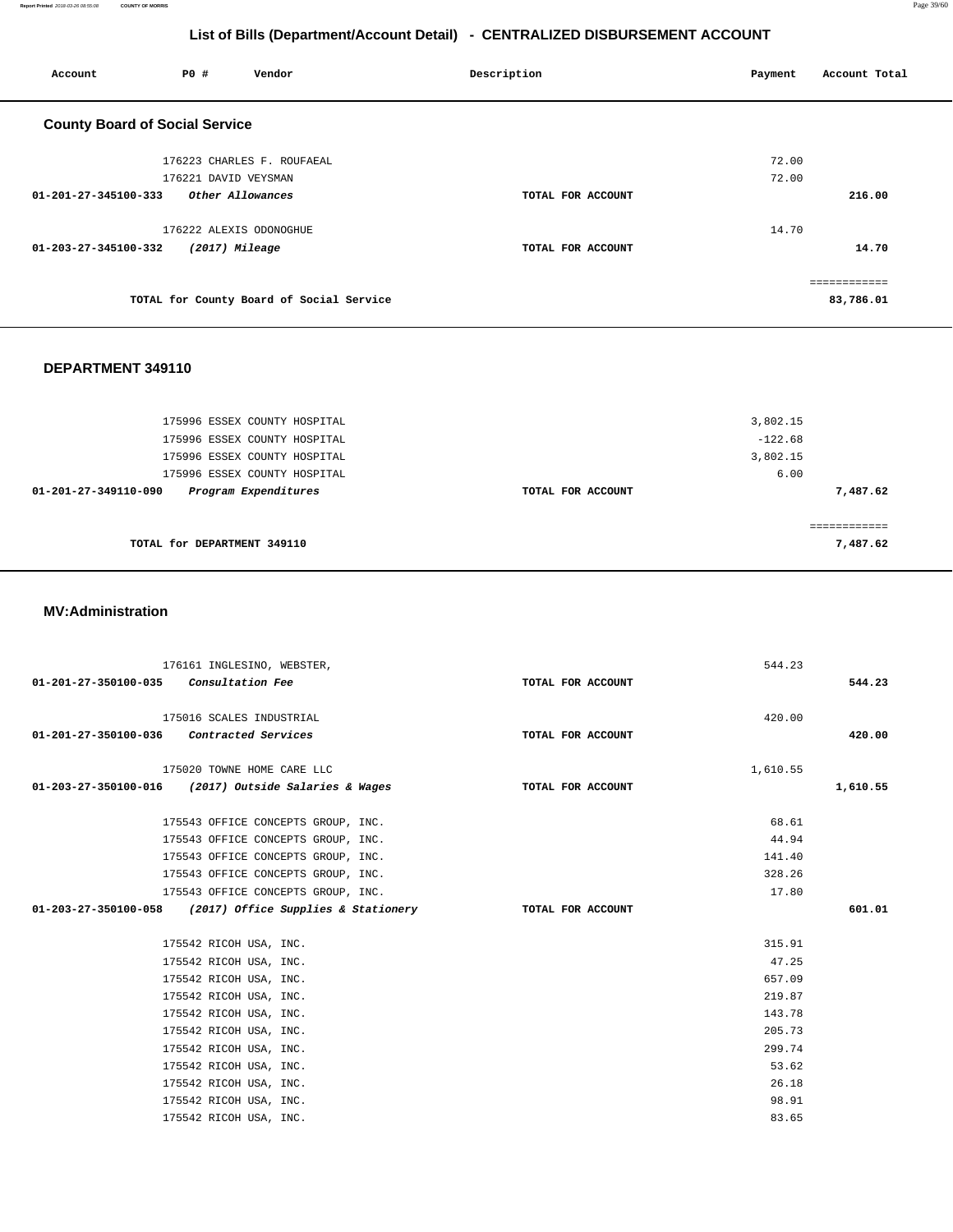| Account                  | <b>PO #</b><br>Vendor  | Description | Account Total<br>Payment |
|--------------------------|------------------------|-------------|--------------------------|
| <b>MV:Administration</b> |                        |             |                          |
|                          | 175542 RICOH USA, INC. |             | 604.31                   |
|                          | 175542 RICOH USA, INC. |             | 553.42                   |

| TOTAL for MV:Administration                             |                   | 14,210.14    |  |
|---------------------------------------------------------|-------------------|--------------|--|
|                                                         |                   | ============ |  |
| 01-203-27-350100-266<br>(2017) Safety Items             | TOTAL FOR ACCOUNT | 949.75       |  |
| 175532 NORTHEAST COMMUNICATIONS, INC.                   |                   | 25.00        |  |
| 175532 NORTHEAST COMMUNICATIONS, INC.                   |                   | 396.00       |  |
| 175532 NORTHEAST COMMUNICATIONS, INC.                   |                   | 528.75       |  |
| (2017) Office Machines - Rental<br>01-203-27-350100-164 | TOTAL FOR ACCOUNT | 10,084.60    |  |
| 175537 RICOH USA, INC.                                  |                   | 685.05       |  |
| 175537 RICOH USA, INC.                                  |                   | 3,400.01     |  |
| 175537 RICOH USA, INC.                                  |                   | 538.13       |  |
| 175537 RICOH USA, INC.                                  |                   | 269.06       |  |
| 175537 RICOH USA, INC.                                  |                   | 290.43       |  |
| 175537 RICOH USA, INC.                                  |                   | 145.21       |  |
| 175542 RICOH USA, INC.                                  |                   | 315.91       |  |
| 175542 RICOH USA, INC.                                  |                   | 74.97        |  |
| 175542 RICOH USA, INC.                                  |                   | 220.50       |  |
| 175542 RICOH USA, INC.                                  |                   | 794.43       |  |
| TISSES KILUM USA, INC.                                  |                   | 553.44       |  |

### **MV:Building Services**

| 175526 DIRECT MACHINERY SERVICE CORP.<br>175526 DIRECT MACHINERY SERVICE CORP. |                   | 220.00<br>330.00 |
|--------------------------------------------------------------------------------|-------------------|------------------|
| 175526 DIRECT MACHINERY SERVICE CORP.                                          |                   | 770.00           |
| 175021 GRAINGER                                                                |                   | 1,325.12         |
| 175021 GRAINGER                                                                |                   | 106.97           |
| 175016 SCALES INDUSTRIAL                                                       |                   | 210.00           |
| (2017) Machinery Repairs & Parts<br>01-203-27-350110-262                       | TOTAL FOR ACCOUNT | 2,962.09         |
| TOTAL for MV: Building Services                                                |                   | 2,962.09         |

## **MV:Nursing**

| 175013 ADVANCED VASCULAR ASSOCIATES<br>175014 ADVOCARE, LLC |                   | 67.26<br>42.00 |          |
|-------------------------------------------------------------|-------------------|----------------|----------|
| 01-203-27-350130-189<br>(2017) Medical                      | TOTAL FOR ACCOUNT |                | 109.26   |
| 171177 HILL-ROM CO, INC.                                    |                   | 1,440.00       |          |
| 171177 HILL-ROM CO, INC.                                    |                   | 812.00         |          |
| (2017) Equipment<br>01-203-27-350130-258                    | TOTAL FOR ACCOUNT |                | 2,252.00 |
|                                                             |                   |                |          |
| 175546 FRIENDLY CARE MEDICAL                                |                   | 116.76         |          |
| 175546 FRIENDLY CARE MEDICAL                                |                   | 2,000.00       |          |
| 175546 FRIENDLY CARE MEDICAL                                |                   | 118.00         |          |
| 175546 FRIENDLY CARE MEDICAL                                |                   | 106.00         |          |
| 175546 FRIENDLY CARE MEDICAL                                |                   | 112.00         |          |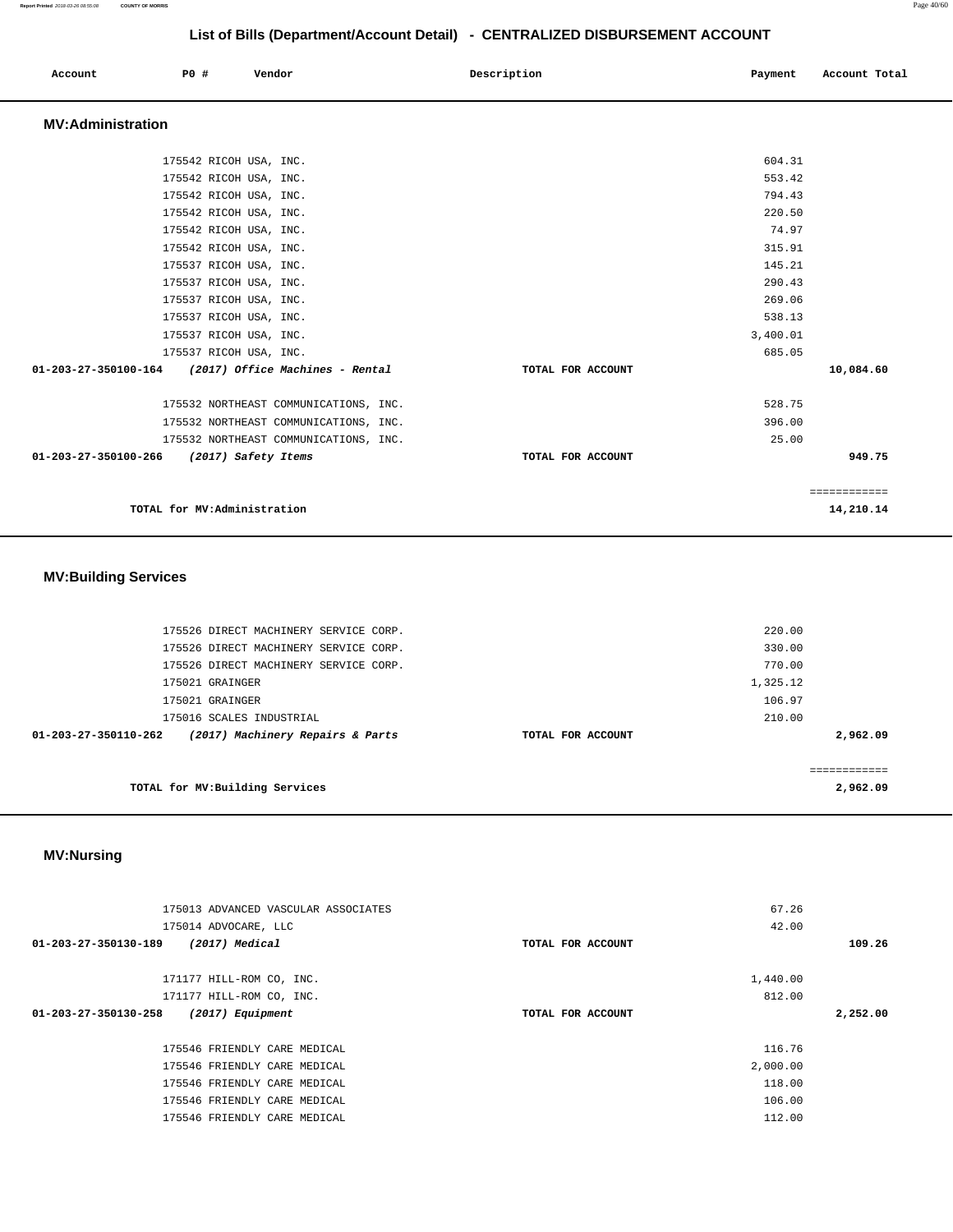| Account | <b>PO #</b> | Vendor | Description | Payment | Account Total |
|---------|-------------|--------|-------------|---------|---------------|
|         |             |        |             |         |               |

### **MV:Nursing**

| 175546 FRIENDLY CARE MEDICAL |                                |                   | 106.00       |
|------------------------------|--------------------------------|-------------------|--------------|
| 175546 FRIENDLY CARE MEDICAL |                                |                   | 160.00       |
| 175546 FRIENDLY CARE MEDICAL |                                |                   | 106.00       |
| 175546 FRIENDLY CARE MEDICAL |                                |                   | 106.00       |
| 175546 FRIENDLY CARE MEDICAL |                                |                   | 154.00       |
| 175546 FRIENDLY CARE MEDICAL |                                |                   | 94.00        |
| 175546 FRIENDLY CARE MEDICAL |                                |                   | 112.00       |
|                              |                                |                   |              |
| 175546 FRIENDLY CARE MEDICAL |                                |                   | 106.00       |
| 175546 FRIENDLY CARE MEDICAL |                                |                   | 106.00       |
| 175546 FRIENDLY CARE MEDICAL |                                |                   | 112.00       |
| 175546 FRIENDLY CARE MEDICAL |                                |                   | 112.00       |
| 175546 FRIENDLY CARE MEDICAL |                                |                   | 118.00       |
| 175546 FRIENDLY CARE MEDICAL |                                |                   | 118.00       |
| 175546 FRIENDLY CARE MEDICAL |                                |                   | 175.00       |
| 175546 FRIENDLY CARE MEDICAL |                                |                   | 202.00       |
| 175546 FRIENDLY CARE MEDICAL |                                |                   | 112.00       |
| 175546 FRIENDLY CARE MEDICAL |                                |                   | 106.00       |
| 175546 FRIENDLY CARE MEDICAL |                                |                   | 100.00       |
| 175546 FRIENDLY CARE MEDICAL |                                |                   | 220.00       |
| 175546 FRIENDLY CARE MEDICAL |                                |                   | 59.00        |
| 01-203-27-350130-340         | (2017) Transportation Services | TOTAL FOR ACCOUNT | 5,240.76     |
|                              |                                |                   |              |
|                              |                                |                   |              |
|                              |                                |                   | ============ |

**TOTAL for MV:Nursing 7,602.02** 

# **County Adjuster**

| 175994 W.B. MASON COMPANY INC<br>Office Supplies & Stationery<br>01-201-27-357100-058 | TOTAL FOR ACCOUNT | 79.74<br>79.74   |
|---------------------------------------------------------------------------------------|-------------------|------------------|
| 176575 COUNTY OF MORRIS<br>Postage & Metered Mail<br>01-201-27-357100-068             | TOTAL FOR ACCOUNT | 329.03<br>329.03 |
| TOTAL for County Adjuster                                                             |                   | 408.77           |

## **County Library**

| 176402 YEVGENIYA ZBRIZHER                            |                   | 85.00  |       |
|------------------------------------------------------|-------------------|--------|-------|
| 01-201-29-390100-023<br>Associations and Memberships | TOTAL FOR ACCOUNT |        | 85.00 |
|                                                      |                   |        |       |
| 175311 FINANCIAL INFORMATION INC                     |                   | 895.00 |       |
| 175330 INGRAM LIBRARY SERVICES                       |                   | 65.68  |       |
| 175330 INGRAM LIBRARY SERVICES                       |                   | 124.02 |       |
| 175330 INGRAM LIBRARY SERVICES                       |                   | 144.86 |       |
| 175330 INGRAM LIBRARY SERVICES                       |                   | 209.90 |       |
| 175330 INGRAM LIBRARY SERVICES                       |                   | 24.90  |       |
| 175330 INGRAM LIBRARY SERVICES                       |                   | 877.11 |       |
| 175330 INGRAM LIBRARY SERVICES                       |                   | 51.13  |       |
| 175330 INGRAM LIBRARY SERVICES                       |                   | 12.90  |       |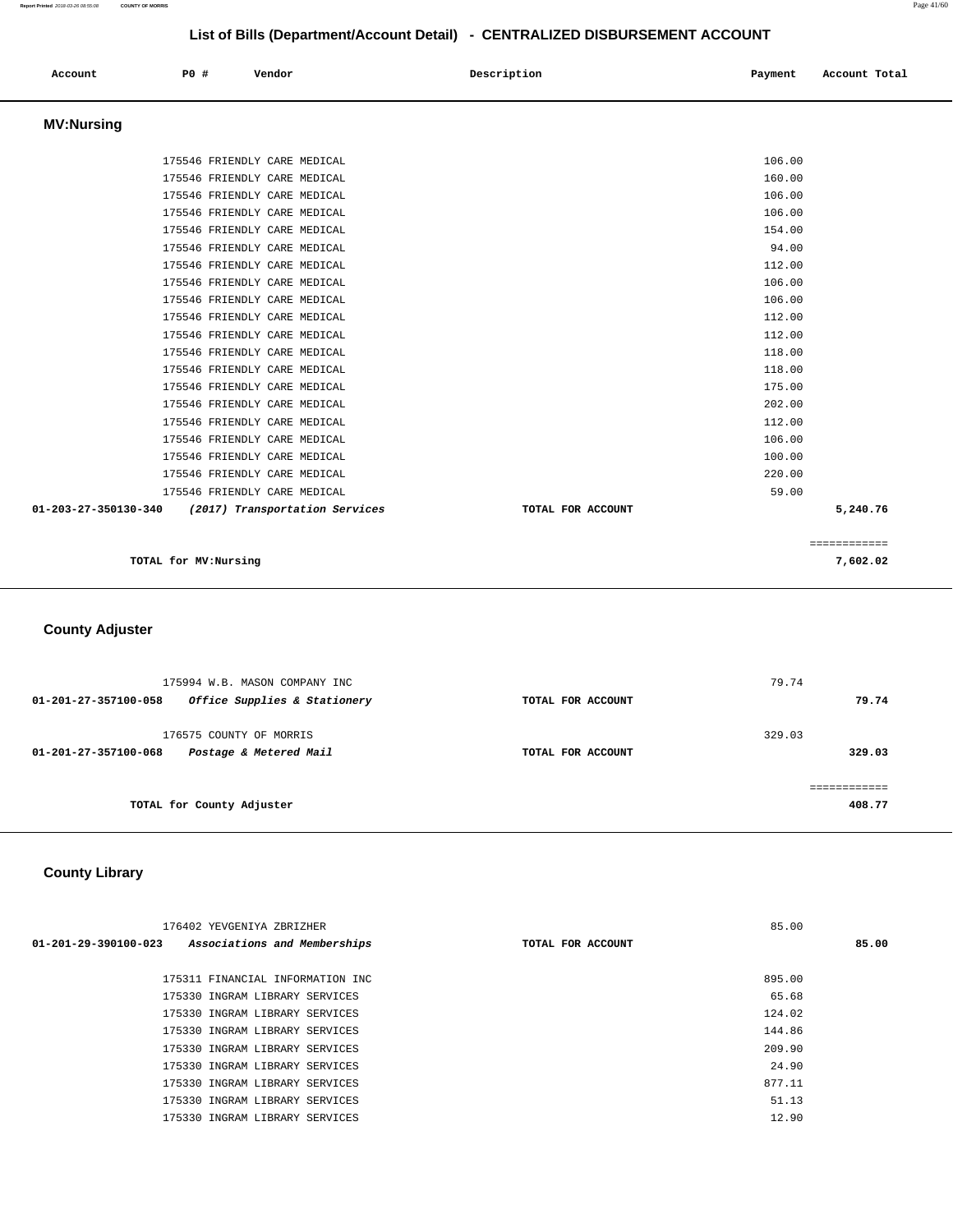**Report Printed** 2018-03-26 08:55:08 **COUNTY OF MORRIS** Page 42/60

# **List of Bills (Department/Account Detail) - CENTRALIZED DISBURSEMENT ACCOUNT**

| Account | PO# | Vendor | Description | Payment | Account Total |
|---------|-----|--------|-------------|---------|---------------|
|         |     |        |             |         |               |

# **County Library**

|                                          | 175312 INGRAM LIBRARY SERVICES                                                |                   | 169.62           |              |
|------------------------------------------|-------------------------------------------------------------------------------|-------------------|------------------|--------------|
|                                          | 175312 INGRAM LIBRARY SERVICES                                                |                   | 2,166.73         |              |
|                                          | 175312 INGRAM LIBRARY SERVICES                                                |                   | 16.79            |              |
|                                          | 175312 INGRAM LIBRARY SERVICES                                                |                   | 16.29            |              |
|                                          | 175312 INGRAM LIBRARY SERVICES                                                |                   | 20.38            |              |
|                                          | 175312 INGRAM LIBRARY SERVICES                                                |                   | 653.96           |              |
|                                          | 175312 INGRAM LIBRARY SERVICES                                                |                   | 510.88<br>492.37 |              |
|                                          | 175312 INGRAM LIBRARY SERVICES<br>175312 INGRAM LIBRARY SERVICES              |                   | 416.27           |              |
|                                          | 174513 JSTOR                                                                  |                   | 769.00           |              |
|                                          | 174513 JSTOR                                                                  |                   | 500.00           |              |
|                                          | 175310 ROWMAN & LITTLEFIELD                                                   |                   | 43.91            |              |
| 01-201-29-390100-028 Books & Periodicals |                                                                               | TOTAL FOR ACCOUNT |                  | 8,299.87     |
|                                          |                                                                               |                   |                  |              |
|                                          | 175272 BRODART CO                                                             |                   | 120.00           |              |
| 01-201-29-390100-058                     | Office Supplies & Stationery                                                  | TOTAL FOR ACCOUNT |                  | 120.00       |
|                                          |                                                                               |                   |                  |              |
|                                          | 176575 COUNTY OF MORRIS                                                       |                   | 663.46           |              |
| 01-201-29-390100-068                     | Postage & Metered Mail                                                        | TOTAL FOR ACCOUNT |                  | 663.46       |
|                                          |                                                                               |                   |                  |              |
|                                          | 175330 INGRAM LIBRARY SERVICES                                                |                   | 43.88            |              |
|                                          | 175330 INGRAM LIBRARY SERVICES                                                |                   | 580.95           |              |
|                                          | 01-201-29-390100-083    Video & Film Materials                                | TOTAL FOR ACCOUNT |                  | 624.83       |
|                                          | 174514 MOTION PICTURE LISENSING CORP.                                         |                   | 302.20           |              |
| 01-201-29-390100-084                     | Other Outside Services                                                        | TOTAL FOR ACCOUNT |                  | 302.20       |
|                                          |                                                                               |                   |                  |              |
|                                          | 176406 YEVGENIYA ZBRIZHER                                                     |                   | 420.49           |              |
| 01-201-29-390100-090                     | Program Expenditures                                                          | TOTAL FOR ACCOUNT |                  | 420.49       |
|                                          |                                                                               |                   |                  |              |
|                                          | 174506 CDW GOVERNMENT                                                         |                   | 19.24            |              |
|                                          | 174506 CDW GOVERNMENT                                                         |                   | 25.35            |              |
| 01-201-29-390100-095                     | Other Administrative Supplies                                                 | TOTAL FOR ACCOUNT |                  | 44.59        |
|                                          |                                                                               |                   |                  |              |
|                                          | 174332 BAKER & TAYLOR BOOKS                                                   |                   | 1,503.14         |              |
|                                          | 169643 BAKER & TAYLOR BOOKS                                                   |                   | 178.77           |              |
|                                          | 01-203-29-390100-028 (2017) Books & Periodicals                               | TOTAL FOR ACCOUNT |                  | 1,681.91     |
|                                          |                                                                               |                   | 259.82           |              |
|                                          | 176406 YEVGENIYA ZBRIZHER<br>01-203-29-390100-090 (2017) Program Expenditures | TOTAL FOR ACCOUNT |                  | 259.82       |
|                                          |                                                                               |                   |                  |              |
|                                          | 170128 DICK BLICK                                                             |                   | 17.75            |              |
|                                          | 01-203-29-390100-095 (2017) Other Administrative Supplies                     | TOTAL FOR ACCOUNT |                  | 17.75        |
|                                          |                                                                               |                   |                  |              |
|                                          |                                                                               |                   |                  | ============ |
|                                          | TOTAL for County Library                                                      |                   |                  | 12,519.92    |
|                                          |                                                                               |                   |                  |              |

# **County Superintendent of Schoo**

|                      | 176575 COUNTY OF MORRIS |                   | 69.27 |       |
|----------------------|-------------------------|-------------------|-------|-------|
| 01-201-29-392100-068 | Postage & Metered Mail  | TOTAL FOR ACCOUNT |       | 69.27 |
|                      | 175604 CRYSTAL SPRINGS  |                   | 5.00  |       |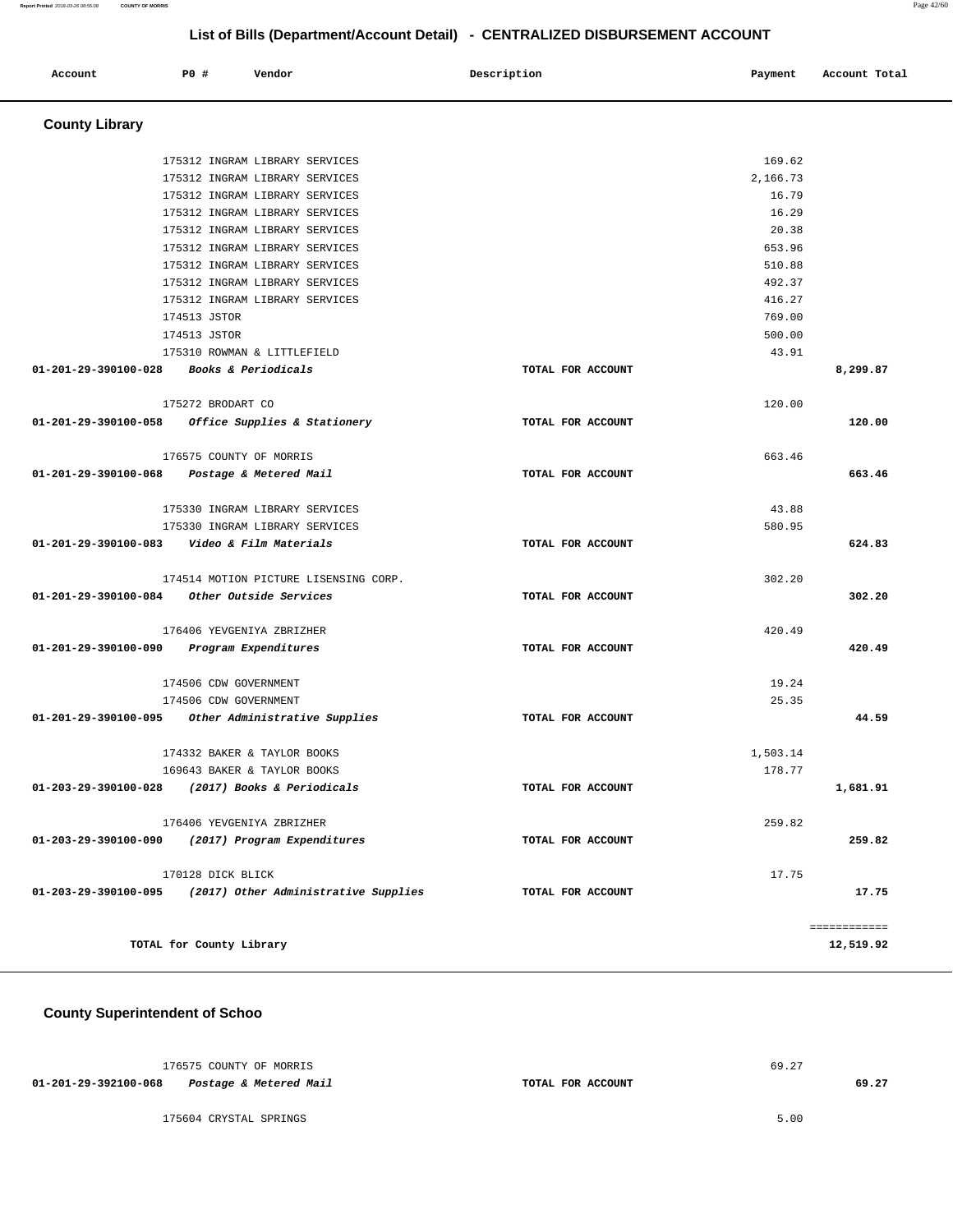**Report Printed** 2018-03-26 08:55:08 **COUNTY OF MORRIS** Page 43/60

## **List of Bills (Department/Account Detail) - CENTRALIZED DISBURSEMENT ACCOUNT**

| Account                                                 | <b>PO #</b>            | Vendor                                   | Description       | Payment | Account Total |
|---------------------------------------------------------|------------------------|------------------------------------------|-------------------|---------|---------------|
| <b>County Superintendent of Schoo</b>                   |                        |                                          |                   |         |               |
| 01-201-29-392100-162                                    |                        | <i>Furniture &amp; Fixtures</i>          | TOTAL FOR ACCOUNT |         | 5.99          |
|                                                         |                        | 175529 RICOH AMERICAS CORPORATION        |                   | 147.35  |               |
|                                                         | 175528 RICOH USA, INC. |                                          |                   | 884.51  |               |
| $01 - 201 - 29 - 392100 - 164$ Office Machines - Rental |                        |                                          | TOTAL FOR ACCOUNT |         | 1,031.86      |
|                                                         |                        |                                          |                   |         | ============  |
|                                                         |                        | TOTAL for County Superintendent of Schoo |                   |         | 1,107.12      |

### **Contribution to County College**

| 176594 COUNTY COLLEGE OF MORRIS          |                   | 584,687.30 |
|------------------------------------------|-------------------|------------|
| Expenditures<br>01-201-29-395100-090     | TOTAL FOR ACCOUNT | 584,687.30 |
|                                          |                   |            |
|                                          |                   |            |
| TOTAL for Contribution to County College |                   | 584,687.30 |

#### **Rutgers Extension Service**

| 176166 W.B. MASON COMPANY INC<br>176166 W.B. MASON COMPANY INC<br>176166 W.B. MASON COMPANY INC |                   | 15.15<br>3.39<br>6.78 |
|-------------------------------------------------------------------------------------------------|-------------------|-----------------------|
| 176166 W.B. MASON COMPANY INC                                                                   |                   | 95.50                 |
| Office Supplies & Stationery<br>01-201-29-396100-058                                            | TOTAL FOR ACCOUNT | 120.82                |
| 176575 COUNTY OF MORRIS<br>01-201-29-396100-068<br>Postage & Metered Mail                       | TOTAL FOR ACCOUNT | 8.49<br>8.49          |
|                                                                                                 |                   |                       |
| TOTAL for Rutgers Extension Service                                                             |                   | 129.31                |

### **Rmb Out of Cty Two Yr Coll**

| 176590 ESSEX COUNTY COLLEGE<br>176590 ESSEX COUNTY COLLEGE      |                   | 657.58<br>11.00 |
|-----------------------------------------------------------------|-------------------|-----------------|
| Rmb Out of Cty Two Yr Coll Expenditures<br>01-201-29-397100-090 | TOTAL FOR ACCOUNT | 668.58          |
| TOTAL for Rmb Out of Cty Two Yr Coll                            |                   | 668.58          |

### **Cont M.C. School of Tech**

| 176593 MC VOCATIONAL SCHOOL DISTRICT |                                       |                   | 800,000.00 |
|--------------------------------------|---------------------------------------|-------------------|------------|
| 01-201-29-400100-090                 | Cont M.C. School of Tech Expenditures | TOTAL FOR ACCOUNT | 800,000.00 |
|                                      |                                       |                   |            |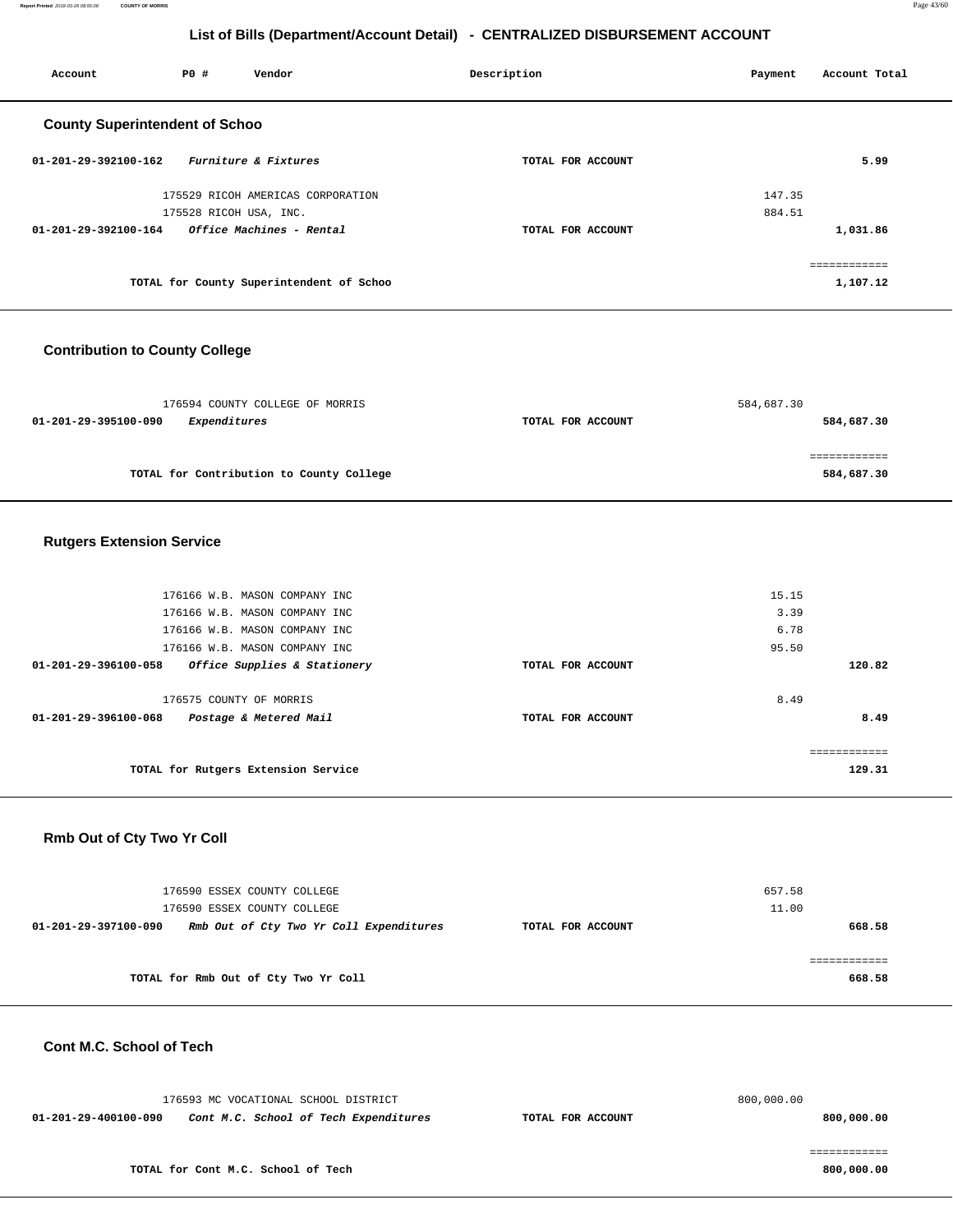| 175209 NATIONAL FUEL OIL INC.           |                   |           |           |
|-----------------------------------------|-------------------|-----------|-----------|
|                                         |                   | 2,241.00  |           |
| 175209 NATIONAL FUEL OIL INC.           |                   | 8,964.00  |           |
| 175209 NATIONAL FUEL OIL INC.           |                   | 10,209.60 |           |
| 175209 NATIONAL FUEL OIL INC.           |                   | 2,107.84  |           |
| 175209 NATIONAL FUEL OIL INC.           |                   | 9,318.42  |           |
| 175209 NATIONAL FUEL OIL INC.           |                   | 9,960.28  |           |
| 175209 NATIONAL FUEL OIL INC.           |                   | 1,285.78  |           |
| 175209 NATIONAL FUEL OIL INC.           |                   | 8,959.01  |           |
| 175209 NATIONAL FUEL OIL INC.           |                   | 9,578.39  |           |
| 175209 NATIONAL FUEL OIL INC.           |                   | 8,462.00  |           |
| 175209 NATIONAL FUEL OIL INC.           |                   | 2,115.50  |           |
| 175645 NATIONAL FUEL OIL INC.           |                   | 9,503.10  |           |
| 01-201-31-430100-136<br>Diesel Fuel     | TOTAL FOR ACCOUNT |           | 82,704.92 |
|                                         |                   |           |           |
| 175879 JERSEY CENTRAL POWER & LIGHT     |                   | 594.90    |           |
| 175853 JERSEY CENTRAL POWER & LIGHT     |                   | 44.32     |           |
| 175852 JERSEY CENTRAL POWER & LIGHT     |                   | 15.68     |           |
| 175863 JERSEY CENTRAL POWER & LIGHT     |                   | 56.34     |           |
| 176011 TIOGA SOLAR MORRIS COUNTY 1 LLC  |                   | 268.76    |           |
| 176011 TIOGA SOLAR MORRIS COUNTY 1 LLC  |                   | 179.17    |           |
| 176011 TIOGA SOLAR MORRIS COUNTY 1 LLC  |                   | 436.86    |           |
| 176012 U.S. BANK OPERATIONS CENTER      |                   | 5,660.03  |           |
| 176144 JERSEY CENTRAL POWER & LIGHT     |                   | 61.30     |           |
| 176145 JERSEY CENTRAL POWER & LIGHT     |                   | 34.76     |           |
| 176158 JERSEY CENTRAL POWER & LIGHT     |                   | 489.48    |           |
| 01-201-31-430100-137<br>Electricity     | TOTAL FOR ACCOUNT |           | 7,841.60  |
| 176570 NATIONAL FUEL OIL INC.           |                   | 35,615.09 |           |
| 01-201-31-430100-140<br>Gas Purchases   | TOTAL FOR ACCOUNT |           | 35,615.09 |
| 176148 DIRECT ENERGY BUSINESS MARKETING |                   | 163.83    |           |
| 176148 DIRECT ENERGY BUSINESS MARKETING |                   | 917.10    |           |

#### **Utilities**

| 49.98             |              |
|-------------------|--------------|
| 9.97              |              |
| 6.97              |              |
| TOTAL FOR ACCOUNT | 66.92        |
| 44.16             |              |
| TOTAL FOR ACCOUNT | 44.16        |
| 225.57            |              |
| TOTAL FOR ACCOUNT | 225.57       |
| 936.51            |              |
| TOTAL FOR ACCOUNT | 936.51       |
|                   | ============ |
|                   | 1,273.16     |
|                   |              |

 **Account P0 # Vendor Description Payment Account Total** 

### **Fire and Police Academy**

# **List of Bills (Department/Account Detail) - CENTRALIZED DISBURSEMENT ACCOUNT**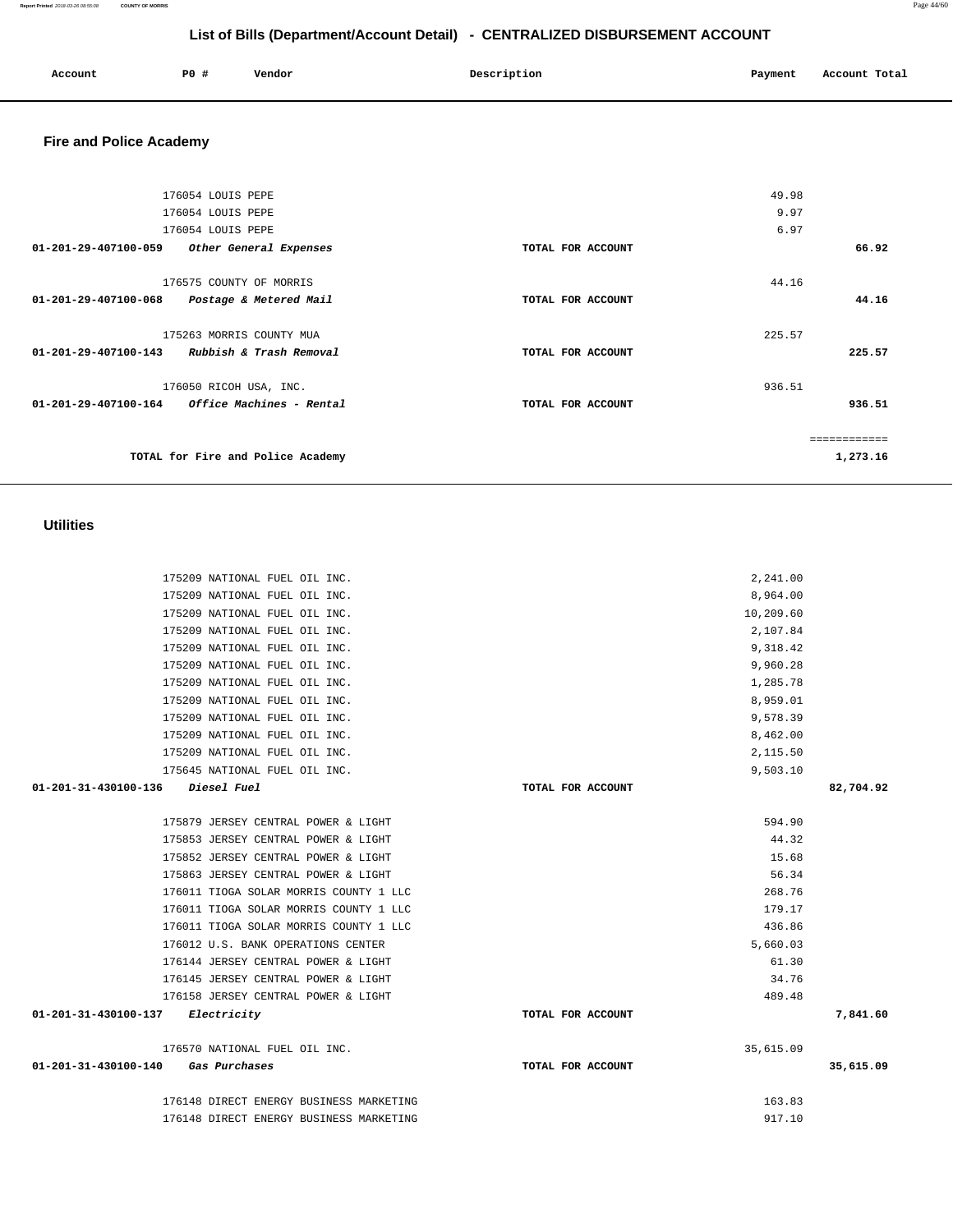| Account                                 | <b>PO #</b>        | Vendor                              | Description                                                                        | Payment           | Account Total |
|-----------------------------------------|--------------------|-------------------------------------|------------------------------------------------------------------------------------|-------------------|---------------|
| <b>Utilities</b>                        |                    |                                     |                                                                                    |                   |               |
|                                         |                    |                                     |                                                                                    |                   |               |
|                                         |                    |                                     | 176148 DIRECT ENERGY BUSINESS MARKETING                                            | 190.58            |               |
|                                         |                    |                                     | 176148 DIRECT ENERGY BUSINESS MARKETING                                            | 1.02<br>512.14    |               |
|                                         |                    |                                     | 176149 DIRECT ENERGY BUSINESS MARKETING<br>176149 DIRECT ENERGY BUSINESS MARKETING | 1,865.16          |               |
|                                         |                    |                                     | 176149 DIRECT ENERGY BUSINESS MARKETING                                            | 124.73            |               |
|                                         |                    | 176155 N.J. NATURAL GAS COMPANY     |                                                                                    | 221.83            |               |
|                                         |                    | 176153 N.J. NATURAL GAS COMPANY     |                                                                                    | 716.55            |               |
|                                         |                    | 176151 N.J. NATURAL GAS COMPANY     |                                                                                    | 1,231.01          |               |
|                                         | 176010 PSE&G CO    |                                     |                                                                                    | 1,644.88          |               |
|                                         | 176147 PSE&G CO    |                                     |                                                                                    | 32,037.29         |               |
|                                         |                    | 176154 N.J. NATURAL GAS COMPANY     |                                                                                    | 247.46            |               |
|                                         |                    | 176152 N.J. NATURAL GAS COMPANY     |                                                                                    | 33.45             |               |
|                                         | 176237 PSE&G CO    |                                     |                                                                                    | 15,264.00         |               |
|                                         | 176237 PSE&G CO    |                                     |                                                                                    | 2,478.39          |               |
|                                         |                    | 176239 WOODRUFF ENERGY              |                                                                                    | 22,003.51         |               |
|                                         |                    | 176239 WOODRUFF ENERGY              |                                                                                    | 3,312.61          |               |
| 01-201-31-430100-141                    | Natural Gas        |                                     | TOTAL FOR ACCOUNT                                                                  |                   | 83,507.04     |
|                                         |                    |                                     |                                                                                    |                   |               |
|                                         |                    | 176468 HANOVER SEWERAGE AUTHORITY   |                                                                                    | 669.70            |               |
|                                         |                    | 176468 HANOVER SEWERAGE AUTHORITY   |                                                                                    | 152.90            |               |
|                                         |                    | 176468 HANOVER SEWERAGE AUTHORITY   |                                                                                    | 67.10             |               |
| 01-201-31-430100-144                    | Sewer              | 176468 HANOVER SEWERAGE AUTHORITY   | TOTAL FOR ACCOUNT                                                                  | 874.72            | 1,764.42      |
|                                         |                    |                                     |                                                                                    |                   |               |
|                                         | 175792 CENTURYLINK |                                     |                                                                                    | 1,785.33          |               |
|                                         |                    | 175048 VERIZON CABS                 |                                                                                    | 1,136.42          |               |
|                                         | 175791 VERIZON     |                                     |                                                                                    | 7,047.02<br>72.22 |               |
|                                         | 176134 VERIZON     | 175047 VERIZON CABS                 |                                                                                    | 1,606.08          |               |
|                                         |                    | 175261 CABLEVISION LIGHTPATH NJ LLC |                                                                                    | 11,536.00         |               |
|                                         | 175790 VERIZON     |                                     |                                                                                    | 34.69             |               |
|                                         |                    | 175661 DATA NETWORK SOLUTIONS       |                                                                                    | 9,028.88          |               |
|                                         |                    | 175661 DATA NETWORK SOLUTIONS       |                                                                                    | $-2,964.48$       |               |
|                                         |                    | 175751 PREMIER GLOBAL SERVICES      |                                                                                    | 392.65            |               |
|                                         |                    | 175751 PREMIER GLOBAL SERVICES      |                                                                                    | 286.62            |               |
|                                         |                    | 175751 PREMIER GLOBAL SERVICES      |                                                                                    | 181.27            |               |
| 01-201-31-430100-146                    | Telephone          |                                     | TOTAL FOR ACCOUNT                                                                  |                   | 30,142.70     |
|                                         |                    | 176238 SOUTHEAST MORRIS COUNTY      |                                                                                    | 4,293.81          |               |
|                                         |                    | 176007 SOUTHEAST MORRIS COUNTY      |                                                                                    | 734.48            |               |
|                                         |                    | 176007 SOUTHEAST MORRIS COUNTY      |                                                                                    | 2,598.41          |               |
|                                         |                    | 176007 SOUTHEAST MORRIS COUNTY      |                                                                                    | 4,311.07          |               |
|                                         |                    | 176007 SOUTHEAST MORRIS COUNTY      |                                                                                    | 324.65            |               |
|                                         |                    | 176007 SOUTHEAST MORRIS COUNTY      |                                                                                    | 3,758.60          |               |
|                                         |                    | 176482 TOWNSHIP OF PARSIPPANY -     |                                                                                    | 1,160.07          |               |
|                                         |                    | 176482 TOWNSHIP OF PARSIPPANY -     |                                                                                    | 145.00            |               |
|                                         |                    | 176482 TOWNSHIP OF PARSIPPANY -     |                                                                                    | 770.00            |               |
|                                         |                    | 176482 TOWNSHIP OF PARSIPPANY -     |                                                                                    | 1,288.69          |               |
| $01 - 201 - 31 - 430100 - 147$ Water    |                    |                                     | TOTAL FOR ACCOUNT                                                                  |                   | 19,384.78     |
|                                         |                    | 176157 ELIZABETHTOWN GAS COMPANY    |                                                                                    | 549.52            |               |
|                                         |                    | 176156 N.J. NATURAL GAS COMPANY     |                                                                                    | 238.31            |               |
| 01-203-31-430100-141 (2017) Natural Gas |                    |                                     | TOTAL FOR ACCOUNT                                                                  |                   | 787.83        |
|                                         |                    | 175281 CABLEVISION LIGHTPATH NJ LLC |                                                                                    | 6,035.59          |               |
|                                         |                    | 171519 PREMIER GLOBAL SERVICES      |                                                                                    | 229.33            |               |

**Report Printed** 2018-03-26 08:55:08 **COUNTY OF MORRIS** Page 45/60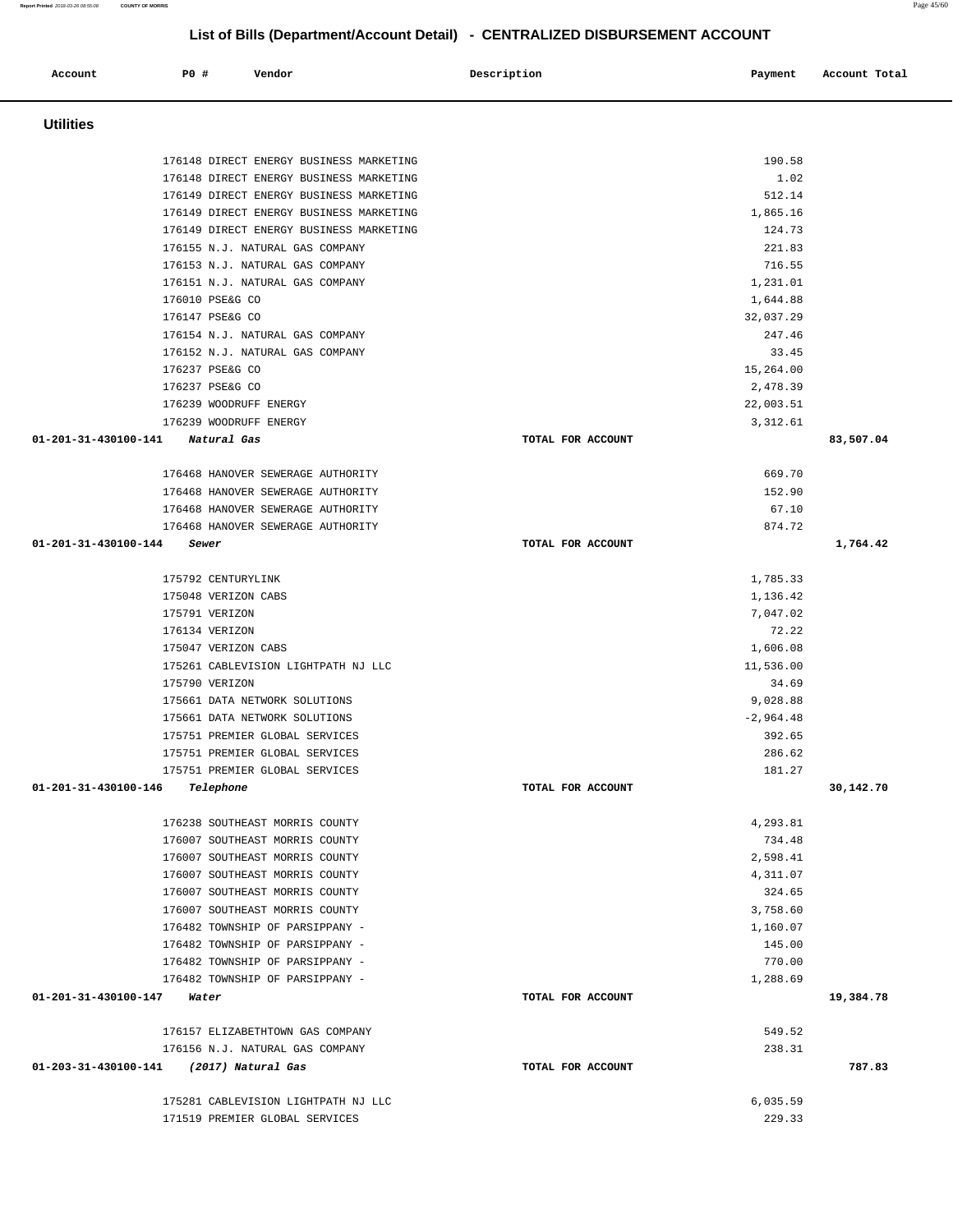**Report Printed** 2018-03-26 08:55:08 **COUNTY OF MORRIS** Page 46/60

## **List of Bills (Department/Account Detail) - CENTRALIZED DISBURSEMENT ACCOUNT**

| Account              | P0 #                | Vendor           | Description       | Payment | Account Total              |
|----------------------|---------------------|------------------|-------------------|---------|----------------------------|
| <b>Utilities</b>     |                     |                  |                   |         |                            |
| 01-203-31-430100-146 |                     | (2017) Telephone | TOTAL FOR ACCOUNT |         | 6,495.62                   |
|                      | TOTAL for Utilities |                  |                   |         | ------------<br>268,244.00 |

# **Public Employee Retire System**

| 176597 COUNTY OF MORRIS                                          | 1,279,001.00      |              |
|------------------------------------------------------------------|-------------------|--------------|
| 176597 COUNTY OF MORRIS                                          | 7,964,685.00      |              |
| 176597 COUNTY OF MORRIS                                          | 473,652.00        |              |
| 176597 COUNTY OF MORRIS                                          | 149,816.00        |              |
| 176597 COUNTY OF MORRIS                                          | 3,561.76          |              |
| Public Employee Retire System Expenditur<br>01-201-36-471100-090 | TOTAL FOR ACCOUNT | 9,870,715.76 |
|                                                                  |                   |              |
|                                                                  |                   | ------------ |
| TOTAL for Public Employee Retire System                          |                   | 9,870,715.76 |
|                                                                  |                   |              |

# **Police & Fire Retire System**

| 176595 COUNTY OF MORRIS                                          |                   | 458,894.00   |  |
|------------------------------------------------------------------|-------------------|--------------|--|
| 176595 COUNTY OF MORRIS                                          |                   | 955,301.00   |  |
| 176595 COUNTY OF MORRIS                                          |                   | 59,549.00    |  |
| 176596 COUNTY OF MORRIS                                          |                   | 1,284,767.00 |  |
| 176596 COUNTY OF MORRIS                                          |                   | 2,674,558.00 |  |
| 176596 COUNTY OF MORRIS                                          |                   | 166,720.00   |  |
| 176596 COUNTY OF MORRIS                                          |                   | 62,048.55    |  |
| 176596 COUNTY OF MORRIS                                          |                   | 1,275.48     |  |
| Police & Fire Retire System Expenditures<br>01-201-36-475100-090 | TOTAL FOR ACCOUNT | 5,663,113.03 |  |
|                                                                  |                   |              |  |
|                                                                  |                   | ============ |  |
| TOTAL for Police & Fire Retire System                            |                   | 5,663,113.03 |  |

#### **Nutrition**

| $01-201-41-716100-058$ Office Supplies & Stationery |                               | TOTAL FOR ACCOUNT | 737.19 |
|-----------------------------------------------------|-------------------------------|-------------------|--------|
|                                                     | 175907 W.B. MASON COMPANY INC | 4.83              |        |
|                                                     | 175907 W.B. MASON COMPANY INC | 24.40             |        |
|                                                     | 175907 W.B. MASON COMPANY INC | 91.70             |        |
|                                                     | 175873 W.B. MASON COMPANY INC | 18.68             |        |
|                                                     | 175873 W.B. MASON COMPANY INC | 43.22             |        |
|                                                     | 175873 W.B. MASON COMPANY INC | 7.23              |        |
|                                                     | 175873 W.B. MASON COMPANY INC | 50.28             |        |
|                                                     | 175873 W.B. MASON COMPANY INC | 13.45             |        |
|                                                     | 175873 W.B. MASON COMPANY INC | 118.58            |        |
|                                                     | 175873 W.B. MASON COMPANY INC | 88.08             |        |
|                                                     | 175873 W.B. MASON COMPANY INC | 221.78            |        |
|                                                     | 175877 W.B. MASON COMPANY INC | 54.96             |        |
|                                                     |                               |                   |        |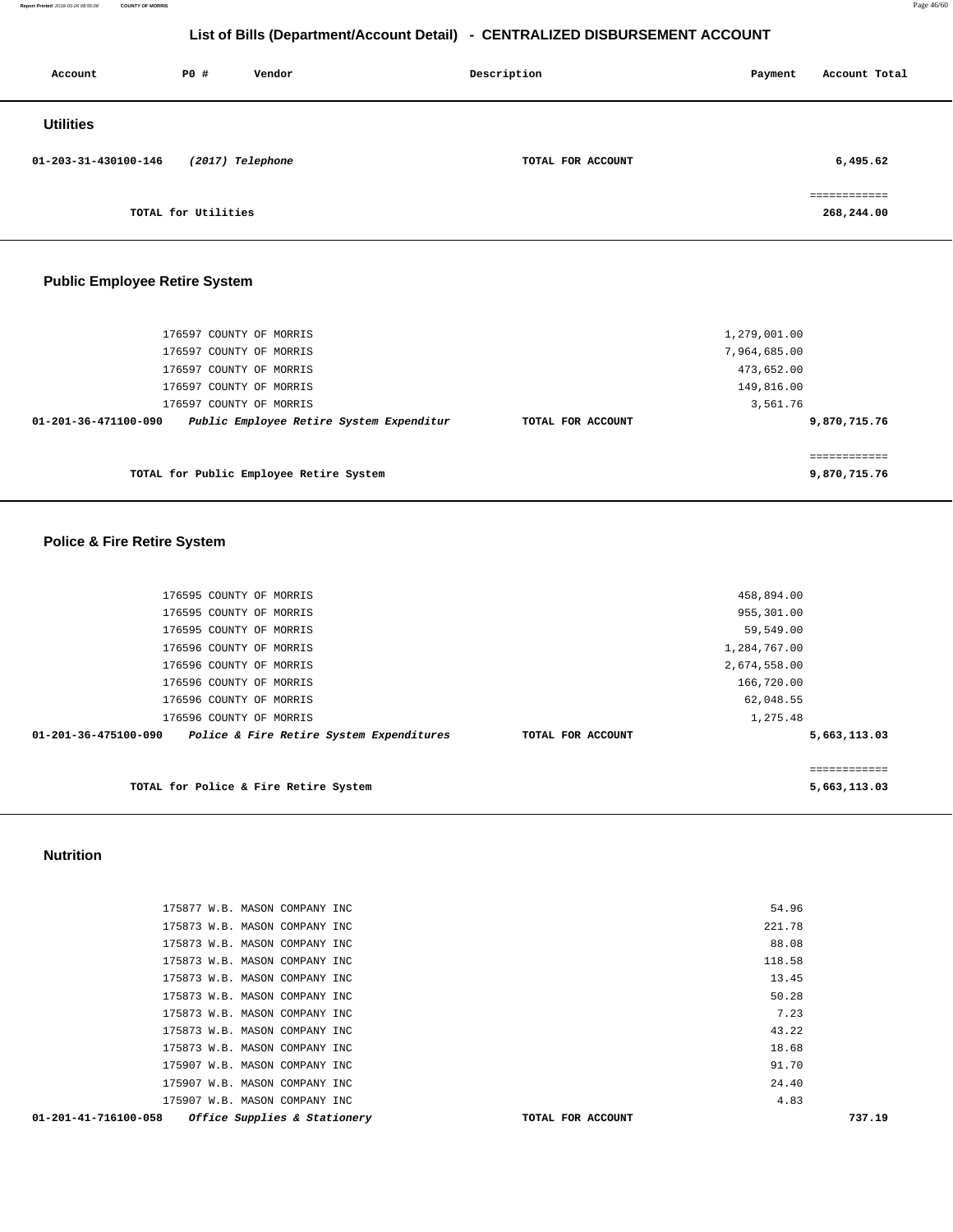**Report Printed** 2018-03-26 08:55:08 **COUNTY OF MORRIS** Page 47/60

# **List of Bills (Department/Account Detail) - CENTRALIZED DISBURSEMENT ACCOUNT**

| Account              | PO#                     | Vendor                            | Description       | Payment    | Account Total |
|----------------------|-------------------------|-----------------------------------|-------------------|------------|---------------|
| <b>Nutrition</b>     |                         |                                   |                   |            |               |
|                      | 176182 ANGELA RODRIGUEZ |                                   |                   | 45.53      |               |
|                      | 176182 ANGELA RODRIGUEZ |                                   |                   | 22.80      |               |
|                      | 176182 ANGELA RODRIGUEZ |                                   |                   | 115.03     |               |
|                      | 176181 EDWIN GUEVARA    |                                   |                   | 7.27       |               |
|                      | 176181 EDWIN GUEVARA    |                                   |                   | 42.90      |               |
|                      | 176181 EDWIN GUEVARA    |                                   |                   | 22.80      |               |
|                      | 176181 EDWIN GUEVARA    |                                   |                   | 18.13      |               |
|                      | 176181 EDWIN GUEVARA    |                                   |                   | 20.25      |               |
|                      | 176181 EDWIN GUEVARA    |                                   |                   | 31.96      |               |
|                      | 176172 PETER LIMONE JR  |                                   |                   | 100.00     |               |
|                      |                         | 175875 W.B. MASON COMPANY INC     |                   | 9.89       |               |
|                      |                         | 175875 W.B. MASON COMPANY INC     |                   | 157.20     |               |
| 01-201-41-716100-059 |                         | Other General Expenses            | TOTAL FOR ACCOUNT |            | 602.12        |
|                      |                         | 176570 NATIONAL FUEL OIL INC.     |                   | 2,115.44   |               |
| 01-201-41-716100-140 | Gas Purchases           |                                   | TOTAL FOR ACCOUNT |            | 2,115.44      |
|                      | 176192 VERIZON          |                                   |                   | 997.06     |               |
|                      | 176187 CENTURYLINK      |                                   |                   | 49.83      |               |
| 01-201-41-716100-146 | Telephone               |                                   | TOTAL FOR ACCOUNT |            | 1,046.89      |
|                      |                         | 176191 NU-WAY CONCESSIONAIRES INC |                   | 105,070.07 |               |
|                      |                         | 176191 NU-WAY CONCESSIONAIRES INC |                   | 11,684.10  |               |
|                      |                         | 176191 NU-WAY CONCESSIONAIRES INC |                   | 237.00     |               |
|                      |                         | 176190 NU-WAY CONCESSIONAIRES INC |                   | 6,659.80   |               |
| 01-201-41-716100-185 | Food                    |                                   | TOTAL FOR ACCOUNT |            | 123,650.97    |
|                      | 168987 BEYER FORD       |                                   |                   | 630.73     |               |
| 01-203-41-716100-291 |                         | (2017) Vehicle Repairs            | TOTAL FOR ACCOUNT |            | 630.73        |
|                      |                         |                                   |                   |            | ============  |
|                      | TOTAL for Nutrition     |                                   |                   |            | 128,783.34    |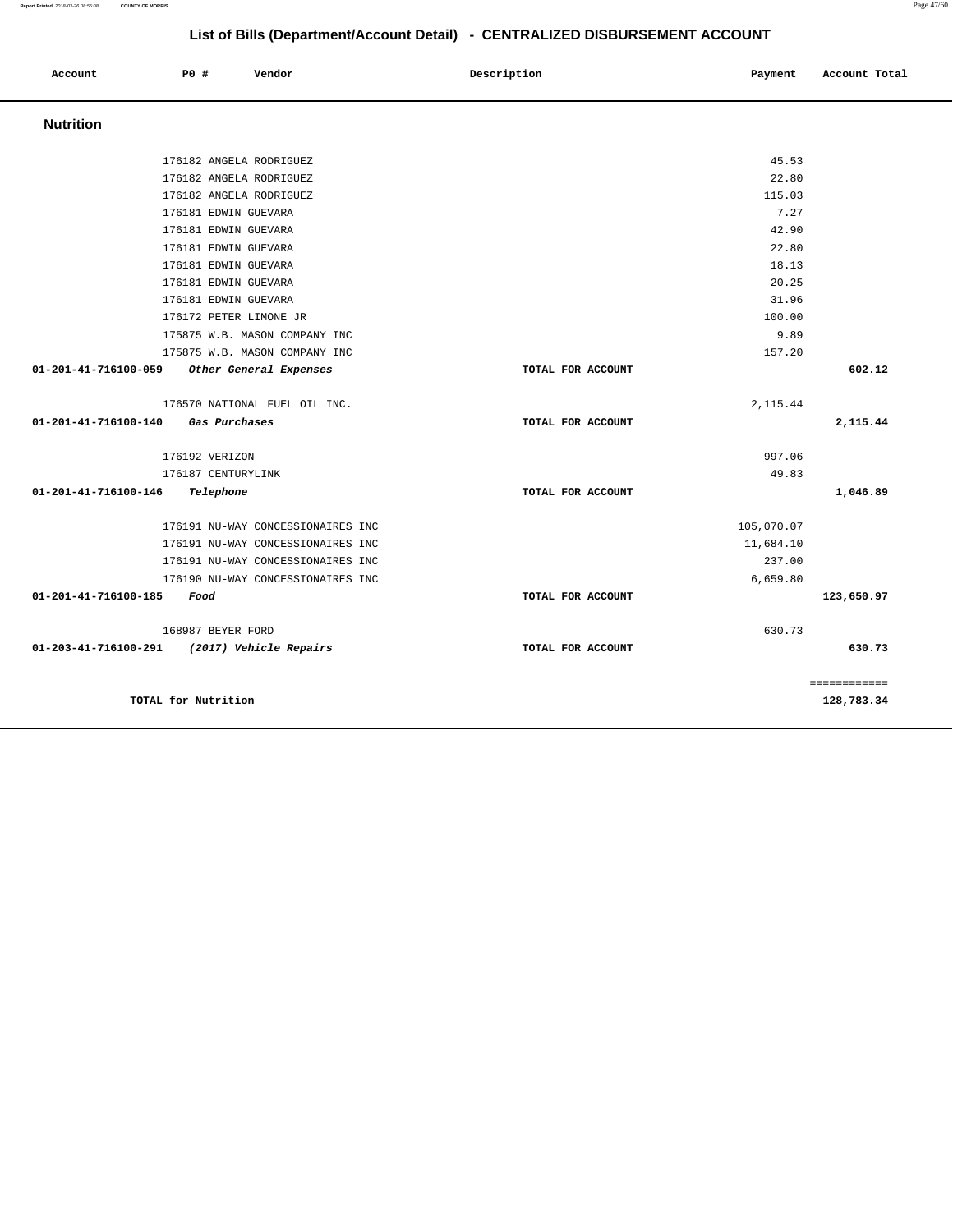**Report Printed** 2018-03-26 08:55:08 **COUNTY OF MORRIS** Page 48/60

# **List of Bills (Department/Account Detail) - CENTRALIZED DISBURSEMENT ACCOUNT**

| Account                                          | <b>PO #</b>                   | Vendor                                                           |                   | Description       | Payment         | Account Total            |
|--------------------------------------------------|-------------------------------|------------------------------------------------------------------|-------------------|-------------------|-----------------|--------------------------|
|                                                  |                               |                                                                  | <b>Grant Fund</b> |                   |                 |                          |
| <b>Bio-Terrorism Grant</b>                       |                               |                                                                  |                   |                   |                 |                          |
|                                                  |                               |                                                                  |                   |                   |                 |                          |
| 02-213-41-718805-391                             | 176572 COUNTY OF MORRIS       | Public Health Emer Grant(7/1/17-6/30/18)                         |                   | TOTAL FOR ACCOUNT | 67.89           | 67.89                    |
|                                                  |                               |                                                                  |                   |                   |                 | ============             |
|                                                  | TOTAL for Bio-Terrorism Grant |                                                                  |                   |                   |                 | 67.89                    |
| DEPARTMENT 741815                                |                               |                                                                  |                   |                   |                 |                          |
|                                                  |                               |                                                                  |                   |                   |                 |                          |
|                                                  |                               | 175576 CITY LIMO AND TAXI, INC.<br>176570 NATIONAL FUEL OIL INC. |                   |                   | 551.40<br>19.09 |                          |
|                                                  | 175680 TELESEARCH INC         |                                                                  |                   |                   | 642.60          |                          |
|                                                  | 175680 TELESEARCH INC         |                                                                  |                   |                   | 718.20          |                          |
|                                                  | 169528 DAILY RECORD           |                                                                  |                   |                   | 4.55            |                          |
|                                                  |                               | 175701 W.B. MASON COMPANY INC                                    |                   |                   | 19.67           |                          |
| 02-213-41-741815-392                             |                               | WFNJ-TANF (7/1/17-12/31/18)                                      |                   | TOTAL FOR ACCOUNT |                 | 1,955.51                 |
|                                                  | TOTAL for DEPARTMENT 741815   |                                                                  |                   |                   |                 | ============<br>1,955.51 |
| DEPARTMENT 741820                                |                               |                                                                  |                   |                   |                 |                          |
|                                                  |                               |                                                                  |                   |                   |                 |                          |
|                                                  | 169528 DAILY RECORD           | 175701 W.B. MASON COMPANY INC                                    |                   |                   | 1.37<br>19.67   |                          |
| 02-213-41-741820-392                             |                               | WFNJ-General Assistance(7/1/17-12/31/18)                         |                   | TOTAL FOR ACCOUNT |                 | 21.04                    |
|                                                  |                               |                                                                  |                   |                   |                 |                          |
|                                                  | TOTAL for DEPARTMENT 741820   |                                                                  |                   |                   |                 | 21.04                    |
| DEPARTMENT 742805                                |                               |                                                                  |                   |                   |                 |                          |
|                                                  |                               |                                                                  |                   |                   |                 |                          |
|                                                  | 176315 AVTECH INSTITUTE       |                                                                  |                   |                   | 800.00          |                          |
|                                                  |                               | 176324 INSTITUTE FOR THERAPEUTIC                                 |                   |                   | 1,682.76        |                          |
| 02-213-41-742805-391 WIOA Adult (7/1/16-6/30/18) |                               |                                                                  |                   | TOTAL FOR ACCOUNT |                 | 2,482.76                 |
|                                                  | TOTAL for DEPARTMENT 742805   |                                                                  |                   |                   |                 | ============<br>2,482.76 |
|                                                  |                               |                                                                  |                   |                   |                 |                          |

| 02-213-41-742810-391 | WIOA Dislocated Worker (7/1/16-6/30/18) | TOTAL FOR ACCOUNT |        | 1,448.80 |
|----------------------|-----------------------------------------|-------------------|--------|----------|
|                      | 176302 RUTGERS CENTER FOR CONTINUING    |                   | 649.00 |          |
|                      | 176308 NEW HORIZONS COMPUTER LEARNING   |                   | 799.80 |          |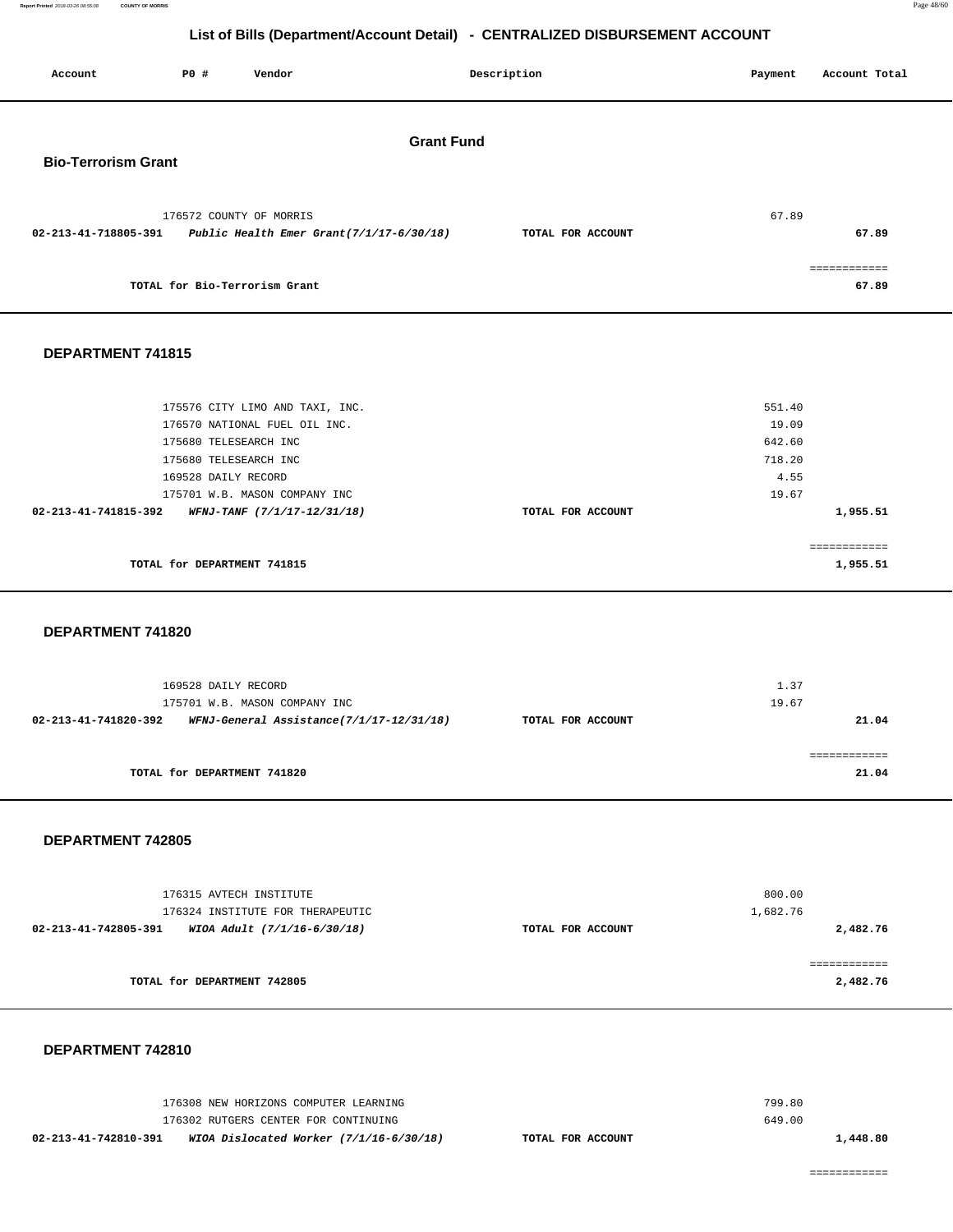| Account           | P0 #                        | Vendor | Description | Payment | Account Total |
|-------------------|-----------------------------|--------|-------------|---------|---------------|
| DEPARTMENT 742810 |                             |        |             |         |               |
|                   | TOTAL for DEPARTMENT 742810 |        |             |         | 1,448.80      |

**DEPARTMENT 742820** 

| 169528 DAILY RECORD<br>175701 W.B. MASON COMPANY INC |                   | 12.76<br>177.00 |
|------------------------------------------------------|-------------------|-----------------|
| 02-213-41-742820-391<br>WIOA Youth (7/1/16-6/30/18)  | TOTAL FOR ACCOUNT | 189.76          |
| TOTAL for DEPARTMENT 742820                          |                   | 189.76          |

## **WIA/ARRA Adult**

| 176316 AVTECH INSTITUTE                                           |                   | 1,576.00 |              |
|-------------------------------------------------------------------|-------------------|----------|--------------|
| 169528 DAILY RECORD                                               |                   | 6.83     |              |
| 176303 JERSEY TRACTOR TRAILER                                     |                   | 3,200.00 |              |
| 176311 LINCOLN TECHNICAL INSTITUTE                                |                   | 532.80   |              |
| 176299 WILLIAM PATERSON UNIVERSITY                                |                   | 1,407.78 |              |
| 175701 W.B. MASON COMPANY INC                                     |                   | 98.34    |              |
| $02 - 213 - 41 - 742905 - 391$<br>WIA/WIOA Adult (7/1/17-6/30/19) | TOTAL FOR ACCOUNT |          | 6,821.75     |
|                                                                   |                   |          |              |
|                                                                   |                   |          | ------------ |
| TOTAL for WIA/ARRA Adult                                          |                   |          | 6,821.75     |

#### **WIA/ARRA Dislocated Worker**

| 02-213-41-742910-391 | WIOA Dislocated Worker (7/1/17-6/30/19) | TOTAL FOR ACCOUNT | 14,350.84 |
|----------------------|-----------------------------------------|-------------------|-----------|
|                      | 175701 W.B. MASON COMPANY INC           | 340.90            |           |
|                      | 176301 WILLIAM PATERSON UNIVERSITY      | 1,120.00          |           |
|                      | 176300 WILLIAM PATERSON UNIVERSITY      | 666.80            |           |
|                      | 176298 WILLIAM PATERSON UNIVERSITY      | 1,432.00          |           |
|                      | 176297 WARREN COUNTY COMMUNITY COLL.    | 800.00            |           |
|                      | 176296 WARREN COUNTY COMMUNITY COLL.    | 800.00            |           |
|                      | 176313 WILLIAM PATERSON UNIVERSITY      | 800.00            |           |
|                      | 176318 WILLIAM PATERSON UNIVERSITY      | 800.00            |           |
|                      | 176310 RUTGERS, THE STATE UNIVERSITY    | 800.00            |           |
|                      | 176312 LINCOLN TECHNICAL INSTITUTE      | 532.80            |           |
|                      | 176319 LINCOLN TECHNICAL INSTITUTE      | 660.30            |           |
|                      | 176305 INFORMATION & TECHNOLOGY         | 26.21             |           |
|                      | 176304 EZ WHEELS DRIVING SCHOOL         | 1,066.40          |           |
|                      | 169528 DAILY RECORD                     | 20.05             |           |
|                      | 176317 AVTECH INSTITUTE                 | 1,390.00          |           |
|                      | 176314 AVTECH INSTITUTE                 | 1,576.00          |           |
|                      | 176322 AVTECH INSTITUTE                 | 1,376.00          |           |
|                      | 176572 COUNTY OF MORRIS                 | 143.38            |           |
|                      |                                         |                   |           |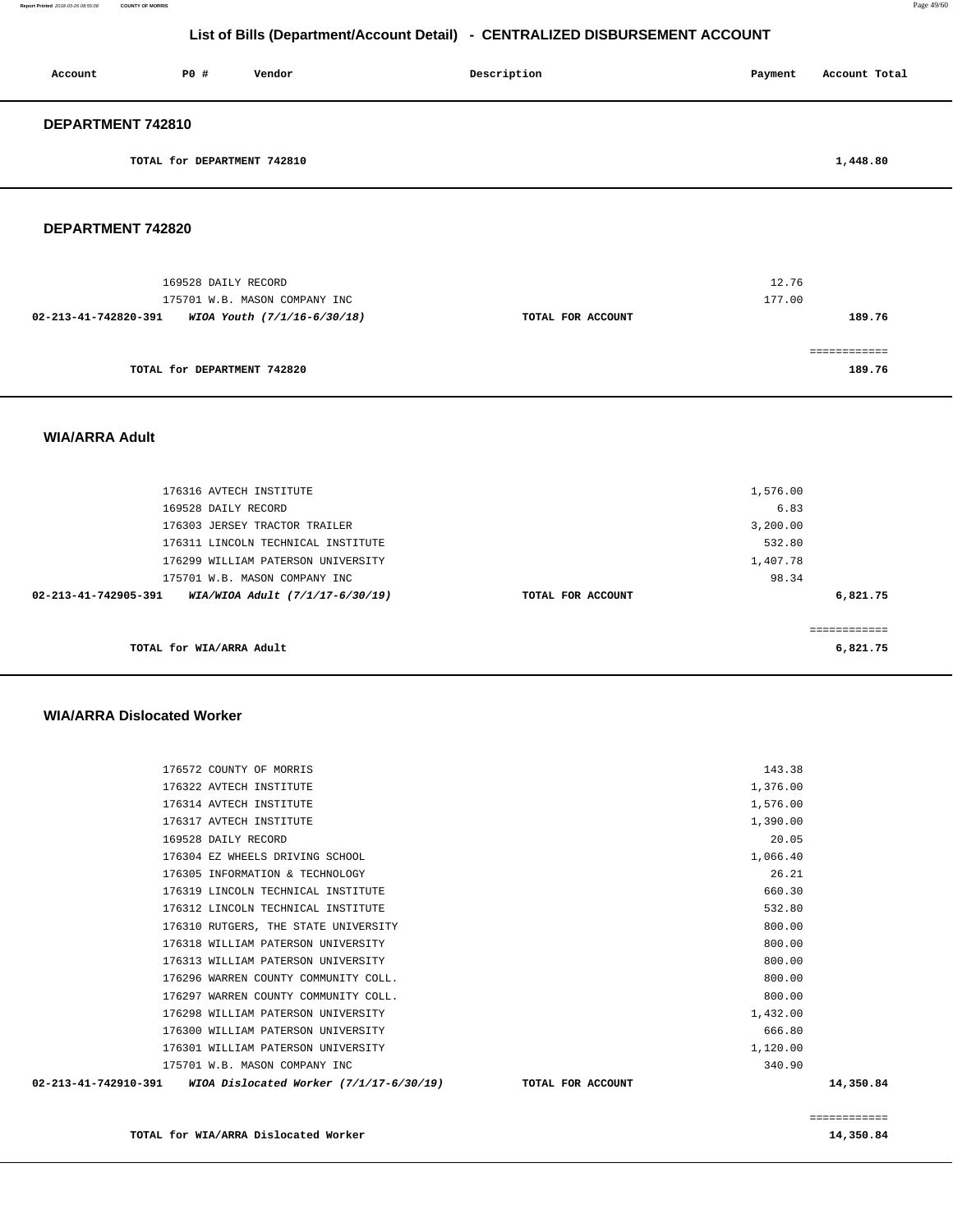**Report Printed** 2018-03-26 08:55:08 **COUNTY OF MORRIS** Page 50/60

## **List of Bills (Department/Account Detail) - CENTRALIZED DISBURSEMENT ACCOUNT**

| Account               | P0 #                     | Vendor                                                                       | Description |                   | Payment              | Account Total |
|-----------------------|--------------------------|------------------------------------------------------------------------------|-------------|-------------------|----------------------|---------------|
| <b>WIA/ARRA Youth</b> |                          |                                                                              |             |                   |                      |               |
|                       |                          | 176309 M.C. SCHOOL OF TECHNOLOGY                                             |             |                   | 137.58               |               |
|                       |                          | 176293 WARREN COUNTY COMMUNITY COLL.<br>176294 WARREN COUNTY COMMUNITY COLL. |             |                   | 1,899.00<br>1,899.00 |               |
|                       |                          | 176295 WARREN COUNTY COMMUNITY COLL.                                         |             |                   | 1,899.00             |               |
| 02-213-41-742920-391  |                          | WIOA Youth (7/1/17-6/30/19)                                                  |             | TOTAL FOR ACCOUNT |                      | 5,834.58      |
|                       |                          |                                                                              |             |                   |                      |               |
|                       | TOTAL for WIA/ARRA Youth |                                                                              |             |                   |                      | 5,834.58      |
|                       |                          |                                                                              |             |                   |                      |               |

### **Reach Program**

| 175575 CITY LIMO AND TAXI, INC.<br>175575 CITY LIMO AND TAXI, INC.                         |                   | 1,286.60<br>52.85 |
|--------------------------------------------------------------------------------------------|-------------------|-------------------|
| 175575 CITY LIMO AND TAXI, INC.<br>02-213-41-751705-391<br>REACH Program (7/1/16-12/31/17) | TOTAL FOR ACCOUNT | 75.95<br>1,415.40 |
| TOTAL for Reach Program                                                                    |                   | 1,415.40          |

#### **DEPARTMENT 752720**

| 176245 BIG BROTHERS BIG SISTERS OF                                 |                   | 2,183.00  |
|--------------------------------------------------------------------|-------------------|-----------|
| 176246 CENTER FOR EVALUATION                                       |                   | 4,471.00  |
| 176248 MORRIS ARTS                                                 |                   | 3,200.00  |
| 176250 THE EDUCATIONAL CENTER                                      |                   | 13,860.00 |
| $SCP-Program$ Services $(1/1/17-12/31/17)$<br>02-213-41-752720-392 | TOTAL FOR ACCOUNT | 23,714.00 |
|                                                                    |                   |           |
|                                                                    |                   |           |
| TOTAL for DEPARTMENT 752720                                        |                   | 23,714.00 |

#### **DEPARTMENT 752725**

|                      | 176257 JESSICA MONDINO                       |                   | 383.11 |
|----------------------|----------------------------------------------|-------------------|--------|
| 02-213-41-752725-392 | $SCP-Program$ Management $(1/1/17-12/31/17)$ | TOTAL FOR ACCOUNT | 383.11 |
|                      |                                              |                   |        |
|                      |                                              |                   |        |
|                      | TOTAL for DEPARTMENT 752725                  |                   | 383.11 |
|                      |                                              |                   |        |

| 176251 FAMILY INTERVENTION | 3,730.00  |
|----------------------------|-----------|
| 176251 FAMILY INTERVENTION | 22,872.00 |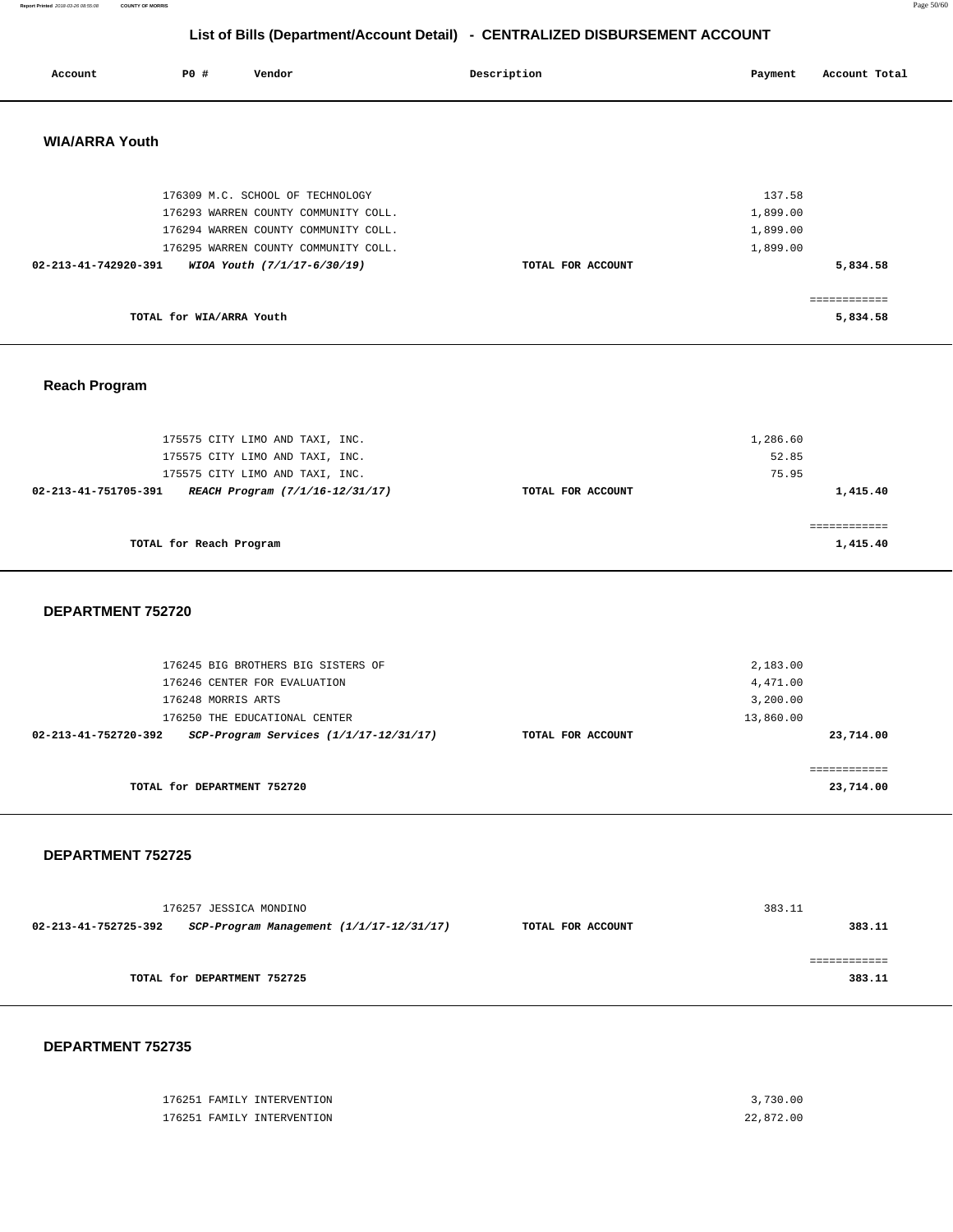**Report Printed** 2018-03-26 08:55:08 **COUNTY OF MORRIS** Page 51/60

#### **List of Bills (Department/Account Detail) - CENTRALIZED DISBURSEMENT ACCOUNT**

| Account                                     | <b>PO #</b>                 | Vendor                                                                                             | Description       | Payment               | Account Total                          |  |  |
|---------------------------------------------|-----------------------------|----------------------------------------------------------------------------------------------------|-------------------|-----------------------|----------------------------------------|--|--|
| DEPARTMENT 752735                           |                             |                                                                                                    |                   |                       |                                        |  |  |
| 02-213-41-752735-392                        |                             | SCP-Family Court (1/1/17-12/31/17)                                                                 | TOTAL FOR ACCOUNT |                       | 32,988.00                              |  |  |
| ============<br>TOTAL for DEPARTMENT 752735 |                             |                                                                                                    |                   |                       |                                        |  |  |
| Chapter 51                                  |                             |                                                                                                    |                   |                       |                                        |  |  |
| 02-213-41-757705-392                        | TOTAL for Chapter 51        | 176101 MORRIS COUNTY PREVENTION<br>176101 MORRIS COUNTY PREVENTION<br>Chapter 51 (1/1/17-12/31/17) | TOTAL FOR ACCOUNT | 11,140.00<br>9,600.00 | 20,740.00<br>============<br>20,740.00 |  |  |
|                                             |                             |                                                                                                    |                   |                       |                                        |  |  |
| DEPARTMENT 758710                           |                             |                                                                                                    |                   |                       |                                        |  |  |
| 02-213-41-758710-394                        | TOTAL for DEPARTMENT 758710 | 176133 BOROUGH OF MADISON<br>175796 PARSIPPANY-TROY HILLS<br>Municipal Alliance (1/1/17-12/31/17)  | TOTAL FOR ACCOUNT | 1,605.01<br>2,000.00  | 3,605.01<br>============<br>3,605.01   |  |  |
|                                             |                             |                                                                                                    |                   |                       |                                        |  |  |
| DEPARTMENT 758810                           |                             |                                                                                                    |                   |                       |                                        |  |  |
| 02-213-41-758810-392                        |                             | 176416 LONGFELLOWS SANDWICH DELI<br>Municipal Alliance (7/1/17-6/30/18)                            | TOTAL FOR ACCOUNT | 218.99                | 218.99                                 |  |  |
|                                             | TOTAL for DEPARTMENT 758810 |                                                                                                    |                   |                       | ============<br>218.99                 |  |  |
| DEPARTMENT 771710                           |                             |                                                                                                    |                   |                       |                                        |  |  |
| 02-213-41-771710-391                        |                             | 161233 FIRST PRIORITY EMERGENCY<br>Multi-Juriscd Task Force(7/1/16-9/30/17)                        | TOTAL FOR ACCOUNT | 4,943.64              | 4,943.64<br>============               |  |  |
|                                             | TOTAL for DEPARTMENT 771710 |                                                                                                    |                   |                       | 4,943.64                               |  |  |
| DEPARTMENT 774805                           |                             |                                                                                                    |                   |                       |                                        |  |  |

175079 CHESTER TOWNSHIP POLICE DEPT 550.00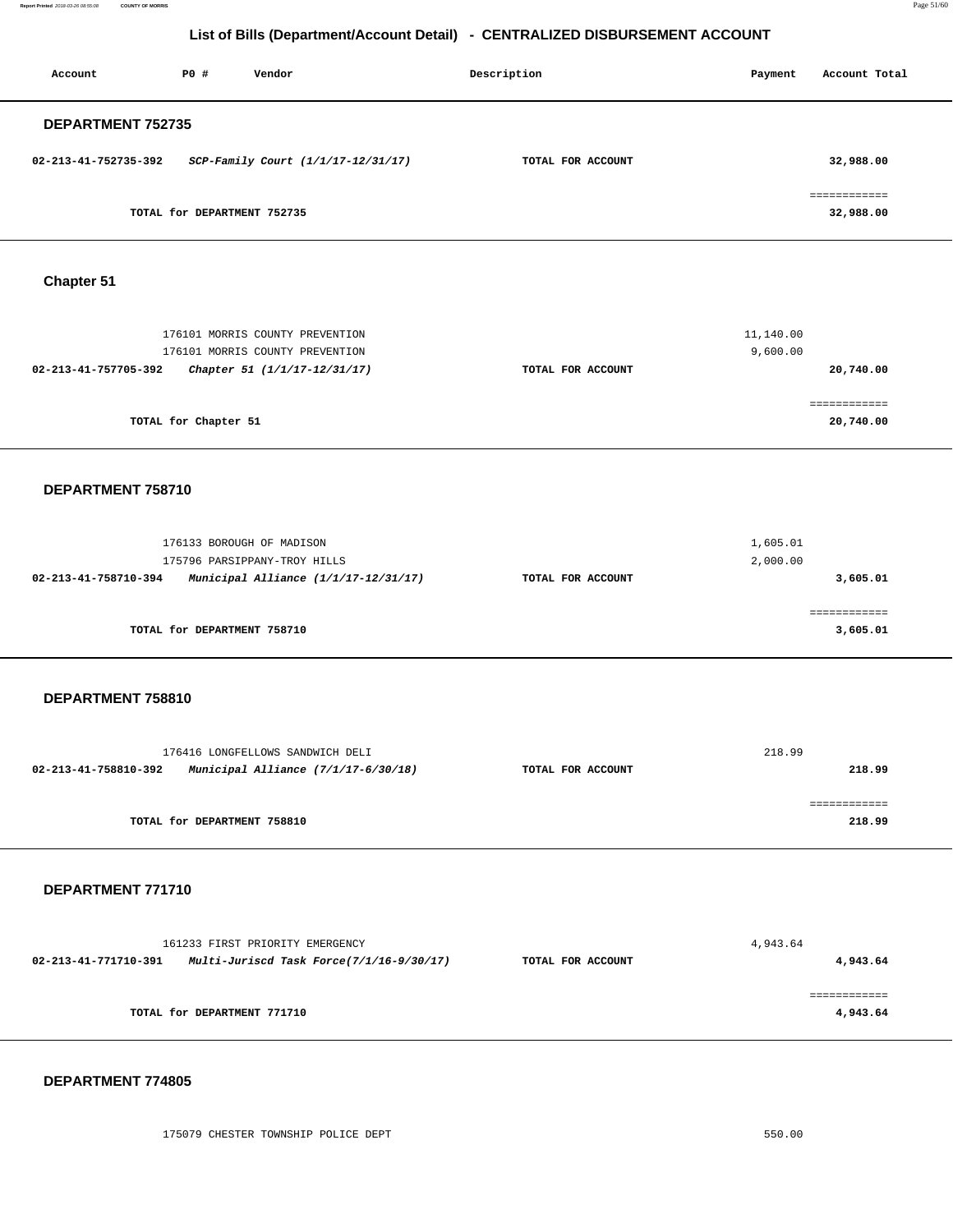**Report Printed** 2018-03-26 08:55:08 **COUNTY OF MORRIS** Page 52/60

# **List of Bills (Department/Account Detail) - CENTRALIZED DISBURSEMENT ACCOUNT**

| Account                  | <b>PO #</b>                                      | Vendor                                                                       | Description       | Payment            | Account Total            |
|--------------------------|--------------------------------------------------|------------------------------------------------------------------------------|-------------------|--------------------|--------------------------|
| <b>DEPARTMENT 774805</b> |                                                  |                                                                              |                   |                    |                          |
|                          |                                                  | 175078 MENDHAM TOWNSHIP POLICE DEPT.<br>175078 MENDHAM TOWNSHIP POLICE DEPT. |                   | 605.00<br>660.00   |                          |
|                          | 175077 MENDHAM BOROUGH<br>175077 MENDHAM BOROUGH |                                                                              |                   | 1,897.50<br>550.00 |                          |
|                          | 175077 MENDHAM BOROUGH                           | 175086 ROXBURY TWP POLICE DEPT                                               |                   | 1,430.00<br>715.00 |                          |
|                          |                                                  | 175076 ROCKAWAY TOWNSHIP POLICE DEPT<br>175076 ROCKAWAY TOWNSHIP POLICE DEPT |                   | 220.00<br>220.00   |                          |
|                          |                                                  | 175076 ROCKAWAY TOWNSHIP POLICE DEPT<br>175075 WASHINGTON TWP POLICE DEPT    |                   | 220.00<br>220.00   |                          |
|                          |                                                  | 02-213-41-774805-391 DRE Call Out (10/1/17-9/30/18)                          | TOTAL FOR ACCOUNT |                    | 7,507.50                 |
|                          | TOTAL for DEPARTMENT 774805                      |                                                                              |                   |                    | ============<br>7,507.50 |

### **DEPARTMENT 784820**

| 173560 SHI INTERNATIONAL CORP<br>173560 SHI INTERNATIONAL CORP |                   | 5,947.00<br>545.00 |
|----------------------------------------------------------------|-------------------|--------------------|
| 02-213-41-784820-391<br>FFY15 UASI (9/1/15-8/31/18)            | TOTAL FOR ACCOUNT | 6,492.00           |
| TOTAL for DEPARTMENT 784820                                    |                   | 6,492.00           |

### **DEPARTMENT 784905**

| 176241 TECHLINE TECHNOLOGIES, INC.                                     |                   | 2,800.00  |             |
|------------------------------------------------------------------------|-------------------|-----------|-------------|
| 176241 TECHLINE TECHNOLOGIES, INC.                                     |                   | 2,800.00  |             |
| 176241 TECHLINE TECHNOLOGIES, INC.                                     |                   | 2,800.00  |             |
| 176241 TECHLINE TECHNOLOGIES, INC.                                     |                   | 2,800.00  |             |
| 175181 TACTICAL MEDICAL SOLUTIONS INC.                                 |                   | 23,618.25 |             |
| 175181 TACTICAL MEDICAL SOLUTIONS INC.                                 |                   | 85.63     |             |
| $FY16$ Homeland Security( $10/18/16-8/31/19$ )<br>02-213-41-784905-391 | TOTAL FOR ACCOUNT |           | 34,903.88   |
|                                                                        |                   |           |             |
|                                                                        |                   |           | =========== |
| TOTAL for DEPARTMENT 784905                                            |                   |           | 34,903.88   |
|                                                                        |                   |           |             |

| 176570 NATIONAL FUEL OIL INC. | 6,525.65 |
|-------------------------------|----------|
| 176003 W.B. MASON COMPANY INC | 259.32   |
| 176003 W.B. MASON COMPANY INC | 50.10    |
| 176003 W.B. MASON COMPANY INC | 176.43   |
| 176003 W.B. MASON COMPANY INC | 164.65   |
| 176003 W.B. MASON COMPANY INC | 294.84   |
| 176003 W.B. MASON COMPANY INC | 91.20    |
| 176003 W.B. MASON COMPANY INC | 3.49     |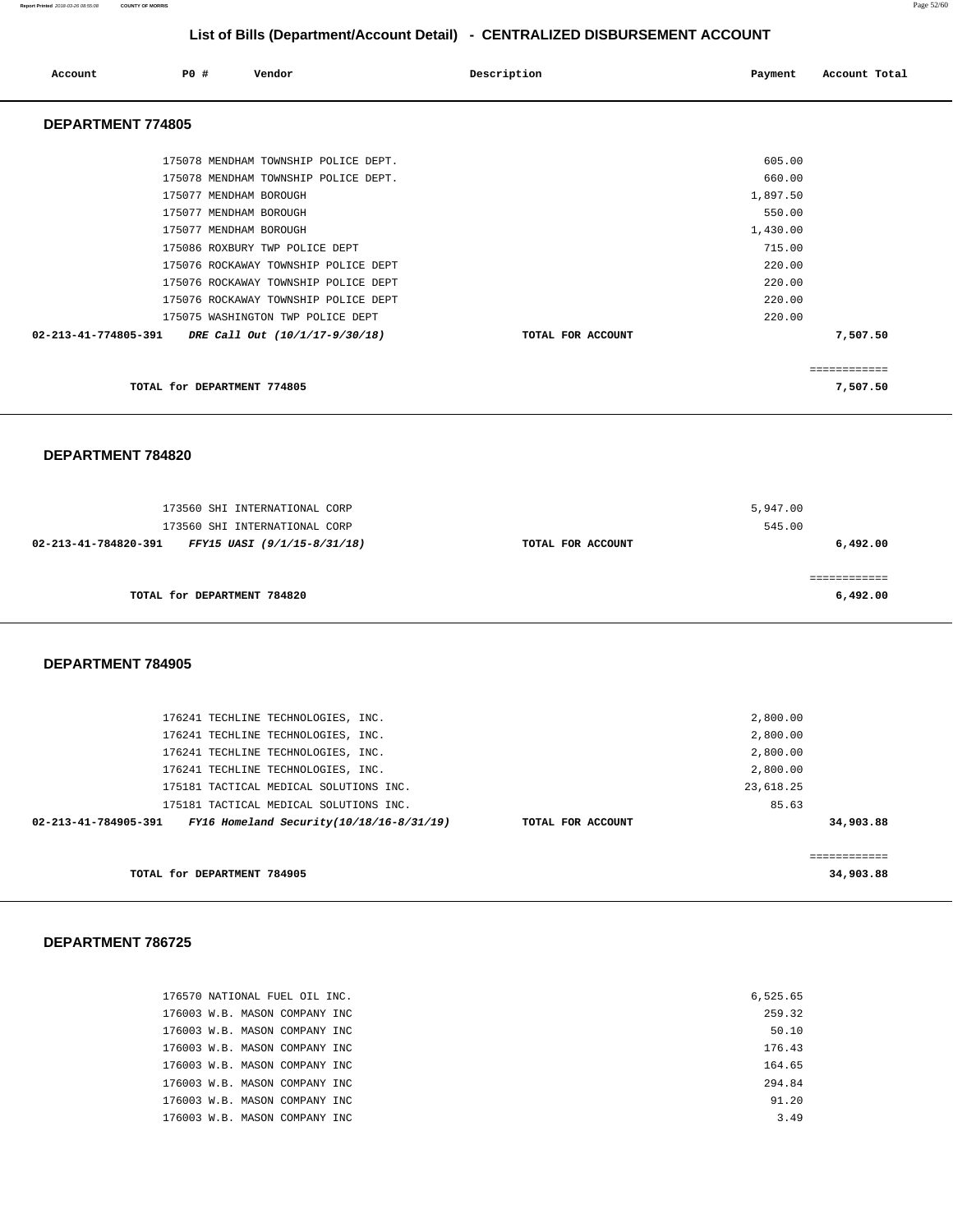| Account                                        | P0 #                        | Vendor                                                        | Description | Payment<br>Account Total  |  |
|------------------------------------------------|-----------------------------|---------------------------------------------------------------|-------------|---------------------------|--|
| <b>DEPARTMENT 786725</b>                       |                             |                                                               |             |                           |  |
|                                                |                             | 176003 W.B. MASON COMPANY INC<br>176173 TOWNSHIP OF JEFFERSON |             | 82.00<br>4,500.00         |  |
| 02-213-41-786725-394<br>MAPS (1/1/17-12/31/17) |                             | TOTAL FOR ACCOUNT                                             | 12,152.88   |                           |  |
|                                                | TOTAL for DEPARTMENT 786725 |                                                               |             | ============<br>12,152.88 |  |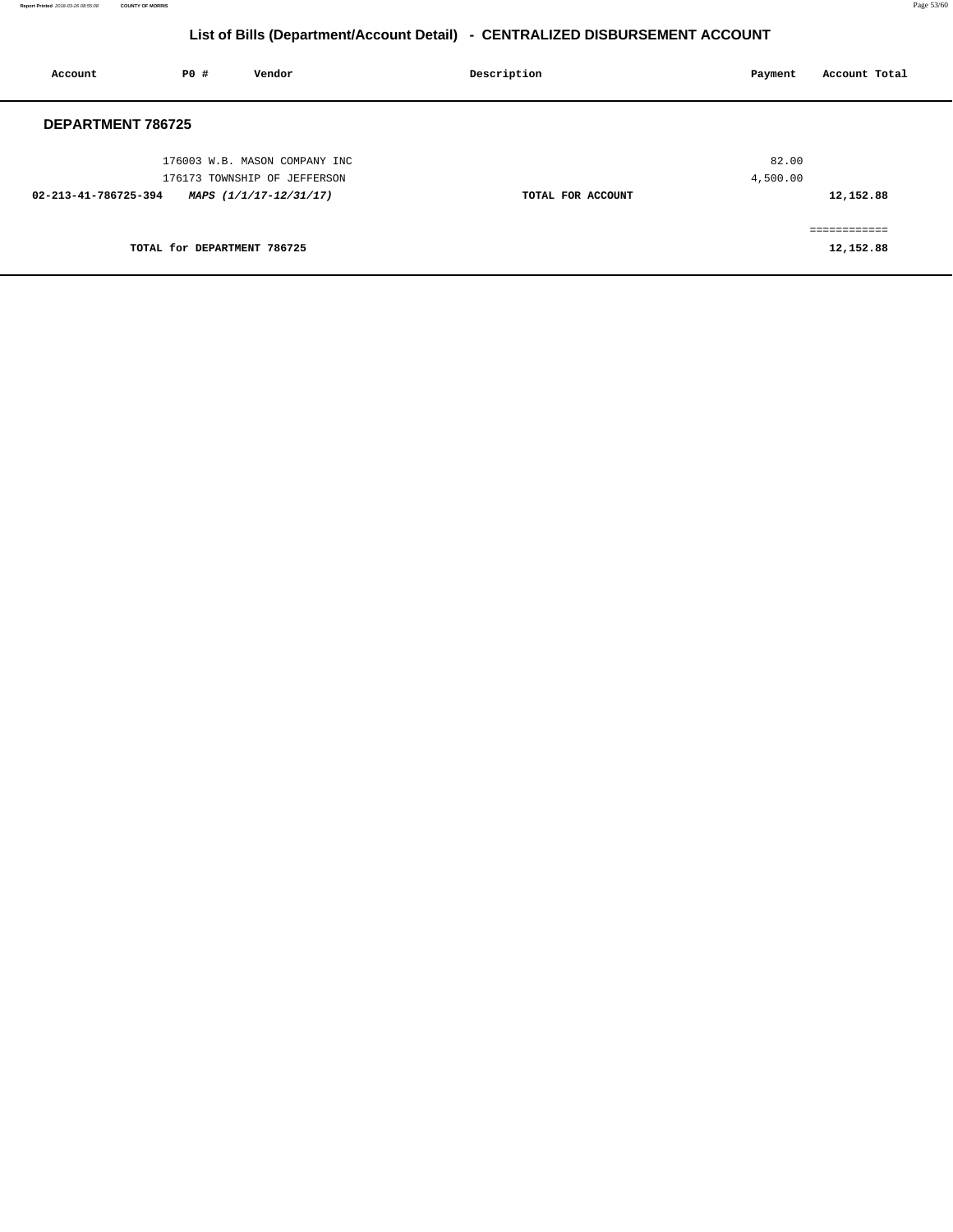| Report Printed 2018-03-26 08:55:08 | <b>COUNTY OF MORRIS</b> |  | Page 54/60 |
|------------------------------------|-------------------------|--|------------|
|                                    |                         |  |            |

| Account                               | <b>PO #</b> | Vendor                                                    | Description           | Payment  | Account Total |
|---------------------------------------|-------------|-----------------------------------------------------------|-----------------------|----------|---------------|
| <b>Improvemnts Historic Speedwell</b> |             |                                                           | <b>County Capital</b> |          |               |
| 04-216-55-951159-909                  |             | 175244 ECLECTIC ARCHITECTURE LLC<br>Miscellaneous - Other | TOTAL FOR ACCOUNT     | 3,485.00 | 3,485.00      |
|                                       |             | TOTAL for Improvemnts Historic Speedwell                  |                       |          | .<br>3,485.00 |

#### **DEPARTMENT 951475**

| 164011 LIBRARY INTERIOR INC                             |                   | 351.48   |
|---------------------------------------------------------|-------------------|----------|
| 164011 LIBRARY INTERIOR INC                             |                   | 121.80   |
| 164011 LIBRARY INTERIOR INC                             |                   | 104.40   |
| 164011 LIBRARY INTERIOR INC                             |                   | 1,519.20 |
| 164011 LIBRARY INTERIOR INC                             |                   | 1,045.16 |
| 164011 LIBRARY INTERIOR INC                             |                   | 319.00   |
| 164011 LIBRARY INTERIOR INC                             |                   | 1,656.00 |
| 165547 LIBRARY INTERIOR INC                             |                   | 1,676.20 |
| 165547 LIBRARY INTERIOR INC                             |                   | 2,589.70 |
| 04-216-55-951475-956<br>Purchase of Equipment - Library | TOTAL FOR ACCOUNT | 9,382.94 |
|                                                         |                   |          |
|                                                         |                   |          |
| TOTAL for DEPARTMENT 951475                             |                   | 9,382.94 |
|                                                         |                   |          |

## **Analy dam condition,rehab dams**

|                   | 6,830.02 |
|-------------------|----------|
| TOTAL FOR ACCOUNT | 6,830.02 |
|                   |          |
|                   |          |
|                   | 6,830.02 |
|                   |          |

| TOTAL for DEPARTMENT 953259 |                                          |                   | =========== |
|-----------------------------|------------------------------------------|-------------------|-------------|
| 04-216-55-953259-951        | RenovCentrlAveComplx-StClare/NonprofMall | TOTAL FOR ACCOUNT | 138,893.04  |
|                             | 171698 NATIONAL OFFICE FURNITURE         | 60,871.25         |             |
|                             | 171398 NATIONAL OFFICE FURNITURE         | 1,416.00          |             |
|                             | 175851 FIRE AND SECURITY TECHNOLOGIES    | 5,033.00          |             |
|                             | 176259 BFI                               | 71,572.79         |             |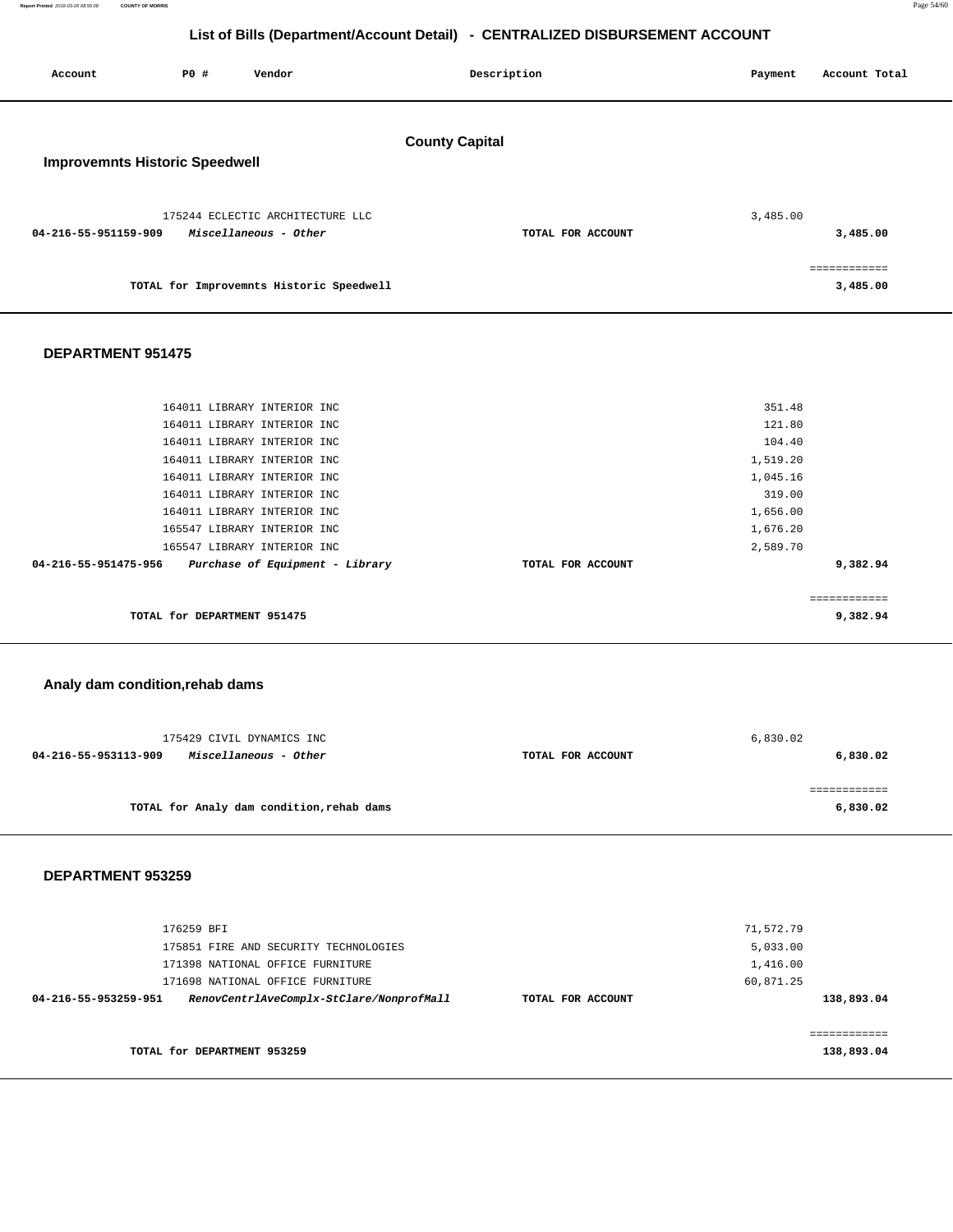| Account              | <b>PO #</b>                 | Vendor                               | Description       | Payment   | Account Total |
|----------------------|-----------------------------|--------------------------------------|-------------------|-----------|---------------|
|                      |                             |                                      |                   |           |               |
|                      |                             |                                      |                   |           |               |
|                      |                             | 175867 CHRISTOPHER P STATILE PA      |                   | 15,336.75 |               |
|                      |                             | 176348 DEWBERRY ENGINEERS, INC       |                   | 11,450.00 |               |
|                      | 176428 KEY-TECH             |                                      |                   | 240.00    |               |
|                      | 176358 KEY-TECH             |                                      |                   | 1,790.00  |               |
|                      |                             | 176426 KELLER & KIRKPATRICK          |                   | 6,742.50  |               |
| 04-216-55-953269-909 |                             | Bridge Design/Constr - var locations | TOTAL FOR ACCOUNT |           | 35,559.25     |
|                      |                             |                                      |                   |           |               |
|                      | TOTAL for DEPARTMENT 953269 |                                      |                   |           | 35,559.25     |

#### **DEPARTMENT 953323**

|                   | 10,629.50 |
|-------------------|-----------|
|                   | 864.00    |
| TOTAL FOR ACCOUNT | 11,493.50 |
|                   |           |
|                   |           |
|                   | 11,493.50 |
|                   |           |

#### **DEPARTMENT 953348**

| 175840 NORTHEAST ROOF MAINTENANCE                          |                   | 5,000.00 |
|------------------------------------------------------------|-------------------|----------|
| Various Roof Replace - County Wide<br>04-216-55-953348-951 | TOTAL FOR ACCOUNT | 5,000.00 |
|                                                            |                   |          |
|                                                            |                   |          |
| TOTAL for DEPARTMENT 953348                                |                   | 5,000.00 |

#### **DEPARTMENT 953358**

|                      | 169124 CHERRY WEBER & ASSOC. PC    |                   | 4,001.80 |
|----------------------|------------------------------------|-------------------|----------|
| 04-216-55-953358-909 | Replace & Upgrade Various Culverts | TOTAL FOR ACCOUNT | 4,001.80 |
|                      |                                    |                   |          |
|                      |                                    |                   |          |
|                      | TOTAL for DEPARTMENT 953358        |                   | 4,001.80 |

|                      | 176417 BOSWELL ENGINEERING INC          |                   | 2,451.70 |
|----------------------|-----------------------------------------|-------------------|----------|
| 04-216-55-953382-909 | Road Resurfacing, MV arking lot, Railrd | TOTAL FOR ACCOUNT | 2,451.70 |
|                      |                                         |                   |          |
|                      |                                         |                   |          |
|                      | TOTAL for DEPARTMENT 953382             |                   | 2,451.70 |
|                      |                                         |                   |          |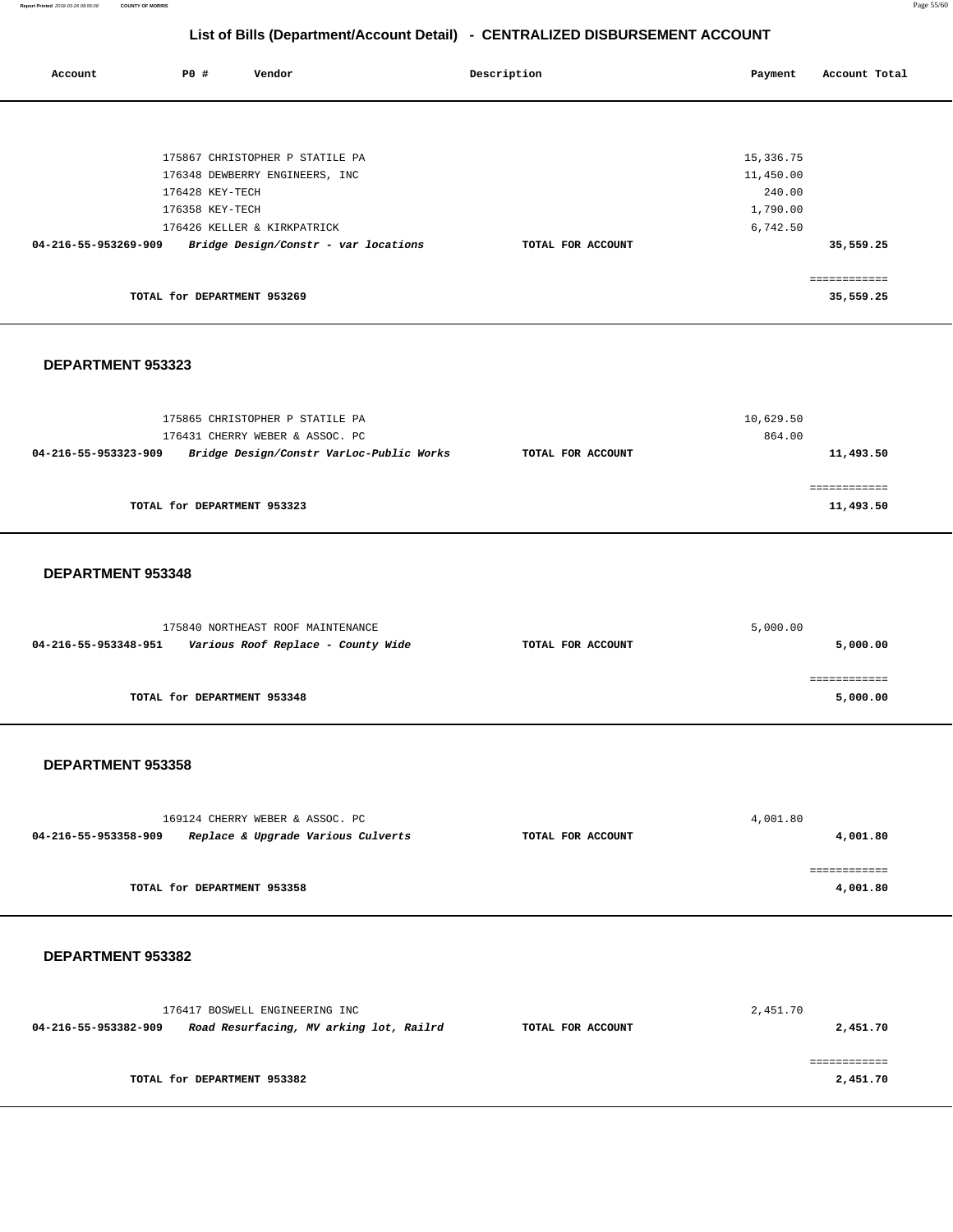**Report Printed** 2018-03-26 08:55:08 **COUNTY OF MORRIS** Page 56/60

# **List of Bills (Department/Account Detail) - CENTRALIZED DISBURSEMENT ACCOUNT**

| Account              | <b>PO #</b> | Vendor                                 | Description       | Payment   | Account Total |
|----------------------|-------------|----------------------------------------|-------------------|-----------|---------------|
|                      |             |                                        |                   |           |               |
|                      |             |                                        |                   |           |               |
|                      | 176259 BFI  |                                        |                   | 3,107.21  |               |
|                      |             | 175666 SPEEDWELL ELECTRIC MOTORS       |                   | 782.00    |               |
|                      |             | 175666 SPEEDWELL ELECTRIC MOTORS       |                   | 1,554.00  |               |
|                      |             | 175970 CLIFTON ELEVATOR SERVICE CO INC |                   | 14,198.00 |               |
|                      |             | 175970 CLIFTON ELEVATOR SERVICE CO INC |                   | 2,768.00  |               |
|                      |             | 175833 SPEEDWELL ELECTRIC MOTORS       |                   | 1,054.73  |               |
| 04-216-55-953383-940 |             | B&G Interior Building Improvements     | TOTAL FOR ACCOUNT |           | 23,463.94     |
|                      |             |                                        |                   |           | ============  |
|                      |             | TOTAL for DEPARTMENT 953383            |                   |           | 23,463.94     |

#### **DEPARTMENT 953387**

| TOTAL for DEPARTMENT 953387                        |                   | 101,302.86 |
|----------------------------------------------------|-------------------|------------|
|                                                    |                   |            |
| 04-216-55-953387-940<br>Various Bridge Replacement | TOTAL FOR ACCOUNT | 51,240.68  |
| 176418 REIVAX CONTRACTING CORP                     |                   | 51,240.68  |
| 04-216-55-953387-909<br>Various Bridge Replacement | TOTAL FOR ACCOUNT | 50,062.18  |
| 176359 KELLER & KIRKPATRICK                        |                   | 543.28     |
| 176419 CHERRY WEBER & ASSOC. PC                    |                   | 1,941.20   |
| 176433 CHRISTOPHER P STATILE PA                    |                   | 9,420.00   |
| 176432 CHRISTOPHER P STATILE PA                    |                   | 3,978.00   |
| 176432 CHRISTOPHER P STATILE PA                    |                   | 4,538.00   |
| 176435 CHRISTOPHER P STATILE PA                    |                   | 1,386.50   |
| 176435 CHRISTOPHER P STATILE PA                    |                   | 9,804.25   |
| 176430 CHERRY WEBER & ASSOC. PC                    |                   | 5,855.75   |
| 176429 CHERRY WEBER & ASSOC. PC                    |                   | 3,115.70   |
| 175866 CHRISTOPHER P STATILE PA                    |                   | 9,479.50   |
|                                                    |                   |            |

#### **DEPARTMENT 953389**

| 176462 PANCIELLO CONSTRUCTION LLC                                                   |                             |  | 9,720.00 |
|-------------------------------------------------------------------------------------|-----------------------------|--|----------|
| B&G-Equip./Vehicles, Ext. Improvements<br>04-216-55-953389-940<br>TOTAL FOR ACCOUNT |                             |  | 9,720.00 |
|                                                                                     |                             |  |          |
|                                                                                     | TOTAL for DEPARTMENT 953389 |  | 9,720.00 |

|                                                                                       | 176434 CHRISTOPHER P STATILE PA |          | 5,740.00 |
|---------------------------------------------------------------------------------------|---------------------------------|----------|----------|
| PublicWork-Bridge/DrainDesign&Recon/Repl<br>04-216-55-953418-909<br>TOTAL FOR ACCOUNT |                                 | 5,740.00 |          |
|                                                                                       |                                 |          |          |
|                                                                                       |                                 |          |          |
|                                                                                       | TOTAL for DEPARTMENT 953418     |          | 5,740.00 |
|                                                                                       |                                 |          |          |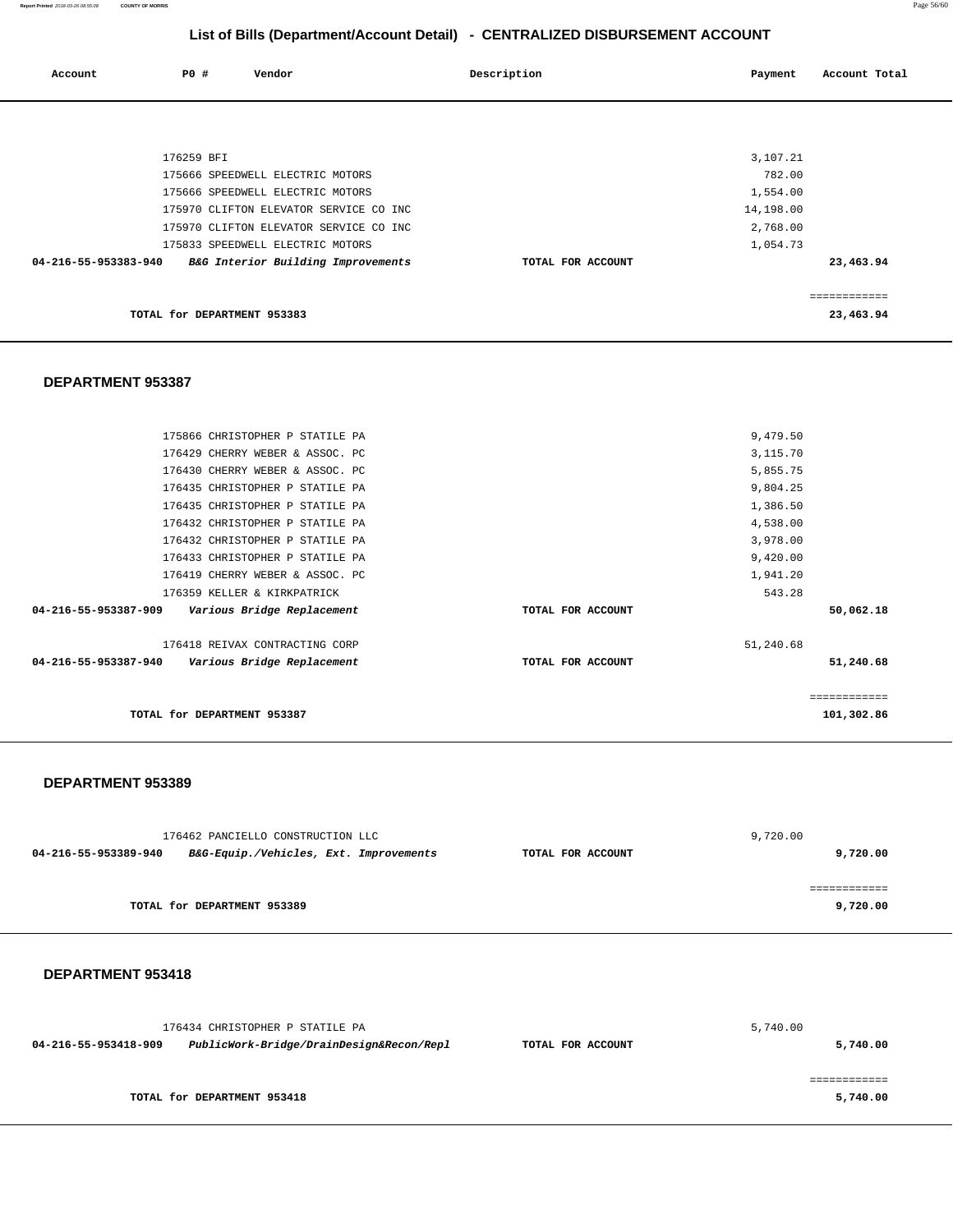============ **109,307.09** 

#### **List of Bills (Department/Account Detail) - CENTRALIZED DISBURSEMENT ACCOUNT**

| P0 #<br>Vendor<br>Account                                                                             | Description       | Payment                | Account Total             |
|-------------------------------------------------------------------------------------------------------|-------------------|------------------------|---------------------------|
|                                                                                                       |                   |                        |                           |
| 174671 TIFFANY ELECTRIC INC                                                                           |                   | 11,624.00              |                           |
| 04-216-55-953419-951<br>PublicWorks-Railroad&Road Constr/Resurf                                       | TOTAL FOR ACCOUNT |                        | 11,624.00                 |
| TOTAL for DEPARTMENT 953419                                                                           |                   |                        | ============<br>11,624.00 |
| DEPARTMENT 953420                                                                                     |                   |                        |                           |
|                                                                                                       |                   |                        |                           |
| 175588 CONNOLLY & HICKEY HISTORICAL                                                                   |                   | 4,180.00               |                           |
| 04-216-55-953420-909<br>B&G - Interior Building Improvements                                          | TOTAL FOR ACCOUNT |                        | 4,180.00                  |
| 175850 FIRE AND SECURITY TECHNOLOGIES<br>04-216-55-953420-951<br>B&G - Interior Building Improvements | TOTAL FOR ACCOUNT | 5,544.50               | 5,544.50                  |
|                                                                                                       |                   |                        | ============              |
| TOTAL for DEPARTMENT 953420                                                                           |                   |                        | 9,724.50                  |
|                                                                                                       |                   |                        |                           |
| <b>DEPARTMENT 955443</b>                                                                              |                   |                        |                           |
| 175018 THE MUSIAL GROUP PA                                                                            |                   | 135.00                 |                           |
| 04-216-55-955443-909<br>Morris View - Various Imprvmnts & Equip                                       | TOTAL FOR ACCOUNT |                        | 135.00                    |
| TOTAL for DEPARTMENT 955443                                                                           |                   |                        | ============              |
|                                                                                                       |                   |                        | 135.00                    |
| DEPARTMENT 957469                                                                                     |                   |                        |                           |
|                                                                                                       |                   |                        |                           |
| 168987 BEYER FORD                                                                                     |                   | 16,030.00              |                           |
| 04-216-55-957469-957<br>Rplcmnt Meal Delivery Vehicles-Nutrition                                      | TOTAL FOR ACCOUNT |                        | 16,030.00                 |
| TOTAL for DEPARTMENT 957469                                                                           |                   |                        | ============<br>16,030.00 |
|                                                                                                       |                   |                        |                           |
| DEPARTMENT 962398                                                                                     |                   |                        |                           |
| 170467 CSAM MARKETING, INC.                                                                           |                   | 6,023.19               |                           |
| 165274 MILLENNIUM COMMUNICATIONS<br>165274 MILLENNIUM COMMUNICATIONS                                  |                   | 78,068.90<br>18,430.00 |                           |
| 165274 MILLENNIUM COMMUNICATIONS                                                                      |                   | 6,785.00               |                           |
| 04-216-55-962398-955<br>ITD-Computer & Newtork Upgrades                                               | TOTAL FOR ACCOUNT |                        | 109,307.09                |

**TOTAL for DEPARTMENT 962398**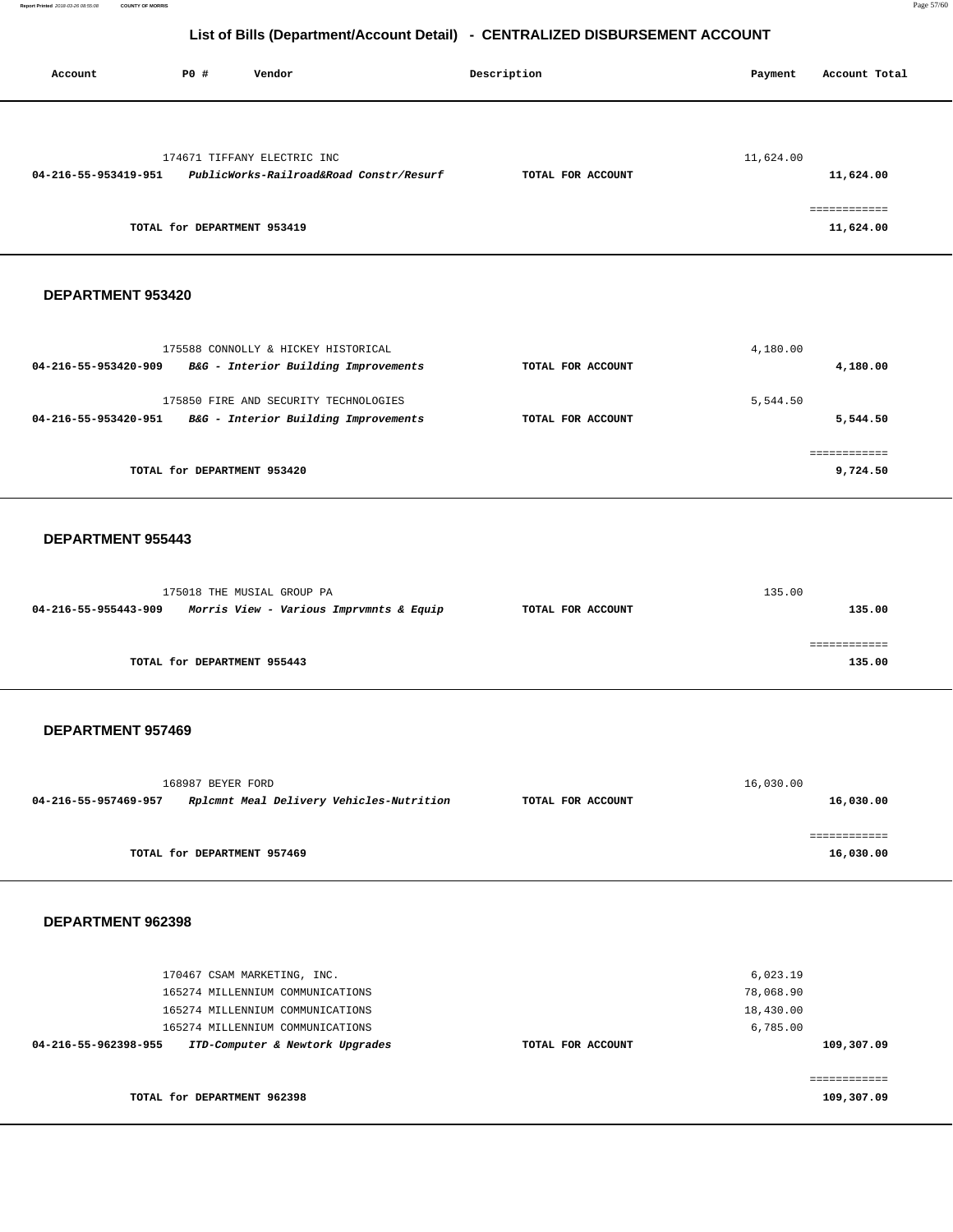**Report Printed** 2018-03-26 08:55:08 **COUNTY OF MORRIS** Page 58/60

# **List of Bills (Department/Account Detail) - CENTRALIZED DISBURSEMENT ACCOUNT**

| Account              | PO#                         | Vendor                             |                                           | Description       | Payment    | Account Total               |
|----------------------|-----------------------------|------------------------------------|-------------------------------------------|-------------------|------------|-----------------------------|
| 04-216-55-962462-940 | 169943 CDW GOVERNMENT       |                                    | Upgrades-Network, Computer, Wiring etc-IT | TOTAL FOR ACCOUNT | 26, 173.61 | 26, 173. 61<br>============ |
|                      | TOTAL for DEPARTMENT 962462 |                                    |                                           |                   |            | 26,173.61                   |
| DEPARTMENT 964370    |                             |                                    |                                           |                   |            |                             |
| 04-216-55-964370-957 | 168987 BEYER FORD           |                                    | Replace Nutrition Vehicle-Human Services  | TOTAL FOR ACCOUNT | 5,884.00   | 5,884.00                    |
|                      | TOTAL for DEPARTMENT 964370 |                                    |                                           |                   |            | ============<br>5,884.00    |
| DEPARTMENT 964435    |                             |                                    |                                           |                   |            |                             |
| 04-216-55-964435-909 |                             | 175062 COUNTY BUSINESS SYSTEMS INC | Surrogate - Surrogate Application System  | TOTAL FOR ACCOUNT | 9,750.00   | 9,750.00                    |
|                      | TOTAL for DEPARTMENT 964435 |                                    |                                           |                   |            | ============<br>9,750.00    |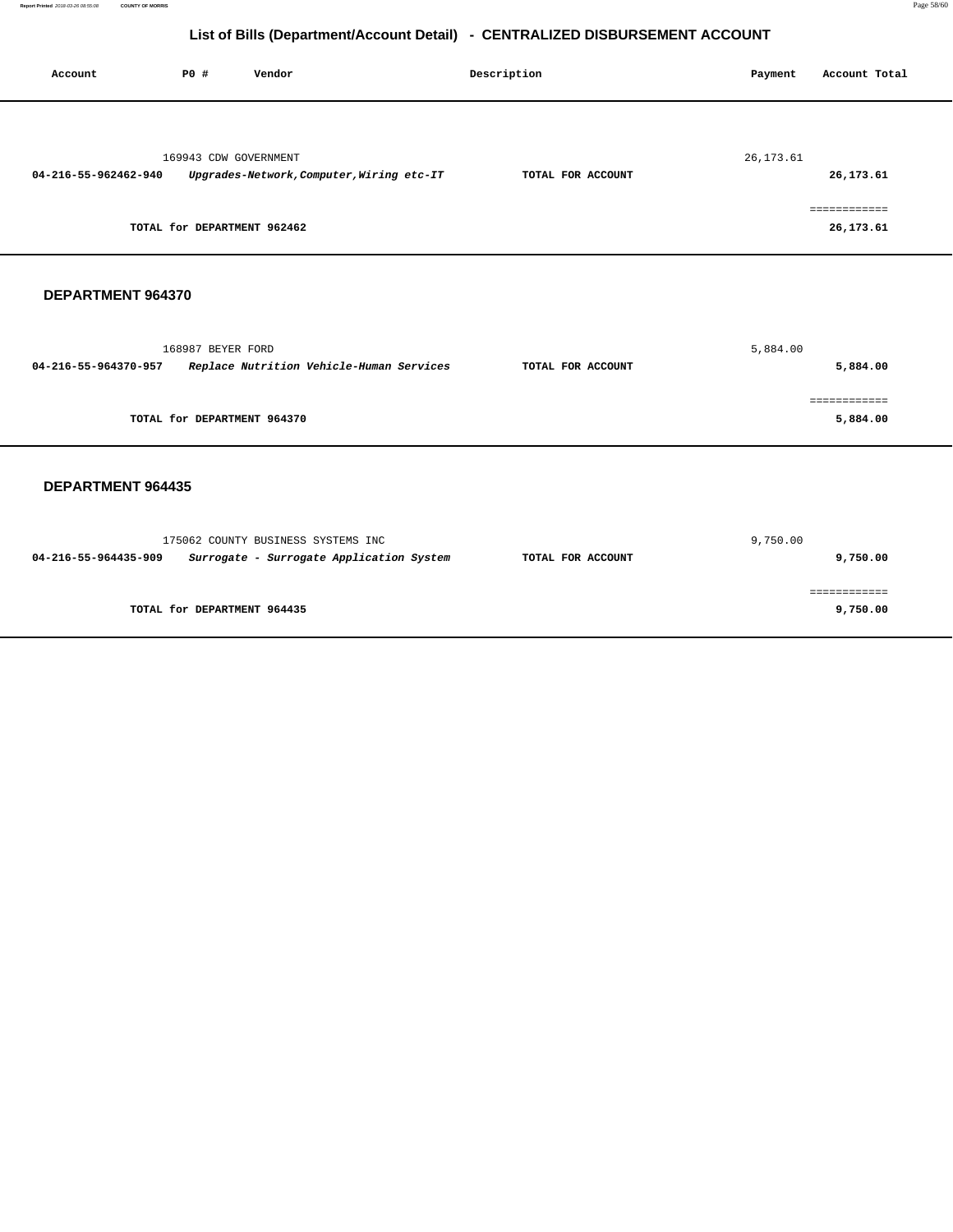| Report Printed 2018-03-26 08:55:08 | <b>COUNTY OF MORRIS</b> | Page 59/60 |
|------------------------------------|-------------------------|------------|

| Account                                  | P0 #                                     | Vendor                               |  | Description            | Payment  | Account Total |
|------------------------------------------|------------------------------------------|--------------------------------------|--|------------------------|----------|---------------|
|                                          |                                          |                                      |  | <b>Dedicated Trust</b> |          |               |
|                                          | County Surrogate - \$2.00 Fund           |                                      |  |                        |          |               |
|                                          |                                          |                                      |  |                        |          |               |
|                                          | 169691 9TO5 SEATING                      |                                      |  |                        | 1,143.76 |               |
|                                          |                                          | 174806 NATIONAL OFFICE FURNITURE INC |  |                        | 1,230.00 |               |
|                                          |                                          | 169689 NATIONAL OFFICE FURNITURE INC |  |                        | 6,735.00 |               |
| 13-290-56-578701-888                     |                                          | County Surrogate - \$2.00 Fund       |  | TOTAL FOR ACCOUNT      |          | 9,108.76      |
|                                          |                                          |                                      |  |                        |          | ============  |
| TOTAL for County Surrogate - \$2.00 Fund |                                          |                                      |  |                        | 9,108.76 |               |
|                                          | <b>Environ Quality &amp; Enforcement</b> |                                      |  |                        |          |               |
|                                          |                                          | 176218 LUM, DRASCO & POSITAN LLC     |  |                        | 850.50   |               |
|                                          |                                          | 176218 LUM, DRASCO & POSITAN LLC     |  |                        | 81.00    |               |
|                                          |                                          | 176218 LUM, DRASCO & POSITAN LLC     |  |                        | 229.50   |               |
|                                          |                                          | 176218 LUM, DRASCO & POSITAN LLC     |  |                        | 13.50    |               |
| 13-290-56-578901-888                     |                                          | Environ Quality & Enforcement        |  | TOTAL FOR ACCOUNT      |          | 1,174.50      |
|                                          |                                          |                                      |  |                        |          | ============  |

**TOTAL for Environ Quality & Enforcement** 1,174.50

#### **Farmland Application Fees**

|                                                   | 176034 SIMONNE VERBEKE              | 1,000.00          |          |  |
|---------------------------------------------------|-------------------------------------|-------------------|----------|--|
| Farmland Application Fees<br>13-290-56-580301-888 |                                     | TOTAL FOR ACCOUNT | 1,000.00 |  |
|                                                   | TOTAL for Farmland Application Fees |                   | 1,000.00 |  |

#### **DEPARTMENT 580554**

| 174197 KENNON SURVEYING SERVICES, INC                |                   | 13,255.00 |  |
|------------------------------------------------------|-------------------|-----------|--|
| 13-290-56-580554-888<br>Open Space - Park Commission | TOTAL FOR ACCOUNT | 13,255.00 |  |
|                                                      |                   |           |  |
|                                                      |                   |           |  |
| TOTAL for DEPARTMENT 580554                          |                   | 13,255.00 |  |
|                                                      |                   |           |  |

| 13-290-56-580558-888<br>Open Space - Ancillary | TOTAL FOR ACCOUNT | 70.34    |
|------------------------------------------------|-------------------|----------|
| 175011 W.B. MASON COMPANY INC                  |                   | $-80.92$ |
| 175011 W.B. MASON COMPANY INC                  |                   | 80.92    |
| 175011 W.B. MASON COMPANY INC                  |                   | 70.34    |
|                                                |                   |          |